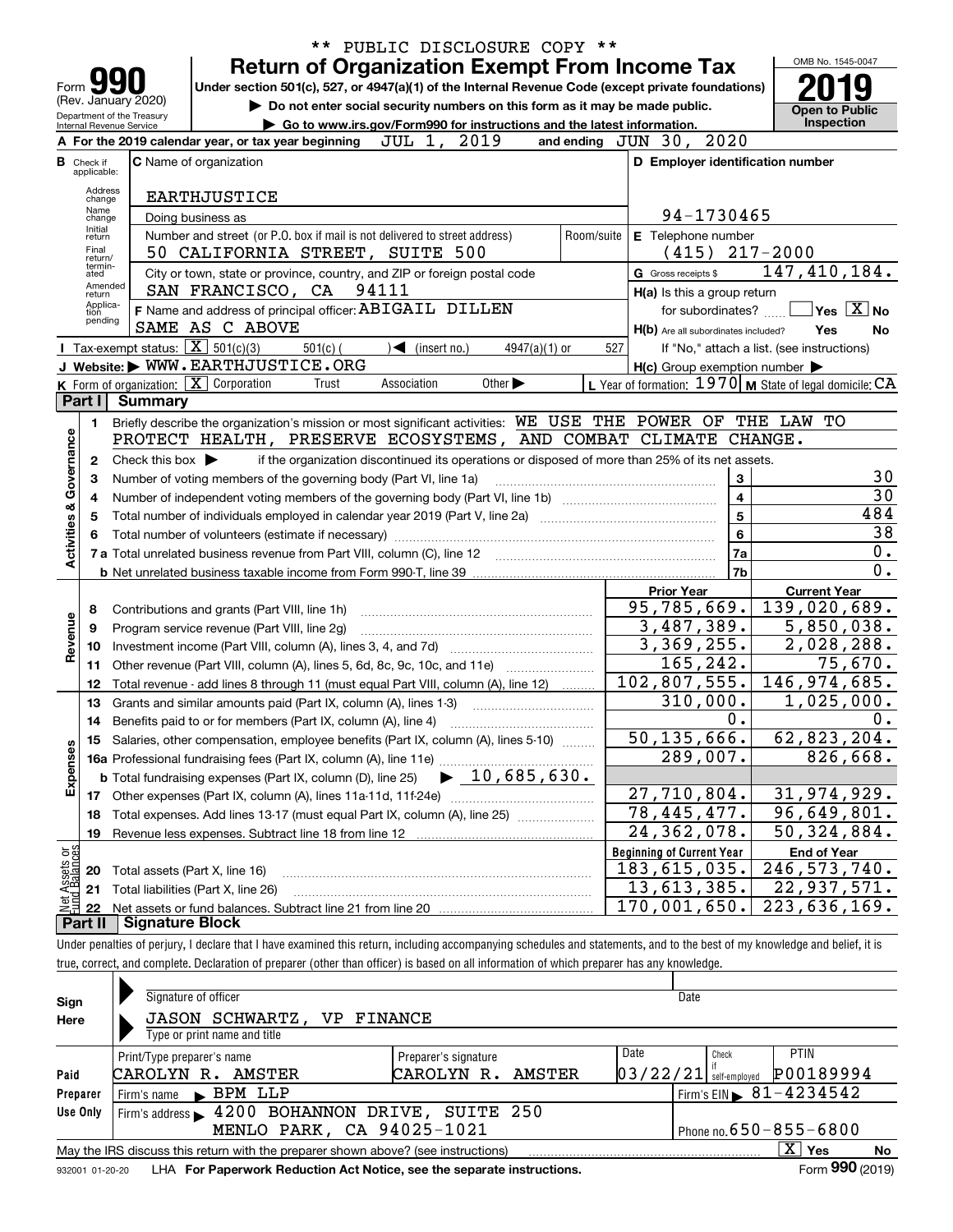|              | <b>EARTHJUSTICE</b><br>Form 990 (2019)                                                                                                                                                                                                                                               | 94-1730465 | Page 2                                 |
|--------------|--------------------------------------------------------------------------------------------------------------------------------------------------------------------------------------------------------------------------------------------------------------------------------------|------------|----------------------------------------|
|              | <b>Statement of Program Service Accomplishments</b><br><b>Part III</b>                                                                                                                                                                                                               |            |                                        |
|              | Check if Schedule O contains a response or note to any line in this Part III                                                                                                                                                                                                         |            |                                        |
| 1            | Briefly describe the organization's mission:<br>EARTHJUSTICE IS A NONPROFIT ENVIRONMENTAL LAW ORGANIZATION.                                                                                                                                                                          | WE WIELD   |                                        |
|              | THE POWER OF LAW AND THE STRENGTH OF PARTNERSHIP TO PRESERVE                                                                                                                                                                                                                         | THE WILD,  |                                        |
|              | TO FIGHT FOR HEALTHY COMMUNITIES AND TO ADVANCE CLEAN ENERGY                                                                                                                                                                                                                         | TО         |                                        |
|              | PROMOTE A HEALTHY CLIMATE.                                                                                                                                                                                                                                                           |            |                                        |
| $\mathbf{2}$ | Did the organization undertake any significant program services during the year which were not listed on the<br>prior Form 990 or 990-EZ?                                                                                                                                            |            | $\sqrt{}$ Yes $\sqrt{X}$ No            |
|              | If "Yes," describe these new services on Schedule O.                                                                                                                                                                                                                                 |            |                                        |
| 3            | Did the organization cease conducting, or make significant changes in how it conducts, any program services?                                                                                                                                                                         |            | $\sqrt{}$ Yes $\sqrt{}$ X $\sqrt{}$ No |
|              | If "Yes," describe these changes on Schedule O.                                                                                                                                                                                                                                      |            |                                        |
| 4            | Describe the organization's program service accomplishments for each of its three largest program services, as measured by expenses.<br>Section 501(c)(3) and 501(c)(4) organizations are required to report the amount of grants and allocations to others, the total expenses, and |            |                                        |
|              | revenue, if any, for each program service reported.                                                                                                                                                                                                                                  |            |                                        |
| 4a           | 52,033,825. including grants of \$953,000. ) (Revenue \$<br>(Expenses \$<br>(Code:                                                                                                                                                                                                   | 5,850,038. |                                        |
|              | PROVIDE FREE LEGAL REPRESENTATION, WORKING THROUGH THE COURTS ON BEHALF                                                                                                                                                                                                              |            |                                        |
|              | OF CITIZEN GROUPS, SCIENTISTS, ENVIRONMENTAL AND OTHER ORGANIZATIONS TO                                                                                                                                                                                                              |            |                                        |
|              | ENSURE THAT GOVERNMENT AGENCIES AND PRIVATE INTERESTS FOLLOW THE LAW.                                                                                                                                                                                                                |            |                                        |
|              |                                                                                                                                                                                                                                                                                      |            |                                        |
|              |                                                                                                                                                                                                                                                                                      |            |                                        |
|              |                                                                                                                                                                                                                                                                                      |            |                                        |
|              |                                                                                                                                                                                                                                                                                      |            |                                        |
|              |                                                                                                                                                                                                                                                                                      |            |                                        |
|              |                                                                                                                                                                                                                                                                                      |            |                                        |
|              |                                                                                                                                                                                                                                                                                      |            |                                        |
|              |                                                                                                                                                                                                                                                                                      |            |                                        |
| 4b           | 23,004,525. including grants of \$<br>$72,000.$ (Revenue \$<br>) (Expenses \$<br>(Code:                                                                                                                                                                                              |            |                                        |
|              | PROVIDE INCREASED PUBLIC, MEDIA, AND POLICY MAKER AWARENESS OF                                                                                                                                                                                                                       |            |                                        |
|              | ENVIRONMENTAL ISSUES AND THE ROLE OF LAW IN SOLVING THEM.                                                                                                                                                                                                                            |            |                                        |
|              |                                                                                                                                                                                                                                                                                      |            |                                        |
|              |                                                                                                                                                                                                                                                                                      |            |                                        |
|              |                                                                                                                                                                                                                                                                                      |            |                                        |
|              |                                                                                                                                                                                                                                                                                      |            |                                        |
|              |                                                                                                                                                                                                                                                                                      |            |                                        |
|              |                                                                                                                                                                                                                                                                                      |            |                                        |
|              |                                                                                                                                                                                                                                                                                      |            |                                        |
|              |                                                                                                                                                                                                                                                                                      |            |                                        |
|              |                                                                                                                                                                                                                                                                                      |            |                                        |
|              |                                                                                                                                                                                                                                                                                      |            |                                        |
| 4c           | (Code: ) (Expenses \$<br>) (Revenue \$<br>including grants of \$                                                                                                                                                                                                                     |            |                                        |
|              |                                                                                                                                                                                                                                                                                      |            |                                        |
|              |                                                                                                                                                                                                                                                                                      |            |                                        |
|              |                                                                                                                                                                                                                                                                                      |            |                                        |
|              |                                                                                                                                                                                                                                                                                      |            |                                        |
|              |                                                                                                                                                                                                                                                                                      |            |                                        |
|              |                                                                                                                                                                                                                                                                                      |            |                                        |
|              |                                                                                                                                                                                                                                                                                      |            |                                        |
|              |                                                                                                                                                                                                                                                                                      |            |                                        |
|              |                                                                                                                                                                                                                                                                                      |            |                                        |
|              |                                                                                                                                                                                                                                                                                      |            |                                        |
|              |                                                                                                                                                                                                                                                                                      |            |                                        |
| 4d           | Other program services (Describe on Schedule O.)                                                                                                                                                                                                                                     |            |                                        |
|              | (Expenses \$<br>) (Revenue \$<br>including grants of \$                                                                                                                                                                                                                              |            |                                        |
| 4е           | 75,038,350.<br>Total program service expenses                                                                                                                                                                                                                                        |            |                                        |
|              |                                                                                                                                                                                                                                                                                      |            | $000 \times 100$                       |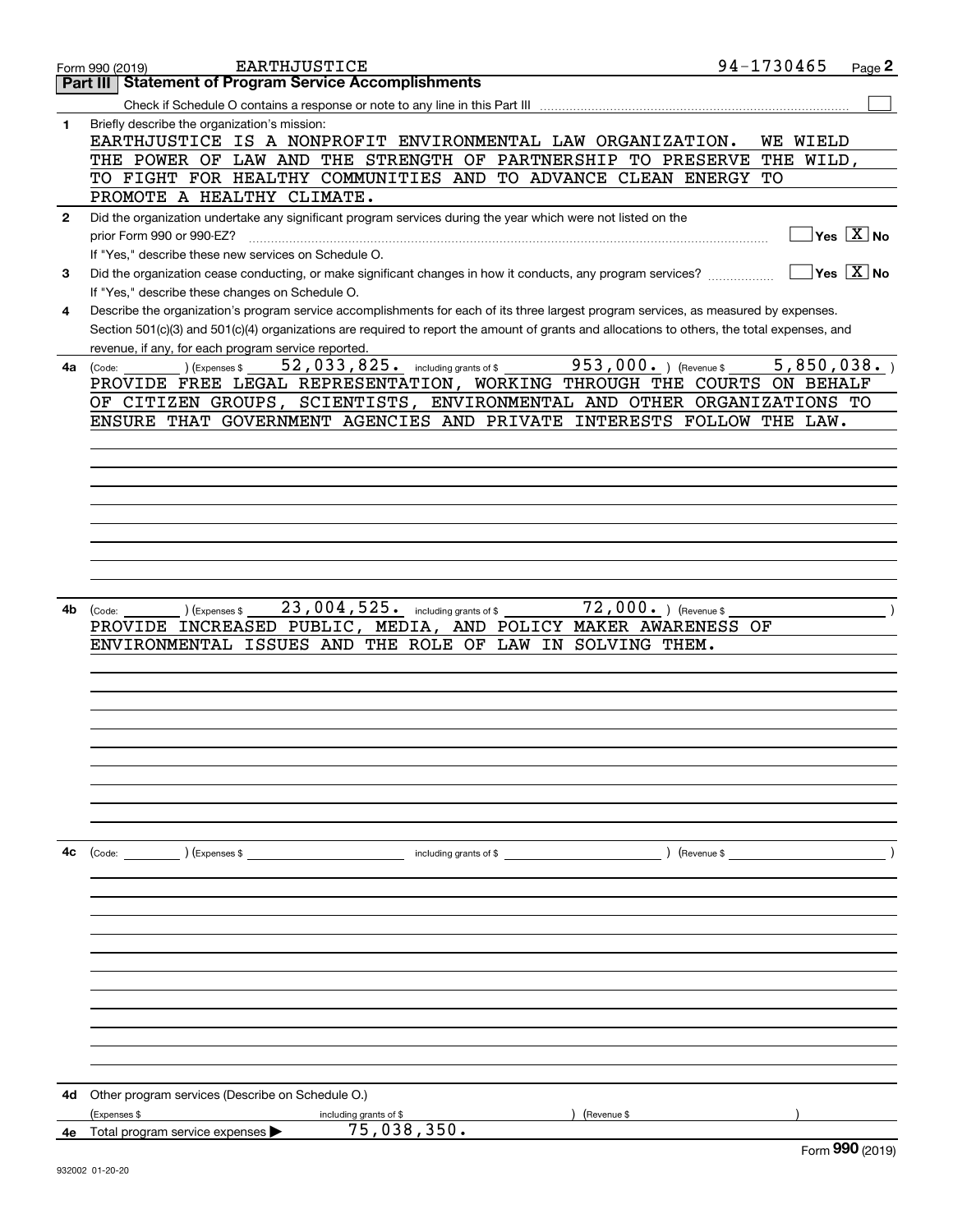|  | Form 990 (2019) |  |
|--|-----------------|--|

|     |                                                                                                                                       |                 | Yes   No |   |
|-----|---------------------------------------------------------------------------------------------------------------------------------------|-----------------|----------|---|
| 1.  | Is the organization described in section $501(c)(3)$ or $4947(a)(1)$ (other than a private foundation)?                               |                 |          |   |
|     |                                                                                                                                       | 1               | х        |   |
| 2   |                                                                                                                                       | $\overline{2}$  | X        |   |
| 3   | Did the organization engage in direct or indirect political campaign activities on behalf of or in opposition to candidates for       |                 |          |   |
|     |                                                                                                                                       | 3               |          | x |
| 4   | Section 501(c)(3) organizations. Did the organization engage in lobbying activities, or have a section 501(h) election in effect      |                 |          |   |
|     |                                                                                                                                       | 4               | х        |   |
| 5   | Is the organization a section 501(c)(4), 501(c)(5), or 501(c)(6) organization that receives membership dues, assessments, or          |                 |          |   |
|     |                                                                                                                                       | 5               |          | x |
| 6   | Did the organization maintain any donor advised funds or any similar funds or accounts for which donors have the right to             |                 |          |   |
|     | provide advice on the distribution or investment of amounts in such funds or accounts? If "Yes," complete Schedule D, Part I          | 6               |          | х |
| 7   | Did the organization receive or hold a conservation easement, including easements to preserve open space,                             |                 |          |   |
|     |                                                                                                                                       | 7               |          | х |
| 8   | Did the organization maintain collections of works of art, historical treasures, or other similar assets? If "Yes," complete          |                 |          |   |
|     |                                                                                                                                       | 8               |          | x |
| 9   | Did the organization report an amount in Part X, line 21, for escrow or custodial account liability, serve as a custodian for         |                 |          |   |
|     | amounts not listed in Part X; or provide credit counseling, debt management, credit repair, or debt negotiation services?             |                 |          |   |
|     |                                                                                                                                       | 9               | х        |   |
| 10  | Did the organization, directly or through a related organization, hold assets in donor-restricted endowments                          |                 |          |   |
|     |                                                                                                                                       |                 | х        |   |
|     |                                                                                                                                       | 10              |          |   |
| 11  | If the organization's answer to any of the following questions is "Yes," then complete Schedule D, Parts VI, VII, VIII, IX, or X      |                 |          |   |
|     | as applicable.                                                                                                                        |                 |          |   |
|     | a Did the organization report an amount for land, buildings, and equipment in Part X, line 10? If "Yes," complete Schedule D,         |                 |          |   |
|     |                                                                                                                                       | 11a             | х        |   |
|     | <b>b</b> Did the organization report an amount for investments - other securities in Part X, line 12, that is 5% or more of its total |                 |          |   |
|     |                                                                                                                                       | 11 <sub>b</sub> | х        |   |
|     | c Did the organization report an amount for investments - program related in Part X, line 13, that is 5% or more of its total         |                 |          |   |
|     |                                                                                                                                       | 11c             |          | x |
|     | d Did the organization report an amount for other assets in Part X, line 15, that is 5% or more of its total assets reported in       |                 |          |   |
|     |                                                                                                                                       | 11d             |          | х |
|     | e Did the organization report an amount for other liabilities in Part X, line 25? If "Yes," complete Schedule D, Part X               | <b>11e</b>      | х        |   |
|     | f Did the organization's separate or consolidated financial statements for the tax year include a footnote that addresses             |                 |          |   |
|     | the organization's liability for uncertain tax positions under FIN 48 (ASC 740)? If "Yes," complete Schedule D, Part X                | 11f             |          | х |
|     | 12a Did the organization obtain separate, independent audited financial statements for the tax year? If "Yes." complete               |                 |          |   |
|     |                                                                                                                                       | 12a             | х        |   |
|     | <b>b</b> Was the organization included in consolidated, independent audited financial statements for the tax year?                    |                 |          |   |
|     | If "Yes," and if the organization answered "No" to line 12a, then completing Schedule D, Parts XI and XII is optional                 | 12 <sub>b</sub> |          | х |
| 13  |                                                                                                                                       | 13              |          | X |
| 14a | Did the organization maintain an office, employees, or agents outside of the United States?                                           | 14a             | х        |   |
|     | <b>b</b> Did the organization have aggregate revenues or expenses of more than \$10,000 from grantmaking, fundraising, business,      |                 |          |   |
|     | investment, and program service activities outside the United States, or aggregate foreign investments valued at \$100,000            |                 |          |   |
|     |                                                                                                                                       | 14b             | х        |   |
| 15  | Did the organization report on Part IX, column (A), line 3, more than \$5,000 of grants or other assistance to or for any             |                 |          |   |
|     |                                                                                                                                       | 15              |          | x |
| 16  | Did the organization report on Part IX, column (A), line 3, more than \$5,000 of aggregate grants or other assistance to              |                 |          |   |
|     |                                                                                                                                       | 16              |          | х |
| 17  | Did the organization report a total of more than \$15,000 of expenses for professional fundraising services on Part IX,               |                 |          |   |
|     |                                                                                                                                       | 17              | x        |   |
| 18  | Did the organization report more than \$15,000 total of fundraising event gross income and contributions on Part VIII, lines          |                 |          |   |
|     |                                                                                                                                       | 18              | х        |   |
| 19  | Did the organization report more than \$15,000 of gross income from gaming activities on Part VIII, line 9a? If "Yes."                |                 |          |   |
|     |                                                                                                                                       | 19              |          | х |
| 20a |                                                                                                                                       | <b>20a</b>      |          | х |
|     | b If "Yes" to line 20a, did the organization attach a copy of its audited financial statements to this return?                        | 20 <sub>b</sub> |          |   |
| 21  | Did the organization report more than \$5,000 of grants or other assistance to any domestic organization or                           |                 |          |   |
|     |                                                                                                                                       | 21              | х        |   |
|     |                                                                                                                                       |                 |          |   |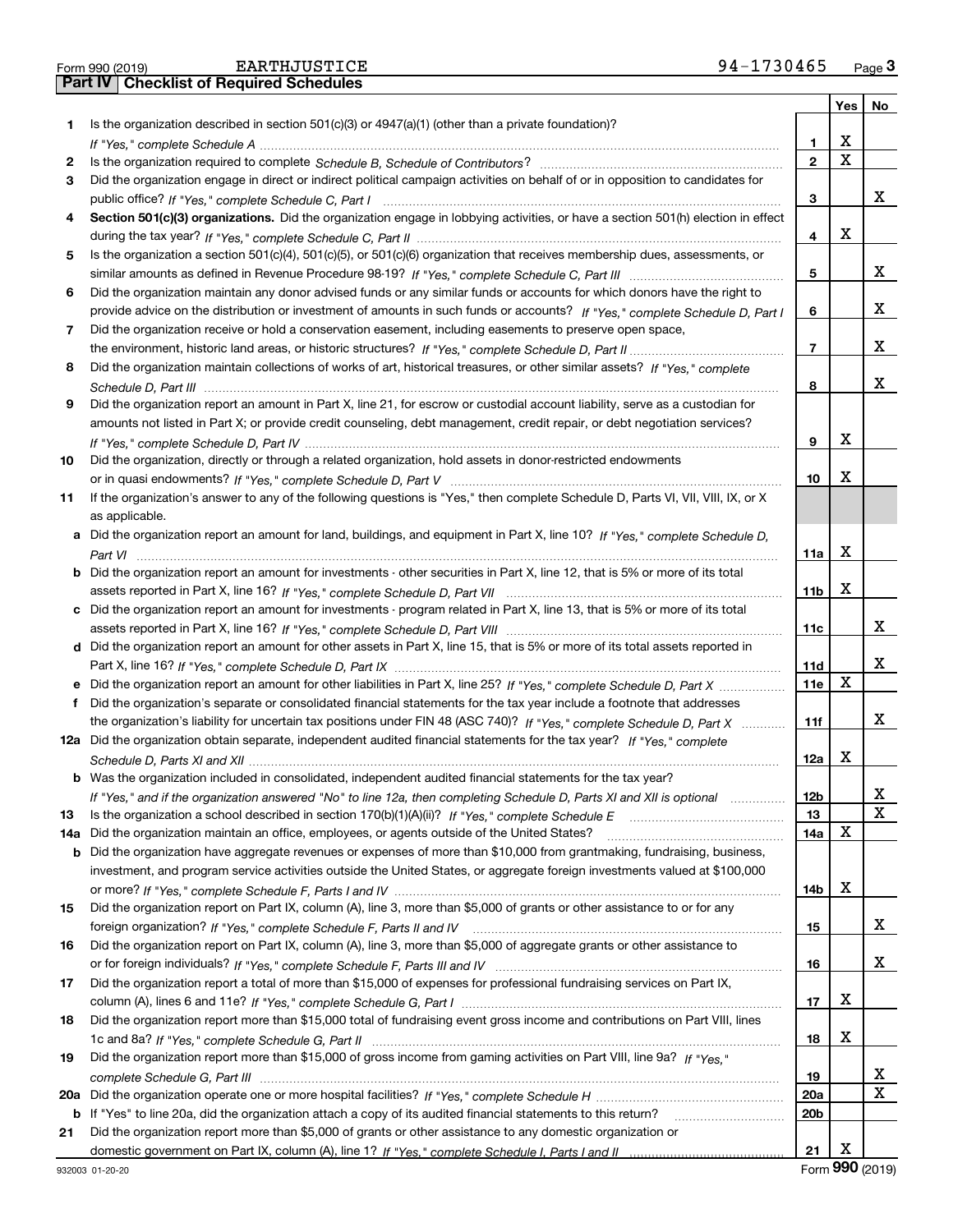|  | Form 990 (2019) |
|--|-----------------|

*(continued)*

|               |                                                                                                                              |     | Yes $ $ | No               |  |  |  |
|---------------|------------------------------------------------------------------------------------------------------------------------------|-----|---------|------------------|--|--|--|
| 22            | Did the organization report more than \$5,000 of grants or other assistance to or for domestic individuals on                |     |         |                  |  |  |  |
|               |                                                                                                                              | 22  |         | х                |  |  |  |
| 23            | Did the organization answer "Yes" to Part VII, Section A, line 3, 4, or 5 about compensation of the organization's current   |     |         |                  |  |  |  |
|               | and former officers, directors, trustees, key employees, and highest compensated employees? If "Yes," complete               |     |         |                  |  |  |  |
|               |                                                                                                                              | 23  | Х       |                  |  |  |  |
|               | 24a Did the organization have a tax-exempt bond issue with an outstanding principal amount of more than \$100,000 as of the  |     |         |                  |  |  |  |
|               | last day of the year, that was issued after December 31, 2002? If "Yes," answer lines 24b through 24d and complete           |     |         |                  |  |  |  |
|               |                                                                                                                              | 24a |         | х                |  |  |  |
|               | <b>b</b> Did the organization invest any proceeds of tax-exempt bonds beyond a temporary period exception?                   | 24b |         |                  |  |  |  |
|               | c Did the organization maintain an escrow account other than a refunding escrow at any time during the year to defease       |     |         |                  |  |  |  |
|               |                                                                                                                              | 24c |         |                  |  |  |  |
|               |                                                                                                                              | 24d |         |                  |  |  |  |
|               | 25a Section 501(c)(3), 501(c)(4), and 501(c)(29) organizations. Did the organization engage in an excess benefit             |     |         |                  |  |  |  |
|               |                                                                                                                              | 25a |         | х                |  |  |  |
|               | b Is the organization aware that it engaged in an excess benefit transaction with a disqualified person in a prior year, and |     |         |                  |  |  |  |
|               | that the transaction has not been reported on any of the organization's prior Forms 990 or 990-EZ? If "Yes," complete        |     |         |                  |  |  |  |
|               |                                                                                                                              |     |         | x                |  |  |  |
|               | Schedule L. Part I                                                                                                           | 25b |         |                  |  |  |  |
| 26            | Did the organization report any amount on Part X, line 5 or 22, for receivables from or payables to any current              |     |         |                  |  |  |  |
|               | or former officer, director, trustee, key employee, creator or founder, substantial contributor, or 35%                      | 26  |         | х                |  |  |  |
|               | controlled entity or family member of any of these persons? If "Yes," complete Schedule L, Part II                           |     |         |                  |  |  |  |
| 27            | Did the organization provide a grant or other assistance to any current or former officer, director, trustee, key employee,  |     |         |                  |  |  |  |
|               | creator or founder, substantial contributor or employee thereof, a grant selection committee member, or to a 35% controlled  |     |         |                  |  |  |  |
|               | entity (including an employee thereof) or family member of any of these persons? If "Yes," complete Schedule L, Part III     | 27  |         | х                |  |  |  |
| 28            | Was the organization a party to a business transaction with one of the following parties (see Schedule L, Part IV            |     |         |                  |  |  |  |
|               | instructions, for applicable filing thresholds, conditions, and exceptions):                                                 |     |         |                  |  |  |  |
| a             | A current or former officer, director, trustee, key employee, creator or founder, or substantial contributor? If             |     |         |                  |  |  |  |
|               |                                                                                                                              | 28a |         | х<br>$\mathbf X$ |  |  |  |
|               |                                                                                                                              |     |         |                  |  |  |  |
|               | c A 35% controlled entity of one or more individuals and/or organizations described in lines 28a or 28b? If                  |     |         |                  |  |  |  |
|               |                                                                                                                              | 28c |         | х                |  |  |  |
| 29            |                                                                                                                              | 29  | X       |                  |  |  |  |
| 30            | Did the organization receive contributions of art, historical treasures, or other similar assets, or qualified conservation  |     |         |                  |  |  |  |
|               |                                                                                                                              | 30  |         | X                |  |  |  |
| 31            | Did the organization liquidate, terminate, or dissolve and cease operations? If "Yes," complete Schedule N. Part I           | 31  |         | $\mathbf X$      |  |  |  |
| 32            | Did the organization sell, exchange, dispose of, or transfer more than 25% of its net assets? If "Yes," complete             |     |         |                  |  |  |  |
|               |                                                                                                                              | 32  |         | х                |  |  |  |
| 33            | Did the organization own 100% of an entity disregarded as separate from the organization under Regulations                   |     |         |                  |  |  |  |
|               |                                                                                                                              | 33  |         | x                |  |  |  |
| 34            | Was the organization related to any tax-exempt or taxable entity? If "Yes," complete Schedule R, Part II, III, or IV, and    |     |         |                  |  |  |  |
|               |                                                                                                                              | 34  | х       |                  |  |  |  |
|               | 35a Did the organization have a controlled entity within the meaning of section 512(b)(13)?                                  | 35a | X       |                  |  |  |  |
|               | b If "Yes" to line 35a, did the organization receive any payment from or engage in any transaction with a controlled entity  |     |         |                  |  |  |  |
|               |                                                                                                                              | 35b |         | x                |  |  |  |
| 36            | Section 501(c)(3) organizations. Did the organization make any transfers to an exempt non-charitable related organization?   |     |         |                  |  |  |  |
|               |                                                                                                                              | 36  |         | x                |  |  |  |
| 37            | Did the organization conduct more than 5% of its activities through an entity that is not a related organization             |     |         |                  |  |  |  |
|               |                                                                                                                              | 37  |         | х                |  |  |  |
| 38            | Did the organization complete Schedule O and provide explanations in Schedule O for Part VI, lines 11b and 19?               |     |         |                  |  |  |  |
|               | Note: All Form 990 filers are required to complete Schedule O                                                                | 38  | х       |                  |  |  |  |
| <b>Part V</b> | <b>Statements Regarding Other IRS Filings and Tax Compliance</b>                                                             |     |         |                  |  |  |  |
|               | Check if Schedule O contains a response or note to any line in this Part V                                                   |     |         |                  |  |  |  |
|               |                                                                                                                              |     | Yes     | No               |  |  |  |
|               | 229<br>1a Enter the number reported in Box 3 of Form 1096. Enter -0- if not applicable<br>1a                                 |     |         |                  |  |  |  |
| b             | 0<br>Enter the number of Forms W-2G included in line 1a. Enter -0- if not applicable<br>1b                                   |     |         |                  |  |  |  |
| C.            | Did the organization comply with backup withholding rules for reportable payments to vendors and reportable gaming           |     |         |                  |  |  |  |
|               |                                                                                                                              | 1c  | х       |                  |  |  |  |
|               |                                                                                                                              |     |         |                  |  |  |  |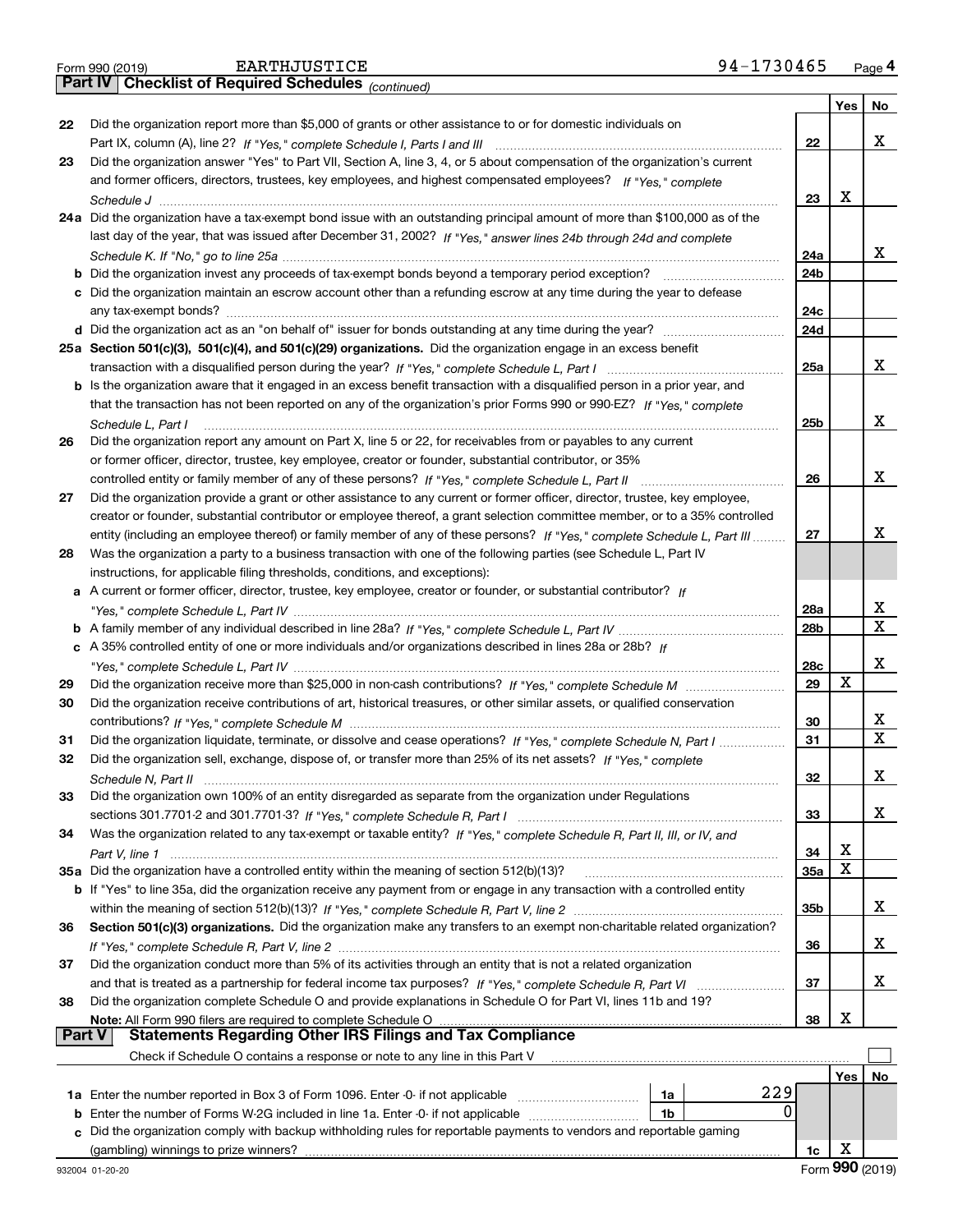|                                                                                                                    | Form 990 (2019)                                                                                                                                                                                                                      | <b>EARTHJUSTICE</b>                                                                                                                             | 94-1730465 |                |         | Page $5$ |  |  |  |
|--------------------------------------------------------------------------------------------------------------------|--------------------------------------------------------------------------------------------------------------------------------------------------------------------------------------------------------------------------------------|-------------------------------------------------------------------------------------------------------------------------------------------------|------------|----------------|---------|----------|--|--|--|
| <b>Part V</b>                                                                                                      |                                                                                                                                                                                                                                      | Statements Regarding Other IRS Filings and Tax Compliance (continued)                                                                           |            |                |         |          |  |  |  |
|                                                                                                                    |                                                                                                                                                                                                                                      |                                                                                                                                                 |            |                | Yes $ $ | No       |  |  |  |
|                                                                                                                    |                                                                                                                                                                                                                                      | 2a Enter the number of employees reported on Form W-3, Transmittal of Wage and Tax Statements,                                                  |            |                |         |          |  |  |  |
|                                                                                                                    |                                                                                                                                                                                                                                      | filed for the calendar year ending with or within the year covered by this return <i>manumumumum</i>                                            | 484<br>2a  |                |         |          |  |  |  |
|                                                                                                                    |                                                                                                                                                                                                                                      |                                                                                                                                                 |            | 2 <sub>b</sub> | х       |          |  |  |  |
|                                                                                                                    |                                                                                                                                                                                                                                      |                                                                                                                                                 |            |                |         |          |  |  |  |
|                                                                                                                    |                                                                                                                                                                                                                                      | 3a Did the organization have unrelated business gross income of \$1,000 or more during the year?                                                |            | 3a             |         | х        |  |  |  |
|                                                                                                                    |                                                                                                                                                                                                                                      |                                                                                                                                                 |            | 3 <sub>b</sub> |         |          |  |  |  |
|                                                                                                                    |                                                                                                                                                                                                                                      | 4a At any time during the calendar year, did the organization have an interest in, or a signature or other authority over, a                    |            |                |         |          |  |  |  |
|                                                                                                                    |                                                                                                                                                                                                                                      |                                                                                                                                                 |            | 4a             |         | х        |  |  |  |
|                                                                                                                    |                                                                                                                                                                                                                                      | <b>b</b> If "Yes," enter the name of the foreign country $\blacktriangleright$                                                                  |            |                |         |          |  |  |  |
|                                                                                                                    |                                                                                                                                                                                                                                      | See instructions for filing requirements for FinCEN Form 114, Report of Foreign Bank and Financial Accounts (FBAR).                             |            |                |         |          |  |  |  |
|                                                                                                                    |                                                                                                                                                                                                                                      | 5a Was the organization a party to a prohibited tax shelter transaction at any time during the tax year?                                        |            | 5a             |         | x        |  |  |  |
| b                                                                                                                  |                                                                                                                                                                                                                                      |                                                                                                                                                 |            | 5 <sub>b</sub> |         | X        |  |  |  |
| c                                                                                                                  |                                                                                                                                                                                                                                      |                                                                                                                                                 |            | 5c             |         |          |  |  |  |
|                                                                                                                    |                                                                                                                                                                                                                                      | 6a Does the organization have annual gross receipts that are normally greater than \$100,000, and did the organization solicit                  |            |                |         |          |  |  |  |
|                                                                                                                    |                                                                                                                                                                                                                                      | any contributions that were not tax deductible as charitable contributions?                                                                     |            | 6a             |         | х        |  |  |  |
|                                                                                                                    |                                                                                                                                                                                                                                      | <b>b</b> If "Yes," did the organization include with every solicitation an express statement that such contributions or gifts                   |            |                |         |          |  |  |  |
|                                                                                                                    |                                                                                                                                                                                                                                      |                                                                                                                                                 |            | 6b             |         |          |  |  |  |
| 7                                                                                                                  |                                                                                                                                                                                                                                      | Organizations that may receive deductible contributions under section 170(c).                                                                   |            |                |         |          |  |  |  |
| а                                                                                                                  |                                                                                                                                                                                                                                      | Did the organization receive a payment in excess of \$75 made partly as a contribution and partly for goods and services provided to the payor? |            | 7a             | x       |          |  |  |  |
| b                                                                                                                  |                                                                                                                                                                                                                                      | If "Yes," did the organization notify the donor of the value of the goods or services provided?                                                 |            | 7b             | х       |          |  |  |  |
| с                                                                                                                  |                                                                                                                                                                                                                                      | Did the organization sell, exchange, or otherwise dispose of tangible personal property for which it was required                               |            |                |         |          |  |  |  |
|                                                                                                                    |                                                                                                                                                                                                                                      |                                                                                                                                                 |            |                |         |          |  |  |  |
|                                                                                                                    | 7d<br>d If "Yes," indicate the number of Forms 8282 filed during the year [11] [11] No. 2010 [12] Henry Marian Marian Marian Marian Marian Marian Marian Marian Marian Marian Marian Marian Marian Marian Marian Marian Marian Maria |                                                                                                                                                 |            |                |         |          |  |  |  |
| е                                                                                                                  |                                                                                                                                                                                                                                      |                                                                                                                                                 |            |                |         |          |  |  |  |
| f                                                                                                                  | Did the organization, during the year, pay premiums, directly or indirectly, on a personal benefit contract?                                                                                                                         |                                                                                                                                                 |            |                |         |          |  |  |  |
| g                                                                                                                  | If the organization received a contribution of qualified intellectual property, did the organization file Form 8899 as required?                                                                                                     |                                                                                                                                                 |            |                |         |          |  |  |  |
| h.                                                                                                                 | If the organization received a contribution of cars, boats, airplanes, or other vehicles, did the organization file a Form 1098-C?                                                                                                   |                                                                                                                                                 |            |                |         |          |  |  |  |
| 8                                                                                                                  |                                                                                                                                                                                                                                      | Sponsoring organizations maintaining donor advised funds. Did a donor advised fund maintained by the                                            |            |                |         |          |  |  |  |
|                                                                                                                    |                                                                                                                                                                                                                                      | sponsoring organization have excess business holdings at any time during the year?                                                              |            | 8              |         |          |  |  |  |
| 9                                                                                                                  |                                                                                                                                                                                                                                      | Sponsoring organizations maintaining donor advised funds.                                                                                       |            |                |         |          |  |  |  |
| а                                                                                                                  |                                                                                                                                                                                                                                      | Did the sponsoring organization make any taxable distributions under section 4966?                                                              |            | 9а             |         |          |  |  |  |
| b                                                                                                                  |                                                                                                                                                                                                                                      | Did the sponsoring organization make a distribution to a donor, donor advisor, or related person?                                               |            | 9b             |         |          |  |  |  |
| 10                                                                                                                 | Section 501(c)(7) organizations. Enter:                                                                                                                                                                                              |                                                                                                                                                 |            |                |         |          |  |  |  |
|                                                                                                                    |                                                                                                                                                                                                                                      |                                                                                                                                                 | 10a        |                |         |          |  |  |  |
|                                                                                                                    |                                                                                                                                                                                                                                      | Gross receipts, included on Form 990, Part VIII, line 12, for public use of club facilities                                                     | 10b        |                |         |          |  |  |  |
| 11                                                                                                                 |                                                                                                                                                                                                                                      | Section 501(c)(12) organizations. Enter:                                                                                                        |            |                |         |          |  |  |  |
|                                                                                                                    |                                                                                                                                                                                                                                      |                                                                                                                                                 | 11a        |                |         |          |  |  |  |
| b                                                                                                                  |                                                                                                                                                                                                                                      | Gross income from other sources (Do not net amounts due or paid to other sources against                                                        |            |                |         |          |  |  |  |
|                                                                                                                    |                                                                                                                                                                                                                                      |                                                                                                                                                 | 11b        |                |         |          |  |  |  |
|                                                                                                                    |                                                                                                                                                                                                                                      | 12a Section 4947(a)(1) non-exempt charitable trusts. Is the organization filing Form 990 in lieu of Form 1041?                                  |            | 12a            |         |          |  |  |  |
|                                                                                                                    |                                                                                                                                                                                                                                      | <b>b</b> If "Yes," enter the amount of tax-exempt interest received or accrued during the year                                                  | 12b        |                |         |          |  |  |  |
| 13                                                                                                                 |                                                                                                                                                                                                                                      | Section 501(c)(29) qualified nonprofit health insurance issuers.                                                                                |            |                |         |          |  |  |  |
|                                                                                                                    |                                                                                                                                                                                                                                      | a Is the organization licensed to issue qualified health plans in more than one state?                                                          |            | 13а            |         |          |  |  |  |
|                                                                                                                    |                                                                                                                                                                                                                                      | Note: See the instructions for additional information the organization must report on Schedule O.                                               |            |                |         |          |  |  |  |
| b                                                                                                                  |                                                                                                                                                                                                                                      | Enter the amount of reserves the organization is required to maintain by the states in which the                                                |            |                |         |          |  |  |  |
|                                                                                                                    |                                                                                                                                                                                                                                      |                                                                                                                                                 | 13b        |                |         |          |  |  |  |
|                                                                                                                    |                                                                                                                                                                                                                                      |                                                                                                                                                 | 13c        |                |         |          |  |  |  |
| 14a                                                                                                                |                                                                                                                                                                                                                                      | Did the organization receive any payments for indoor tanning services during the tax year?                                                      |            | 14a            |         | x        |  |  |  |
| <b>b</b> If "Yes," has it filed a Form 720 to report these payments? If "No," provide an explanation on Schedule O |                                                                                                                                                                                                                                      |                                                                                                                                                 |            |                |         |          |  |  |  |
| 15                                                                                                                 |                                                                                                                                                                                                                                      | Is the organization subject to the section 4960 tax on payment(s) of more than \$1,000,000 in remuneration or                                   |            |                |         |          |  |  |  |
|                                                                                                                    |                                                                                                                                                                                                                                      |                                                                                                                                                 |            | 15             |         | х        |  |  |  |
|                                                                                                                    |                                                                                                                                                                                                                                      | If "Yes," see instructions and file Form 4720, Schedule N.                                                                                      |            |                |         |          |  |  |  |
| 16                                                                                                                 |                                                                                                                                                                                                                                      | Is the organization an educational institution subject to the section 4968 excise tax on net investment income?                                 |            | 16             |         | х        |  |  |  |
|                                                                                                                    |                                                                                                                                                                                                                                      | If "Yes," complete Form 4720, Schedule O.                                                                                                       |            |                |         |          |  |  |  |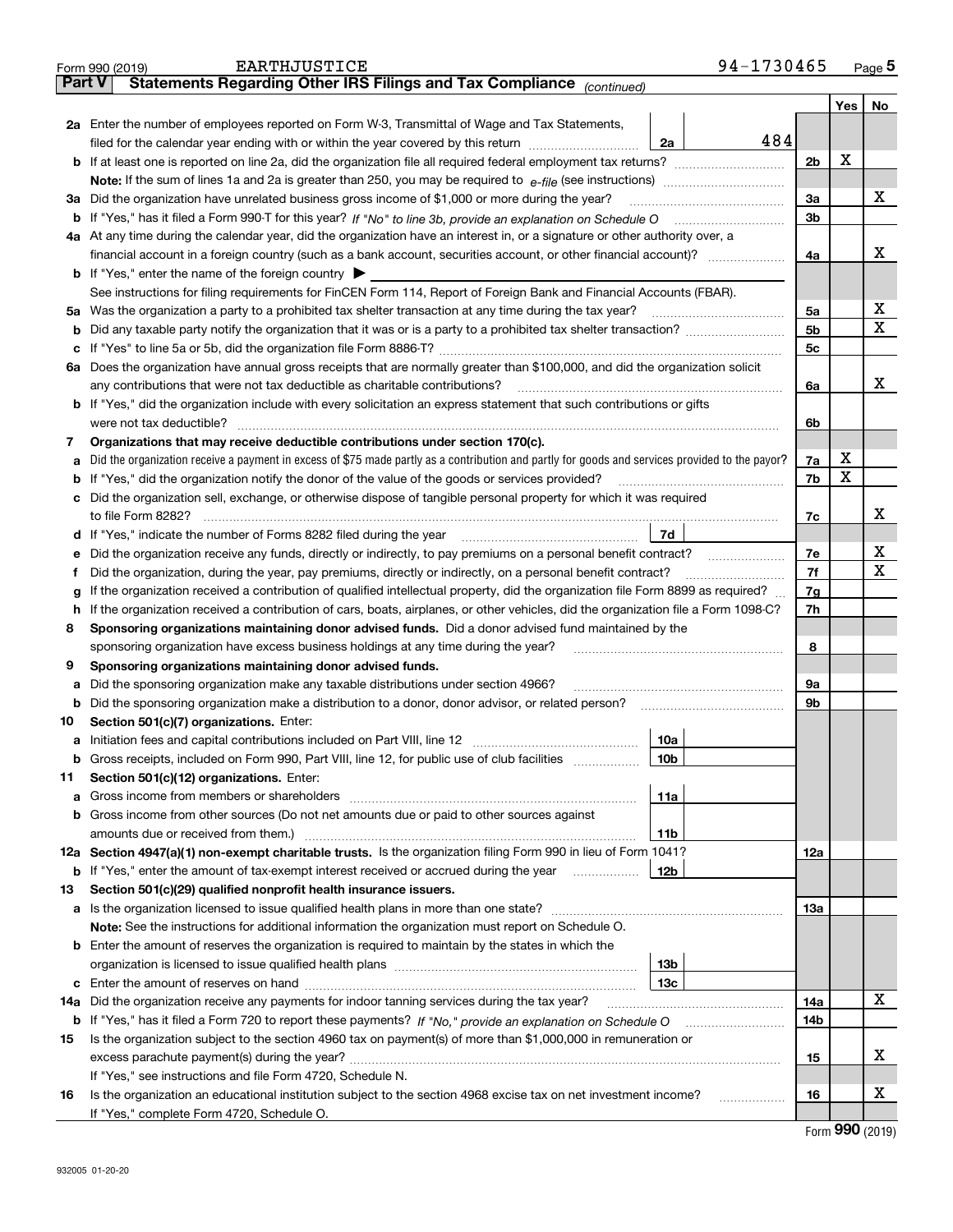|        | <b>EARTHJUSTICE</b><br>Form 990 (2019)                                                                                                                                                                                                                  |    | 94-1730465 |                 |        | Page $6$              |
|--------|---------------------------------------------------------------------------------------------------------------------------------------------------------------------------------------------------------------------------------------------------------|----|------------|-----------------|--------|-----------------------|
|        | <b>Part VI</b><br>Governance, Management, and Disclosure For each "Yes" response to lines 2 through 7b below, and for a "No" response                                                                                                                   |    |            |                 |        |                       |
|        | to line 8a, 8b, or 10b below, describe the circumstances, processes, or changes on Schedule O. See instructions.                                                                                                                                        |    |            |                 |        |                       |
|        |                                                                                                                                                                                                                                                         |    |            |                 |        | $\overline{\text{X}}$ |
|        | <b>Section A. Governing Body and Management</b>                                                                                                                                                                                                         |    |            |                 |        |                       |
|        |                                                                                                                                                                                                                                                         |    |            |                 | Yes    | No                    |
|        | <b>1a</b> Enter the number of voting members of the governing body at the end of the tax year<br>.                                                                                                                                                      | 1a | 30         |                 |        |                       |
|        | If there are material differences in voting rights among members of the governing body, or if the governing                                                                                                                                             |    |            |                 |        |                       |
|        | body delegated broad authority to an executive committee or similar committee, explain on Schedule O.                                                                                                                                                   |    |            |                 |        |                       |
| b      | Enter the number of voting members included on line 1a, above, who are independent                                                                                                                                                                      | 1b | 30         |                 |        |                       |
| 2      | Did any officer, director, trustee, or key employee have a family relationship or a business relationship with any other                                                                                                                                |    |            |                 |        |                       |
|        | officer, director, trustee, or key employee?                                                                                                                                                                                                            |    |            | $\mathbf{2}$    |        | Х                     |
| 3      | Did the organization delegate control over management duties customarily performed by or under the direct supervision                                                                                                                                   |    |            |                 |        |                       |
|        | of officers, directors, trustees, or key employees to a management company or other person?                                                                                                                                                             |    |            | 3               |        | х<br>$\rm X$          |
| 4      | Did the organization make any significant changes to its governing documents since the prior Form 990 was filed?                                                                                                                                        |    |            | 4<br>5          |        | х                     |
| 5<br>6 | Did the organization become aware during the year of a significant diversion of the organization's assets?<br>Did the organization have members or stockholders?                                                                                        |    |            | 6               |        | $\mathbf X$           |
| 7a     | Did the organization have members, stockholders, or other persons who had the power to elect or appoint one or                                                                                                                                          |    |            |                 |        |                       |
|        | more members of the governing body?                                                                                                                                                                                                                     |    |            | 7a              |        | х                     |
|        | b Are any governance decisions of the organization reserved to (or subject to approval by) members, stockholders, or                                                                                                                                    |    |            |                 |        |                       |
|        | persons other than the governing body?                                                                                                                                                                                                                  |    |            | 7b              |        | х                     |
| 8      | Did the organization contemporaneously document the meetings held or written actions undertaken during the year by the following:                                                                                                                       |    |            |                 |        |                       |
| a      |                                                                                                                                                                                                                                                         |    |            | 8a              | X      |                       |
| b      | Each committee with authority to act on behalf of the governing body?                                                                                                                                                                                   |    |            | 8b              | X      |                       |
| 9      | Is there any officer, director, trustee, or key employee listed in Part VII, Section A, who cannot be reached at the                                                                                                                                    |    |            |                 |        |                       |
|        |                                                                                                                                                                                                                                                         |    |            | 9               |        | x                     |
|        | <b>Section B. Policies</b> (This Section B requests information about policies not required by the Internal Revenue Code.)                                                                                                                              |    |            |                 |        |                       |
|        |                                                                                                                                                                                                                                                         |    |            |                 | Yes    | No                    |
|        |                                                                                                                                                                                                                                                         |    |            | 10a             | х      |                       |
|        | <b>b</b> If "Yes," did the organization have written policies and procedures governing the activities of such chapters, affiliates,                                                                                                                     |    |            |                 |        |                       |
|        | and branches to ensure their operations are consistent with the organization's exempt purposes?                                                                                                                                                         |    |            | 10b             | X<br>X |                       |
|        | 11a Has the organization provided a complete copy of this Form 990 to all members of its governing body before filing the form?<br><b>b</b> Describe in Schedule O the process, if any, used by the organization to review this Form 990.               |    |            | 11a             |        |                       |
|        |                                                                                                                                                                                                                                                         |    |            | 12a             | X      |                       |
| b      | Were officers, directors, or trustees, and key employees required to disclose annually interests that could give rise to conflicts?                                                                                                                     |    |            | 12 <sub>b</sub> | X      |                       |
| с      | Did the organization regularly and consistently monitor and enforce compliance with the policy? If "Yes." describe                                                                                                                                      |    |            |                 |        |                       |
|        | in Schedule O how this was done manufactured and continuum and contact the O how this was done                                                                                                                                                          |    |            | 12c             | X      |                       |
| 13     | Did the organization have a written whistleblower policy?                                                                                                                                                                                               |    |            | 13              | Y      |                       |
| 14     | Did the organization have a written document retention and destruction policy?                                                                                                                                                                          |    |            | 14              | X      |                       |
| 15     | Did the process for determining compensation of the following persons include a review and approval by independent                                                                                                                                      |    |            |                 |        |                       |
|        | persons, comparability data, and contemporaneous substantiation of the deliberation and decision?                                                                                                                                                       |    |            |                 |        |                       |
| а      | The organization's CEO, Executive Director, or top management official manufactured contains and contained and the organization's CEO, Executive Director, or top management official manufactured manufactured and the origin                          |    |            | 15a             | X      |                       |
| b      | Other officers or key employees of the organization                                                                                                                                                                                                     |    |            | 15b             | X      |                       |
|        | If "Yes" to line 15a or 15b, describe the process in Schedule O (see instructions).                                                                                                                                                                     |    |            |                 |        |                       |
|        | 16a Did the organization invest in, contribute assets to, or participate in a joint venture or similar arrangement with a                                                                                                                               |    |            |                 |        | х                     |
|        | taxable entity during the year?                                                                                                                                                                                                                         |    |            | 16a             |        |                       |
|        | <b>b</b> If "Yes," did the organization follow a written policy or procedure requiring the organization to evaluate its participation<br>in joint venture arrangements under applicable federal tax law, and take steps to safeguard the organization's |    |            |                 |        |                       |
|        |                                                                                                                                                                                                                                                         |    |            | 16b             |        |                       |
|        | <b>Section C. Disclosure</b>                                                                                                                                                                                                                            |    |            |                 |        |                       |
| 17     | List the states with which a copy of this Form 990 is required to be filed $\blacktriangleright$ AL, AR, CA, FL, GA, HI, IL, KS, KY, MD, MA, MI                                                                                                         |    |            |                 |        |                       |
| 18     | Section 6104 requires an organization to make its Forms 1023 (1024 or 1024-A, if applicable), 990, and 990-T (Section 501(c)(3)s only) available                                                                                                        |    |            |                 |        |                       |
|        | for public inspection. Indicate how you made these available. Check all that apply.                                                                                                                                                                     |    |            |                 |        |                       |
|        | $X$ Own website<br>$X$ Upon request<br>Another's website<br>Other (explain on Schedule O)                                                                                                                                                               |    |            |                 |        |                       |
| 19     | Describe on Schedule O whether (and if so, how) the organization made its governing documents, conflict of interest policy, and financial                                                                                                               |    |            |                 |        |                       |
|        | statements available to the public during the tax year.                                                                                                                                                                                                 |    |            |                 |        |                       |
| 20     | State the name, address, and telephone number of the person who possesses the organization's books and records                                                                                                                                          |    |            |                 |        |                       |
|        | JASON SCHWARTZ, VP FINANCE - (415) 217-2000                                                                                                                                                                                                             |    | 94111      |                 |        |                       |
|        | CALIFORNIA STREET, SUITE 500, SAN FRANCISCO, CA<br>50<br>SEE SCHEDULE O FOR FULL LIST OF STATES                                                                                                                                                         |    |            |                 |        | Form 990 (2019)       |
|        | 932006 01-20-20                                                                                                                                                                                                                                         |    |            |                 |        |                       |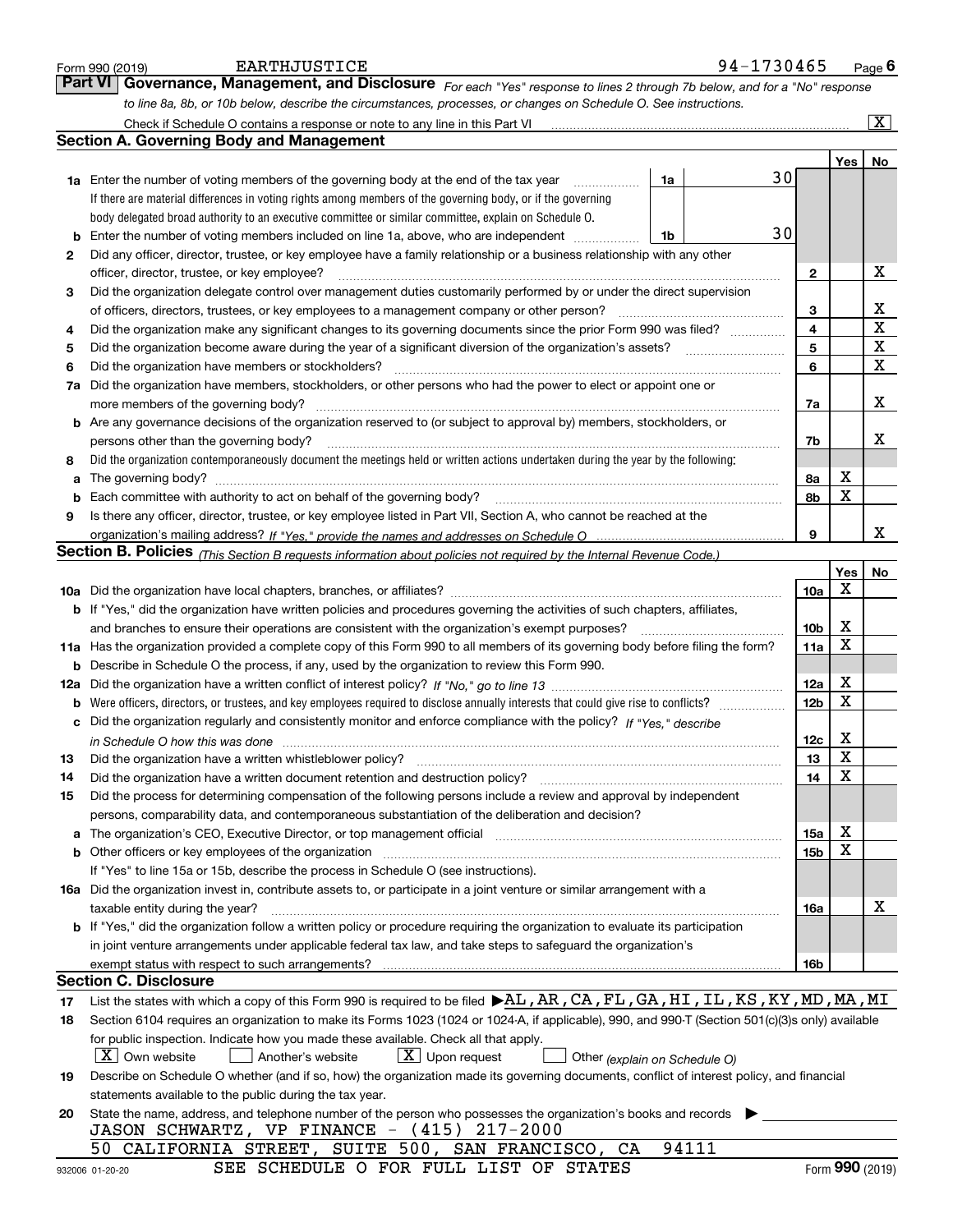| Form 990 (2019) | EARTHJUSTICE                                                                               | 94-1730465 | Page |
|-----------------|--------------------------------------------------------------------------------------------|------------|------|
|                 | Part VII Compensation of Officers, Directors, Trustees, Key Employees, Highest Compensated |            |      |
|                 | <b>Employees, and Independent Contractors</b>                                              |            |      |
|                 | Check if Schedule O contains a response or note to any line in this Part VII               |            |      |
|                 | Section A. Officers, Directors, Trustees, Key Employees, and Highest Compensated Employees |            |      |
|                 |                                                                                            |            |      |

**1a**  Complete this table for all persons required to be listed. Report compensation for the calendar year ending with or within the organization's tax year. **•** List all of the organization's current officers, directors, trustees (whether individuals or organizations), regardless of amount of compensation.

Enter -0- in columns (D), (E), and (F) if no compensation was paid.

 $\bullet$  List all of the organization's  $\,$ current key employees, if any. See instructions for definition of "key employee."

**•** List the organization's five current highest compensated employees (other than an officer, director, trustee, or key employee) who received reportable compensation (Box 5 of Form W-2 and/or Box 7 of Form 1099-MISC) of more than \$100,000 from the organization and any related organizations.

**•** List all of the organization's former officers, key employees, and highest compensated employees who received more than \$100,000 of reportable compensation from the organization and any related organizations.

**former directors or trustees**  ¥ List all of the organization's that received, in the capacity as a former director or trustee of the organization, more than \$10,000 of reportable compensation from the organization and any related organizations.

See instructions for the order in which to list the persons above.

Check this box if neither the organization nor any related organization compensated any current officer, director, or trustee.  $\mathcal{L}^{\text{max}}$ 

| (A)                         | (B)                    |                                         |                                                                  | (C)                     |              |                                  |        | (D)             | (E)                              | (F)                      |
|-----------------------------|------------------------|-----------------------------------------|------------------------------------------------------------------|-------------------------|--------------|----------------------------------|--------|-----------------|----------------------------------|--------------------------|
| Name and title              | Average                | Position<br>(do not check more than one |                                                                  |                         |              |                                  |        | Reportable      | Reportable                       | Estimated                |
|                             | hours per              |                                         | box, unless person is both an<br>officer and a director/trustee) |                         |              |                                  |        | compensation    | compensation                     | amount of                |
|                             | week                   |                                         |                                                                  |                         |              |                                  |        | from<br>the     | from related                     | other                    |
|                             | (list any<br>hours for |                                         |                                                                  |                         |              |                                  |        | organization    | organizations<br>(W-2/1099-MISC) | compensation<br>from the |
|                             | related                |                                         |                                                                  |                         |              |                                  |        | (W-2/1099-MISC) |                                  | organization             |
|                             | organizations          |                                         |                                                                  |                         |              |                                  |        |                 |                                  | and related              |
|                             | below                  | Individual trustee or director          | Institutional trustee                                            |                         | Key employee |                                  |        |                 |                                  | organizations            |
|                             | line)                  |                                         |                                                                  | Officer                 |              | Highest compensated<br> employee | Former |                 |                                  |                          |
| AJA DECOTEAU<br>(1)         | 1.00                   |                                         |                                                                  |                         |              |                                  |        |                 |                                  |                          |
| TRUSTEE                     |                        | $\rm X$                                 |                                                                  |                         |              |                                  |        | 0.              | $\mathbf 0$ .                    | $0_{.}$                  |
| (2)<br>DIANE LEWIS          | 1.00                   |                                         |                                                                  |                         |              |                                  |        |                 |                                  |                          |
| <b>TRUSTEE</b>              |                        | $\overline{\textbf{X}}$                 |                                                                  |                         |              |                                  |        | 0.              | $\mathbf 0$ .                    | $\mathbf 0$ .            |
| ED LEWIS<br>(3)             | 1.00                   |                                         |                                                                  |                         |              |                                  |        |                 |                                  |                          |
| <b>TRUSTEE</b>              |                        | $\rm X$                                 |                                                                  |                         |              |                                  |        | 0.              | $\mathbf 0$ .                    | $\mathbf 0$ .            |
| <b>JANET MAUGHAN</b><br>(4) | 1.00                   |                                         |                                                                  |                         |              |                                  |        |                 |                                  |                          |
| <b>TRUSTEE</b>              |                        | $\overline{\mathbf{X}}$                 |                                                                  |                         |              |                                  |        | 0.              | $\mathbf 0$ .                    | $\mathbf 0$ .            |
| (5)<br>LESLIE WILLIAMS      | 1.00                   |                                         |                                                                  |                         |              |                                  |        |                 |                                  |                          |
| TRUSTEE                     | 1.00                   | $\mathbf X$                             |                                                                  |                         |              |                                  |        | 0.              | $\mathbf 0$ .                    | $\mathbf 0$ .            |
| (6)<br>LORI POTTER          | 1.00                   |                                         |                                                                  |                         |              |                                  |        |                 |                                  |                          |
| TRUSTEE                     |                        | $\overline{\textbf{X}}$                 |                                                                  |                         |              |                                  |        | 0.              | $\mathbf 0$ .                    | $0_{.}$                  |
| PETER CARSON<br>(7)         | 1.00                   |                                         |                                                                  |                         |              |                                  |        |                 |                                  |                          |
| TRUSTEE                     |                        | $\rm X$                                 |                                                                  |                         |              |                                  |        | 0.              | $\mathbf 0$ .                    | $0_{.}$                  |
| (8)<br>DOTTY BALLANTYNE     | 1.00                   |                                         |                                                                  |                         |              |                                  |        |                 |                                  |                          |
| <b>SECRETARY</b>            |                        | X                                       |                                                                  | $\overline{\mathbf{X}}$ |              |                                  |        | 0.              | $\mathbf 0$ .                    | $\mathbf 0$ .            |
| (9) RICH RAINALDI           | 1.00                   |                                         |                                                                  |                         |              |                                  |        |                 |                                  |                          |
| <b>TRUSTEE</b>              |                        | $\mathbf X$                             |                                                                  |                         |              |                                  |        | $\mathbf 0$ .   | $\mathbf 0$ .                    | $0_{.}$                  |
| (10) DAVID COX              | 1.00                   |                                         |                                                                  |                         |              |                                  |        |                 |                                  |                          |
| <b>TRUSTEE</b>              |                        | X                                       |                                                                  |                         |              |                                  |        | 0.              | 0.                               | $\mathbf 0$ .            |
| (11) STEVE DAETZ            | 1.00                   |                                         |                                                                  |                         |              |                                  |        |                 |                                  |                          |
| TREASURER & VICE CHAIR FIN  |                        | $\mathbf X$                             |                                                                  | $\overline{\textbf{X}}$ |              |                                  |        | $\mathbf 0$ .   | $\mathbf 0$ .                    | $0_{.}$                  |
| (12) RUSSELL DAGGATT        | 1.00                   |                                         |                                                                  |                         |              |                                  |        |                 |                                  |                          |
| <b>TRUSTEE</b>              |                        | X                                       |                                                                  |                         |              |                                  |        | 0.              | $\mathbf 0$ .                    | $\mathbf 0$ .            |
| (13) RUTH SANTIAGO          | 1.00                   |                                         |                                                                  |                         |              |                                  |        |                 |                                  |                          |
| <b>TRUSTEE</b>              |                        | $\mathbf X$                             |                                                                  |                         |              |                                  |        | 0.              | $\mathbf 0$ .                    | $\mathbf 0$ .            |
| (14) N. BRUCE DUTHU         | 1.00                   |                                         |                                                                  |                         |              |                                  |        |                 |                                  |                          |
| VICE CHAIR AT LARGE         |                        | X                                       |                                                                  | $\overline{\textbf{X}}$ |              |                                  |        | $\mathbf 0$ .   | $\mathbf 0$ .                    | $0_{.}$                  |
| (15) CARMEN G. GONZALEZ     | 1.00                   |                                         |                                                                  |                         |              |                                  |        |                 |                                  |                          |
| <b>TRUSTEE</b>              |                        | $\rm X$                                 |                                                                  |                         |              |                                  |        | $\mathbf 0$ .   | $\mathbf 0$ .                    | $\mathbf 0$ .            |
| (16) VICTOR HYMES           | 1.00                   |                                         |                                                                  |                         |              |                                  |        |                 |                                  |                          |
| <b>TRUSTEE</b>              |                        | X                                       |                                                                  |                         |              |                                  |        | $\mathbf 0$ .   | $\mathbf 0$ .                    | $\mathbf 0$ .            |
| (17) MARCIA KUNSTEL         | 1.00                   |                                         |                                                                  |                         |              |                                  |        |                 |                                  |                          |
| <b>TRUSTEE</b>              |                        | $\rm X$                                 |                                                                  |                         |              |                                  |        | $\mathbf 0$ .   | $\mathbf 0$ .                    | 0.                       |
|                             |                        |                                         |                                                                  |                         |              |                                  |        |                 |                                  |                          |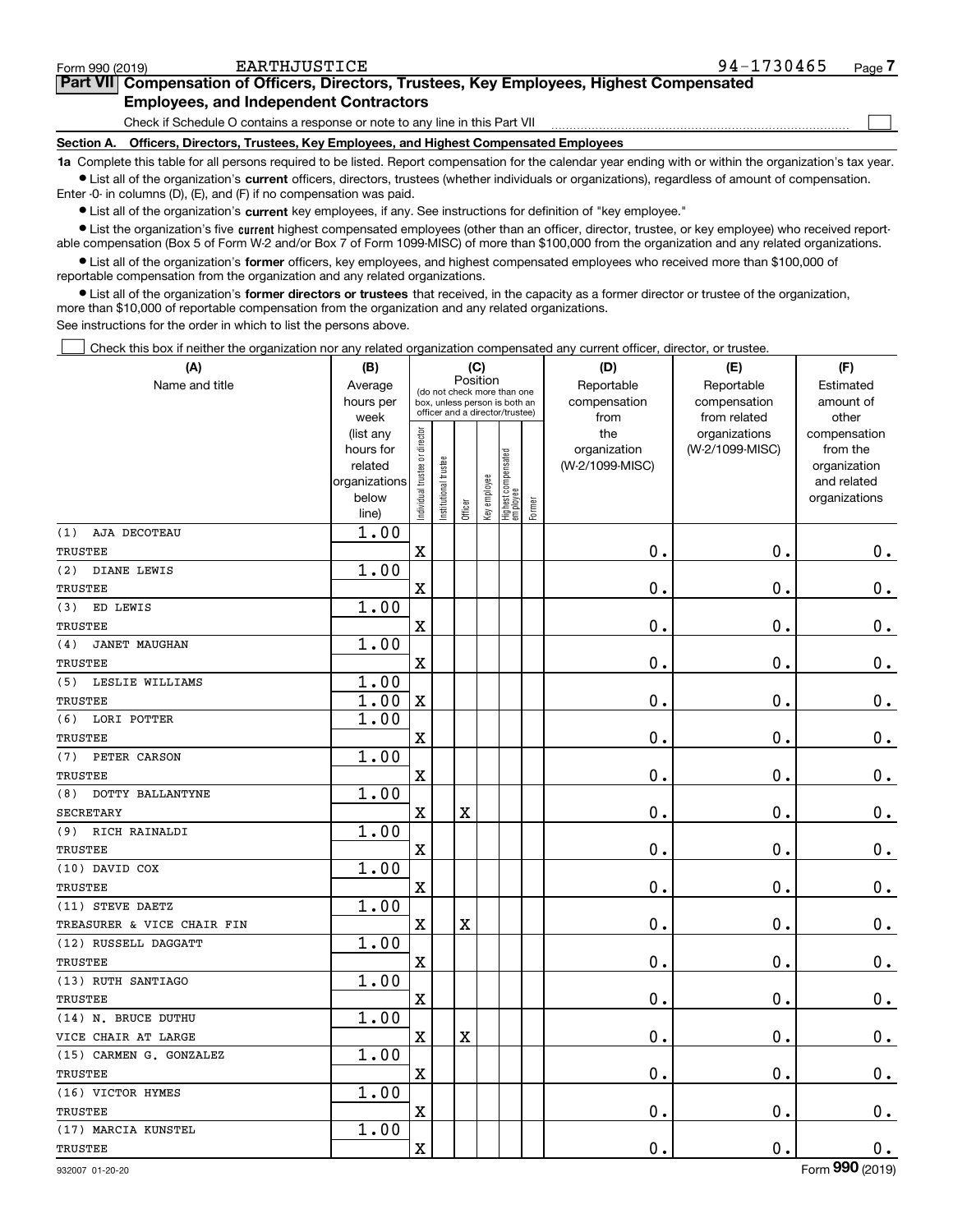| <b>EARTHJUSTICE</b><br>Form 990 (2019)                                                                                                       |                                                                          |                                |                                 |         |              |                                 |          |                                | 94-1730465      |                  |                     | Page 8                      |
|----------------------------------------------------------------------------------------------------------------------------------------------|--------------------------------------------------------------------------|--------------------------------|---------------------------------|---------|--------------|---------------------------------|----------|--------------------------------|-----------------|------------------|---------------------|-----------------------------|
| <b>Part VII</b><br>Section A. Officers, Directors, Trustees, Key Employees, and Highest Compensated Employees (continued)                    |                                                                          |                                |                                 |         |              |                                 |          |                                |                 |                  |                     |                             |
| (A)                                                                                                                                          | (B)                                                                      |                                |                                 | (C)     |              |                                 |          | (D)                            | (E)             |                  |                     | (F)                         |
| Name and title                                                                                                                               | Average                                                                  |                                | (do not check more than one     |         | Position     |                                 |          | Reportable                     | Reportable      |                  |                     | Estimated                   |
|                                                                                                                                              | hours per                                                                |                                | box, unless person is both an   |         |              |                                 |          | compensation                   | compensation    |                  |                     | amount of                   |
|                                                                                                                                              | week                                                                     |                                | officer and a director/trustee) |         |              |                                 |          | from                           | from related    |                  |                     | other                       |
|                                                                                                                                              | (list any                                                                |                                |                                 |         |              |                                 |          | the                            | organizations   |                  |                     | compensation                |
|                                                                                                                                              | hours for<br>related                                                     |                                |                                 |         |              |                                 |          | organization                   | (W-2/1099-MISC) |                  |                     | from the                    |
|                                                                                                                                              | organizations                                                            |                                |                                 |         |              |                                 |          | (W-2/1099-MISC)                |                 |                  |                     | organization<br>and related |
|                                                                                                                                              | below                                                                    |                                |                                 |         |              |                                 |          |                                |                 |                  |                     | organizations               |
|                                                                                                                                              | line)                                                                    | Individual trustee or director | nstitutional trustee            | Officer | Key employee | Highest compensated<br>employee | Former   |                                |                 |                  |                     |                             |
| (18) WINSOME MCINTOSH                                                                                                                        | 1.00                                                                     |                                |                                 |         |              |                                 |          |                                |                 |                  |                     |                             |
| TRUSTEE                                                                                                                                      |                                                                          | X                              |                                 |         |              |                                 |          | 0.                             |                 | 0.               |                     | $0_{.}$                     |
| (19) NICOLA MINER                                                                                                                            | 1.00                                                                     |                                |                                 |         |              |                                 |          |                                |                 |                  |                     |                             |
| TRUSTEE                                                                                                                                      |                                                                          | X                              |                                 |         |              |                                 |          | 0.                             |                 | 0.               |                     | 0.                          |
| (20) PAUL NEWHAGEN                                                                                                                           | 1.00                                                                     |                                |                                 |         |              |                                 |          |                                |                 |                  |                     |                             |
| TRUSTEE                                                                                                                                      |                                                                          | X                              |                                 |         |              |                                 |          | 0.                             |                 | 0.               |                     | 0.                          |
| (21) VAWTER "BUCK" PARKER                                                                                                                    | 1.00                                                                     |                                |                                 |         |              |                                 |          |                                |                 |                  |                     |                             |
| TRUSTEE                                                                                                                                      |                                                                          | X                              |                                 |         |              |                                 |          | 0.                             |                 | 0.               |                     | 0.                          |
| (22) PATRICIA PINEDA                                                                                                                         | 1.00                                                                     |                                |                                 |         |              |                                 |          |                                |                 |                  |                     |                             |
| TRUSTEE                                                                                                                                      |                                                                          | X                              |                                 |         |              |                                 |          | 0.                             |                 | 0.               |                     | 0.                          |
| (23) ANDREW REICH                                                                                                                            | 1.00                                                                     |                                |                                 |         |              |                                 |          |                                |                 |                  |                     |                             |
| TRUSTEE                                                                                                                                      |                                                                          | X                              |                                 |         |              |                                 |          | 0.                             |                 | 0.               |                     | 0.                          |
| (24) WILL ROUSH                                                                                                                              | 1.00                                                                     |                                |                                 |         |              |                                 |          |                                |                 |                  |                     |                             |
| TRUSTEE<br>(25) FERN SHEPARD                                                                                                                 | 1.00                                                                     | X                              |                                 |         |              |                                 |          | 0.                             |                 | 0.               |                     | 0.                          |
| CHAIR                                                                                                                                        | 1.00                                                                     | X                              |                                 | X       |              |                                 |          | 0.                             |                 | 0.               |                     | 0.                          |
| (26) MICHAEL SONNENFELDT                                                                                                                     | $\overline{1.00}$                                                        |                                |                                 |         |              |                                 |          |                                |                 |                  |                     |                             |
| TRUSTEE                                                                                                                                      | 1.00                                                                     | X                              |                                 |         |              |                                 |          | 0.                             |                 | 0.               |                     | 0.                          |
| 1b Subtotal                                                                                                                                  |                                                                          |                                |                                 |         |              |                                 |          | $\overline{0}$ .               |                 | $\overline{0}$ . |                     | $\overline{0}$ .            |
| c Total from continuation sheets to Part VII, Section A manufactor continuum                                                                 |                                                                          |                                |                                 |         |              |                                 |          | 3,642,117.                     |                 | $\overline{0}$ . |                     | 502,653.                    |
| d Total (add lines 1b and 1c)                                                                                                                |                                                                          |                                |                                 |         |              |                                 |          | 3,642,117.                     |                 | 0.               |                     | 502,653.                    |
| Total number of individuals (including but not limited to those listed above) who received more than \$100,000 of reportable<br>$\mathbf{2}$ |                                                                          |                                |                                 |         |              |                                 |          |                                |                 |                  |                     |                             |
| compensation from the organization $\blacktriangleright$                                                                                     |                                                                          |                                |                                 |         |              |                                 |          |                                |                 |                  |                     | 173                         |
|                                                                                                                                              |                                                                          |                                |                                 |         |              |                                 |          |                                |                 |                  |                     | <b>Yes</b><br>No            |
| Did the organization list any former officer, director, trustee, key employee, or highest compensated employee on<br>3                       |                                                                          |                                |                                 |         |              |                                 |          |                                |                 |                  |                     |                             |
| line 1a? If "Yes," complete Schedule J for such individual manufactured contained and the Ves," complete Schedule J for such individual      |                                                                          |                                |                                 |         |              |                                 |          |                                |                 |                  | 3                   | X                           |
| 4<br>For any individual listed on line 1a, is the sum of reportable compensation and other compensation from the organization                |                                                                          |                                |                                 |         |              |                                 |          |                                |                 |                  |                     |                             |
|                                                                                                                                              |                                                                          |                                |                                 |         |              |                                 |          |                                |                 |                  | 4                   | х                           |
| Did any person listed on line 1a receive or accrue compensation from any unrelated organization or individual for services<br>5              |                                                                          |                                |                                 |         |              |                                 |          |                                |                 |                  |                     |                             |
|                                                                                                                                              |                                                                          |                                |                                 |         |              |                                 |          |                                |                 |                  | 5                   | X                           |
| <b>Section B. Independent Contractors</b>                                                                                                    |                                                                          |                                |                                 |         |              |                                 |          |                                |                 |                  |                     |                             |
| Complete this table for your five highest compensated independent contractors that received more than \$100,000 of compensation from<br>1    |                                                                          |                                |                                 |         |              |                                 |          |                                |                 |                  |                     |                             |
| the organization. Report compensation for the calendar year ending with or within the organization's tax year.                               |                                                                          |                                |                                 |         |              |                                 |          |                                |                 |                  |                     |                             |
| (A)<br>Name and business address                                                                                                             |                                                                          |                                |                                 |         |              |                                 |          | (B)<br>Description of services |                 |                  | (C)<br>Compensation |                             |
| MAL WARWICK ASSOCIATES                                                                                                                       |                                                                          |                                |                                 |         |              |                                 |          | DIRECT MAIL                    |                 |                  |                     |                             |
| STE 103, BERKELEY, CA 94710<br>2650 9TH ST                                                                                                   |                                                                          |                                |                                 |         |              |                                 |          | CONSULTING                     |                 |                  |                     | 2,522,592.                  |
| COVINGTON & BURLING LLP, ONE CITYCENTER,                                                                                                     |                                                                          |                                |                                 |         |              |                                 |          | ORGANIZATION DEI               |                 |                  |                     |                             |
| 850 TENTH STREET, NW, WASHINGTON, DC                                                                                                         |                                                                          |                                |                                 |         |              |                                 |          | ASSESSMENT                     |                 |                  |                     | 490,020.                    |
| IMAGE X, INC., 5990 STONERIDGE DRIVE,<br><b>REPRODUCTION &amp;</b>                                                                           |                                                                          |                                |                                 |         |              |                                 |          |                                |                 |                  |                     |                             |
| SUITE 112, PLEASANTON, CA 94588                                                                                                              |                                                                          |                                |                                 |         |              |                                 | PRINTING |                                |                 |                  | 446,130.            |                             |
| BLACKBAUD, INC., 2000 DANIEL ISLAND DRIVE,<br>ENTERPRISE CRM                                                                                 |                                                                          |                                |                                 |         |              |                                 |          |                                |                 |                  |                     |                             |
| CHARLESTON, SC 29492                                                                                                                         |                                                                          |                                |                                 |         |              |                                 |          | SUBSCRIPTION                   |                 |                  |                     | 363,504.                    |
| FUTERRA SUSTAINABILITY COMM., 3RD FLOOR,                                                                                                     |                                                                          |                                |                                 |         |              |                                 |          |                                |                 |                  |                     |                             |
|                                                                                                                                              | 351,528.<br>39 TABERNACLE STREET, LONDON, UNITED<br>CAMPAIGN DEVELOPMENT |                                |                                 |         |              |                                 |          |                                |                 |                  |                     |                             |
| Total number of independent contractors (including but not limited to those listed above) who received more than<br>$\mathbf{2}$             |                                                                          |                                |                                 |         |              |                                 |          |                                |                 |                  |                     |                             |
| \$100,000 of compensation from the organization >                                                                                            |                                                                          |                                |                                 |         | 42           |                                 |          |                                |                 |                  |                     |                             |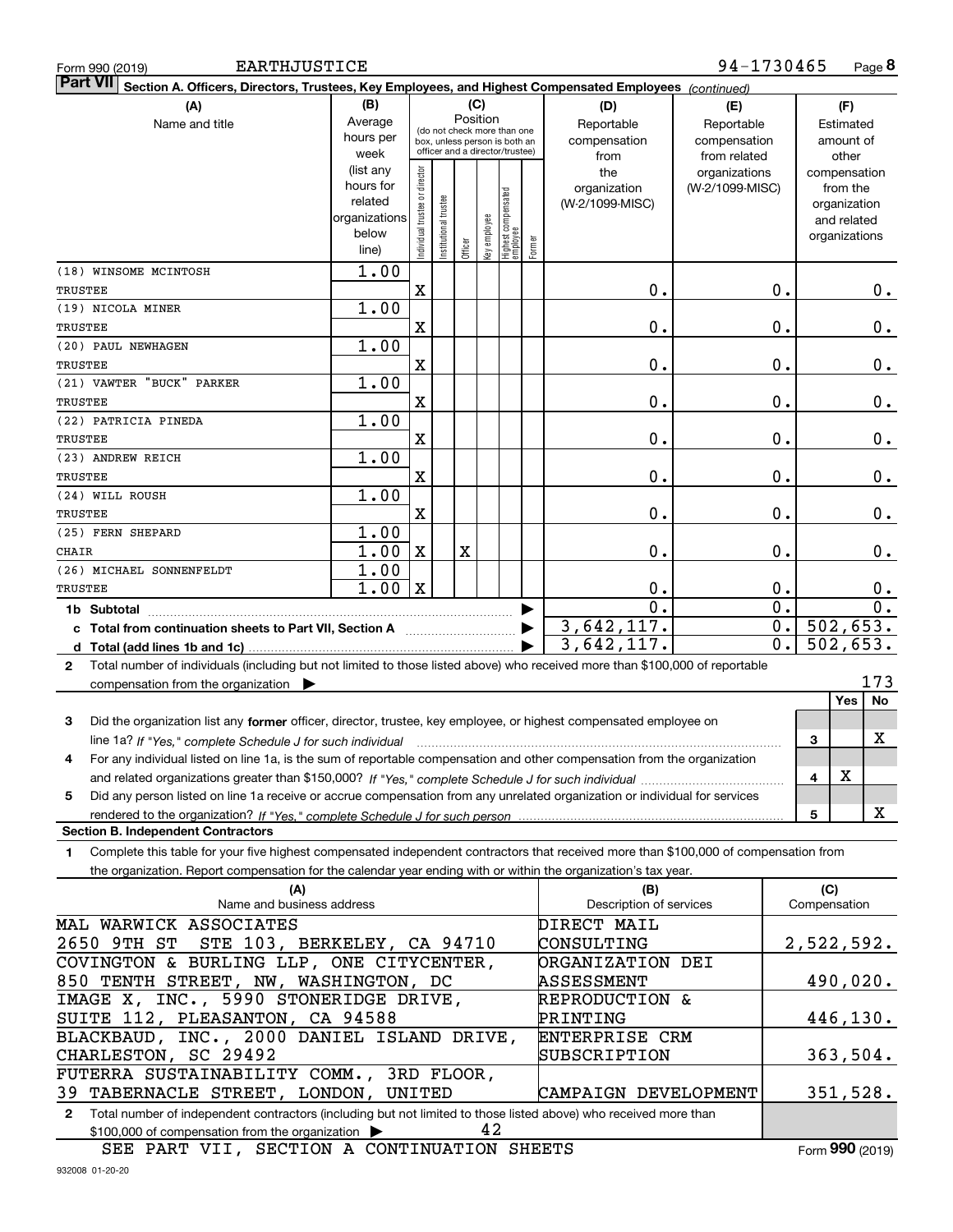| <b>EARTHJUSTICE</b><br>Form 990                                                                                              |                |                                |                       |             |              |                              |        | 94-1730465      |                               |                       |  |  |
|------------------------------------------------------------------------------------------------------------------------------|----------------|--------------------------------|-----------------------|-------------|--------------|------------------------------|--------|-----------------|-------------------------------|-----------------------|--|--|
| <b>Part VII</b><br>Officers, Directors, Trustees, Key Employees, and Highest Compensated Employees (continued)<br>Section A. |                |                                |                       |             |              |                              |        |                 |                               |                       |  |  |
| (A)                                                                                                                          | (C)<br>(B)     |                                |                       |             |              |                              |        |                 | (E)                           | (F)                   |  |  |
| Name and title                                                                                                               | Average        | Position                       |                       |             |              |                              |        | Reportable      | Reportable                    | Estimated             |  |  |
|                                                                                                                              | hours          |                                |                       |             |              | (check all that apply)       |        | compensation    | compensation                  | amount of             |  |  |
|                                                                                                                              | per<br>week    |                                |                       |             |              |                              |        | from<br>the     | from related<br>organizations | other<br>compensation |  |  |
|                                                                                                                              | (list any      |                                |                       |             |              |                              |        | organization    | (W-2/1099-MISC)               | from the              |  |  |
|                                                                                                                              | hours for      |                                |                       |             |              |                              |        | (W-2/1099-MISC) |                               | organization          |  |  |
|                                                                                                                              | related        |                                |                       |             |              |                              |        |                 |                               | and related           |  |  |
|                                                                                                                              | organizations  |                                |                       |             |              |                              |        |                 |                               | organizations         |  |  |
|                                                                                                                              | below<br>line) | Individual trustee or director | Institutional trustee | Officer     | Key employee | Highest compensated employee | Former |                 |                               |                       |  |  |
| (27) ELIZABETH SUTHERLAND RINEY                                                                                              | 1.00           |                                |                       |             |              |                              |        |                 |                               |                       |  |  |
| TRUSTEE                                                                                                                      |                | $\mathbf X$                    |                       |             |              |                              |        | 0.              | 0.                            | 0.                    |  |  |
| (28) STEPHEN M. UNFRIED                                                                                                      | 1.00           |                                |                       |             |              |                              |        |                 |                               |                       |  |  |
| TRUSTEE                                                                                                                      | 1.00           | $\mathbf X$                    |                       |             |              |                              |        | 0.              | 0.                            | 0.                    |  |  |
| (29) GREG SERRURIER                                                                                                          | 1.00           |                                |                       |             |              |                              |        |                 |                               |                       |  |  |
| TRUSTEE                                                                                                                      |                | $\mathbf X$                    |                       |             |              |                              |        | 0.              | 0.                            | 0.                    |  |  |
| (30) DEBRA LEKANOFF                                                                                                          | 1.00           |                                |                       |             |              |                              |        |                 |                               |                       |  |  |
| TRUSTEE                                                                                                                      |                | $\mathbf X$                    |                       |             |              |                              |        | 0.              | 0.                            | 0.                    |  |  |
| (31) ABIGAIL DILLEN                                                                                                          | 39.90          |                                |                       |             |              |                              |        |                 |                               |                       |  |  |
| PRESIDENT                                                                                                                    | 0.10           |                                |                       | $\mathbf X$ |              |                              |        | 402,070.        | 0.                            | 56,754.               |  |  |
| (32) JASON SCHWARTZ                                                                                                          | 39.70          |                                |                       |             |              |                              |        |                 |                               |                       |  |  |
| VP OF FINANCE; ASST. TREAS                                                                                                   | 0.30           |                                |                       | $\mathbf X$ |              |                              |        | 223,536.        | 0.                            | 22,664.               |  |  |
| (33) KENNETH MCKENZIE                                                                                                        | 39.70          |                                |                       |             |              |                              |        |                 |                               |                       |  |  |
| GENERAL COUNSEL; ASST. SEC                                                                                                   | 0.30           |                                |                       | $\mathbf X$ |              |                              |        | 207,841.        | 0.                            | 36,849.               |  |  |
| (34) MARGARET MARSH-HEINE                                                                                                    | 40.00          |                                |                       |             |              |                              |        |                 |                               |                       |  |  |
| VICE PRESIDENT DEVELOPMENT                                                                                                   |                |                                |                       |             | X            |                              |        | 319,331.        | 0.                            | 58,277.               |  |  |
| (35) ANDREW CAPUTO                                                                                                           | 40.00          |                                |                       |             |              |                              |        |                 |                               |                       |  |  |
| VICE PRESIDENT LITIGATION                                                                                                    |                |                                |                       |             | X            |                              |        | 273,259.        | 0.                            | 59,554.               |  |  |
| (36) CHRISTA BROTHERS                                                                                                        | 40.00          |                                |                       |             |              |                              |        |                 |                               |                       |  |  |
| VICE PRESIDENT HUMAN RESOU                                                                                                   |                |                                |                       |             | X            |                              |        | 252,462.        | 0.                            | 48,495.               |  |  |
| (37) SAMBHAV SANKAR                                                                                                          | 40.00          |                                |                       |             |              |                              |        |                 |                               |                       |  |  |
| SR. VICE PRESIDENT OF PROGRAMS                                                                                               |                |                                |                       |             | X            |                              |        | 292,115.        | 0.                            | 0.                    |  |  |
| (38) JILL TAUBER                                                                                                             | 40.00          |                                |                       |             |              |                              |        |                 |                               |                       |  |  |
| VICE PRESIDENT OF LITIGATION                                                                                                 |                |                                |                       |             | X            |                              |        | 233,163.        | 0.                            | 33,359.               |  |  |
| (39) RAY WAN                                                                                                                 | 40.00          |                                |                       |             |              |                              |        |                 |                               |                       |  |  |
| VP OF COMMUNICATIONS AND M                                                                                                   |                |                                |                       |             |              | х                            |        | 250,016.        | 0.                            | 40,884.               |  |  |
| (40) LISA GARCIA                                                                                                             | 40.00          |                                |                       |             |              |                              |        |                 |                               |                       |  |  |
| VP OF LITIGATION (ENDED 9/5/2019)                                                                                            |                |                                |                       |             |              | х                            |        | 330,367.        | $\mathbf 0$ .                 | 43,492.               |  |  |
| (41) MARTIN HAYDEN<br>VICE PRESIDENT OF LITIGATION                                                                           | 39.10<br>0.90  |                                |                       |             |              |                              |        |                 | $\mathbf 0$ .                 |                       |  |  |
| (42) ELIZABETH MARSH                                                                                                         | 40.00          |                                |                       |             |              | X                            |        | <u>259,979.</u> |                               | <u>44,339.</u>        |  |  |
| ASSOCIATE VP OF DEVELOPMENT                                                                                                  |                |                                |                       |             |              | X                            |        | 244,070.        | $\mathbf 0$ .                 | 24,572.               |  |  |
| (43) PATRICE SIMMS                                                                                                           | 40.00          |                                |                       |             |              |                              |        |                 |                               |                       |  |  |
| VICE PRESIDENT OF LITIGATION                                                                                                 |                |                                |                       |             |              | х                            |        | 247,953.        | $\mathbf 0$ .                 | <u>19,394.</u>        |  |  |
| (44) KRISTINE STRATTON                                                                                                       | 40.00          |                                |                       |             |              |                              |        |                 |                               |                       |  |  |
| SR VP OF OPS; ASST. (ENDED 4/23/2019                                                                                         |                |                                |                       |             |              |                              | X      | 105,955.        | $\mathbf 0$ .                 | 14,020.               |  |  |
|                                                                                                                              |                |                                |                       |             |              |                              |        |                 |                               |                       |  |  |
|                                                                                                                              |                |                                |                       |             |              |                              |        |                 |                               |                       |  |  |
|                                                                                                                              |                |                                |                       |             |              |                              |        |                 |                               |                       |  |  |
|                                                                                                                              |                |                                |                       |             |              |                              |        |                 |                               |                       |  |  |
|                                                                                                                              |                |                                |                       |             |              |                              |        |                 |                               |                       |  |  |
| Total to Part VII, Section A, line 1c                                                                                        |                |                                |                       |             |              |                              |        | 3,642,117.      |                               | 502,653.              |  |  |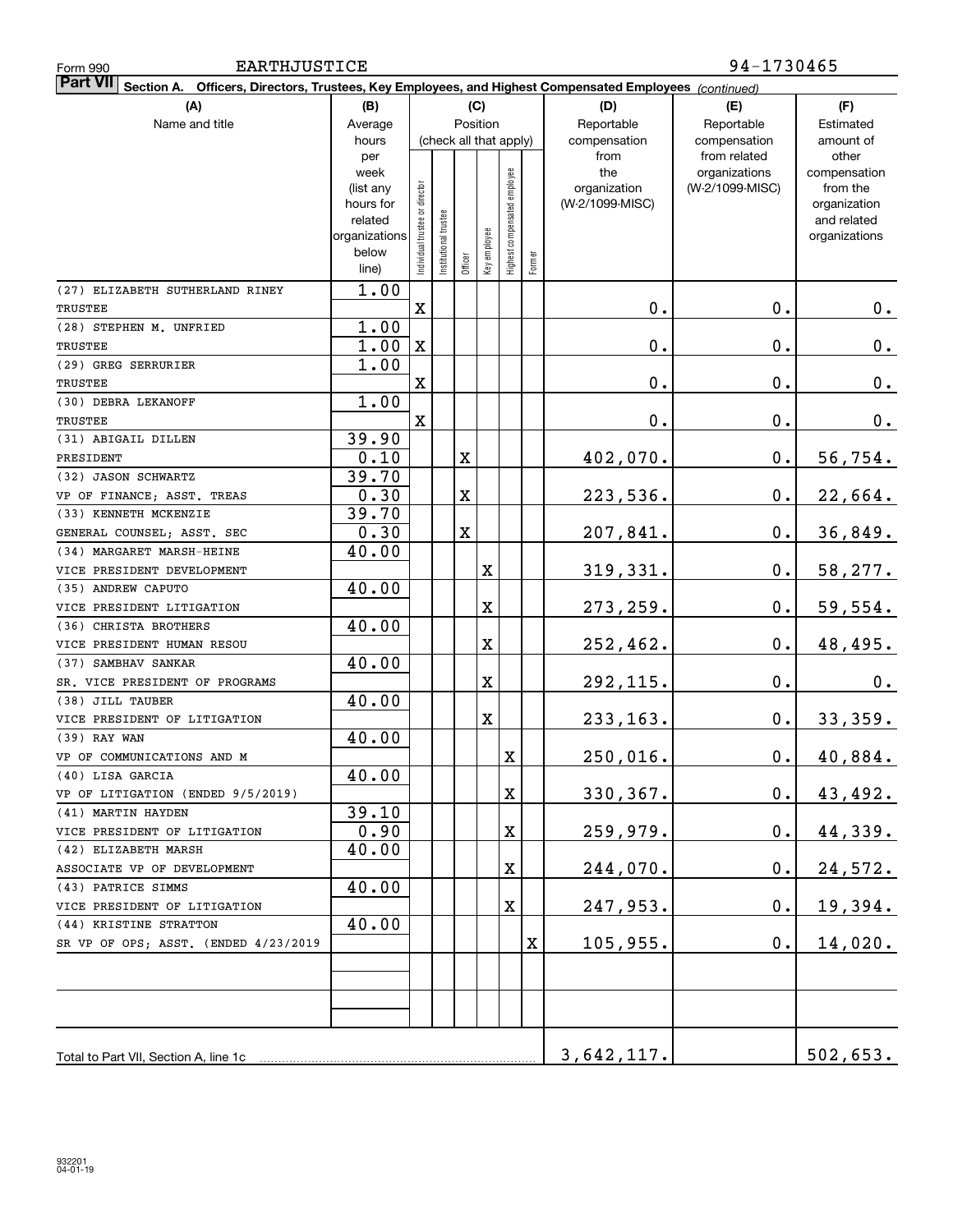|                                                           |                  |                                                        | Form 990 (2019)                                                               |                          | <b>EARTHJUSTICE</b> |                    |                       |                      |                                                           | 94-1730465                    | Page 9                                                          |
|-----------------------------------------------------------|------------------|--------------------------------------------------------|-------------------------------------------------------------------------------|--------------------------|---------------------|--------------------|-----------------------|----------------------|-----------------------------------------------------------|-------------------------------|-----------------------------------------------------------------|
|                                                           | <b>Part VIII</b> |                                                        | <b>Statement of Revenue</b>                                                   |                          |                     |                    |                       |                      |                                                           |                               |                                                                 |
|                                                           |                  |                                                        | Check if Schedule O contains a response or note to any line in this Part VIII |                          |                     |                    |                       |                      |                                                           |                               |                                                                 |
|                                                           |                  |                                                        |                                                                               |                          |                     |                    |                       | (A)<br>Total revenue | $\overline{(B)}$<br>Related or exempt<br>function revenue | Unrelated<br>business revenue | (D)<br>Revenue excluded<br>from tax under<br>sections 512 - 514 |
|                                                           |                  |                                                        | 1 a Federated campaigns                                                       |                          | 1a                  |                    |                       |                      |                                                           |                               |                                                                 |
| Contributions, Gifts, Grants<br>and Other Similar Amounts |                  | b                                                      | Membership dues                                                               |                          |                     | 1 <sub>b</sub>     |                       |                      |                                                           |                               |                                                                 |
|                                                           |                  |                                                        | c Fundraising events                                                          |                          | 1 <sub>c</sub>      |                    | 418,959.              |                      |                                                           |                               |                                                                 |
|                                                           |                  |                                                        | d Related organizations                                                       | $\overline{\phantom{a}}$ |                     | 1 <sub>d</sub>     |                       |                      |                                                           |                               |                                                                 |
|                                                           |                  |                                                        | Government grants (contributions)                                             |                          |                     | 1e                 |                       |                      |                                                           |                               |                                                                 |
|                                                           |                  |                                                        | f All other contributions, gifts, grants, and                                 |                          |                     |                    |                       |                      |                                                           |                               |                                                                 |
|                                                           |                  |                                                        | similar amounts not included above                                            |                          | 1f                  |                    | 138,601,730.          |                      |                                                           |                               |                                                                 |
|                                                           |                  | g                                                      | Noncash contributions included in lines 1a-1f                                 |                          |                     | $1g$ $\frac{1}{3}$ | 9,092,398.            |                      |                                                           |                               |                                                                 |
|                                                           |                  |                                                        |                                                                               |                          |                     |                    |                       | 139,020,689.         |                                                           |                               |                                                                 |
|                                                           |                  |                                                        |                                                                               |                          |                     |                    | <b>Business Code</b>  |                      |                                                           |                               |                                                                 |
|                                                           | 2a               |                                                        | COURT AWARDS                                                                  |                          |                     |                    | 541100                | 5,490,186.           | 5,490,186.                                                |                               |                                                                 |
| Program Service<br>Revenue                                |                  |                                                        | CLIENT COST RECOVERIES                                                        |                          |                     |                    | 541100                | 359,852.             | 359,852.                                                  |                               |                                                                 |
|                                                           |                  | с                                                      | <u> 1980 - Johann Barbara, martxa alemaniar amerikan a</u>                    |                          |                     |                    |                       |                      |                                                           |                               |                                                                 |
|                                                           |                  | d                                                      |                                                                               |                          |                     |                    |                       |                      |                                                           |                               |                                                                 |
|                                                           |                  | <u> 1980 - Jan Barnett, fransk politiker (d. 1980)</u> |                                                                               |                          |                     |                    |                       |                      |                                                           |                               |                                                                 |
|                                                           |                  |                                                        |                                                                               |                          |                     |                    |                       |                      |                                                           |                               |                                                                 |
|                                                           |                  |                                                        |                                                                               |                          |                     |                    |                       | 5,850,038.           |                                                           |                               |                                                                 |
|                                                           | 3                |                                                        | Investment income (including dividends, interest, and                         |                          |                     |                    |                       |                      |                                                           |                               |                                                                 |
|                                                           |                  |                                                        |                                                                               |                          |                     |                    |                       | 2, 174, 619.         |                                                           |                               | 2, 174, 619.                                                    |
|                                                           | 4                |                                                        | Income from investment of tax-exempt bond proceeds                            |                          |                     |                    |                       |                      |                                                           |                               |                                                                 |
|                                                           | 5                |                                                        |                                                                               |                          |                     |                    |                       |                      |                                                           |                               |                                                                 |
|                                                           |                  |                                                        |                                                                               |                          |                     | (i) Real           | (ii) Personal         |                      |                                                           |                               |                                                                 |
|                                                           | 6а               |                                                        | Gross rents                                                                   | l 6a                     |                     |                    |                       |                      |                                                           |                               |                                                                 |
|                                                           |                  |                                                        | Less: rental expenses                                                         | 6 <sub>b</sub>           |                     |                    |                       |                      |                                                           |                               |                                                                 |
|                                                           |                  | с                                                      | Rental income or (loss)                                                       | 6c                       |                     |                    |                       |                      |                                                           |                               |                                                                 |
|                                                           |                  | d                                                      | Net rental income or (loss)                                                   |                          |                     |                    |                       |                      |                                                           |                               |                                                                 |
|                                                           |                  |                                                        | 7 a Gross amount from sales of                                                |                          |                     | (i) Securities     | (ii) Other            |                      |                                                           |                               |                                                                 |
|                                                           |                  |                                                        | assets other than inventory                                                   | 7a                       |                     | 286,906.           |                       |                      |                                                           |                               |                                                                 |
|                                                           |                  |                                                        | <b>b</b> Less: cost or other basis                                            |                          |                     |                    |                       |                      |                                                           |                               |                                                                 |
|                                                           |                  |                                                        | and sales expenses                                                            | 7b                       |                     | 201,483.           | 231,754.              |                      |                                                           |                               |                                                                 |
| evenue                                                    |                  |                                                        | c Gain or (loss)                                                              | 7c                       |                     | 85,423.            | $-231,754.$           |                      |                                                           |                               |                                                                 |
|                                                           |                  |                                                        |                                                                               |                          |                     |                    |                       | $-146,331.$          |                                                           |                               | $-146, 331.$                                                    |
| Other <sub>R</sub>                                        |                  |                                                        | 8 a Gross income from fundraising events (not                                 |                          |                     |                    |                       |                      |                                                           |                               |                                                                 |
|                                                           |                  |                                                        |                                                                               |                          |                     |                    |                       |                      |                                                           |                               |                                                                 |
|                                                           |                  |                                                        | contributions reported on line 1c). See                                       |                          |                     |                    |                       |                      |                                                           |                               |                                                                 |
|                                                           |                  |                                                        |                                                                               |                          |                     | l 8a               | 15,706.               |                      |                                                           |                               |                                                                 |
|                                                           |                  |                                                        |                                                                               |                          |                     | 8b                 | 2,262.                |                      |                                                           |                               |                                                                 |
|                                                           |                  |                                                        | c Net income or (loss) from fundraising events                                |                          |                     |                    | ▶                     | 13,444.              |                                                           |                               | 13,444.                                                         |
|                                                           |                  |                                                        | 9 a Gross income from gaming activities. See                                  |                          |                     |                    |                       |                      |                                                           |                               |                                                                 |
|                                                           |                  |                                                        |                                                                               |                          |                     | 9a                 |                       |                      |                                                           |                               |                                                                 |
|                                                           |                  |                                                        | <b>b</b> Less: direct expenses <b>manually</b>                                |                          |                     | 9 <sub>b</sub>     |                       |                      |                                                           |                               |                                                                 |
|                                                           |                  |                                                        | c Net income or (loss) from gaming activities                                 |                          |                     |                    |                       |                      |                                                           |                               |                                                                 |
|                                                           |                  |                                                        | 10 a Gross sales of inventory, less returns                                   |                          |                     |                    |                       |                      |                                                           |                               |                                                                 |
|                                                           |                  |                                                        |                                                                               |                          |                     | 10a                |                       |                      |                                                           |                               |                                                                 |
|                                                           |                  |                                                        | <b>b</b> Less: cost of goods sold                                             |                          |                     | 10b                |                       |                      |                                                           |                               |                                                                 |
|                                                           |                  |                                                        | c Net income or (loss) from sales of inventory                                |                          |                     |                    |                       |                      |                                                           |                               |                                                                 |
|                                                           |                  |                                                        |                                                                               |                          |                     |                    | <b>Business Code</b>  |                      |                                                           |                               |                                                                 |
| Miscellaneous<br>Revenue                                  | 11 a             |                                                        | OTHER REVENUE                                                                 |                          |                     |                    | 900099                | 62,226.              |                                                           |                               | 62,226.                                                         |
|                                                           |                  | b                                                      |                                                                               |                          |                     |                    |                       |                      |                                                           |                               |                                                                 |
|                                                           |                  | с                                                      |                                                                               |                          |                     |                    |                       |                      |                                                           |                               |                                                                 |
|                                                           |                  |                                                        |                                                                               |                          |                     |                    |                       |                      |                                                           |                               |                                                                 |
|                                                           |                  |                                                        |                                                                               |                          |                     |                    | $\blacktriangleright$ | 62,226.              |                                                           |                               |                                                                 |
|                                                           | 12               |                                                        |                                                                               |                          |                     |                    |                       | 146, 974, 685.       | 5,850,038.                                                | 0.                            | 2, 103, 958.                                                    |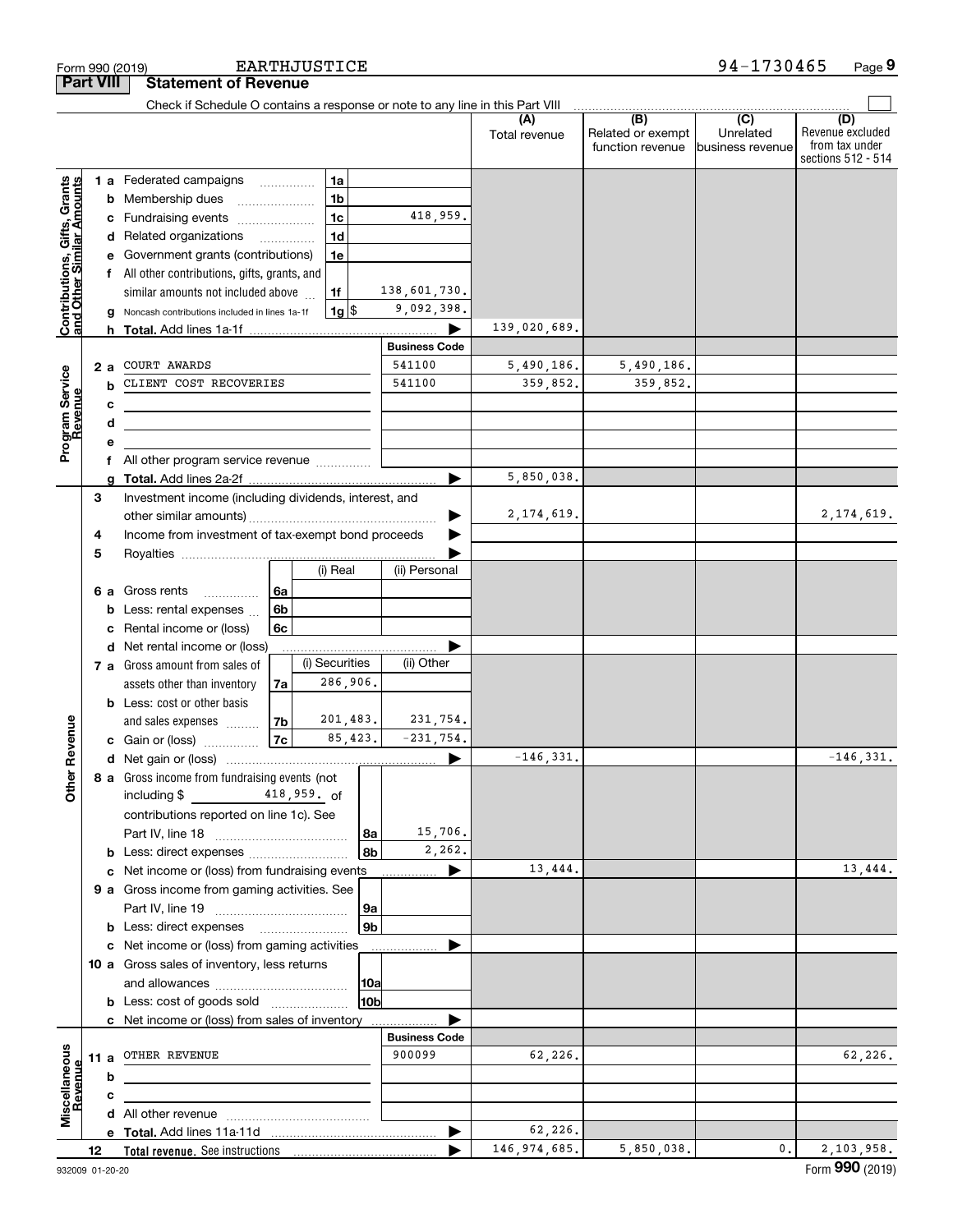EARTHJUSTICE 94-1730465

|              | Form 990 (2019)<br><b>EARTHJUSTICE</b><br><b>Part IX   Statement of Functional Expenses</b>                                                                                                                |                           |                                    |                                           | $94 - 1130405$<br>Page 10      |  |  |  |  |  |  |  |
|--------------|------------------------------------------------------------------------------------------------------------------------------------------------------------------------------------------------------------|---------------------------|------------------------------------|-------------------------------------------|--------------------------------|--|--|--|--|--|--|--|
|              | Section 501(c)(3) and 501(c)(4) organizations must complete all columns. All other organizations must complete column (A).                                                                                 |                           |                                    |                                           |                                |  |  |  |  |  |  |  |
|              | Check if Schedule O contains a response or note to any line in this Part IX                                                                                                                                |                           |                                    |                                           |                                |  |  |  |  |  |  |  |
|              | Do not include amounts reported on lines 6b,<br>7b, 8b, 9b, and 10b of Part VIII.                                                                                                                          | (A)<br>Total expenses     | (B)<br>Program service<br>expenses | (C)<br>Management and<br>general expenses | (D)<br>Fundraising<br>expenses |  |  |  |  |  |  |  |
| 1            | Grants and other assistance to domestic organizations                                                                                                                                                      |                           |                                    |                                           |                                |  |  |  |  |  |  |  |
|              | and domestic governments. See Part IV, line 21<br>$\mathbf{r}$                                                                                                                                             | 1,025,000.                | 1,025,000.                         |                                           |                                |  |  |  |  |  |  |  |
| $\mathbf{2}$ | Grants and other assistance to domestic                                                                                                                                                                    |                           |                                    |                                           |                                |  |  |  |  |  |  |  |
|              | individuals. See Part IV, line 22                                                                                                                                                                          |                           |                                    |                                           |                                |  |  |  |  |  |  |  |
| 3            | Grants and other assistance to foreign                                                                                                                                                                     |                           |                                    |                                           |                                |  |  |  |  |  |  |  |
|              | organizations, foreign governments, and foreign                                                                                                                                                            |                           |                                    |                                           |                                |  |  |  |  |  |  |  |
|              | individuals. See Part IV, lines 15 and 16                                                                                                                                                                  |                           |                                    |                                           |                                |  |  |  |  |  |  |  |
| 4            | Benefits paid to or for members                                                                                                                                                                            |                           |                                    |                                           |                                |  |  |  |  |  |  |  |
| 5            | Compensation of current officers, directors,                                                                                                                                                               |                           |                                    |                                           |                                |  |  |  |  |  |  |  |
|              | trustees, and key employees                                                                                                                                                                                | 2,775,012.                | 1,839,788.                         | 645,075.                                  | 290,149.                       |  |  |  |  |  |  |  |
| 6            | Compensation not included above to disqualified                                                                                                                                                            |                           |                                    |                                           |                                |  |  |  |  |  |  |  |
|              | persons (as defined under section 4958(f)(1)) and                                                                                                                                                          |                           |                                    |                                           |                                |  |  |  |  |  |  |  |
|              | persons described in section 4958(c)(3)(B)                                                                                                                                                                 | 47,013,621.               | 37,724,161.                        | 4,480,713.                                | 4,808,747.                     |  |  |  |  |  |  |  |
| 7<br>8       | Pension plan accruals and contributions (include                                                                                                                                                           |                           |                                    |                                           |                                |  |  |  |  |  |  |  |
|              | section 401(k) and 403(b) employer contributions)                                                                                                                                                          | 2,953,057.                | 2,429,072.                         | 222,112.                                  | 301,873.                       |  |  |  |  |  |  |  |
| 9            |                                                                                                                                                                                                            | 6,586,449.                | 5, 210, 149.                       | 716,749.                                  | 659,551.                       |  |  |  |  |  |  |  |
| 10           |                                                                                                                                                                                                            | $\overline{3,495}$ , 065. | $\overline{2}$ , 768, 288.         | 370,189.                                  | 356,588.                       |  |  |  |  |  |  |  |
| 11           | Fees for services (nonemployees):                                                                                                                                                                          |                           |                                    |                                           |                                |  |  |  |  |  |  |  |
|              |                                                                                                                                                                                                            |                           |                                    |                                           |                                |  |  |  |  |  |  |  |
| b            |                                                                                                                                                                                                            | 81,914.                   | 47,930.                            | 18,460.                                   | 15,524.                        |  |  |  |  |  |  |  |
|              |                                                                                                                                                                                                            | 115, 120.                 | 67, 360.                           | 25,943.                                   | 21,817.                        |  |  |  |  |  |  |  |
|              |                                                                                                                                                                                                            |                           |                                    |                                           |                                |  |  |  |  |  |  |  |
|              | e Professional fundraising services. See Part IV, line 17                                                                                                                                                  | 826,668.                  |                                    |                                           | 826,668.                       |  |  |  |  |  |  |  |
| f            | Investment management fees                                                                                                                                                                                 | 112,894.                  | 28,728.                            | 7,680.                                    | 76,486.                        |  |  |  |  |  |  |  |
|              | g Other. (If line 11g amount exceeds 10% of line 25,                                                                                                                                                       |                           |                                    |                                           |                                |  |  |  |  |  |  |  |
|              | column (A) amount, list line 11g expenses on Sch O.)                                                                                                                                                       | 4,022,585.                | 2,783,756.                         | 1, 111, 341.                              | $127,488$ .                    |  |  |  |  |  |  |  |
| 12           |                                                                                                                                                                                                            | 761,503.                  | 757, 137.                          | 2,917.                                    | 1,449.                         |  |  |  |  |  |  |  |
| 13           |                                                                                                                                                                                                            | 4,753,150.<br>3,429,697.  | 3,035,894.<br>2,249,836.           | 748,660.<br>547,165.                      | 968,596.<br>632,696.           |  |  |  |  |  |  |  |
| 14<br>15     |                                                                                                                                                                                                            |                           |                                    |                                           |                                |  |  |  |  |  |  |  |
| 16           | Occupancy                                                                                                                                                                                                  | 7,016,897.                | 5,473,520.                         | 791,566.                                  | 751,811.                       |  |  |  |  |  |  |  |
| 17           | Travel                                                                                                                                                                                                     | 2,202,214.                | 1,517,273.                         | 417, 309.                                 | 267,632.                       |  |  |  |  |  |  |  |
| 18           | Payments of travel or entertainment expenses                                                                                                                                                               |                           |                                    |                                           |                                |  |  |  |  |  |  |  |
|              | for any federal, state, or local public officials                                                                                                                                                          |                           |                                    |                                           |                                |  |  |  |  |  |  |  |
| 19           | Conferences, conventions, and meetings                                                                                                                                                                     | 1,837,492.                | 1,265,988.                         | 348,196.                                  | 223, 308.                      |  |  |  |  |  |  |  |
| 20           | Interest                                                                                                                                                                                                   |                           |                                    |                                           |                                |  |  |  |  |  |  |  |
| 21           |                                                                                                                                                                                                            |                           |                                    |                                           |                                |  |  |  |  |  |  |  |
| 22           | Depreciation, depletion, and amortization                                                                                                                                                                  | 1, 253, 042.              | 976,403.                           | 142,422.                                  | 134,217.                       |  |  |  |  |  |  |  |
| 23           | Insurance                                                                                                                                                                                                  | 266, 518.                 | 255,816.                           | 5,336.                                    | 5,366.                         |  |  |  |  |  |  |  |
| 24           | Other expenses. Itemize expenses not covered<br>above (List miscellaneous expenses on line 24e. If<br>line 24e amount exceeds 10% of line 25, column (A)<br>amount, list line 24e expenses on Schedule O.) |                           |                                    |                                           |                                |  |  |  |  |  |  |  |
|              | a DIRECT CASE COSTS                                                                                                                                                                                        | 4,041,022.                | 4,010,946.                         | 9,334.                                    | 20,742.                        |  |  |  |  |  |  |  |
|              | OTHER CONTRACTED SERVIC                                                                                                                                                                                    | 848,513.                  | 496,488.                           | 191,217.                                  | 160,808.                       |  |  |  |  |  |  |  |
| c            | <b>RESEARCH</b>                                                                                                                                                                                            | 570, 286.                 | 494,712.                           | 59,584.                                   | 15,990.                        |  |  |  |  |  |  |  |
|              | MISCELLANEOUS                                                                                                                                                                                              | 517,436.                  | 467,615.                           | 38,806.                                   | 11,015.                        |  |  |  |  |  |  |  |
|              | e All other expenses                                                                                                                                                                                       | 144,646.                  | 112,490.                           | 25,047.                                   | 7,109.                         |  |  |  |  |  |  |  |
| 25           | Total functional expenses. Add lines 1 through 24e                                                                                                                                                         | 96,649,801.               | 75,038,350.                        | 10,925,821.                               | 10,685,630.                    |  |  |  |  |  |  |  |
| 26           | Joint costs. Complete this line only if the organization<br>reported in column (B) joint costs from a combined                                                                                             |                           |                                    |                                           |                                |  |  |  |  |  |  |  |
|              |                                                                                                                                                                                                            |                           |                                    |                                           |                                |  |  |  |  |  |  |  |

Check here  $\blacktriangleright$ 

Check here  $\bullet$  if following SOP 98-2 (ASC 958-720)

educational campaign and fundraising solicitation.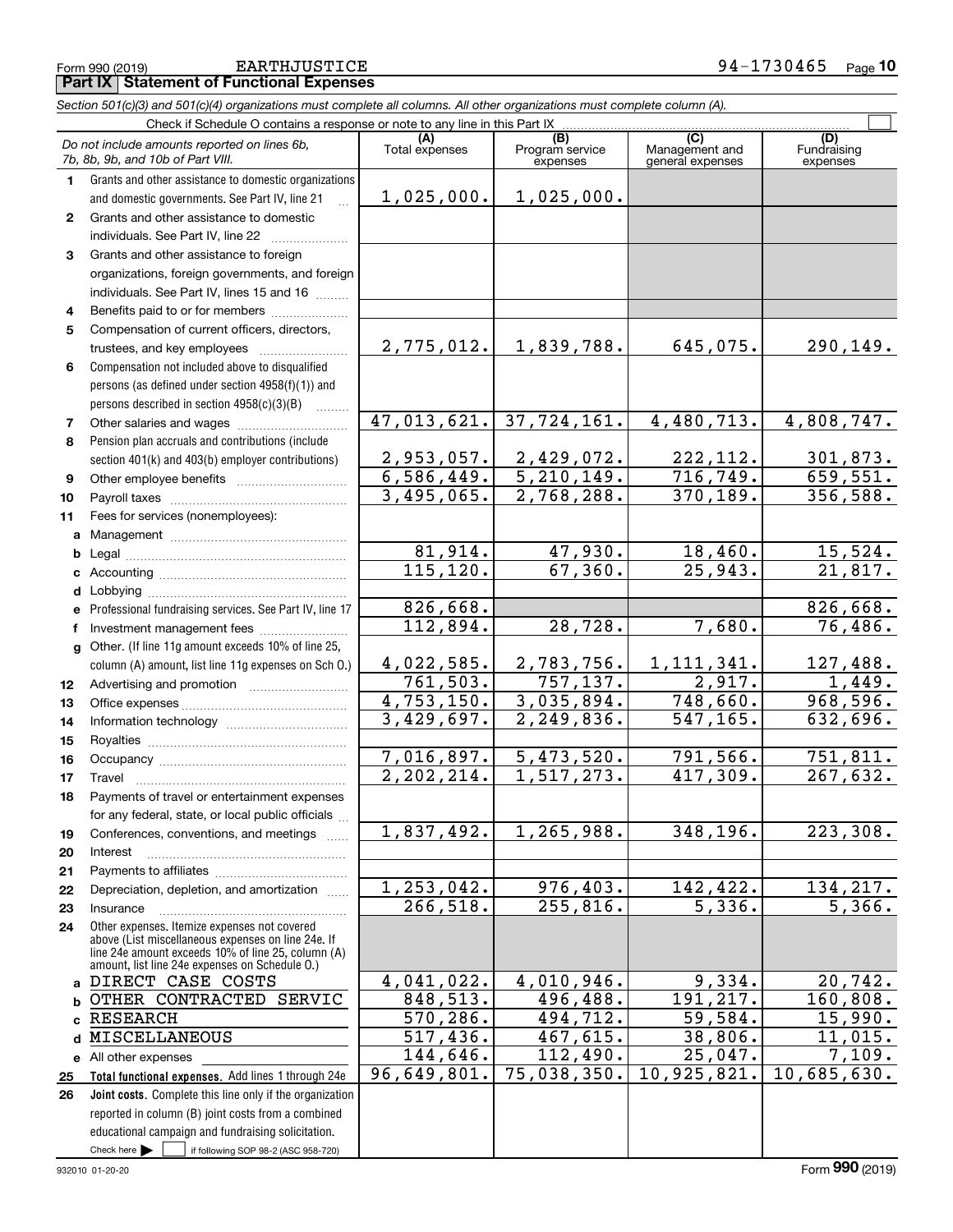| Form 990 (2019) |                      | <b>EARTHJUSTICE</b> | 30465<br>$97-$ | $P$ age |
|-----------------|----------------------|---------------------|----------------|---------|
| Part X          | <b>Balance Sheet</b> |                     |                |         |

|                             |          |                                                                                                                     | (A)<br>Beginning of year      |                 | (B)<br>End of year                |
|-----------------------------|----------|---------------------------------------------------------------------------------------------------------------------|-------------------------------|-----------------|-----------------------------------|
|                             | 1        |                                                                                                                     | 8, 172, 376.                  | $\blacksquare$  | 16,480,106.                       |
|                             | 2        |                                                                                                                     | 20,068,788.                   | $\mathbf{2}$    | 36,413,068.                       |
|                             | з        |                                                                                                                     | 26,993,730.                   | $\mathbf{3}$    | 39, 203, 510.                     |
|                             | 4        |                                                                                                                     | 1,105,143.                    | $\overline{4}$  | $\overline{733,321}$ .            |
|                             | 5        | Loans and other receivables from any current or former officer, director,                                           |                               |                 |                                   |
|                             |          | trustee, key employee, creator or founder, substantial contributor, or 35%                                          |                               |                 |                                   |
|                             |          | controlled entity or family member of any of these persons                                                          |                               | 5               |                                   |
|                             | 6        | Loans and other receivables from other disqualified persons (as defined                                             |                               |                 |                                   |
|                             |          | under section 4958(f)(1)), and persons described in section 4958(c)(3)(B)                                           |                               | 6               |                                   |
|                             | 7        |                                                                                                                     |                               | $\overline{7}$  |                                   |
| Assets                      | 8        |                                                                                                                     |                               | 8               |                                   |
|                             | 9        |                                                                                                                     | 2,080,005.                    | $\mathbf{9}$    | 3,045,214.                        |
|                             |          | 10a Land, buildings, and equipment: cost or other                                                                   |                               |                 |                                   |
|                             |          | basis. Complete Part VI of Schedule D    10a   16,898,411.                                                          |                               |                 |                                   |
|                             |          | $\overline{7,374,291.}$<br><b>b</b> Less: accumulated depreciation                                                  | 3,513,218.                    | 10 <sub>c</sub> | 9,524,120.                        |
|                             | 11       |                                                                                                                     | 78, 344, 774.                 | 11              | 91, 493, 900.                     |
|                             | 12       |                                                                                                                     | 32,675,160.                   | 12              | 38,403,361.                       |
|                             | 13       |                                                                                                                     |                               | 13              |                                   |
|                             | 14       |                                                                                                                     |                               | 14              |                                   |
|                             | 15       |                                                                                                                     | 10,661,841.<br>183, 615, 035. | 15              | 11, 277, 140.                     |
|                             | 16       |                                                                                                                     | 5, 136, 219.                  | 16              | 246, 573, 740.<br>7,830,717.      |
|                             | 17       |                                                                                                                     |                               | 17              |                                   |
|                             | 18       |                                                                                                                     |                               | 18              |                                   |
|                             | 19<br>20 | Deferred revenue manual contracts and contracts are all the manual contracts and contracts are all the contracts of |                               | 19<br>20        |                                   |
|                             | 21       | Escrow or custodial account liability. Complete Part IV of Schedule D                                               | 565, 235.                     | 21              | 491,767.                          |
|                             | 22       | Loans and other payables to any current or former officer, director,                                                |                               |                 |                                   |
| Liabilities                 |          | trustee, key employee, creator or founder, substantial contributor, or 35%                                          |                               |                 |                                   |
|                             |          | controlled entity or family member of any of these persons                                                          |                               | 22              |                                   |
|                             | 23       | Secured mortgages and notes payable to unrelated third parties                                                      |                               | 23              |                                   |
|                             | 24       | Unsecured notes and loans payable to unrelated third parties                                                        |                               | 24              |                                   |
|                             | 25       | Other liabilities (including federal income tax, payables to related third                                          |                               |                 |                                   |
|                             |          | parties, and other liabilities not included on lines 17-24). Complete Part X                                        |                               |                 |                                   |
|                             |          | of Schedule D <b>contract the contract of Schedule D</b>                                                            | 7,911,931.                    | 25              | 14,615,087.                       |
|                             | 26       |                                                                                                                     | 13,613,385.                   | 26              | 22,937,571.                       |
|                             |          | Organizations that follow FASB ASC 958, check here $\blacktriangleright \boxed{X}$                                  |                               |                 |                                   |
|                             |          | and complete lines 27, 28, 32, and 33.                                                                              |                               |                 |                                   |
|                             | 27       |                                                                                                                     | 124, 144, 068.                | 27              | 173,811,352.                      |
|                             | 28       |                                                                                                                     | 45,857,582.                   | 28              | 49,824,817.                       |
|                             |          | Organizations that do not follow FASB ASC 958, check here $\blacktriangleright \Box$                                |                               |                 |                                   |
|                             |          | and complete lines 29 through 33.                                                                                   |                               |                 |                                   |
|                             | 29       |                                                                                                                     |                               | 29              |                                   |
|                             | 30       | Paid-in or capital surplus, or land, building, or equipment fund                                                    |                               | 30              |                                   |
| Net Assets or Fund Balances | 31       | Retained earnings, endowment, accumulated income, or other funds<br>1.1.1.1.1.1.1.1.1                               |                               | 31              |                                   |
|                             | 32       |                                                                                                                     | 170,001,650.                  | 32              | $\overline{223,636,169}$ .        |
|                             | 33       | Total liabilities and net assets/fund balances                                                                      | 183,615,035.                  | 33              | 246, 573, 740.<br>Form 990 (2019) |
|                             |          |                                                                                                                     |                               |                 |                                   |

**Part X Balance Sheet**<br>**Part X Balance Sheet**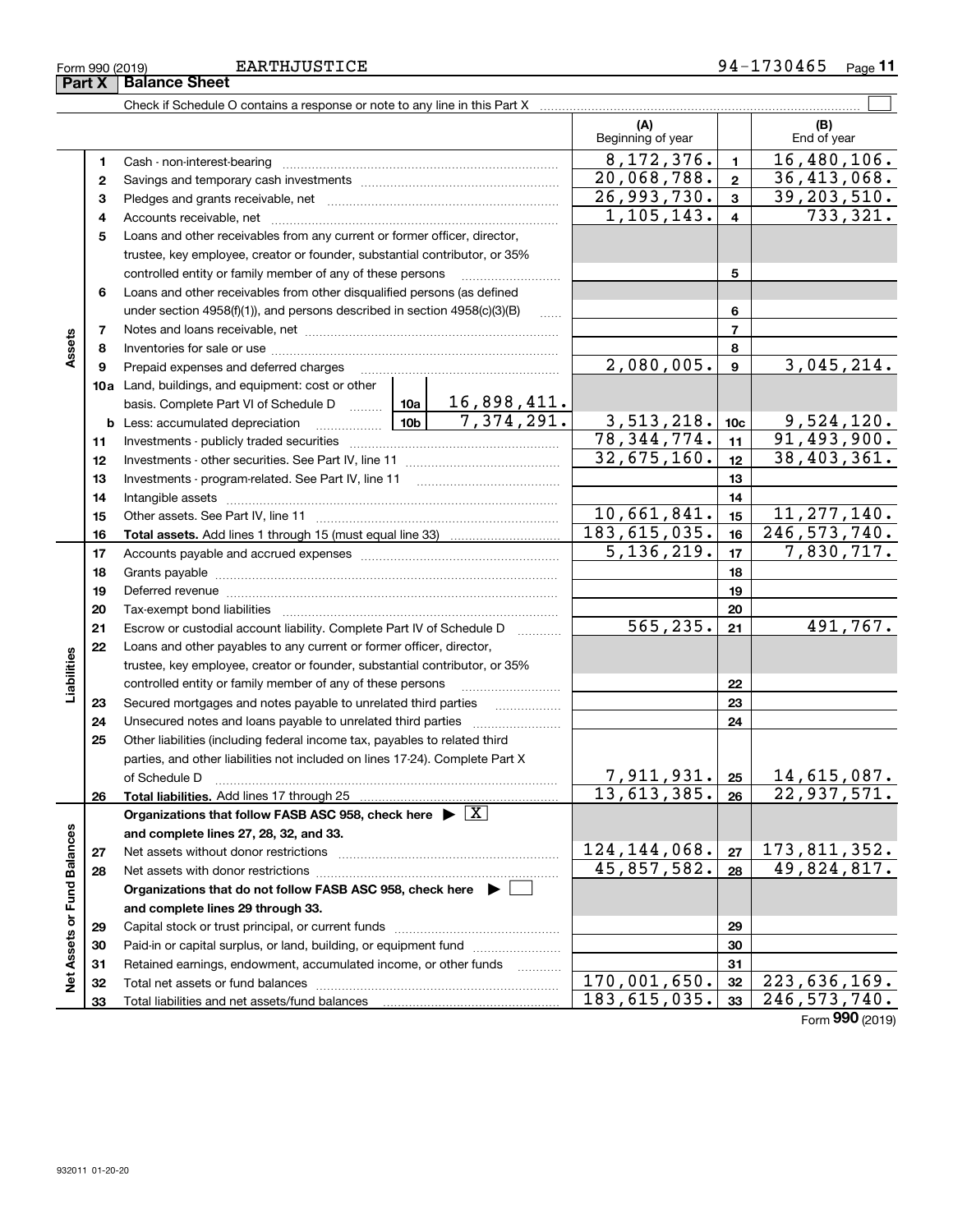|    | <b>EARTHJUSTICE</b><br>Form 990 (2019)                                                                                          |                         | 94-1730465 |                |     | Page 12        |
|----|---------------------------------------------------------------------------------------------------------------------------------|-------------------------|------------|----------------|-----|----------------|
|    | <b>Reconciliation of Net Assets</b><br>Part XI                                                                                  |                         |            |                |     |                |
|    |                                                                                                                                 |                         |            |                |     | $ \mathbf{X} $ |
|    |                                                                                                                                 |                         |            |                |     |                |
| 1  | Total revenue (must equal Part VIII, column (A), line 12)                                                                       | $\mathbf{1}$            |            | 146,974,685.   |     |                |
| 2  |                                                                                                                                 | $\mathbf{2}$            |            | 96,649,801.    |     |                |
| 3  | Revenue less expenses. Subtract line 2 from line 1                                                                              | 3                       |            | 50, 324, 884.  |     |                |
| 4  |                                                                                                                                 | $\overline{\mathbf{4}}$ |            | 170,001,650.   |     |                |
| 5  | Net unrealized gains (losses) on investments                                                                                    | 5                       |            | 3, 221, 383.   |     |                |
| 6  |                                                                                                                                 | 6                       |            |                |     |                |
| 7  | Investment expenses www.communication.com/www.communication.com/www.communication.com/www.communication.com                     | $\overline{7}$          |            |                |     |                |
| 8  | Prior period adjustments                                                                                                        | 8                       |            |                |     |                |
| 9  | Other changes in net assets or fund balances (explain on Schedule O)                                                            | 9                       |            |                |     | 88,252.        |
| 10 | Net assets or fund balances at end of year. Combine lines 3 through 9 (must equal Part X, line 32,                              |                         |            |                |     |                |
|    |                                                                                                                                 | 10                      |            | 223,636,169.   |     |                |
|    | Part XII Financial Statements and Reporting                                                                                     |                         |            |                |     |                |
|    |                                                                                                                                 |                         |            |                |     |                |
|    |                                                                                                                                 |                         |            |                | Yes | <b>No</b>      |
| 1  | $\boxed{\mathbf{X}}$ Accrual<br>Accounting method used to prepare the Form 990: <u>[</u> Cash<br>Other                          |                         |            |                |     |                |
|    | If the organization changed its method of accounting from a prior year or checked "Other," explain in Schedule O.               |                         |            |                |     |                |
|    | 2a Were the organization's financial statements compiled or reviewed by an independent accountant?                              |                         |            | 2a             |     | x              |
|    | If "Yes," check a box below to indicate whether the financial statements for the year were compiled or reviewed on a            |                         |            |                |     |                |
|    | separate basis, consolidated basis, or both:                                                                                    |                         |            |                |     |                |
|    | Separate basis<br>Consolidated basis<br>Both consolidated and separate basis                                                    |                         |            |                |     |                |
|    | <b>b</b> Were the organization's financial statements audited by an independent accountant?                                     |                         |            | 2 <sub>b</sub> | Х   |                |
|    | If "Yes," check a box below to indicate whether the financial statements for the year were audited on a separate basis,         |                         |            |                |     |                |
|    | consolidated basis, or both:                                                                                                    |                         |            |                |     |                |
|    | $X$ Separate basis<br>Consolidated basis<br>Both consolidated and separate basis                                                |                         |            |                |     |                |
|    | c If "Yes" to line 2a or 2b, does the organization have a committee that assumes responsibility for oversight of the audit,     |                         |            |                |     |                |
|    |                                                                                                                                 |                         |            | 2c             | х   |                |
|    | If the organization changed either its oversight process or selection process during the tax year, explain on Schedule O.       |                         |            |                |     |                |
|    | 3a As a result of a federal award, was the organization required to undergo an audit or audits as set forth in the Single Audit |                         |            |                |     |                |
|    |                                                                                                                                 |                         |            | За             |     | x              |
|    | b If "Yes," did the organization undergo the required audit or audits? If the organization did not undergo the required audit   |                         |            |                |     |                |
|    |                                                                                                                                 |                         |            | 3b             |     |                |

Form (2019) **990**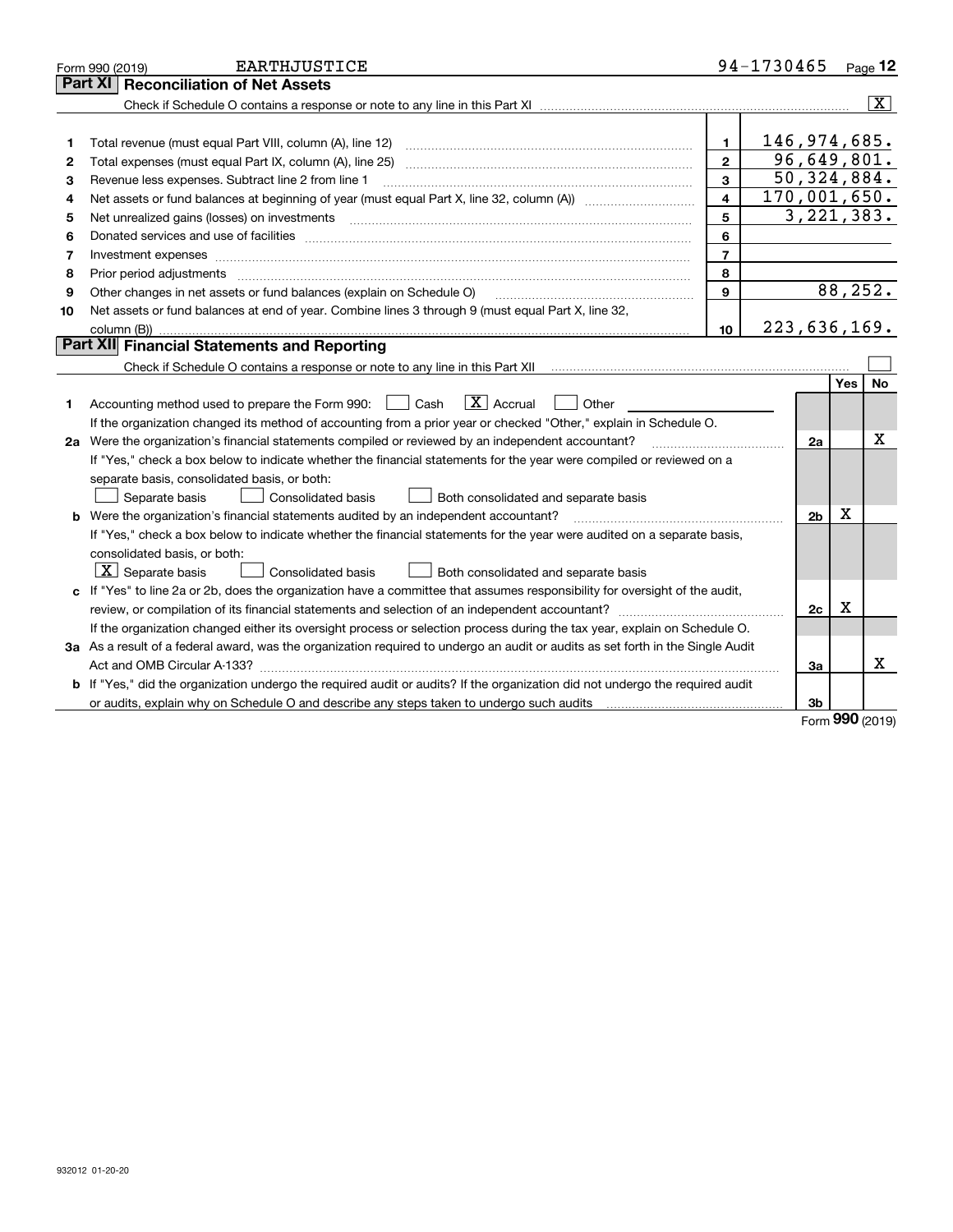**(Form 990 or 990-EZ)**

# **Public Charity Status and Public Support**

**Complete if the organization is a section 501(c)(3) organization or a section 4947(a)(1) nonexempt charitable trust. | Attach to Form 990 or Form 990-EZ.** 

| ww.irs.gov/Form990 for instructions and the latest information. |  |
|-----------------------------------------------------------------|--|
|                                                                 |  |

| OMB No. 1545-0047                   |
|-------------------------------------|
| 2019                                |
| <b>Open to Public</b><br>Inspection |

|                                   | Department of the Treasury<br>Internal Revenue Service                                                                                                                                                                                                                                                                                                                                                                                                                                                                                 |                                                                                                                                                                                                                                                                                                           |                                             |                                                                                                                                                                            | ▶ Attach to Form 990 or Form 990-EZ.<br>Go to www.irs.gov/Form990 for instructions and the latest information.                                                                                                                                                                                                                                                                                                                                                                                                                                                                                                                                                                                                                                                                                                                                                                                                                                                                                                                                                                                                                                                                                                                                                                                                                                                                                                                                                                                                                                                                                                                                                                                                                                                                                                                                                                                                                                                                                |     |                                 | <b>Open to Public</b><br><b>Inspection</b>           |  |                                                    |  |
|-----------------------------------|----------------------------------------------------------------------------------------------------------------------------------------------------------------------------------------------------------------------------------------------------------------------------------------------------------------------------------------------------------------------------------------------------------------------------------------------------------------------------------------------------------------------------------------|-----------------------------------------------------------------------------------------------------------------------------------------------------------------------------------------------------------------------------------------------------------------------------------------------------------|---------------------------------------------|----------------------------------------------------------------------------------------------------------------------------------------------------------------------------|-----------------------------------------------------------------------------------------------------------------------------------------------------------------------------------------------------------------------------------------------------------------------------------------------------------------------------------------------------------------------------------------------------------------------------------------------------------------------------------------------------------------------------------------------------------------------------------------------------------------------------------------------------------------------------------------------------------------------------------------------------------------------------------------------------------------------------------------------------------------------------------------------------------------------------------------------------------------------------------------------------------------------------------------------------------------------------------------------------------------------------------------------------------------------------------------------------------------------------------------------------------------------------------------------------------------------------------------------------------------------------------------------------------------------------------------------------------------------------------------------------------------------------------------------------------------------------------------------------------------------------------------------------------------------------------------------------------------------------------------------------------------------------------------------------------------------------------------------------------------------------------------------------------------------------------------------------------------------------------------------|-----|---------------------------------|------------------------------------------------------|--|----------------------------------------------------|--|
|                                   |                                                                                                                                                                                                                                                                                                                                                                                                                                                                                                                                        | Name of the organization                                                                                                                                                                                                                                                                                  |                                             |                                                                                                                                                                            |                                                                                                                                                                                                                                                                                                                                                                                                                                                                                                                                                                                                                                                                                                                                                                                                                                                                                                                                                                                                                                                                                                                                                                                                                                                                                                                                                                                                                                                                                                                                                                                                                                                                                                                                                                                                                                                                                                                                                                                               |     |                                 |                                                      |  | <b>Employer identification number</b>              |  |
|                                   |                                                                                                                                                                                                                                                                                                                                                                                                                                                                                                                                        |                                                                                                                                                                                                                                                                                                           |                                             | <b>EARTHJUSTICE</b>                                                                                                                                                        |                                                                                                                                                                                                                                                                                                                                                                                                                                                                                                                                                                                                                                                                                                                                                                                                                                                                                                                                                                                                                                                                                                                                                                                                                                                                                                                                                                                                                                                                                                                                                                                                                                                                                                                                                                                                                                                                                                                                                                                               |     |                                 |                                                      |  | 94-1730465                                         |  |
|                                   | Part I                                                                                                                                                                                                                                                                                                                                                                                                                                                                                                                                 |                                                                                                                                                                                                                                                                                                           |                                             |                                                                                                                                                                            | Reason for Public Charity Status (All organizations must complete this part.) See instructions.                                                                                                                                                                                                                                                                                                                                                                                                                                                                                                                                                                                                                                                                                                                                                                                                                                                                                                                                                                                                                                                                                                                                                                                                                                                                                                                                                                                                                                                                                                                                                                                                                                                                                                                                                                                                                                                                                               |     |                                 |                                                      |  |                                                    |  |
| 1<br>2<br>з<br>4                  |                                                                                                                                                                                                                                                                                                                                                                                                                                                                                                                                        | city, and state:                                                                                                                                                                                                                                                                                          |                                             |                                                                                                                                                                            | The organization is not a private foundation because it is: (For lines 1 through 12, check only one box.)<br>A church, convention of churches, or association of churches described in section 170(b)(1)(A)(i).<br>A school described in section 170(b)(1)(A)(ii). (Attach Schedule E (Form 990 or 990-EZ).)<br>A hospital or a cooperative hospital service organization described in section 170(b)(1)(A)(iii).<br>A medical research organization operated in conjunction with a hospital described in section 170(b)(1)(A)(iii). Enter the hospital's name,                                                                                                                                                                                                                                                                                                                                                                                                                                                                                                                                                                                                                                                                                                                                                                                                                                                                                                                                                                                                                                                                                                                                                                                                                                                                                                                                                                                                                               |     |                                 |                                                      |  |                                                    |  |
| 5                                 |                                                                                                                                                                                                                                                                                                                                                                                                                                                                                                                                        | An organization operated for the benefit of a college or university owned or operated by a governmental unit described in                                                                                                                                                                                 |                                             |                                                                                                                                                                            |                                                                                                                                                                                                                                                                                                                                                                                                                                                                                                                                                                                                                                                                                                                                                                                                                                                                                                                                                                                                                                                                                                                                                                                                                                                                                                                                                                                                                                                                                                                                                                                                                                                                                                                                                                                                                                                                                                                                                                                               |     |                                 |                                                      |  |                                                    |  |
|                                   |                                                                                                                                                                                                                                                                                                                                                                                                                                                                                                                                        |                                                                                                                                                                                                                                                                                                           |                                             | section 170(b)(1)(A)(iv). (Complete Part II.)                                                                                                                              |                                                                                                                                                                                                                                                                                                                                                                                                                                                                                                                                                                                                                                                                                                                                                                                                                                                                                                                                                                                                                                                                                                                                                                                                                                                                                                                                                                                                                                                                                                                                                                                                                                                                                                                                                                                                                                                                                                                                                                                               |     |                                 |                                                      |  |                                                    |  |
| 6<br>$\overline{7}$<br>8<br>9     | A federal, state, or local government or governmental unit described in section 170(b)(1)(A)(v).<br>$\lfloor x \rfloor$<br>An organization that normally receives a substantial part of its support from a governmental unit or from the general public described in<br>section 170(b)(1)(A)(vi). (Complete Part II.)<br>A community trust described in section 170(b)(1)(A)(vi). (Complete Part II.)<br>An agricultural research organization described in section 170(b)(1)(A)(ix) operated in conjunction with a land-grant college |                                                                                                                                                                                                                                                                                                           |                                             |                                                                                                                                                                            |                                                                                                                                                                                                                                                                                                                                                                                                                                                                                                                                                                                                                                                                                                                                                                                                                                                                                                                                                                                                                                                                                                                                                                                                                                                                                                                                                                                                                                                                                                                                                                                                                                                                                                                                                                                                                                                                                                                                                                                               |     |                                 |                                                      |  |                                                    |  |
|                                   |                                                                                                                                                                                                                                                                                                                                                                                                                                                                                                                                        |                                                                                                                                                                                                                                                                                                           |                                             |                                                                                                                                                                            | or university or a non-land-grant college of agriculture (see instructions). Enter the name, city, and state of the college or                                                                                                                                                                                                                                                                                                                                                                                                                                                                                                                                                                                                                                                                                                                                                                                                                                                                                                                                                                                                                                                                                                                                                                                                                                                                                                                                                                                                                                                                                                                                                                                                                                                                                                                                                                                                                                                                |     |                                 |                                                      |  |                                                    |  |
| 10                                |                                                                                                                                                                                                                                                                                                                                                                                                                                                                                                                                        | university:<br>An organization that normally receives: (1) more than 33 1/3% of its support from contributions, membership fees, and gross receipts from<br>activities related to its exempt functions - subject to certain exceptions, and (2) no more than 33 1/3% of its support from gross investment |                                             |                                                                                                                                                                            |                                                                                                                                                                                                                                                                                                                                                                                                                                                                                                                                                                                                                                                                                                                                                                                                                                                                                                                                                                                                                                                                                                                                                                                                                                                                                                                                                                                                                                                                                                                                                                                                                                                                                                                                                                                                                                                                                                                                                                                               |     |                                 |                                                      |  |                                                    |  |
| 11<br>12<br>а<br>b<br>с<br>d<br>е |                                                                                                                                                                                                                                                                                                                                                                                                                                                                                                                                        |                                                                                                                                                                                                                                                                                                           |                                             | See section 509(a)(2). (Complete Part III.)<br>organization. You must complete Part IV, Sections A and B.<br>organization(s). You must complete Part IV, Sections A and C. | income and unrelated business taxable income (less section 511 tax) from businesses acquired by the organization after June 30, 1975.<br>An organization organized and operated exclusively to test for public safety. See section 509(a)(4).<br>An organization organized and operated exclusively for the benefit of, to perform the functions of, or to carry out the purposes of one or<br>more publicly supported organizations described in section 509(a)(1) or section 509(a)(2). See section 509(a)(3). Check the box in<br>lines 12a through 12d that describes the type of supporting organization and complete lines 12e, 12f, and 12g.<br>Type I. A supporting organization operated, supervised, or controlled by its supported organization(s), typically by giving<br>the supported organization(s) the power to regularly appoint or elect a majority of the directors or trustees of the supporting<br>Type II. A supporting organization supervised or controlled in connection with its supported organization(s), by having<br>control or management of the supporting organization vested in the same persons that control or manage the supported<br>Type III functionally integrated. A supporting organization operated in connection with, and functionally integrated with,<br>its supported organization(s) (see instructions). You must complete Part IV, Sections A, D, and E.<br>Type III non-functionally integrated. A supporting organization operated in connection with its supported organization(s)<br>that is not functionally integrated. The organization generally must satisfy a distribution requirement and an attentiveness<br>requirement (see instructions). You must complete Part IV, Sections A and D, and Part V.<br>Check this box if the organization received a written determination from the IRS that it is a Type I, Type II, Type III<br>functionally integrated, or Type III non-functionally integrated supporting organization. |     |                                 |                                                      |  |                                                    |  |
|                                   |                                                                                                                                                                                                                                                                                                                                                                                                                                                                                                                                        |                                                                                                                                                                                                                                                                                                           | Enter the number of supported organizations |                                                                                                                                                                            |                                                                                                                                                                                                                                                                                                                                                                                                                                                                                                                                                                                                                                                                                                                                                                                                                                                                                                                                                                                                                                                                                                                                                                                                                                                                                                                                                                                                                                                                                                                                                                                                                                                                                                                                                                                                                                                                                                                                                                                               |     |                                 |                                                      |  |                                                    |  |
|                                   |                                                                                                                                                                                                                                                                                                                                                                                                                                                                                                                                        |                                                                                                                                                                                                                                                                                                           |                                             | Provide the following information about the supported organization(s).                                                                                                     |                                                                                                                                                                                                                                                                                                                                                                                                                                                                                                                                                                                                                                                                                                                                                                                                                                                                                                                                                                                                                                                                                                                                                                                                                                                                                                                                                                                                                                                                                                                                                                                                                                                                                                                                                                                                                                                                                                                                                                                               |     | (iv) Is the organization listed |                                                      |  |                                                    |  |
|                                   |                                                                                                                                                                                                                                                                                                                                                                                                                                                                                                                                        | (i) Name of supported<br>organization                                                                                                                                                                                                                                                                     |                                             | (ii) EIN                                                                                                                                                                   | (iii) Type of organization<br>(described on lines 1-10                                                                                                                                                                                                                                                                                                                                                                                                                                                                                                                                                                                                                                                                                                                                                                                                                                                                                                                                                                                                                                                                                                                                                                                                                                                                                                                                                                                                                                                                                                                                                                                                                                                                                                                                                                                                                                                                                                                                        |     | in your governing document?     | (v) Amount of monetary<br>support (see instructions) |  | (vi) Amount of other<br>support (see instructions) |  |
|                                   |                                                                                                                                                                                                                                                                                                                                                                                                                                                                                                                                        |                                                                                                                                                                                                                                                                                                           |                                             |                                                                                                                                                                            | above (see instructions))                                                                                                                                                                                                                                                                                                                                                                                                                                                                                                                                                                                                                                                                                                                                                                                                                                                                                                                                                                                                                                                                                                                                                                                                                                                                                                                                                                                                                                                                                                                                                                                                                                                                                                                                                                                                                                                                                                                                                                     | Yes | No                              |                                                      |  |                                                    |  |
|                                   |                                                                                                                                                                                                                                                                                                                                                                                                                                                                                                                                        |                                                                                                                                                                                                                                                                                                           |                                             |                                                                                                                                                                            |                                                                                                                                                                                                                                                                                                                                                                                                                                                                                                                                                                                                                                                                                                                                                                                                                                                                                                                                                                                                                                                                                                                                                                                                                                                                                                                                                                                                                                                                                                                                                                                                                                                                                                                                                                                                                                                                                                                                                                                               |     |                                 |                                                      |  |                                                    |  |
|                                   |                                                                                                                                                                                                                                                                                                                                                                                                                                                                                                                                        |                                                                                                                                                                                                                                                                                                           |                                             |                                                                                                                                                                            |                                                                                                                                                                                                                                                                                                                                                                                                                                                                                                                                                                                                                                                                                                                                                                                                                                                                                                                                                                                                                                                                                                                                                                                                                                                                                                                                                                                                                                                                                                                                                                                                                                                                                                                                                                                                                                                                                                                                                                                               |     |                                 |                                                      |  |                                                    |  |
|                                   |                                                                                                                                                                                                                                                                                                                                                                                                                                                                                                                                        |                                                                                                                                                                                                                                                                                                           |                                             |                                                                                                                                                                            |                                                                                                                                                                                                                                                                                                                                                                                                                                                                                                                                                                                                                                                                                                                                                                                                                                                                                                                                                                                                                                                                                                                                                                                                                                                                                                                                                                                                                                                                                                                                                                                                                                                                                                                                                                                                                                                                                                                                                                                               |     |                                 |                                                      |  |                                                    |  |
|                                   |                                                                                                                                                                                                                                                                                                                                                                                                                                                                                                                                        |                                                                                                                                                                                                                                                                                                           |                                             |                                                                                                                                                                            |                                                                                                                                                                                                                                                                                                                                                                                                                                                                                                                                                                                                                                                                                                                                                                                                                                                                                                                                                                                                                                                                                                                                                                                                                                                                                                                                                                                                                                                                                                                                                                                                                                                                                                                                                                                                                                                                                                                                                                                               |     |                                 |                                                      |  |                                                    |  |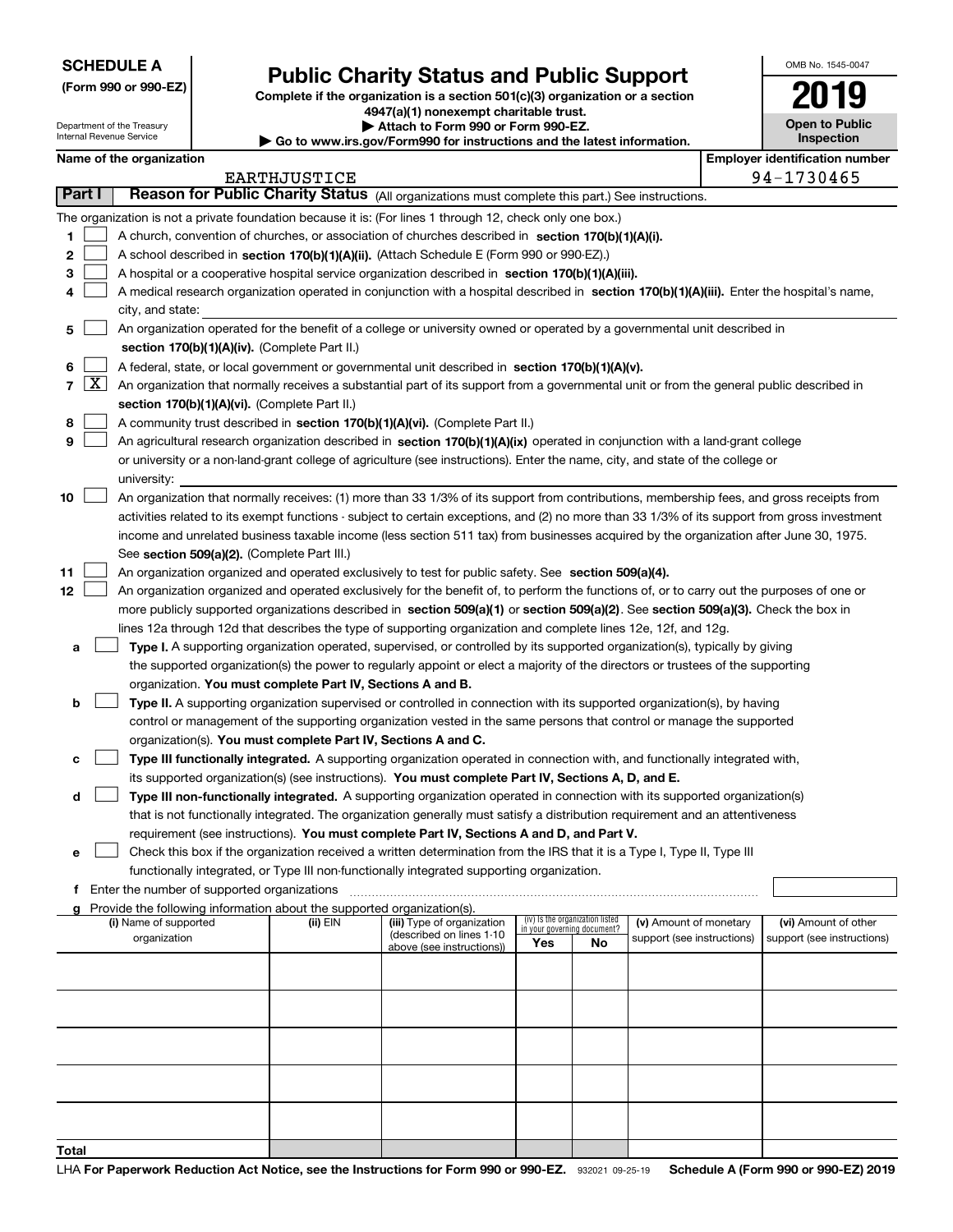#### Schedule A (Form 990 or 990-EZ) 2019 Page EARTHJUSTICE 94-1730465

**2**

(Complete only if you checked the box on line 5, 7, or 8 of Part I or if the organization failed to qualify under Part III. If the organization **Part II Support Schedule for Organizations Described in Sections 170(b)(1)(A)(iv) and 170(b)(1)(A)(vi)** 

fails to qualify under the tests listed below, please complete Part III.)

|   | <b>Section A. Public Support</b>                                                                                                                                                                            |                                                        |                       |            |            |          |                                         |
|---|-------------------------------------------------------------------------------------------------------------------------------------------------------------------------------------------------------------|--------------------------------------------------------|-----------------------|------------|------------|----------|-----------------------------------------|
|   | Calendar year (or fiscal year beginning in) $\blacktriangleright$                                                                                                                                           | (a) 2015                                               | $(b)$ 2016            | $(c)$ 2017 | $(d)$ 2018 | (e) 2019 | (f) Total                               |
|   | 1 Gifts, grants, contributions, and                                                                                                                                                                         |                                                        |                       |            |            |          |                                         |
|   | membership fees received. (Do not                                                                                                                                                                           |                                                        |                       |            |            |          |                                         |
|   | include any "unusual grants.")                                                                                                                                                                              | 47415416.90058883.74566624.95785669.139020689446847281 |                       |            |            |          |                                         |
|   | 2 Tax revenues levied for the organ-                                                                                                                                                                        |                                                        |                       |            |            |          |                                         |
|   | ization's benefit and either paid to                                                                                                                                                                        |                                                        |                       |            |            |          |                                         |
|   | or expended on its behalf                                                                                                                                                                                   |                                                        |                       |            |            |          |                                         |
|   | 3 The value of services or facilities                                                                                                                                                                       |                                                        |                       |            |            |          |                                         |
|   | furnished by a governmental unit to                                                                                                                                                                         |                                                        |                       |            |            |          |                                         |
|   | the organization without charge                                                                                                                                                                             |                                                        |                       |            |            |          |                                         |
|   | 4 Total. Add lines 1 through 3                                                                                                                                                                              | 47415416.90058883.74566624.95785669.139020689446847281 |                       |            |            |          |                                         |
|   |                                                                                                                                                                                                             |                                                        |                       |            |            |          |                                         |
|   | 5 The portion of total contributions                                                                                                                                                                        |                                                        |                       |            |            |          |                                         |
|   | by each person (other than a                                                                                                                                                                                |                                                        |                       |            |            |          |                                         |
|   | governmental unit or publicly                                                                                                                                                                               |                                                        |                       |            |            |          |                                         |
|   | supported organization) included                                                                                                                                                                            |                                                        |                       |            |            |          |                                         |
|   | on line 1 that exceeds 2% of the                                                                                                                                                                            |                                                        |                       |            |            |          |                                         |
|   | amount shown on line 11,                                                                                                                                                                                    |                                                        |                       |            |            |          |                                         |
|   | column (f)                                                                                                                                                                                                  |                                                        |                       |            |            |          | 15881696.                               |
|   | 6 Public support. Subtract line 5 from line 4.                                                                                                                                                              |                                                        |                       |            |            |          | 430965585                               |
|   | <b>Section B. Total Support</b>                                                                                                                                                                             |                                                        |                       |            |            |          |                                         |
|   | Calendar year (or fiscal year beginning in)                                                                                                                                                                 | (a) 2015                                               | (b) 2016              | $(c)$ 2017 | $(d)$ 2018 | (e) 2019 | (f) Total                               |
|   | <b>7</b> Amounts from line 4                                                                                                                                                                                | 47415416.90058883.74566624.95785669.139020689446847281 |                       |            |            |          |                                         |
| 8 | Gross income from interest,                                                                                                                                                                                 |                                                        |                       |            |            |          |                                         |
|   | dividends, payments received on                                                                                                                                                                             |                                                        |                       |            |            |          |                                         |
|   | securities loans, rents, royalties,                                                                                                                                                                         |                                                        |                       |            |            |          |                                         |
|   | and income from similar sources                                                                                                                                                                             |                                                        | $850, 161.$ 971, 831. | 1679946.   | 2285577.   | 2174619. | 7962134.                                |
|   | <b>9</b> Net income from unrelated business                                                                                                                                                                 |                                                        |                       |            |            |          |                                         |
|   | activities, whether or not the                                                                                                                                                                              |                                                        |                       |            |            |          |                                         |
|   | business is regularly carried on                                                                                                                                                                            |                                                        |                       |            |            |          |                                         |
|   | 10 Other income. Do not include gain                                                                                                                                                                        |                                                        |                       |            |            |          |                                         |
|   | or loss from the sale of capital                                                                                                                                                                            |                                                        |                       |            |            |          |                                         |
|   | assets (Explain in Part VI.)                                                                                                                                                                                | 115, 767.                                              | 62,847.               | 351,997.   | 68,592.    |          | $75,670.$ 674,873.                      |
|   | 11 Total support. Add lines 7 through 10                                                                                                                                                                    |                                                        |                       |            |            |          | 455484288                               |
|   |                                                                                                                                                                                                             |                                                        |                       |            |            | 12       | 17,965,240.                             |
|   | 12 Gross receipts from related activities, etc. (see instructions)<br>13 First five years. If the Form 990 is for the organization's first, second, third, fourth, or fifth tax year as a section 501(c)(3) |                                                        |                       |            |            |          |                                         |
|   |                                                                                                                                                                                                             |                                                        |                       |            |            |          |                                         |
|   | organization, check this box and stop here<br>Section C. Computation of Public Support Percentage                                                                                                           |                                                        |                       |            |            |          |                                         |
|   | 14 Public support percentage for 2019 (line 6, column (f) divided by line 11, column (f) <i>mummumumum</i>                                                                                                  |                                                        |                       |            |            | 14       | 94.62                                   |
|   |                                                                                                                                                                                                             |                                                        |                       |            |            | 15       | $\frac{9}{6}$<br>95.85                  |
|   |                                                                                                                                                                                                             |                                                        |                       |            |            |          | %                                       |
|   | 16a 33 1/3% support test - 2019. If the organization did not check the box on line 13, and line 14 is 33 1/3% or more, check this box and                                                                   |                                                        |                       |            |            |          | $\blacktriangleright$ $\vert$ X $\vert$ |
|   | stop here. The organization qualifies as a publicly supported organization                                                                                                                                  |                                                        |                       |            |            |          |                                         |
|   | b 33 1/3% support test - 2018. If the organization did not check a box on line 13 or 16a, and line 15 is 33 1/3% or more, check this box                                                                    |                                                        |                       |            |            |          |                                         |
|   |                                                                                                                                                                                                             |                                                        |                       |            |            |          |                                         |
|   | 17a 10% -facts-and-circumstances test - 2019. If the organization did not check a box on line 13, 16a, or 16b, and line 14 is 10% or more,                                                                  |                                                        |                       |            |            |          |                                         |
|   | and if the organization meets the "facts-and-circumstances" test, check this box and stop here. Explain in Part VI how the organization                                                                     |                                                        |                       |            |            |          |                                         |
|   | meets the "facts-and-circumstances" test. The organization qualifies as a publicly supported organization                                                                                                   |                                                        |                       |            |            |          |                                         |
|   | <b>b 10% -facts-and-circumstances test - 2018.</b> If the organization did not check a box on line 13, 16a, 16b, or 17a, and line 15 is 10% or                                                              |                                                        |                       |            |            |          |                                         |
|   | more, and if the organization meets the "facts-and-circumstances" test, check this box and stop here. Explain in Part VI how the                                                                            |                                                        |                       |            |            |          |                                         |
|   | organization meets the "facts-and-circumstances" test. The organization qualifies as a publicly supported organization                                                                                      |                                                        |                       |            |            |          |                                         |
|   | 18 Private foundation. If the organization did not check a box on line 13, 16a, 16b, 17a, or 17b, check this box and see instructions                                                                       |                                                        |                       |            |            |          |                                         |

**Schedule A (Form 990 or 990-EZ) 2019**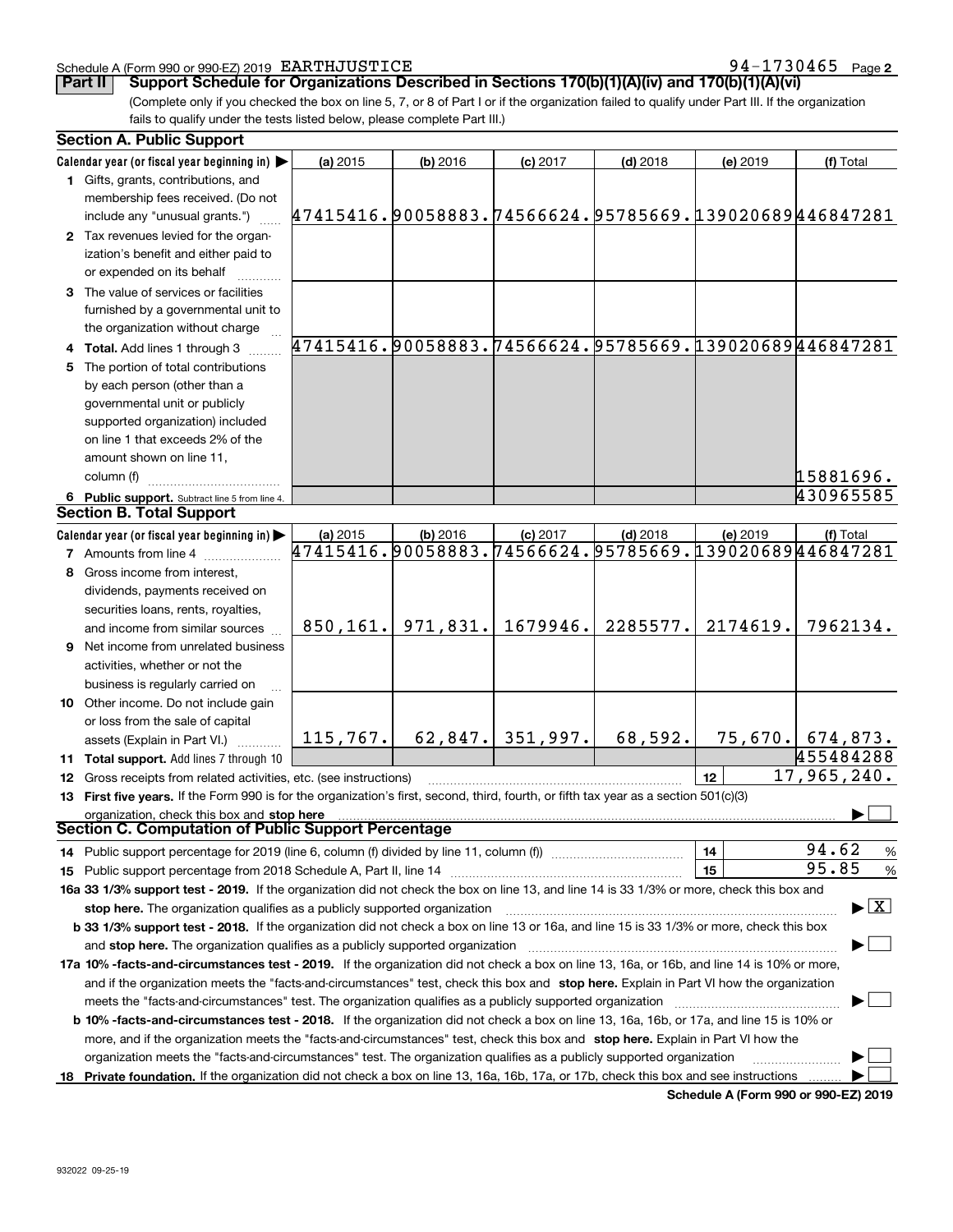#### Schedule A (Form 990 or 990-EZ) 2019 Page EARTHJUSTICE 94-1730465

# **Part III Support Schedule for Organizations Described in Section 509(a)(2)**

(Complete only if you checked the box on line 10 of Part I or if the organization failed to qualify under Part II. If the organization fails to qualify under the tests listed below, please complete Part II.)

|    | <b>Section A. Public Support</b>                                                                                                                                                                                               |          |          |            |            |    |          |             |   |
|----|--------------------------------------------------------------------------------------------------------------------------------------------------------------------------------------------------------------------------------|----------|----------|------------|------------|----|----------|-------------|---|
|    | Calendar year (or fiscal year beginning in) $\blacktriangleright$                                                                                                                                                              | (a) 2015 | (b) 2016 | $(c)$ 2017 | $(d)$ 2018 |    | (e) 2019 | (f) Total   |   |
|    | 1 Gifts, grants, contributions, and                                                                                                                                                                                            |          |          |            |            |    |          |             |   |
|    | membership fees received. (Do not                                                                                                                                                                                              |          |          |            |            |    |          |             |   |
|    | include any "unusual grants.")                                                                                                                                                                                                 |          |          |            |            |    |          |             |   |
|    | <b>2</b> Gross receipts from admissions,                                                                                                                                                                                       |          |          |            |            |    |          |             |   |
|    | merchandise sold or services per-                                                                                                                                                                                              |          |          |            |            |    |          |             |   |
|    | formed, or facilities furnished in                                                                                                                                                                                             |          |          |            |            |    |          |             |   |
|    | any activity that is related to the<br>organization's tax-exempt purpose                                                                                                                                                       |          |          |            |            |    |          |             |   |
|    | 3 Gross receipts from activities that                                                                                                                                                                                          |          |          |            |            |    |          |             |   |
|    | are not an unrelated trade or bus-                                                                                                                                                                                             |          |          |            |            |    |          |             |   |
|    | iness under section 513                                                                                                                                                                                                        |          |          |            |            |    |          |             |   |
|    |                                                                                                                                                                                                                                |          |          |            |            |    |          |             |   |
|    | 4 Tax revenues levied for the organ-                                                                                                                                                                                           |          |          |            |            |    |          |             |   |
|    | ization's benefit and either paid to                                                                                                                                                                                           |          |          |            |            |    |          |             |   |
|    | or expended on its behalf<br>.                                                                                                                                                                                                 |          |          |            |            |    |          |             |   |
|    | 5 The value of services or facilities                                                                                                                                                                                          |          |          |            |            |    |          |             |   |
|    | furnished by a governmental unit to                                                                                                                                                                                            |          |          |            |            |    |          |             |   |
|    | the organization without charge                                                                                                                                                                                                |          |          |            |            |    |          |             |   |
|    | <b>6 Total.</b> Add lines 1 through 5                                                                                                                                                                                          |          |          |            |            |    |          |             |   |
|    | 7a Amounts included on lines 1, 2, and                                                                                                                                                                                         |          |          |            |            |    |          |             |   |
|    | 3 received from disqualified persons                                                                                                                                                                                           |          |          |            |            |    |          |             |   |
|    | <b>b</b> Amounts included on lines 2 and 3 received                                                                                                                                                                            |          |          |            |            |    |          |             |   |
|    | from other than disqualified persons that<br>exceed the greater of \$5,000 or 1% of the                                                                                                                                        |          |          |            |            |    |          |             |   |
|    | amount on line 13 for the year                                                                                                                                                                                                 |          |          |            |            |    |          |             |   |
|    | c Add lines 7a and 7b                                                                                                                                                                                                          |          |          |            |            |    |          |             |   |
|    | 8 Public support. (Subtract line 7c from line 6.)                                                                                                                                                                              |          |          |            |            |    |          |             |   |
|    | <b>Section B. Total Support</b>                                                                                                                                                                                                |          |          |            |            |    |          |             |   |
|    | Calendar year (or fiscal year beginning in)                                                                                                                                                                                    | (a) 2015 | (b) 2016 | $(c)$ 2017 | $(d)$ 2018 |    | (e) 2019 | (f) Total   |   |
|    | 9 Amounts from line 6                                                                                                                                                                                                          |          |          |            |            |    |          |             |   |
|    | <b>10a</b> Gross income from interest,                                                                                                                                                                                         |          |          |            |            |    |          |             |   |
|    | dividends, payments received on                                                                                                                                                                                                |          |          |            |            |    |          |             |   |
|    | securities loans, rents, royalties,<br>and income from similar sources                                                                                                                                                         |          |          |            |            |    |          |             |   |
|    | <b>b</b> Unrelated business taxable income                                                                                                                                                                                     |          |          |            |            |    |          |             |   |
|    | (less section 511 taxes) from businesses                                                                                                                                                                                       |          |          |            |            |    |          |             |   |
|    | acquired after June 30, 1975 [10001]                                                                                                                                                                                           |          |          |            |            |    |          |             |   |
|    |                                                                                                                                                                                                                                |          |          |            |            |    |          |             |   |
|    | c Add lines 10a and 10b<br>11 Net income from unrelated business                                                                                                                                                               |          |          |            |            |    |          |             |   |
|    | activities not included in line 10b,                                                                                                                                                                                           |          |          |            |            |    |          |             |   |
|    | whether or not the business is                                                                                                                                                                                                 |          |          |            |            |    |          |             |   |
|    | regularly carried on                                                                                                                                                                                                           |          |          |            |            |    |          |             |   |
|    | <b>12</b> Other income. Do not include gain<br>or loss from the sale of capital                                                                                                                                                |          |          |            |            |    |          |             |   |
|    | assets (Explain in Part VI.)                                                                                                                                                                                                   |          |          |            |            |    |          |             |   |
|    | <b>13</b> Total support. (Add lines 9, 10c, 11, and 12.)                                                                                                                                                                       |          |          |            |            |    |          |             |   |
|    | 14 First five years. If the Form 990 is for the organization's first, second, third, fourth, or fifth tax year as a section 501(c)(3) organization,                                                                            |          |          |            |            |    |          |             |   |
|    | check this box and stop here manufactured and control the state of the state of the state of the state of the state of the state of the state of the state of the state of the state of the state of the state of the state of |          |          |            |            |    |          |             |   |
|    | <b>Section C. Computation of Public Support Percentage</b>                                                                                                                                                                     |          |          |            |            |    |          |             |   |
|    | 15 Public support percentage for 2019 (line 8, column (f), divided by line 13, column (f))                                                                                                                                     |          |          |            |            | 15 |          |             | % |
|    | 16 Public support percentage from 2018 Schedule A, Part III, line 15                                                                                                                                                           |          |          |            |            | 16 |          |             | % |
|    | <b>Section D. Computation of Investment Income Percentage</b>                                                                                                                                                                  |          |          |            |            |    |          |             |   |
|    | 17 Investment income percentage for 2019 (line 10c, column (f), divided by line 13, column (f))                                                                                                                                |          |          |            |            | 17 |          |             | % |
|    | <b>18</b> Investment income percentage from <b>2018</b> Schedule A, Part III, line 17                                                                                                                                          |          |          |            |            | 18 |          |             | % |
|    | 19a 33 1/3% support tests - 2019. If the organization did not check the box on line 14, and line 15 is more than 33 1/3%, and line 17 is not                                                                                   |          |          |            |            |    |          |             |   |
|    | more than 33 1/3%, check this box and stop here. The organization qualifies as a publicly supported organization                                                                                                               |          |          |            |            |    |          | $\sim$<br>▶ |   |
|    | b 33 1/3% support tests - 2018. If the organization did not check a box on line 14 or line 19a, and line 16 is more than 33 1/3%, and                                                                                          |          |          |            |            |    |          |             |   |
|    | line 18 is not more than 33 1/3%, check this box and stop here. The organization qualifies as a publicly supported organization                                                                                                |          |          |            |            |    |          |             |   |
| 20 |                                                                                                                                                                                                                                |          |          |            |            |    |          |             |   |
|    |                                                                                                                                                                                                                                |          |          |            |            |    |          |             |   |

**Schedule A (Form 990 or 990-EZ) 2019**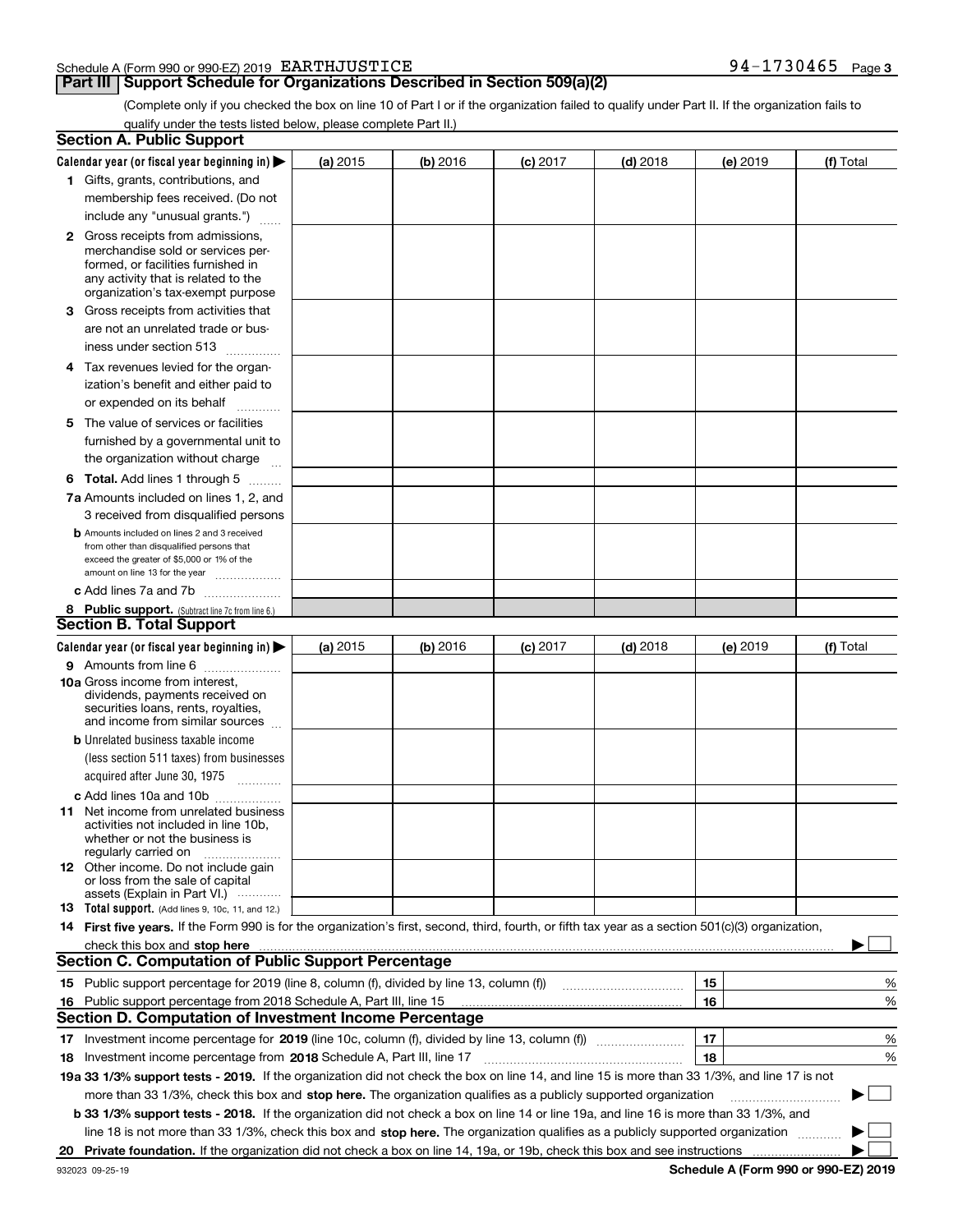**1**

**2**

**3a**

**YesNo**

# **Part IV Supporting Organizations**

(Complete only if you checked a box in line 12 on Part I. If you checked 12a of Part I, complete Sections A and B. If you checked 12b of Part I, complete Sections A and C. If you checked 12c of Part I, complete Sections A, D, and E. If you checked 12d of Part I, complete Sections A and D, and complete Part V.)

#### **Section A. All Supporting Organizations**

- **1** Are all of the organization's supported organizations listed by name in the organization's governing documents? If "No," describe in **Part VI** how the supported organizations are designated. If designated by *class or purpose, describe the designation. If historic and continuing relationship, explain.*
- **2** Did the organization have any supported organization that does not have an IRS determination of status under section 509(a)(1) or (2)? If "Yes," explain in Part VI how the organization determined that the supported *organization was described in section 509(a)(1) or (2).*
- **3a** Did the organization have a supported organization described in section 501(c)(4), (5), or (6)? If "Yes," answer *(b) and (c) below.*
- **b** Did the organization confirm that each supported organization qualified under section 501(c)(4), (5), or (6) and satisfied the public support tests under section 509(a)(2)? If "Yes," describe in **Part VI** when and how the *organization made the determination.*
- **c**Did the organization ensure that all support to such organizations was used exclusively for section 170(c)(2)(B) purposes? If "Yes," explain in **Part VI** what controls the organization put in place to ensure such use.
- **4a***If* Was any supported organization not organized in the United States ("foreign supported organization")? *"Yes," and if you checked 12a or 12b in Part I, answer (b) and (c) below.*
- **b** Did the organization have ultimate control and discretion in deciding whether to make grants to the foreign supported organization? If "Yes," describe in **Part VI** how the organization had such control and discretion *despite being controlled or supervised by or in connection with its supported organizations.*
- **c** Did the organization support any foreign supported organization that does not have an IRS determination under sections 501(c)(3) and 509(a)(1) or (2)? If "Yes," explain in **Part VI** what controls the organization used *to ensure that all support to the foreign supported organization was used exclusively for section 170(c)(2)(B) purposes.*
- **5a***If "Yes,"* Did the organization add, substitute, or remove any supported organizations during the tax year? answer (b) and (c) below (if applicable). Also, provide detail in **Part VI,** including (i) the names and EIN *numbers of the supported organizations added, substituted, or removed; (ii) the reasons for each such action; (iii) the authority under the organization's organizing document authorizing such action; and (iv) how the action was accomplished (such as by amendment to the organizing document).*
- **b** Type I or Type II only. Was any added or substituted supported organization part of a class already designated in the organization's organizing document?
- **cSubstitutions only.**  Was the substitution the result of an event beyond the organization's control?
- **6** Did the organization provide support (whether in the form of grants or the provision of services or facilities) to **Part VI.** *If "Yes," provide detail in* support or benefit one or more of the filing organization's supported organizations? anyone other than (i) its supported organizations, (ii) individuals that are part of the charitable class benefited by one or more of its supported organizations, or (iii) other supporting organizations that also
- **7**Did the organization provide a grant, loan, compensation, or other similar payment to a substantial contributor *If "Yes," complete Part I of Schedule L (Form 990 or 990-EZ).* regard to a substantial contributor? (as defined in section 4958(c)(3)(C)), a family member of a substantial contributor, or a 35% controlled entity with
- **8** Did the organization make a loan to a disqualified person (as defined in section 4958) not described in line 7? *If "Yes," complete Part I of Schedule L (Form 990 or 990-EZ).*
- **9a** Was the organization controlled directly or indirectly at any time during the tax year by one or more in section 509(a)(1) or (2))? If "Yes," *provide detail in* <code>Part VI.</code> disqualified persons as defined in section 4946 (other than foundation managers and organizations described
- **b** Did one or more disqualified persons (as defined in line 9a) hold a controlling interest in any entity in which the supporting organization had an interest? If "Yes," provide detail in P**art VI**.
- **c**Did a disqualified person (as defined in line 9a) have an ownership interest in, or derive any personal benefit from, assets in which the supporting organization also had an interest? If "Yes," provide detail in P**art VI.**
- **10a** Was the organization subject to the excess business holdings rules of section 4943 because of section supporting organizations)? If "Yes," answer 10b below. 4943(f) (regarding certain Type II supporting organizations, and all Type III non-functionally integrated
- **b** Did the organization have any excess business holdings in the tax year? (Use Schedule C, Form 4720, to *determine whether the organization had excess business holdings.)*

**10b**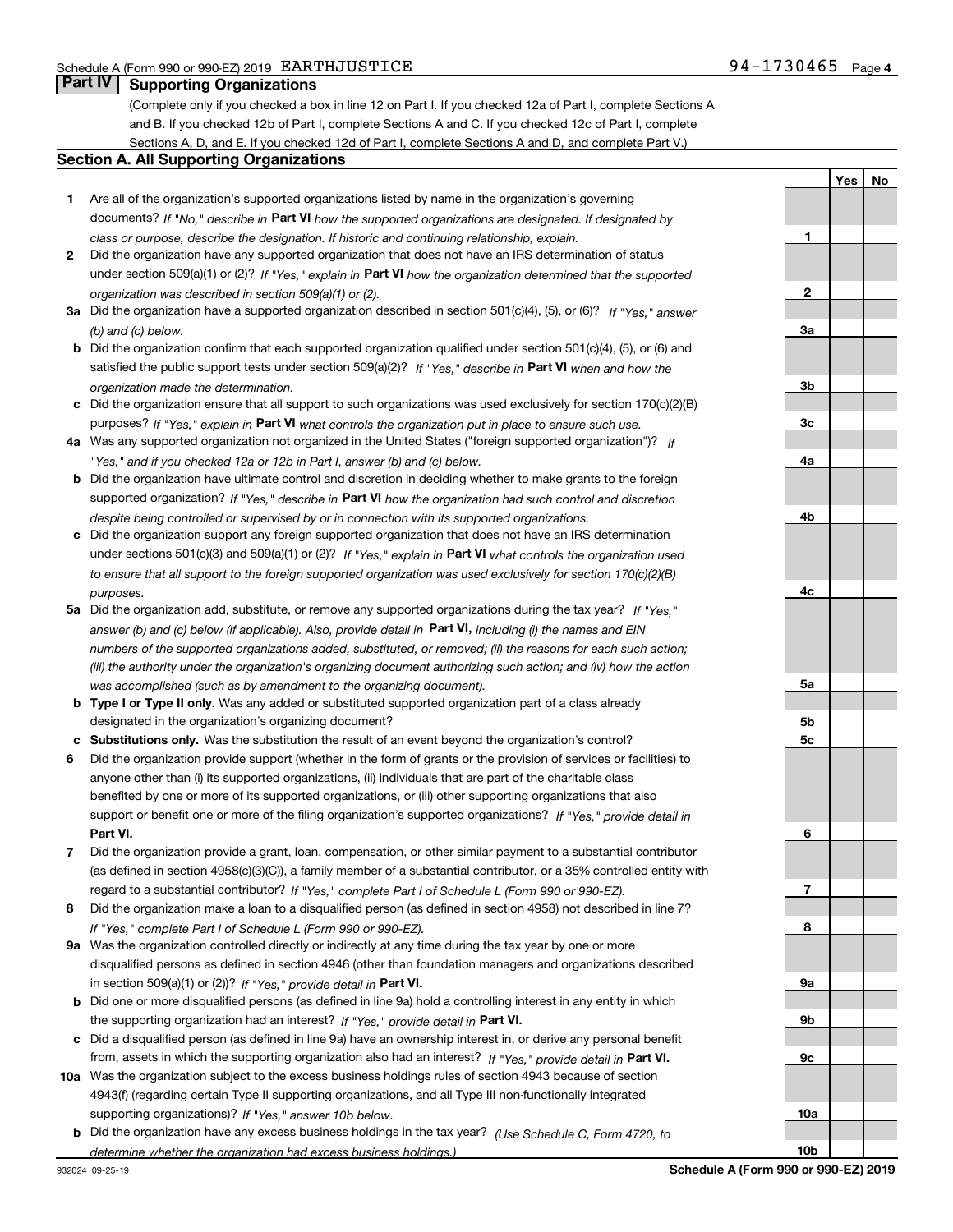|    |                                                                                                                                                                               |                 | Yes | No |
|----|-------------------------------------------------------------------------------------------------------------------------------------------------------------------------------|-----------------|-----|----|
| 11 | Has the organization accepted a gift or contribution from any of the following persons?                                                                                       |                 |     |    |
|    | a A person who directly or indirectly controls, either alone or together with persons described in (b) and (c)                                                                |                 |     |    |
|    | below, the governing body of a supported organization?                                                                                                                        | 11a             |     |    |
|    | <b>b</b> A family member of a person described in (a) above?                                                                                                                  | 11 <sub>b</sub> |     |    |
|    | c A 35% controlled entity of a person described in (a) or (b) above? If "Yes" to a, b, or c, provide detail in Part VI.                                                       | 11c             |     |    |
|    | <b>Section B. Type I Supporting Organizations</b>                                                                                                                             |                 |     |    |
|    |                                                                                                                                                                               |                 | Yes | No |
| 1  | Did the directors, trustees, or membership of one or more supported organizations have the power to                                                                           |                 |     |    |
|    | regularly appoint or elect at least a majority of the organization's directors or trustees at all times during the                                                            |                 |     |    |
|    | tax year? If "No," describe in Part VI how the supported organization(s) effectively operated, supervised, or                                                                 |                 |     |    |
|    | controlled the organization's activities. If the organization had more than one supported organization,                                                                       |                 |     |    |
|    | describe how the powers to appoint and/or remove directors or trustees were allocated among the supported                                                                     |                 |     |    |
|    | organizations and what conditions or restrictions, if any, applied to such powers during the tax year.                                                                        | 1               |     |    |
| 2  | Did the organization operate for the benefit of any supported organization other than the supported                                                                           |                 |     |    |
|    | organization(s) that operated, supervised, or controlled the supporting organization? If "Yes," explain in                                                                    |                 |     |    |
|    | Part VI how providing such benefit carried out the purposes of the supported organization(s) that operated,                                                                   |                 |     |    |
|    | supervised, or controlled the supporting organization.                                                                                                                        | 2               |     |    |
|    | <b>Section C. Type II Supporting Organizations</b>                                                                                                                            |                 |     |    |
|    |                                                                                                                                                                               |                 | Yes | No |
| 1. | Were a majority of the organization's directors or trustees during the tax year also a majority of the directors                                                              |                 |     |    |
|    | or trustees of each of the organization's supported organization(s)? If "No," describe in Part VI how control                                                                 |                 |     |    |
|    | or management of the supporting organization was vested in the same persons that controlled or managed                                                                        |                 |     |    |
|    | the supported organization(s).                                                                                                                                                | 1               |     |    |
|    | <b>Section D. All Type III Supporting Organizations</b>                                                                                                                       |                 |     |    |
|    |                                                                                                                                                                               |                 | Yes | No |
| 1  | Did the organization provide to each of its supported organizations, by the last day of the fifth month of the                                                                |                 |     |    |
|    | organization's tax year, (i) a written notice describing the type and amount of support provided during the prior tax                                                         |                 |     |    |
|    | year, (ii) a copy of the Form 990 that was most recently filed as of the date of notification, and (iii) copies of the                                                        |                 |     |    |
|    | organization's governing documents in effect on the date of notification, to the extent not previously provided?                                                              | 1               |     |    |
| 2  | Were any of the organization's officers, directors, or trustees either (i) appointed or elected by the supported                                                              |                 |     |    |
|    | organization(s) or (ii) serving on the governing body of a supported organization? If "No," explain in Part VI how                                                            |                 |     |    |
|    | the organization maintained a close and continuous working relationship with the supported organization(s).                                                                   | 2               |     |    |
| 3  | By reason of the relationship described in (2), did the organization's supported organizations have a                                                                         |                 |     |    |
|    | significant voice in the organization's investment policies and in directing the use of the organization's                                                                    |                 |     |    |
|    | income or assets at all times during the tax year? If "Yes," describe in Part VI the role the organization's                                                                  |                 |     |    |
|    | supported organizations played in this regard.                                                                                                                                | 3               |     |    |
|    | Section E. Type III Functionally Integrated Supporting Organizations                                                                                                          |                 |     |    |
| 1. | Check the box next to the method that the organization used to satisfy the Integral Part Test during the year (see instructions).                                             |                 |     |    |
| a  | The organization satisfied the Activities Test. Complete line 2 below.                                                                                                        |                 |     |    |
| b  | The organization is the parent of each of its supported organizations. Complete line 3 below.                                                                                 |                 |     |    |
| c  | The organization supported a governmental entity. Describe in Part VI how you supported a government entity (see instructions),                                               |                 |     |    |
| 2  | Activities Test. Answer (a) and (b) below.                                                                                                                                    |                 | Yes | No |
| a  | Did substantially all of the organization's activities during the tax year directly further the exempt purposes of                                                            |                 |     |    |
|    | the supported organization(s) to which the organization was responsive? If "Yes," then in Part VI identify                                                                    |                 |     |    |
|    | those supported organizations and explain how these activities directly furthered their exempt purposes,                                                                      |                 |     |    |
|    | how the organization was responsive to those supported organizations, and how the organization determined                                                                     |                 |     |    |
|    | that these activities constituted substantially all of its activities.                                                                                                        | 2a              |     |    |
|    | <b>b</b> Did the activities described in (a) constitute activities that, but for the organization's involvement, one or more                                                  |                 |     |    |
|    | of the organization's supported organization(s) would have been engaged in? If "Yes," explain in Part VI the                                                                  |                 |     |    |
|    | reasons for the organization's position that its supported organization(s) would have engaged in these                                                                        |                 |     |    |
|    | activities but for the organization's involvement.                                                                                                                            | 2 <sub>b</sub>  |     |    |
| з  | Parent of Supported Organizations. Answer (a) and (b) below.<br>a Did the organization have the power to regularly appoint or elect a majority of the officers, directors, or |                 |     |    |
|    | trustees of each of the supported organizations? Provide details in Part VI.                                                                                                  | 3a              |     |    |
|    | <b>b</b> Did the organization exercise a substantial degree of direction over the policies, programs, and activities of each                                                  |                 |     |    |
|    |                                                                                                                                                                               | 3b              |     |    |
|    | of its supported organizations? If "Yes," describe in Part VI the role played by the organization in this regard.                                                             |                 |     |    |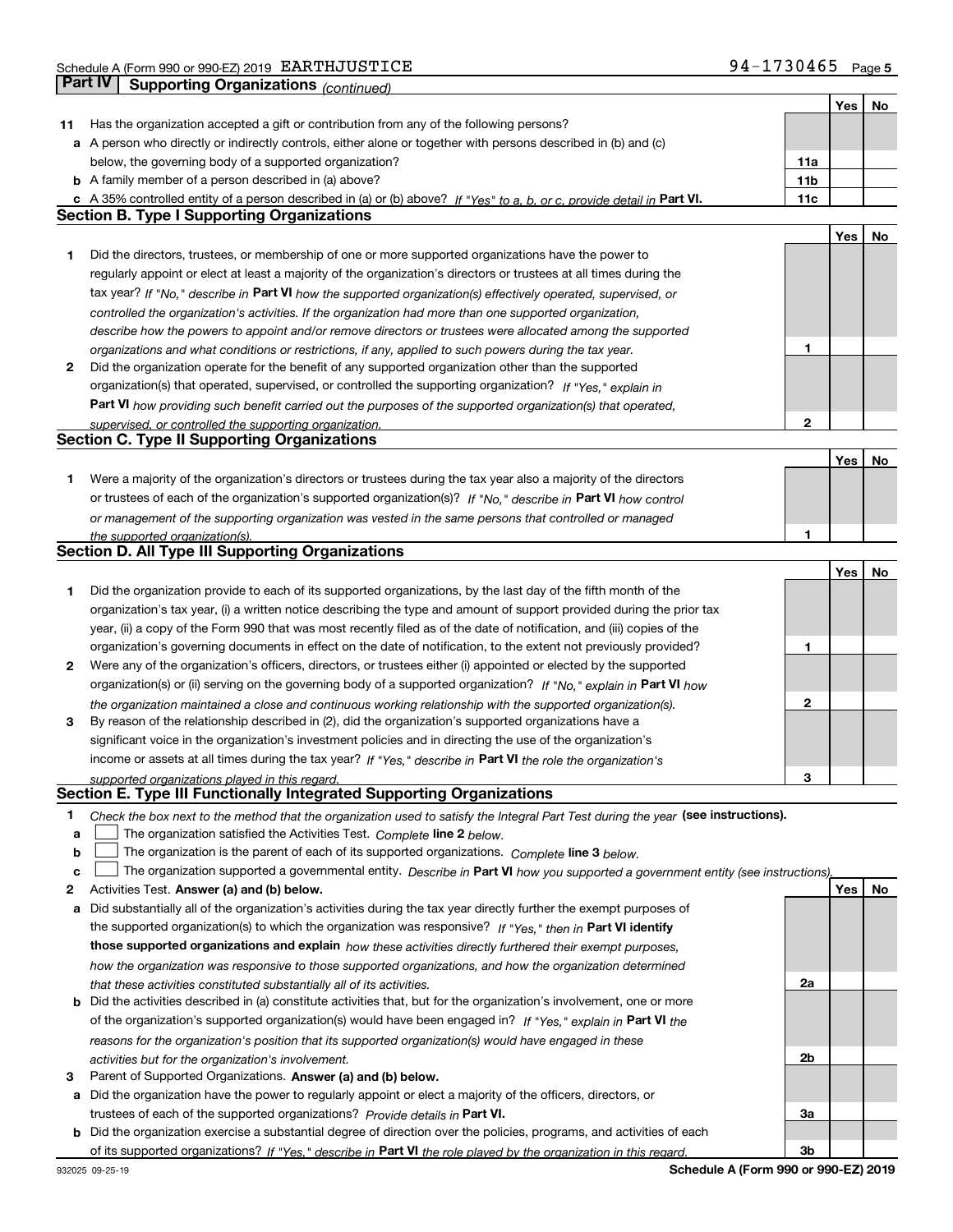| Schedule A (Form 990 or 990-EZ) 2019 EARTHJUSTICE<br>1730465<br>94-<br>Page |
|-----------------------------------------------------------------------------|
|-----------------------------------------------------------------------------|

| Part V | Type III Non-Functionally Integrated 509(a)(3) Supporting Organizations                                                                              |  |
|--------|------------------------------------------------------------------------------------------------------------------------------------------------------|--|
|        | 1 Check here if the organization satisfied the Integral Part Test as a qualifying trust on Nov. 20, 1970 (explain in Part VI). See instructions. All |  |
|        | other Type III non-functionally integrated supporting organizations must complete Sections A through E.                                              |  |

|   | Section A - Adjusted Net Income                                              |                | (A) Prior Year | (B) Current Year<br>(optional) |
|---|------------------------------------------------------------------------------|----------------|----------------|--------------------------------|
| 1 | Net short-term capital gain                                                  | 1              |                |                                |
| 2 | Recoveries of prior-year distributions                                       | $\mathbf{2}$   |                |                                |
| з | Other gross income (see instructions)                                        | 3              |                |                                |
| 4 | Add lines 1 through 3.                                                       | 4              |                |                                |
| 5 | Depreciation and depletion                                                   | 5              |                |                                |
| 6 | Portion of operating expenses paid or incurred for production or             |                |                |                                |
|   | collection of gross income or for management, conservation, or               |                |                |                                |
|   | maintenance of property held for production of income (see instructions)     | 6              |                |                                |
| 7 | Other expenses (see instructions)                                            | $\overline{7}$ |                |                                |
| 8 | Adjusted Net Income (subtract lines 5, 6, and 7 from line 4)                 | 8              |                |                                |
|   | <b>Section B - Minimum Asset Amount</b>                                      |                | (A) Prior Year | (B) Current Year<br>(optional) |
| 1 | Aggregate fair market value of all non-exempt-use assets (see                |                |                |                                |
|   | instructions for short tax year or assets held for part of year):            |                |                |                                |
|   | a Average monthly value of securities                                        | 1a             |                |                                |
|   | <b>b</b> Average monthly cash balances                                       | 1 <sub>b</sub> |                |                                |
|   | c Fair market value of other non-exempt-use assets                           | 1c             |                |                                |
|   | d Total (add lines 1a, 1b, and 1c)                                           | 1d             |                |                                |
|   | <b>e</b> Discount claimed for blockage or other                              |                |                |                                |
|   | factors (explain in detail in Part VI):                                      |                |                |                                |
| 2 | Acquisition indebtedness applicable to non-exempt-use assets                 | $\mathbf{2}$   |                |                                |
| 3 | Subtract line 2 from line 1d.                                                | 3              |                |                                |
| 4 | Cash deemed held for exempt use. Enter 1-1/2% of line 3 (for greater amount, |                |                |                                |
|   | see instructions).                                                           | 4              |                |                                |
| 5 | Net value of non-exempt-use assets (subtract line 4 from line 3)             | 5              |                |                                |
| 6 | Multiply line 5 by .035.                                                     | 6              |                |                                |
| 7 | Recoveries of prior-year distributions                                       | $\overline{7}$ |                |                                |
| 8 | Minimum Asset Amount (add line 7 to line 6)                                  | 8              |                |                                |
|   | <b>Section C - Distributable Amount</b>                                      |                |                | <b>Current Year</b>            |
| 1 | Adjusted net income for prior year (from Section A, line 8, Column A)        | 1              |                |                                |
| 2 | Enter 85% of line 1.                                                         | $\mathbf{2}$   |                |                                |
| 3 | Minimum asset amount for prior year (from Section B, line 8, Column A)       | 3              |                |                                |
| 4 | Enter greater of line 2 or line 3.                                           | 4              |                |                                |
| 5 | Income tax imposed in prior year                                             | 5              |                |                                |
| 6 | Distributable Amount. Subtract line 5 from line 4, unless subject to         |                |                |                                |
|   | emergency temporary reduction (see instructions).                            | 6              |                |                                |

**7** Check here if the current year is the organization's first as a non-functionally integrated Type III supporting organization (see instructions).

**Schedule A (Form 990 or 990-EZ) 2019**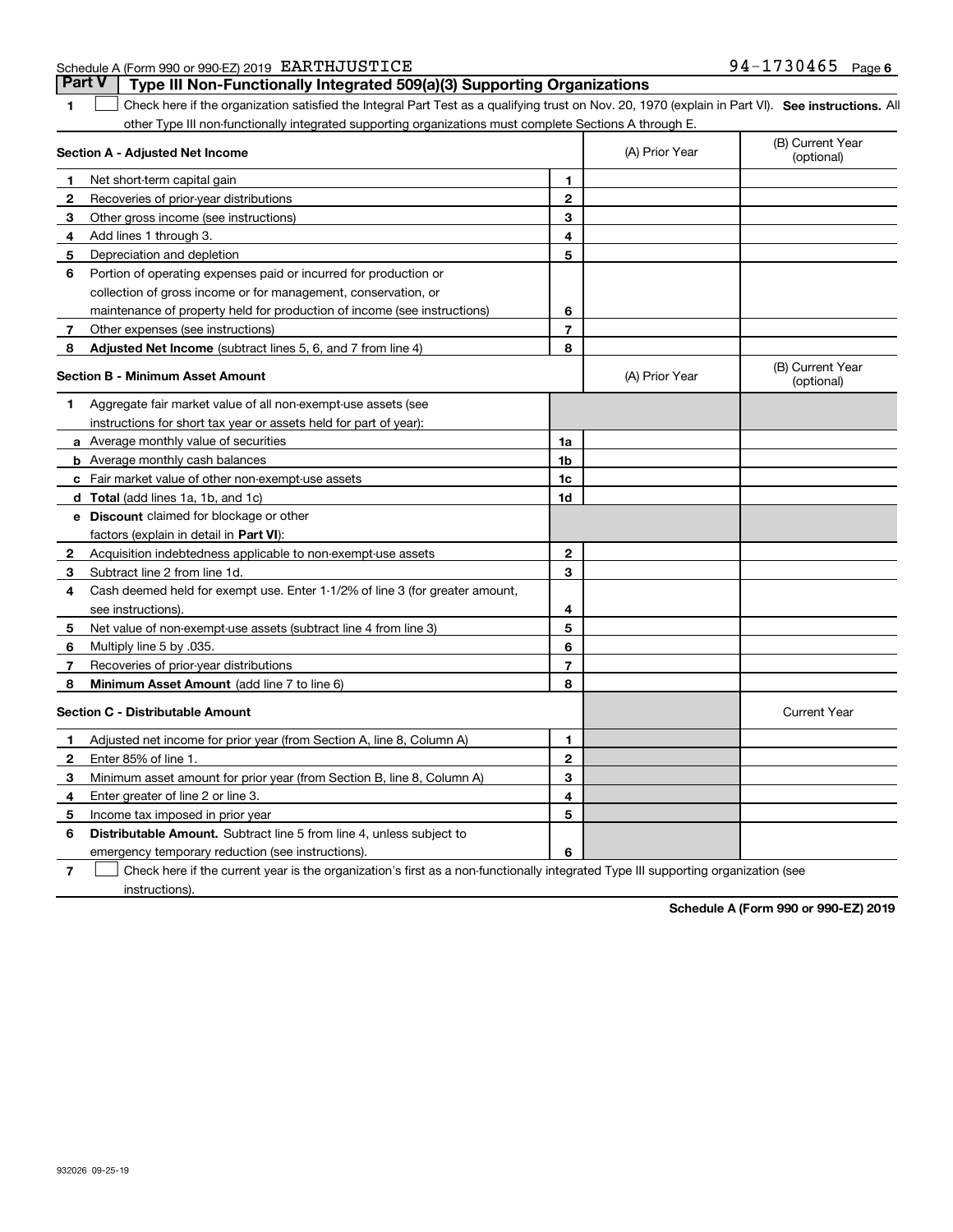|    | Part V<br>Type III Non-Functionally Integrated 509(a)(3) Supporting Organizations<br>(continued) |                             |                                       |                                         |  |  |
|----|--------------------------------------------------------------------------------------------------|-----------------------------|---------------------------------------|-----------------------------------------|--|--|
|    | <b>Current Year</b><br><b>Section D - Distributions</b>                                          |                             |                                       |                                         |  |  |
| 1  | Amounts paid to supported organizations to accomplish exempt purposes                            |                             |                                       |                                         |  |  |
| 2  | Amounts paid to perform activity that directly furthers exempt purposes of supported             |                             |                                       |                                         |  |  |
|    | organizations, in excess of income from activity                                                 |                             |                                       |                                         |  |  |
| з  | Administrative expenses paid to accomplish exempt purposes of supported organizations            |                             |                                       |                                         |  |  |
| 4  | Amounts paid to acquire exempt-use assets                                                        |                             |                                       |                                         |  |  |
| 5  | Qualified set-aside amounts (prior IRS approval required)                                        |                             |                                       |                                         |  |  |
| 6  | Other distributions (describe in Part VI). See instructions.                                     |                             |                                       |                                         |  |  |
| 7  | <b>Total annual distributions.</b> Add lines 1 through 6.                                        |                             |                                       |                                         |  |  |
| 8  | Distributions to attentive supported organizations to which the organization is responsive       |                             |                                       |                                         |  |  |
|    | (provide details in Part VI). See instructions.                                                  |                             |                                       |                                         |  |  |
| 9  | Distributable amount for 2019 from Section C, line 6                                             |                             |                                       |                                         |  |  |
| 10 | Line 8 amount divided by line 9 amount                                                           |                             |                                       |                                         |  |  |
|    |                                                                                                  | (i)                         | (iii)                                 | (iii)                                   |  |  |
|    | <b>Section E - Distribution Allocations</b> (see instructions)                                   | <b>Excess Distributions</b> | <b>Underdistributions</b><br>Pre-2019 | <b>Distributable</b><br>Amount for 2019 |  |  |
| 1  | Distributable amount for 2019 from Section C, line 6                                             |                             |                                       |                                         |  |  |
| 2  | Underdistributions, if any, for years prior to 2019 (reason-                                     |                             |                                       |                                         |  |  |
|    | able cause required- explain in <b>Part VI</b> ). See instructions.                              |                             |                                       |                                         |  |  |
| з  | Excess distributions carryover, if any, to 2019                                                  |                             |                                       |                                         |  |  |
|    | <b>a</b> From 2014                                                                               |                             |                                       |                                         |  |  |
|    | <b>b</b> From 2015                                                                               |                             |                                       |                                         |  |  |
|    | $c$ From 2016                                                                                    |                             |                                       |                                         |  |  |
|    | d From 2017                                                                                      |                             |                                       |                                         |  |  |
|    | e From 2018                                                                                      |                             |                                       |                                         |  |  |
|    | Total of lines 3a through e                                                                      |                             |                                       |                                         |  |  |
|    | <b>g</b> Applied to underdistributions of prior years                                            |                             |                                       |                                         |  |  |
|    | <b>h</b> Applied to 2019 distributable amount                                                    |                             |                                       |                                         |  |  |
|    | Carryover from 2014 not applied (see instructions)                                               |                             |                                       |                                         |  |  |
|    | Remainder. Subtract lines 3g, 3h, and 3i from 3f.                                                |                             |                                       |                                         |  |  |
| 4  | Distributions for 2019 from Section D,                                                           |                             |                                       |                                         |  |  |
|    | line $7:$                                                                                        |                             |                                       |                                         |  |  |
|    | <b>a</b> Applied to underdistributions of prior years                                            |                             |                                       |                                         |  |  |
|    | <b>b</b> Applied to 2019 distributable amount                                                    |                             |                                       |                                         |  |  |
| c  | Remainder. Subtract lines 4a and 4b from 4.                                                      |                             |                                       |                                         |  |  |
| 5  | Remaining underdistributions for years prior to 2019, if                                         |                             |                                       |                                         |  |  |
|    | any. Subtract lines 3g and 4a from line 2. For result greater                                    |                             |                                       |                                         |  |  |
|    | than zero, explain in Part VI. See instructions.                                                 |                             |                                       |                                         |  |  |
| 6  | Remaining underdistributions for 2019. Subtract lines 3h                                         |                             |                                       |                                         |  |  |
|    | and 4b from line 1. For result greater than zero, explain in                                     |                             |                                       |                                         |  |  |
|    | Part VI. See instructions.                                                                       |                             |                                       |                                         |  |  |
| 7  | Excess distributions carryover to 2020. Add lines 3j                                             |                             |                                       |                                         |  |  |
|    | and 4c.                                                                                          |                             |                                       |                                         |  |  |
| 8  | Breakdown of line 7:                                                                             |                             |                                       |                                         |  |  |
|    | a Excess from 2015                                                                               |                             |                                       |                                         |  |  |
|    | <b>b</b> Excess from 2016                                                                        |                             |                                       |                                         |  |  |
|    | c Excess from 2017                                                                               |                             |                                       |                                         |  |  |
|    | d Excess from 2018                                                                               |                             |                                       |                                         |  |  |
|    |                                                                                                  |                             |                                       |                                         |  |  |
|    | e Excess from 2019                                                                               |                             |                                       |                                         |  |  |

**Schedule A (Form 990 or 990-EZ) 2019**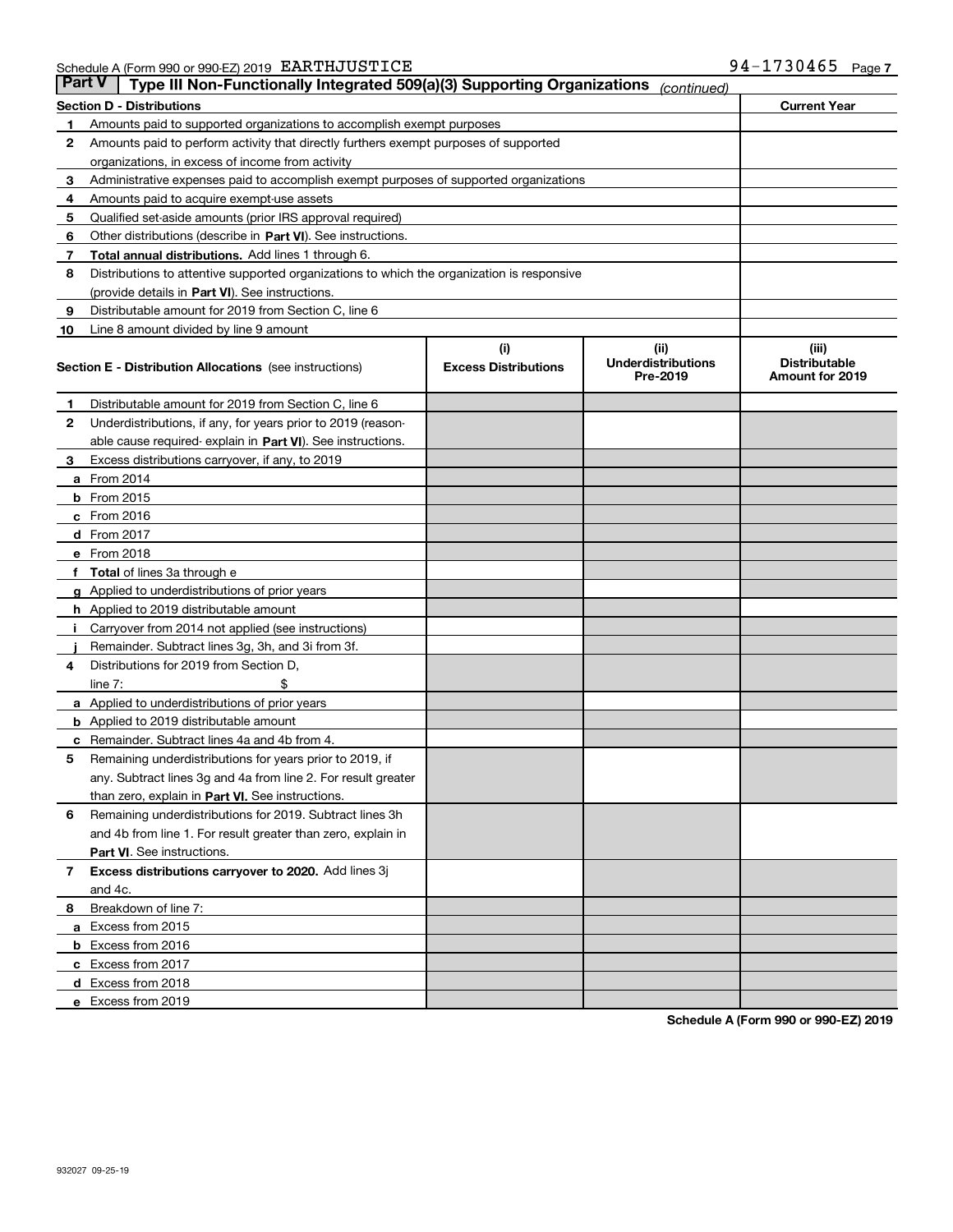Schedule A (Form 990 or 990-EZ) 2019 Page EARTHJUSTICE

Part VI | Supplemental Information. Provide the explanations required by Part II, line 10; Part II, line 17a or 17b; Part III, line 12; Part IV, Section A, lines 1, 2, 3b, 3c, 4b, 4c, 5a, 6, 9a, 9b, 9c, 11a, 11b, and 11c; Part IV, Section B, lines 1 and 2; Part IV, Section C, line 1; Part IV, Section D, lines 2 and 3; Part IV, Section E, lines 1c, 2a, 2b, 3a, and 3b; Part V, line 1; Part V, Section B, line 1e; Part V, Section D, lines 5, 6, and 8; and Part V, Section E, lines 2, 5, and 6. Also complete this part for any additional information. (See instructions.)

# SCHEDULE A, PART II, LINE 10, EXPLANATION FOR OTHER INCOME:

| MISCELLANEOUS           |          |
|-------------------------|----------|
| 2015 AMOUNT: \$ 97,592. |          |
| 2016 AMOUNT: \$ 62,847. |          |
| 2017 AMOUNT: \$         | 351,997. |
| 2018 AMOUNT: \$ 68,592. |          |
| 2019 AMOUNT: \$ 62,226. |          |
|                         |          |
| MAILING LIST RENTAL     |          |
| 2015 AMOUNT: \$ 18,175. |          |
|                         |          |
| NET FUNDRAISING INCOME  |          |
| 2019 AMOUNT: \$ 13,444. |          |
|                         |          |
|                         |          |
|                         |          |
|                         |          |
|                         |          |
|                         |          |
|                         |          |
|                         |          |
|                         |          |
|                         |          |
|                         |          |
|                         |          |
|                         |          |
|                         |          |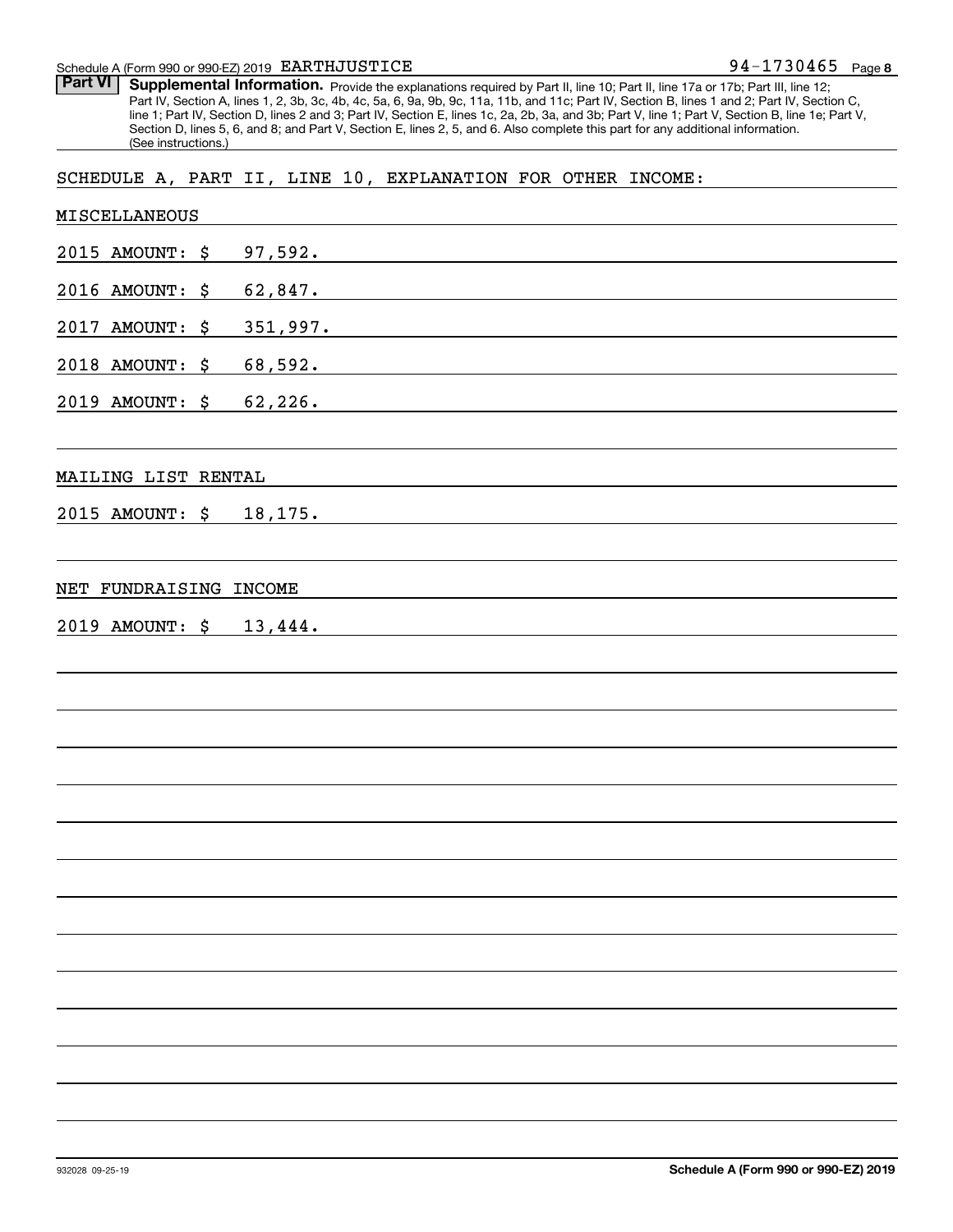Department of the Treasury Internal Revenue Service **(Form 990, 990-EZ, or 990-PF)**

Name of the organization

## \*\* PUBLIC DISCLOSURE COPY \*\*

# **Schedule B Schedule of Contributors**

**| Attach to Form 990, Form 990-EZ, or Form 990-PF. | Go to www.irs.gov/Form990 for the latest information.** OMB No. 1545-0047

# **2019**

**Employer identification number**

94-1730465

| EARTHJUSTICE |  |
|--------------|--|
|--------------|--|

| <b>Organization type (check one):</b> |                                                                                    |  |  |  |
|---------------------------------------|------------------------------------------------------------------------------------|--|--|--|
| Filers of:                            | Section:                                                                           |  |  |  |
| Form 990 or 990-EZ                    | $\underline{X}$ 501(c)( 3) (enter number) organization                             |  |  |  |
|                                       | $4947(a)(1)$ nonexempt charitable trust <b>not</b> treated as a private foundation |  |  |  |
|                                       | 527 political organization                                                         |  |  |  |
| Form 990-PF                           | 501(c)(3) exempt private foundation                                                |  |  |  |
|                                       | 4947(a)(1) nonexempt charitable trust treated as a private foundation              |  |  |  |
|                                       | 501(c)(3) taxable private foundation                                               |  |  |  |

Check if your organization is covered by the **General Rule** or a **Special Rule. Note:**  Only a section 501(c)(7), (8), or (10) organization can check boxes for both the General Rule and a Special Rule. See instructions.

#### **General Rule**

 $\mathcal{L}^{\text{max}}$ 

For an organization filing Form 990, 990-EZ, or 990-PF that received, during the year, contributions totaling \$5,000 or more (in money or property) from any one contributor. Complete Parts I and II. See instructions for determining a contributor's total contributions.

#### **Special Rules**

any one contributor, during the year, total contributions of the greater of  $\,$  (1) \$5,000; or **(2)** 2% of the amount on (i) Form 990, Part VIII, line 1h;  $\boxed{\textbf{X}}$  For an organization described in section 501(c)(3) filing Form 990 or 990-EZ that met the 33 1/3% support test of the regulations under sections 509(a)(1) and 170(b)(1)(A)(vi), that checked Schedule A (Form 990 or 990-EZ), Part II, line 13, 16a, or 16b, and that received from or (ii) Form 990-EZ, line 1. Complete Parts I and II.

year, total contributions of more than \$1,000 *exclusively* for religious, charitable, scientific, literary, or educational purposes, or for the For an organization described in section 501(c)(7), (8), or (10) filing Form 990 or 990-EZ that received from any one contributor, during the prevention of cruelty to children or animals. Complete Parts I, II, and III.  $\mathcal{L}^{\text{max}}$ 

purpose. Don't complete any of the parts unless the **General Rule** applies to this organization because it received *nonexclusively* year, contributions <sub>exclusively</sub> for religious, charitable, etc., purposes, but no such contributions totaled more than \$1,000. If this box is checked, enter here the total contributions that were received during the year for an  $\;$ exclusively religious, charitable, etc., For an organization described in section 501(c)(7), (8), or (10) filing Form 990 or 990-EZ that received from any one contributor, during the religious, charitable, etc., contributions totaling \$5,000 or more during the year  $\Box$ — $\Box$   $\Box$  $\mathcal{L}^{\text{max}}$ 

**Caution:**  An organization that isn't covered by the General Rule and/or the Special Rules doesn't file Schedule B (Form 990, 990-EZ, or 990-PF),  **must** but it answer "No" on Part IV, line 2, of its Form 990; or check the box on line H of its Form 990-EZ or on its Form 990-PF, Part I, line 2, to certify that it doesn't meet the filing requirements of Schedule B (Form 990, 990-EZ, or 990-PF).

**For Paperwork Reduction Act Notice, see the instructions for Form 990, 990-EZ, or 990-PF. Schedule B (Form 990, 990-EZ, or 990-PF) (2019)** LHA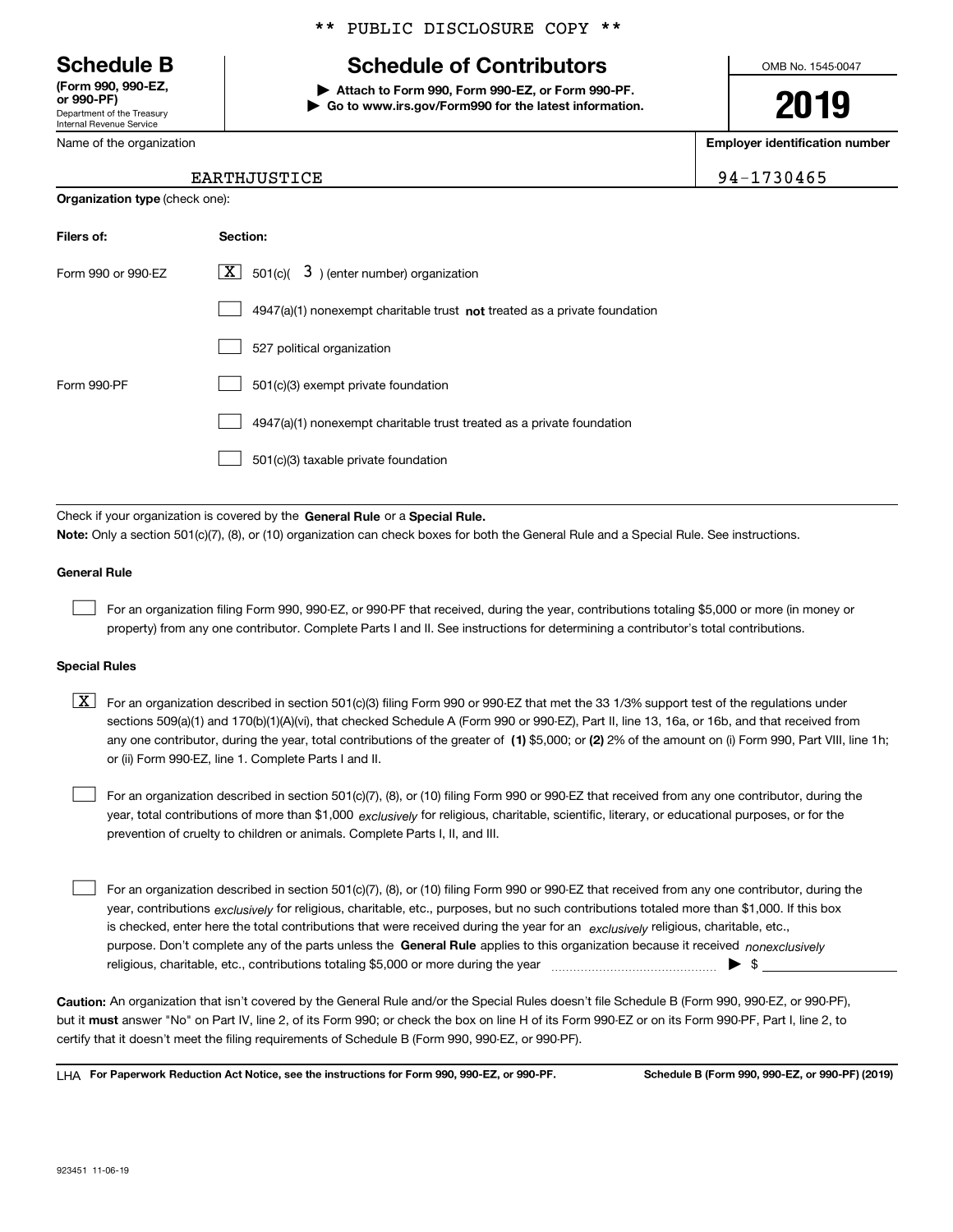# Schedule B (Form 990, 990-EZ, or 990-PF) (2019) Page 2

|            | Schedule B (Form 990, 990-EZ, or 990-PF) (2019)                                                       |                                   | Page 2                                                                                                      |
|------------|-------------------------------------------------------------------------------------------------------|-----------------------------------|-------------------------------------------------------------------------------------------------------------|
|            | Name of organization                                                                                  |                                   | <b>Employer identification number</b>                                                                       |
|            | EARTHJUSTICE                                                                                          |                                   | 94-1730465                                                                                                  |
| Part I     | <b>Contributors</b> (see instructions). Use duplicate copies of Part I if additional space is needed. |                                   |                                                                                                             |
| (a)<br>No. | (b)<br>Name, address, and ZIP + 4                                                                     | (c)<br><b>Total contributions</b> | (d)<br>Type of contribution                                                                                 |
| 1          |                                                                                                       | 10, 190, 500.<br>\$               | $\overline{\text{X}}$<br>Person<br>Payroll<br>Noncash<br>(Complete Part II for<br>noncash contributions.)   |
| (a)<br>No. | (b)<br>Name, address, and ZIP + 4                                                                     | (c)<br><b>Total contributions</b> | (d)<br>Type of contribution                                                                                 |
| 2          |                                                                                                       | 12,695,750.<br>\$                 | $\overline{\text{X}}$<br>Person<br>Payroll<br>Noncash<br>(Complete Part II for<br>noncash contributions.)   |
| (a)<br>No. | (b)<br>Name, address, and ZIP + 4                                                                     | (c)<br><b>Total contributions</b> | (d)<br>Type of contribution                                                                                 |
| 3          |                                                                                                       | 10,424,690.<br>\$                 | $\overline{\text{X}}$<br>Person<br>Payroll<br>Noncash<br>(Complete Part II for<br>noncash contributions.)   |
| (a)<br>No. | (b)<br>Name, address, and ZIP + 4                                                                     | (c)<br><b>Total contributions</b> | (d)<br>Type of contribution                                                                                 |
| 4          |                                                                                                       | 9,000,000.<br>\$                  | $\overline{\mathbf{X}}$<br>Person<br>Payroll<br>Noncash<br>(Complete Part II for<br>noncash contributions.) |
| (a)<br>No. | (b)<br>Name, address, and ZIP + 4                                                                     | (c)<br><b>Total contributions</b> | (d)<br>Type of contribution                                                                                 |
| 5          |                                                                                                       | 3,304,250.<br>\$                  | $\overline{\mathbf{X}}$<br>Person<br>Payroll<br>Noncash<br>(Complete Part II for<br>noncash contributions.) |
| (a)<br>No. | (b)<br>Name, address, and ZIP + 4                                                                     | (c)<br><b>Total contributions</b> | (d)<br>Type of contribution                                                                                 |
| 6          |                                                                                                       | 13, 475, 246.<br>\$               | $\overline{\mathbf{X}}$<br>Person<br>Payroll<br>Noncash<br>(Complete Part II for<br>noncash contributions.) |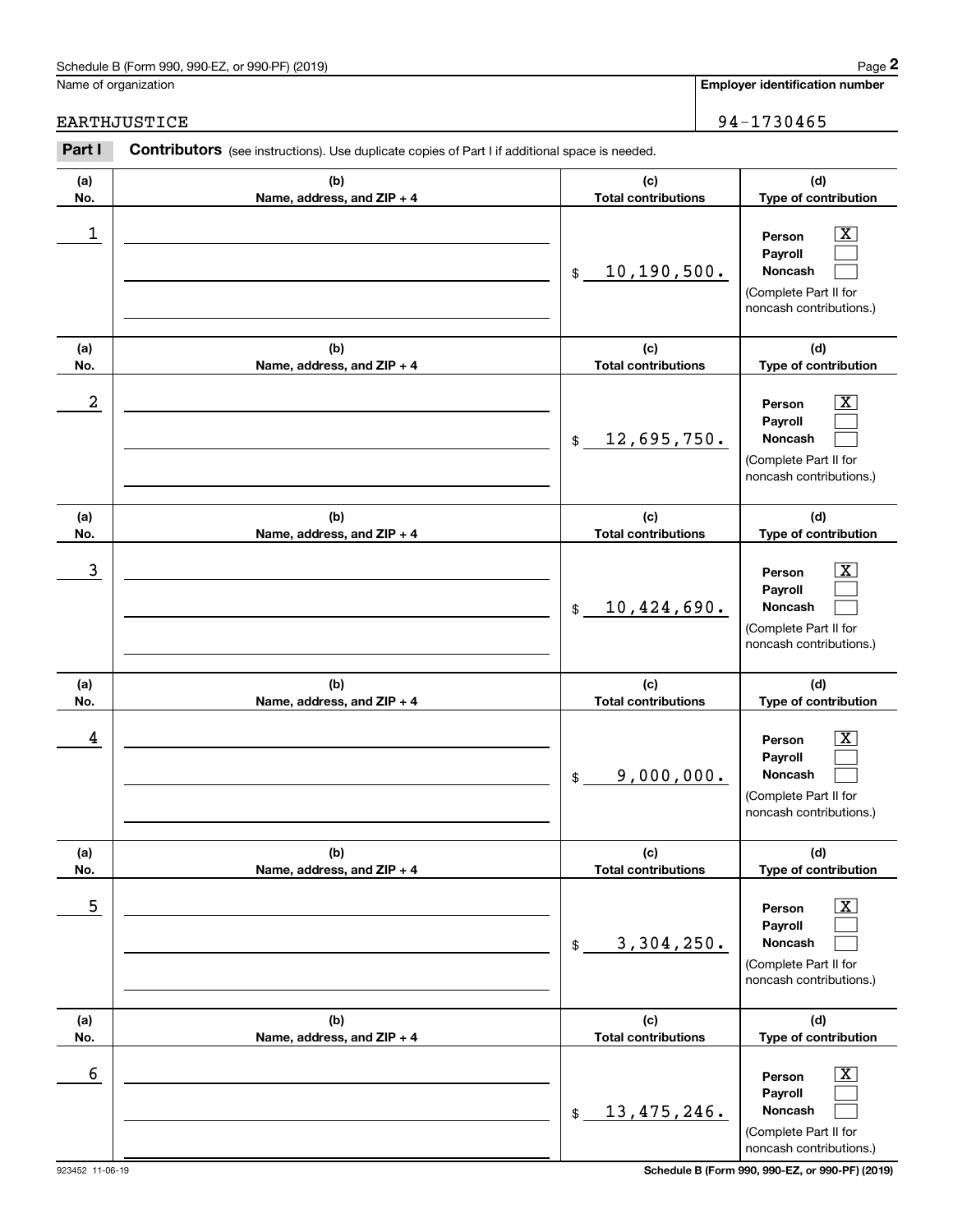# Schedule B (Form 990, 990-EZ, or 990-PF) (2019) Page 2

# EARTHJUSTICE 94-1730465

|            | Schedule B (Form 990, 990-EZ, or 990-PF) (2019)                                                       |                                   | Page 2                                                                                                    |
|------------|-------------------------------------------------------------------------------------------------------|-----------------------------------|-----------------------------------------------------------------------------------------------------------|
|            | Name of organization                                                                                  |                                   | <b>Employer identification number</b>                                                                     |
|            | EARTHJUSTICE                                                                                          |                                   | 94-1730465                                                                                                |
| Part I     | <b>Contributors</b> (see instructions). Use duplicate copies of Part I if additional space is needed. |                                   |                                                                                                           |
| (a)<br>No. | (b)<br>Name, address, and ZIP + 4                                                                     | (c)<br><b>Total contributions</b> | (d)<br>Type of contribution                                                                               |
| 7          |                                                                                                       | 6,000,000.<br>\$                  | $\overline{\text{X}}$<br>Person<br>Payroll<br>Noncash<br>(Complete Part II for<br>noncash contributions.) |
| (a)<br>No. | (b)<br>Name, address, and ZIP + 4                                                                     | (c)<br><b>Total contributions</b> | (d)<br>Type of contribution                                                                               |
|            |                                                                                                       | \$                                | Person<br>Payroll<br>Noncash<br>(Complete Part II for<br>noncash contributions.)                          |
| (a)<br>No. | (b)<br>Name, address, and ZIP + 4                                                                     | (c)<br><b>Total contributions</b> | (d)<br>Type of contribution                                                                               |
|            |                                                                                                       | \$                                | Person<br>Payroll<br>Noncash<br>(Complete Part II for<br>noncash contributions.)                          |
| (a)<br>No. | (b)<br>Name, address, and ZIP + 4                                                                     | (c)<br><b>Total contributions</b> | (d)<br>Type of contribution                                                                               |
|            |                                                                                                       | \$                                | Person<br>Payroll<br>Noncash<br>(Complete Part II for<br>noncash contributions.)                          |
| (a)<br>No. | (b)<br>Name, address, and ZIP + 4                                                                     | (c)<br><b>Total contributions</b> | (d)<br>Type of contribution                                                                               |
|            |                                                                                                       | \$                                | Person<br>Payroll<br>Noncash<br>(Complete Part II for<br>noncash contributions.)                          |
| (a)<br>No. | (b)<br>Name, address, and ZIP + 4                                                                     | (c)<br><b>Total contributions</b> | (d)<br>Type of contribution                                                                               |
|            |                                                                                                       | \$                                | Person<br>Payroll<br>Noncash<br>(Complete Part II for<br>noncash contributions.)                          |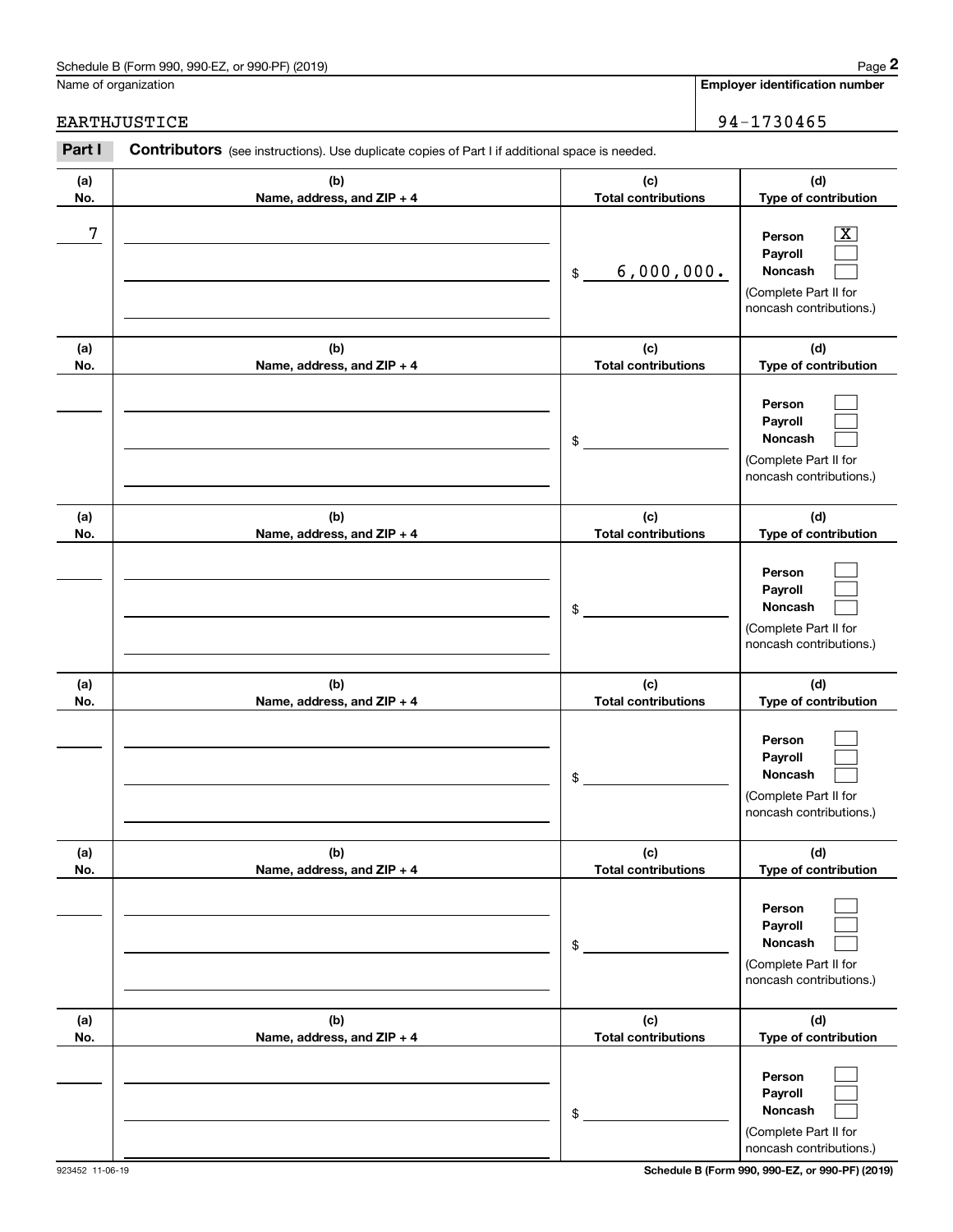| Schedule B (Form 990, 990-EZ, or 990-PF) (2019) | Page |
|-------------------------------------------------|------|
|-------------------------------------------------|------|

|                              | Schedule B (Form 990, 990-EZ, or 990-PF) (2019)                                                     |                                                 | Page 3                                |  |
|------------------------------|-----------------------------------------------------------------------------------------------------|-------------------------------------------------|---------------------------------------|--|
|                              | Name of organization                                                                                |                                                 | <b>Employer identification number</b> |  |
| EARTHJUSTICE                 |                                                                                                     |                                                 | 94-1730465                            |  |
| Part II                      | Noncash Property (see instructions). Use duplicate copies of Part II if additional space is needed. |                                                 |                                       |  |
| (a)<br>No.<br>from<br>Part I | (b)<br>Description of noncash property given                                                        | (c)<br>FMV (or estimate)<br>(See instructions.) | (d)<br>Date received                  |  |
|                              |                                                                                                     | \$                                              |                                       |  |
| (a)<br>No.<br>from<br>Part I | (b)<br>Description of noncash property given                                                        | (c)<br>FMV (or estimate)<br>(See instructions.) | (d)<br>Date received                  |  |
|                              |                                                                                                     | \$                                              |                                       |  |
| (a)<br>No.<br>from<br>Part I | (b)<br>Description of noncash property given                                                        | (c)<br>FMV (or estimate)<br>(See instructions.) | (d)<br>Date received                  |  |
|                              |                                                                                                     | \$                                              |                                       |  |
| (a)<br>No.<br>from<br>Part I | (b)<br>Description of noncash property given                                                        | (c)<br>FMV (or estimate)<br>(See instructions.) | (d)<br>Date received                  |  |
|                              |                                                                                                     | \$                                              |                                       |  |
| (a)<br>No.<br>from<br>Part I | (b)<br>Description of noncash property given                                                        | (c)<br>FMV (or estimate)<br>(See instructions.) | (d)<br>Date received                  |  |
|                              |                                                                                                     | \$                                              |                                       |  |
| (a)<br>No.<br>from<br>Part I | (b)<br>Description of noncash property given                                                        | (c)<br>FMV (or estimate)<br>(See instructions.) | (d)<br>Date received                  |  |
|                              |                                                                                                     | \$                                              |                                       |  |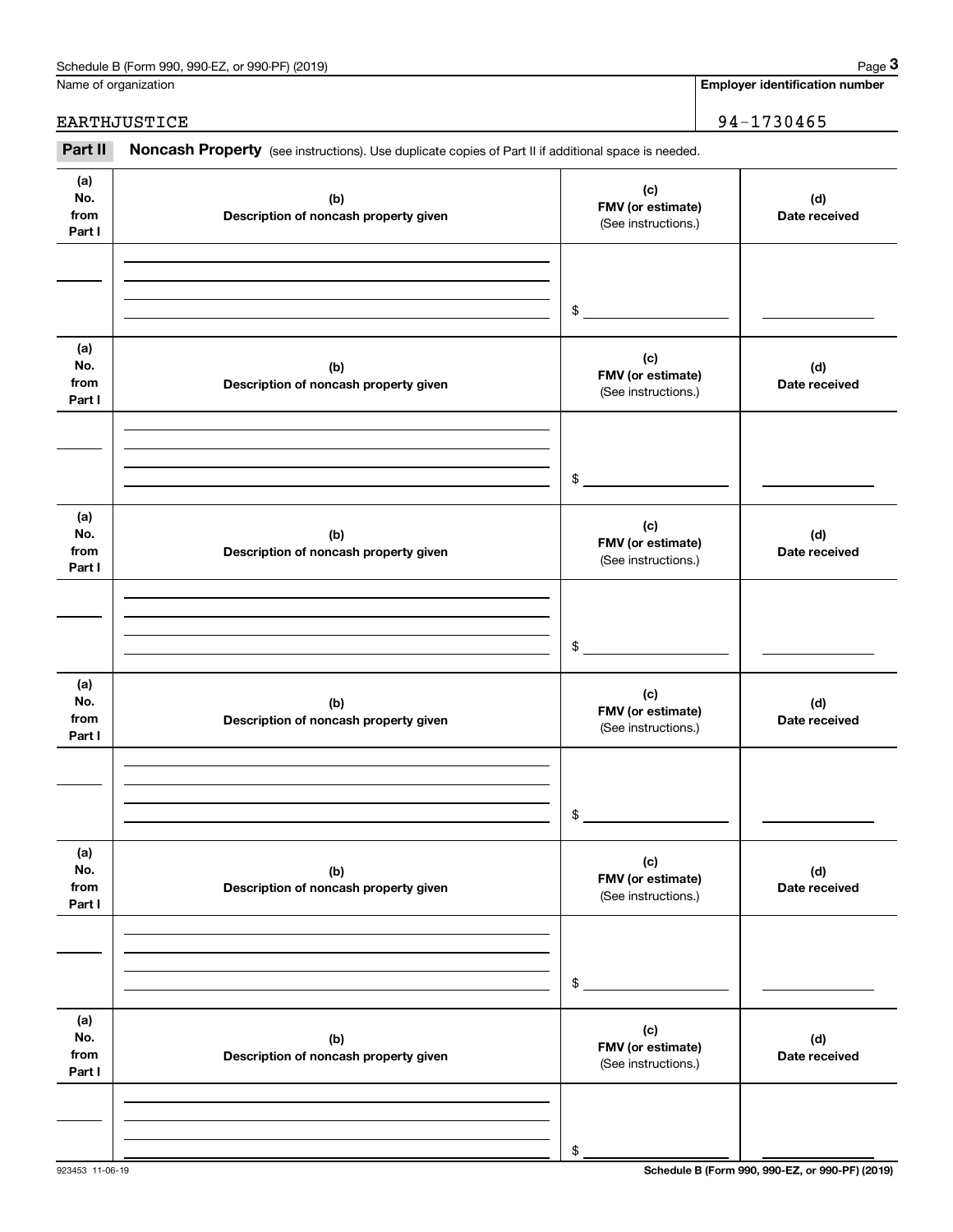|                 | Schedule B (Form 990, 990-EZ, or 990-PF) (2019)                                                                                                                                   |                      | Page 4                                                                                                                                                         |  |  |  |  |  |  |
|-----------------|-----------------------------------------------------------------------------------------------------------------------------------------------------------------------------------|----------------------|----------------------------------------------------------------------------------------------------------------------------------------------------------------|--|--|--|--|--|--|
|                 | Name of organization                                                                                                                                                              |                      | <b>Employer identification number</b>                                                                                                                          |  |  |  |  |  |  |
|                 | <b>EARTHJUSTICE</b>                                                                                                                                                               |                      | 94-1730465                                                                                                                                                     |  |  |  |  |  |  |
| Part III        | from any one contributor. Complete columns (a) through (e) and the following line entry. For organizations                                                                        |                      | Exclusively religious, charitable, etc., contributions to organizations described in section 501(c)(7), (8), or (10) that total more than \$1,000 for the year |  |  |  |  |  |  |
|                 | completing Part III, enter the total of exclusively religious, charitable, etc., contributions of \$1,000 or less for the year. (Enter this info. once.) $\blacktriangleright$ \$ |                      |                                                                                                                                                                |  |  |  |  |  |  |
| (a) No.         | Use duplicate copies of Part III if additional space is needed.                                                                                                                   |                      |                                                                                                                                                                |  |  |  |  |  |  |
| from<br>Part I  | (b) Purpose of gift                                                                                                                                                               | (c) Use of gift      | (d) Description of how gift is held                                                                                                                            |  |  |  |  |  |  |
|                 |                                                                                                                                                                                   |                      |                                                                                                                                                                |  |  |  |  |  |  |
|                 |                                                                                                                                                                                   |                      |                                                                                                                                                                |  |  |  |  |  |  |
|                 |                                                                                                                                                                                   |                      |                                                                                                                                                                |  |  |  |  |  |  |
|                 |                                                                                                                                                                                   | (e) Transfer of gift |                                                                                                                                                                |  |  |  |  |  |  |
|                 |                                                                                                                                                                                   |                      |                                                                                                                                                                |  |  |  |  |  |  |
|                 | Transferee's name, address, and ZIP + 4                                                                                                                                           |                      | Relationship of transferor to transferee                                                                                                                       |  |  |  |  |  |  |
|                 |                                                                                                                                                                                   |                      |                                                                                                                                                                |  |  |  |  |  |  |
|                 |                                                                                                                                                                                   |                      |                                                                                                                                                                |  |  |  |  |  |  |
| (a) No.         |                                                                                                                                                                                   |                      |                                                                                                                                                                |  |  |  |  |  |  |
| from<br>Part I  | (b) Purpose of gift                                                                                                                                                               | (c) Use of gift      | (d) Description of how gift is held                                                                                                                            |  |  |  |  |  |  |
|                 |                                                                                                                                                                                   |                      |                                                                                                                                                                |  |  |  |  |  |  |
|                 |                                                                                                                                                                                   |                      |                                                                                                                                                                |  |  |  |  |  |  |
|                 |                                                                                                                                                                                   |                      |                                                                                                                                                                |  |  |  |  |  |  |
|                 |                                                                                                                                                                                   | (e) Transfer of gift |                                                                                                                                                                |  |  |  |  |  |  |
|                 | Transferee's name, address, and ZIP + 4                                                                                                                                           |                      | Relationship of transferor to transferee                                                                                                                       |  |  |  |  |  |  |
|                 |                                                                                                                                                                                   |                      |                                                                                                                                                                |  |  |  |  |  |  |
|                 |                                                                                                                                                                                   |                      |                                                                                                                                                                |  |  |  |  |  |  |
|                 |                                                                                                                                                                                   |                      |                                                                                                                                                                |  |  |  |  |  |  |
| (a) No.<br>from | (b) Purpose of gift                                                                                                                                                               | (c) Use of gift      | (d) Description of how gift is held                                                                                                                            |  |  |  |  |  |  |
| Part I          |                                                                                                                                                                                   |                      |                                                                                                                                                                |  |  |  |  |  |  |
|                 |                                                                                                                                                                                   |                      |                                                                                                                                                                |  |  |  |  |  |  |
|                 |                                                                                                                                                                                   |                      |                                                                                                                                                                |  |  |  |  |  |  |
|                 |                                                                                                                                                                                   | (e) Transfer of gift |                                                                                                                                                                |  |  |  |  |  |  |
|                 |                                                                                                                                                                                   |                      |                                                                                                                                                                |  |  |  |  |  |  |
|                 | Transferee's name, address, and $ZIP + 4$                                                                                                                                         |                      | Relationship of transferor to transferee                                                                                                                       |  |  |  |  |  |  |
|                 |                                                                                                                                                                                   |                      |                                                                                                                                                                |  |  |  |  |  |  |
|                 |                                                                                                                                                                                   |                      |                                                                                                                                                                |  |  |  |  |  |  |
| (a) No.<br>from |                                                                                                                                                                                   |                      |                                                                                                                                                                |  |  |  |  |  |  |
| Part I          | (b) Purpose of gift                                                                                                                                                               | (c) Use of gift      | (d) Description of how gift is held                                                                                                                            |  |  |  |  |  |  |
|                 |                                                                                                                                                                                   |                      |                                                                                                                                                                |  |  |  |  |  |  |
|                 |                                                                                                                                                                                   |                      |                                                                                                                                                                |  |  |  |  |  |  |
|                 |                                                                                                                                                                                   |                      |                                                                                                                                                                |  |  |  |  |  |  |
|                 | (e) Transfer of gift                                                                                                                                                              |                      |                                                                                                                                                                |  |  |  |  |  |  |
|                 | Transferee's name, address, and $ZIP + 4$                                                                                                                                         |                      | Relationship of transferor to transferee                                                                                                                       |  |  |  |  |  |  |
|                 |                                                                                                                                                                                   |                      |                                                                                                                                                                |  |  |  |  |  |  |
|                 |                                                                                                                                                                                   |                      |                                                                                                                                                                |  |  |  |  |  |  |
|                 |                                                                                                                                                                                   |                      |                                                                                                                                                                |  |  |  |  |  |  |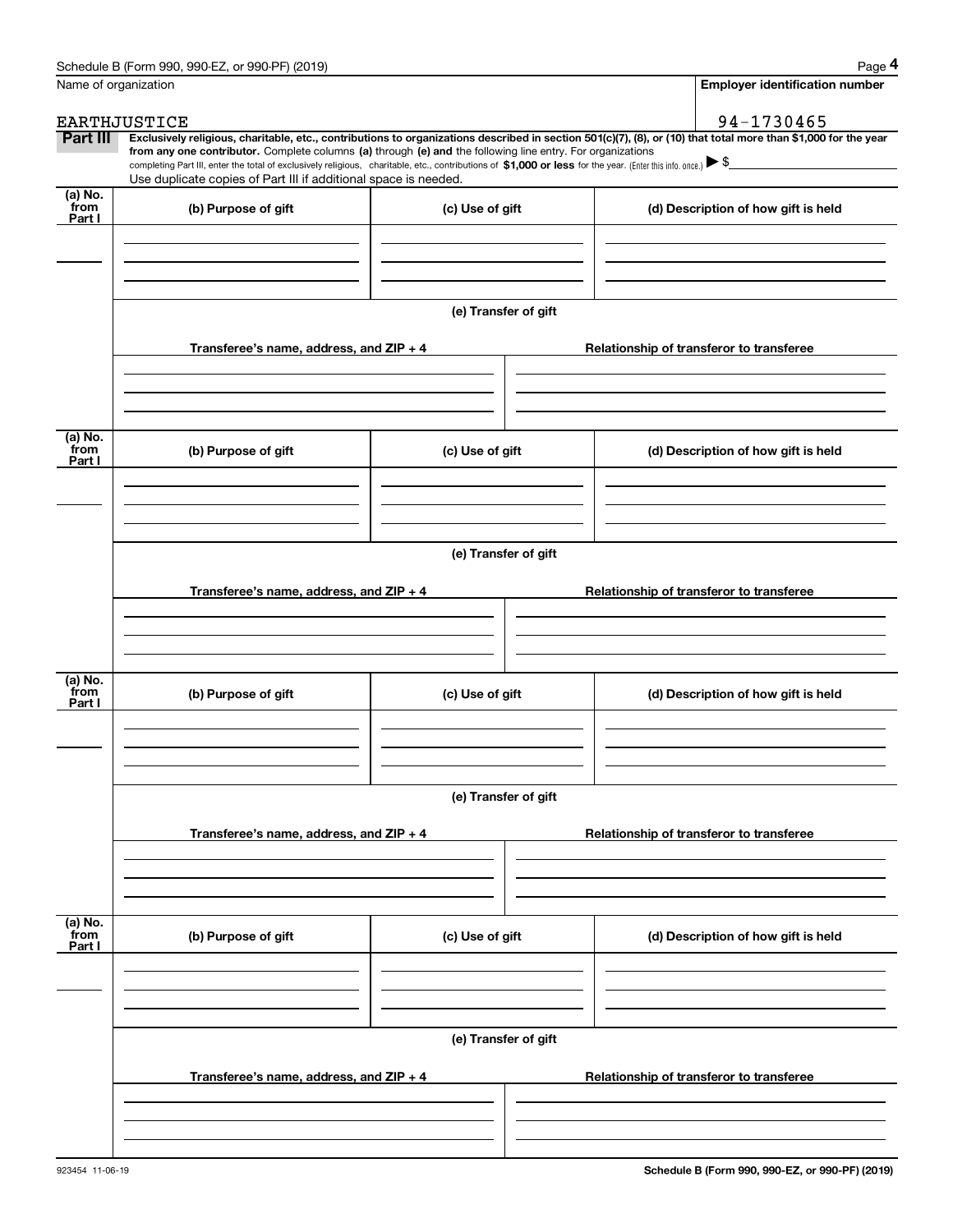# **SCHEDULE C**

#### **(Form 990 or 990-EZ)**

# **Political Campaign and Lobbying Activities**

**For Organizations Exempt From Income Tax Under section 501(c) and section 527** ▶ Complete if the organization is described below. ▶ Attach to Form 990 or Form 990-EZ.

Department of the Treasury Internal Revenue Service

**| Go to www.irs.gov/Form990 for instructions and the latest information.**

OMB No. 1545-0047 **Open to Public Inspection2019**

#### **If the organization answered "Yes," on Form 990, Part IV, line 3, or Form 990-EZ, Part V, line 46 (Political Campaign Activities), then**

- Section 501(c)(3) organizations: Complete Parts I-A and B. Do not complete Part I-C.
- ¥ Section 501(c) (other than section 501(c)(3)) organizations: Complete Parts I-A and C below. Do not complete Part I-B.
- Section 527 organizations: Complete Part I-A only.

#### **If the organization answered "Yes," on Form 990, Part IV, line 4, or Form 990-EZ, Part VI, line 47 (Lobbying Activities), then**

- Section 501(c)(3) organizations that have filed Form 5768 (election under section 501(h)): Complete Part II-A. Do not complete Part II-B.
- ¥ Section 501(c)(3) organizations that have NOT filed Form 5768 (election under section 501(h)): Complete Part II-B. Do not complete Part II-A.

#### **If the organization answered "Yes," on Form 990, Part IV, line 5 (Proxy Tax) (see separate instructions) or Form 990-EZ, Part V, line 35c (Proxy Tax) (see separate instructions), then**

|                      | • Section 501(c)(4), (5), or (6) organizations: Complete Part III. |
|----------------------|--------------------------------------------------------------------|
| Name of organization |                                                                    |

|                                                        | Name of organization                                                                |                                                                                                                                                 |           |                                                |                          | <b>Employer identification number</b> |           |  |  |  |
|--------------------------------------------------------|-------------------------------------------------------------------------------------|-------------------------------------------------------------------------------------------------------------------------------------------------|-----------|------------------------------------------------|--------------------------|---------------------------------------|-----------|--|--|--|
|                                                        | EARTHJUSTICE                                                                        |                                                                                                                                                 |           |                                                |                          | 94-1730465                            |           |  |  |  |
|                                                        | <b>Part I-A</b>                                                                     | Complete if the organization is exempt under section 501(c) or is a section 527 organization.                                                   |           |                                                |                          |                                       |           |  |  |  |
|                                                        |                                                                                     |                                                                                                                                                 |           |                                                |                          |                                       |           |  |  |  |
|                                                        |                                                                                     | Provide a description of the organization's direct and indirect political campaign activities in Part IV.                                       |           |                                                |                          |                                       |           |  |  |  |
|                                                        | Political campaign activity expenditures                                            |                                                                                                                                                 |           |                                                |                          |                                       |           |  |  |  |
| Volunteer hours for political campaign activities<br>3 |                                                                                     |                                                                                                                                                 |           |                                                |                          |                                       |           |  |  |  |
|                                                        |                                                                                     |                                                                                                                                                 |           |                                                |                          |                                       |           |  |  |  |
|                                                        | $ $ Part I-B $ $<br>Complete if the organization is exempt under section 501(c)(3). |                                                                                                                                                 |           |                                                |                          |                                       |           |  |  |  |
|                                                        |                                                                                     | 1 Enter the amount of any excise tax incurred by the organization under section 4955                                                            |           | $\bullet \mathsf{s} \hspace{1cm} \blacksquare$ |                          |                                       |           |  |  |  |
| $\mathbf{2}$                                           |                                                                                     | Enter the amount of any excise tax incurred by organization managers under section 4955 $\ldots$ $\ldots$ $\ldots$                              |           |                                                |                          |                                       |           |  |  |  |
|                                                        |                                                                                     |                                                                                                                                                 |           |                                                |                          | Yes                                   | <b>No</b> |  |  |  |
|                                                        |                                                                                     |                                                                                                                                                 |           |                                                |                          | Yes                                   | <b>No</b> |  |  |  |
|                                                        | <b>b</b> If "Yes." describe in Part IV.                                             |                                                                                                                                                 |           |                                                |                          |                                       |           |  |  |  |
|                                                        | Part I-C                                                                            | Complete if the organization is exempt under section 501(c), except section 501(c)(3).                                                          |           |                                                |                          |                                       |           |  |  |  |
|                                                        |                                                                                     | 1 Enter the amount directly expended by the filing organization for section 527 exempt function activities                                      |           |                                                |                          | $\blacktriangleright$ \$              |           |  |  |  |
|                                                        |                                                                                     | Enter the amount of the filing organization's funds contributed to other organizations for section 527                                          |           |                                                |                          |                                       |           |  |  |  |
|                                                        | exempt function activities                                                          |                                                                                                                                                 |           |                                                | $\blacktriangleright$ \$ |                                       |           |  |  |  |
| 3                                                      |                                                                                     | Total exempt function expenditures. Add lines 1 and 2. Enter here and on Form 1120-POL,                                                         |           |                                                |                          |                                       |           |  |  |  |
|                                                        | line 17b                                                                            |                                                                                                                                                 |           |                                                | $\blacktriangleright$ \$ |                                       |           |  |  |  |
|                                                        |                                                                                     |                                                                                                                                                 |           |                                                |                          | Yes                                   | <b>No</b> |  |  |  |
| 5.                                                     |                                                                                     | Enter the names, addresses and employer identification number (EIN) of all section 527 political organizations to which the filing organization |           |                                                |                          |                                       |           |  |  |  |
|                                                        |                                                                                     | made payments. For each organization listed, enter the amount paid from the filing organization's funds. Also enter the amount of political     |           |                                                |                          |                                       |           |  |  |  |
|                                                        |                                                                                     | contributions received that were promptly and directly delivered to a separate political organization, such as a separate segregated fund or a  |           |                                                |                          |                                       |           |  |  |  |
|                                                        |                                                                                     | political action committee (PAC). If additional space is needed, provide information in Part IV.                                                |           |                                                |                          |                                       |           |  |  |  |
|                                                        | (a) Name                                                                            | (b) Address                                                                                                                                     | $(c)$ EIN | (d) Amount paid from                           |                          | (e) Amount of political               |           |  |  |  |
|                                                        |                                                                                     |                                                                                                                                                 |           | filing organization's                          |                          | contributions received and            |           |  |  |  |
|                                                        |                                                                                     |                                                                                                                                                 |           | funds. If none, enter -0-.                     |                          | promptly and directly                 |           |  |  |  |
|                                                        |                                                                                     | delivered to a separate                                                                                                                         |           |                                                |                          |                                       |           |  |  |  |

|  | ning organization o<br>funds. If none, enter -0-. | softenbations reserved and<br>promptly and directly<br>delivered to a separate<br>political organization.<br>If none, enter -0-. |
|--|---------------------------------------------------|----------------------------------------------------------------------------------------------------------------------------------|
|  |                                                   |                                                                                                                                  |
|  |                                                   |                                                                                                                                  |
|  |                                                   |                                                                                                                                  |
|  |                                                   |                                                                                                                                  |
|  |                                                   |                                                                                                                                  |
|  |                                                   |                                                                                                                                  |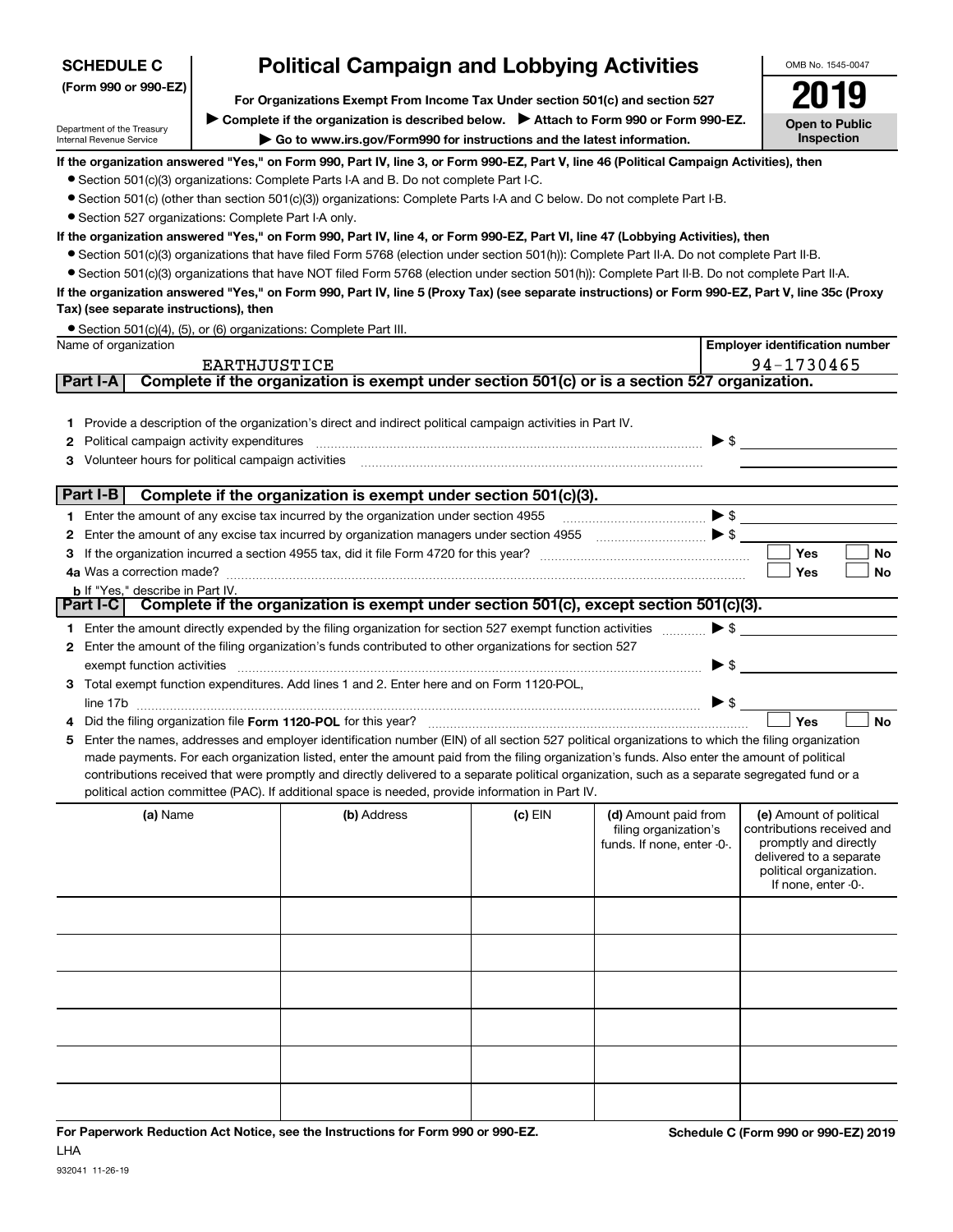| Schedule C (Form 990 or 990-EZ) 2019 EARTHJUSTICE                                                               |                                                                                                                                                                                         |            |                                                         |            |                                                                                                                                   | 94-1730465 Page 2 |  |
|-----------------------------------------------------------------------------------------------------------------|-----------------------------------------------------------------------------------------------------------------------------------------------------------------------------------------|------------|---------------------------------------------------------|------------|-----------------------------------------------------------------------------------------------------------------------------------|-------------------|--|
| Complete if the organization is exempt under section 501(c)(3) and filed Form 5768 (election under<br>Part II-A |                                                                                                                                                                                         |            |                                                         |            |                                                                                                                                   |                   |  |
| section 501(h)).                                                                                                |                                                                                                                                                                                         |            |                                                         |            |                                                                                                                                   |                   |  |
| A Check $\blacktriangleright$                                                                                   |                                                                                                                                                                                         |            |                                                         |            | if the filing organization belongs to an affiliated group (and list in Part IV each affiliated group member's name, address, EIN, |                   |  |
| expenses, and share of excess lobbying expenditures).                                                           |                                                                                                                                                                                         |            |                                                         |            |                                                                                                                                   |                   |  |
| B_Check ▶                                                                                                       | if the filing organization checked box A and "limited control" provisions apply.<br><b>Limits on Lobbying Expenditures</b><br>(The term "expenditures" means amounts paid or incurred.) |            |                                                         |            |                                                                                                                                   |                   |  |
|                                                                                                                 |                                                                                                                                                                                         |            |                                                         |            | totals                                                                                                                            |                   |  |
| 1a Total lobbying expenditures to influence public opinion (grassroots lobbying)                                | 239,016.                                                                                                                                                                                |            |                                                         |            |                                                                                                                                   |                   |  |
| <b>b</b> Total lobbying expenditures to influence a legislative body (direct lobbying)                          |                                                                                                                                                                                         |            |                                                         |            | $\overline{581,045}$ .                                                                                                            |                   |  |
| c                                                                                                               |                                                                                                                                                                                         |            |                                                         |            | 820,061.                                                                                                                          |                   |  |
| d Other exempt purpose expenditures                                                                             |                                                                                                                                                                                         |            |                                                         |            | 85, 144, 111.                                                                                                                     |                   |  |
| Total exempt purpose expenditures (add lines 1c and 1d) [11] [12] matter contracts are responsed to an analyzi  |                                                                                                                                                                                         |            |                                                         |            | 85, 964, 172.                                                                                                                     |                   |  |
| f Lobbying nontaxable amount. Enter the amount from the following table in both columns.                        |                                                                                                                                                                                         |            |                                                         |            | 1,000,000.                                                                                                                        |                   |  |
| If the amount on line 1e, column (a) or (b) is:                                                                 |                                                                                                                                                                                         |            | The lobbying nontaxable amount is:                      |            |                                                                                                                                   |                   |  |
| Not over \$500,000                                                                                              |                                                                                                                                                                                         |            | 20% of the amount on line 1e.                           |            |                                                                                                                                   |                   |  |
| Over \$500,000 but not over \$1,000,000                                                                         |                                                                                                                                                                                         |            | \$100,000 plus 15% of the excess over \$500,000.        |            |                                                                                                                                   |                   |  |
| Over \$1,000,000 but not over \$1,500,000                                                                       |                                                                                                                                                                                         |            | \$175,000 plus 10% of the excess over \$1,000,000.      |            |                                                                                                                                   |                   |  |
| Over \$1,500,000 but not over \$17,000,000<br>\$225,000 plus 5% of the excess over \$1,500,000.                 |                                                                                                                                                                                         |            |                                                         |            |                                                                                                                                   |                   |  |
|                                                                                                                 | Over \$17,000,000<br>\$1,000,000.                                                                                                                                                       |            |                                                         |            |                                                                                                                                   |                   |  |
| g Grassroots nontaxable amount (enter 25% of line 1f)                                                           |                                                                                                                                                                                         |            |                                                         |            | 250,000.                                                                                                                          |                   |  |
| h Subtract line 1q from line 1a. If zero or less, enter -0-                                                     |                                                                                                                                                                                         |            |                                                         |            | 0.                                                                                                                                |                   |  |
| Subtract line 1f from line 1c. If zero or less, enter -0-                                                       |                                                                                                                                                                                         |            |                                                         |            | 0.                                                                                                                                |                   |  |
| If there is an amount other than zero on either line 1h or line 1i, did the organization file Form 4720         |                                                                                                                                                                                         |            |                                                         |            |                                                                                                                                   |                   |  |
| reporting section 4911 tax for this year?                                                                       |                                                                                                                                                                                         |            |                                                         |            |                                                                                                                                   | Yes<br>No         |  |
|                                                                                                                 |                                                                                                                                                                                         |            | 4-Year Averaging Period Under Section 501(h)            |            |                                                                                                                                   |                   |  |
| (Some organizations that made a section 501(h) election do not have to complete all of the five columns below.  |                                                                                                                                                                                         |            | See the separate instructions for lines 2a through 2f.) |            |                                                                                                                                   |                   |  |
|                                                                                                                 |                                                                                                                                                                                         |            | Lobbying Expenditures During 4-Year Averaging Period    |            |                                                                                                                                   |                   |  |
| Calendar year<br>(or fiscal year beginning in)                                                                  |                                                                                                                                                                                         | (a) 2016   | $(b)$ 2017                                              | $(c)$ 2018 | $(d)$ 2019                                                                                                                        | (e) Total         |  |
| 2a Lobbying nontaxable amount                                                                                   |                                                                                                                                                                                         | 1,000,000. |                                                         |            | $\mid$ 1,000,000. $\mid$ 1,000,000. $\mid$ 1,000,000. $\mid$ 4,000,000.                                                           |                   |  |
| <b>b</b> Lobbying ceiling amount<br>(150% of line 2a, column(e))                                                |                                                                                                                                                                                         |            |                                                         |            |                                                                                                                                   | 6,000,000.        |  |
| c Total lobbying expenditures                                                                                   |                                                                                                                                                                                         | 437,339.   | 962,504.                                                | 828,159.   | 820,061.                                                                                                                          | 3,048,063.        |  |
| d Grassroots nontaxable amount                                                                                  |                                                                                                                                                                                         | 250,000.   | 250,000.                                                | 250,000.   | 250,000.                                                                                                                          | 1,000,000.        |  |
| e Grassroots ceiling amount<br>(150% of line 2d, column (e))                                                    |                                                                                                                                                                                         |            |                                                         |            |                                                                                                                                   | 1,500,000.        |  |
| f Grassroots lobbying expenditures                                                                              |                                                                                                                                                                                         | 261,878.   | 218,367.                                                | 235,546.   | 239,016.                                                                                                                          | 954,807.          |  |

**Schedule C (Form 990 or 990-EZ) 2019**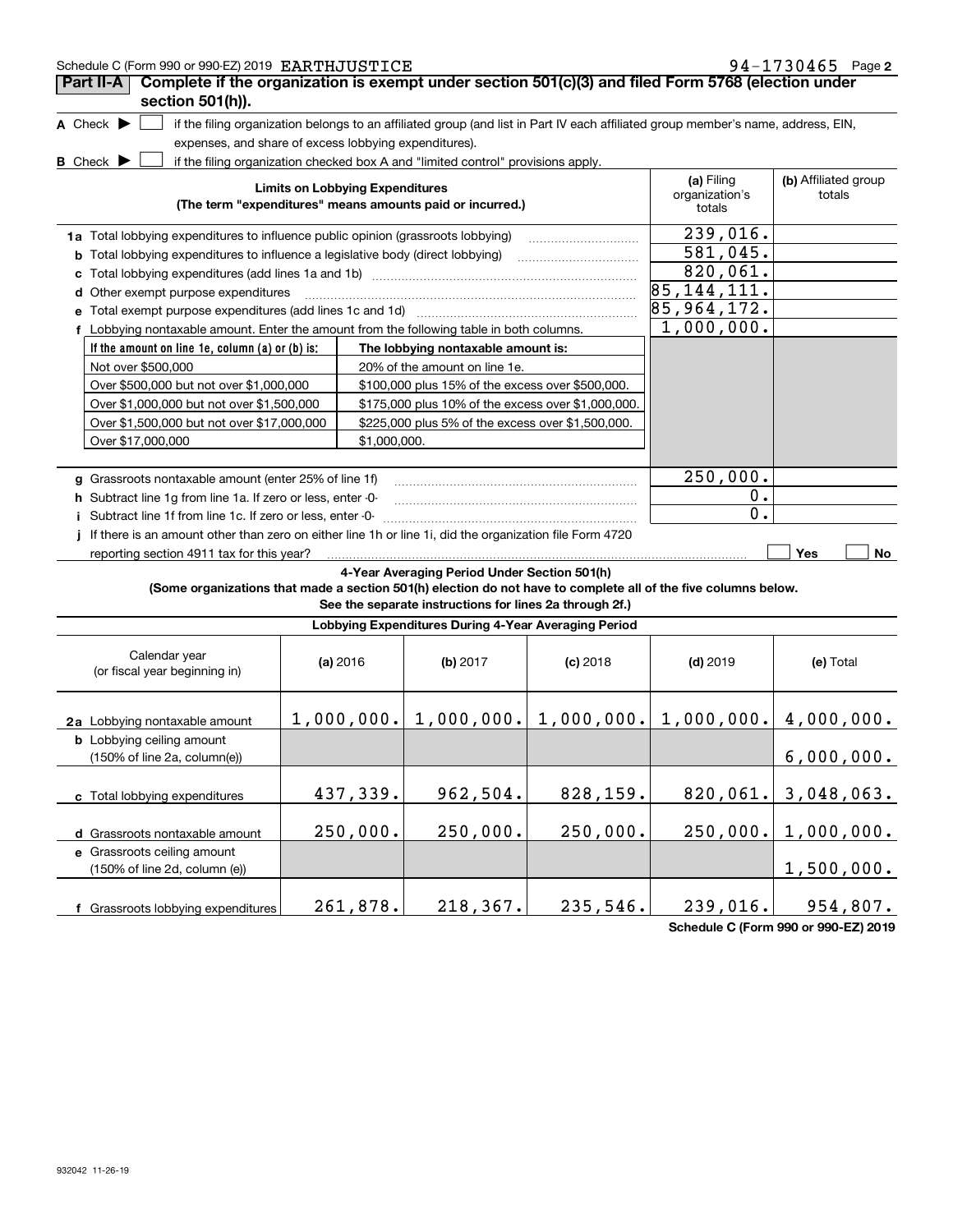# **Part II-B Complete if the organization is exempt under section 501(c)(3) and has NOT filed Form 5768 (election under section 501(h)).**

|              | For each "Yes" response on lines 1a through 1i below, provide in Part IV a detailed description                                                                                                                                                | (a) |              | (b)    |    |
|--------------|------------------------------------------------------------------------------------------------------------------------------------------------------------------------------------------------------------------------------------------------|-----|--------------|--------|----|
|              | of the lobbying activity.                                                                                                                                                                                                                      | Yes | No           | Amount |    |
| 1            | During the year, did the filing organization attempt to influence foreign, national, state, or<br>local legislation, including any attempt to influence public opinion on a legislative matter<br>or referendum, through the use of:           |     |              |        |    |
|              | <b>b</b> Paid staff or management (include compensation in expenses reported on lines 1c through 1i)?                                                                                                                                          |     |              |        |    |
|              |                                                                                                                                                                                                                                                |     |              |        |    |
|              | e Publications, or published or broadcast statements?                                                                                                                                                                                          |     |              |        |    |
|              |                                                                                                                                                                                                                                                |     |              |        |    |
| g            | Direct contact with legislators, their staffs, government officials, or a legislative body?                                                                                                                                                    |     |              |        |    |
|              | h Rallies, demonstrations, seminars, conventions, speeches, lectures, or any similar means?<br><i>i</i> Other activities?                                                                                                                      |     |              |        |    |
|              |                                                                                                                                                                                                                                                |     |              |        |    |
|              | 2a Did the activities in line 1 cause the organization to be not described in section 501(c)(3)?                                                                                                                                               |     |              |        |    |
|              |                                                                                                                                                                                                                                                |     |              |        |    |
|              | c If "Yes," enter the amount of any tax incurred by organization managers under section 4912                                                                                                                                                   |     |              |        |    |
|              | d If the filing organization incurred a section 4912 tax, did it file Form 4720 for this year?                                                                                                                                                 |     |              |        |    |
|              | Complete if the organization is exempt under section 501(c)(4), section 501(c)(5), or section<br>Part III-A                                                                                                                                    |     |              |        |    |
|              | 501(c)(6).                                                                                                                                                                                                                                     |     |              |        |    |
|              |                                                                                                                                                                                                                                                |     |              | Yes    | No |
| 1            | Were substantially all (90% or more) dues received nondeductible by members?                                                                                                                                                                   |     | 1            |        |    |
| $\mathbf{2}$ | Did the organization make only in-house lobbying expenditures of \$2,000 or less?                                                                                                                                                              |     | $\mathbf{2}$ |        |    |
| 3            | Did the organization agree to carry over lobbying and political campaign activity expenditures from the prior year?                                                                                                                            |     | 3            |        |    |
|              | Part III-B <br>Complete if the organization is exempt under section 501(c)(4), section 501(c)(5), or section<br>501(c)(6) and if either (a) BOTH Part III-A, lines 1 and 2, are answered "No" OR (b) Part III-A, line 3, is<br>answered "Yes." |     |              |        |    |
| 1            | Dues, assessments and similar amounts from members [11] matter content to assessments and similar amounts from members [11] matter content and similar amounts from members [11] matter content and the state of the state of                  |     | 1            |        |    |
| 2            | Section 162(e) nondeductible lobbying and political expenditures (do not include amounts of political                                                                                                                                          |     |              |        |    |
|              | expenses for which the section 527(f) tax was paid).                                                                                                                                                                                           |     |              |        |    |
|              | <b>a</b> Current year                                                                                                                                                                                                                          |     | 2a           |        |    |
|              | b Carryover from last year manufactured and contract the contract of the contract of the contract of the contract of contract of contract of contract of contract of contract of contract of contract of contract of contract                  |     | 2b           |        |    |
|              |                                                                                                                                                                                                                                                |     | 2c           |        |    |
| З            | Aggregate amount reported in section 6033(e)(1)(A) notices of nondeductible section 162(e) dues                                                                                                                                                |     | 3            |        |    |
| 4            | If notices were sent and the amount on line 2c exceeds the amount on line 3, what portion of the excess                                                                                                                                        |     |              |        |    |
|              | does the organization agree to carryover to the reasonable estimate of nondeductible lobbying and political                                                                                                                                    |     |              |        |    |
|              | expenditure next year?                                                                                                                                                                                                                         |     | 4            |        |    |
| 5            |                                                                                                                                                                                                                                                |     | 5            |        |    |
| Part IV      | <b>Supplemental Information</b>                                                                                                                                                                                                                |     |              |        |    |
|              | Provide the descriptions required for Part I-A, line 1; Part I-B, line 4; Part I-C, line 5; Part II-A (affiliated group list); Part II-A, lines 1 and 2 (see                                                                                   |     |              |        |    |

instructions); and Part II-B, line 1. Also, complete this part for any additional information.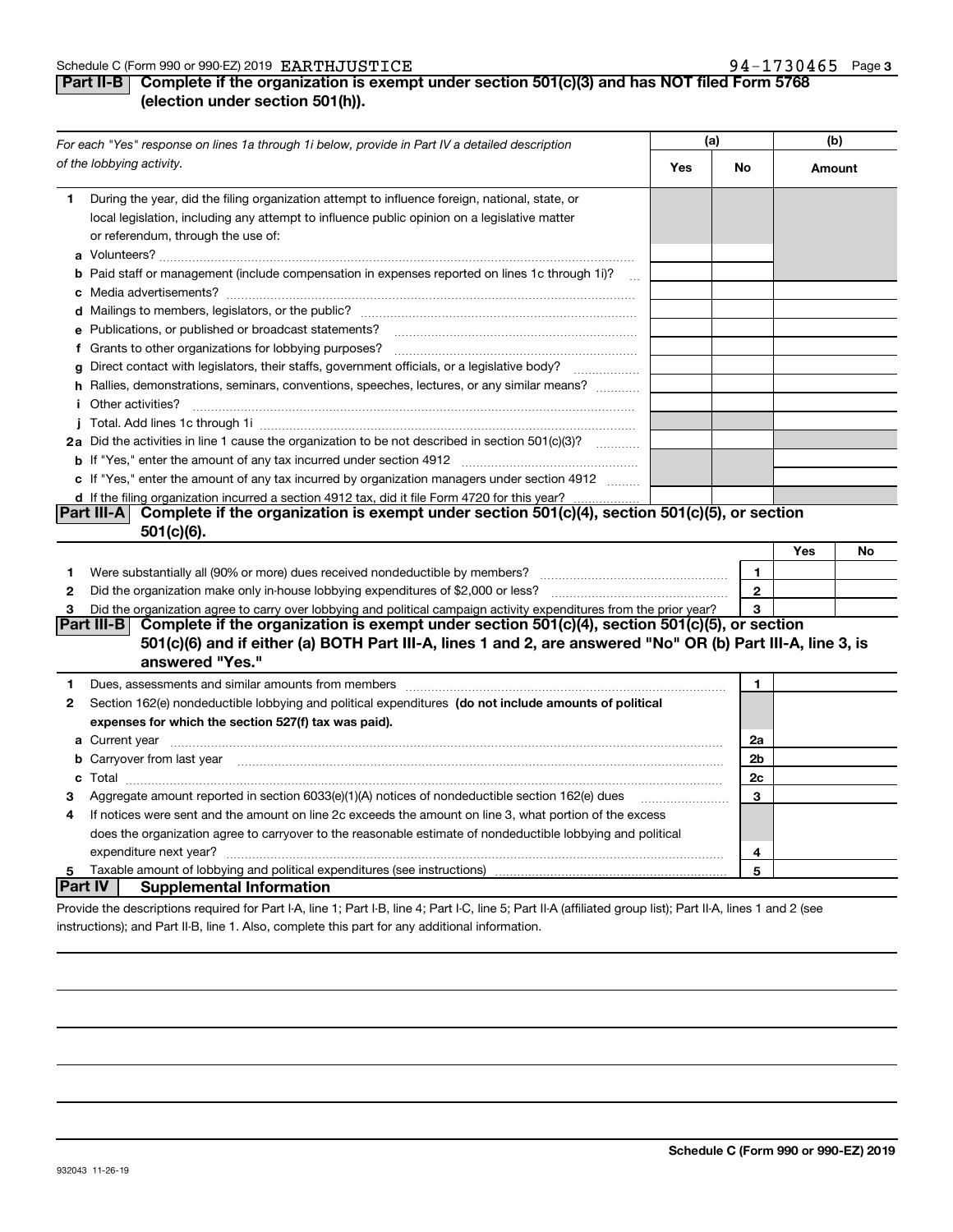Department of the Treasury Internal Revenue Service

| (Form 990) |  |
|------------|--|
|------------|--|

**Part I** 

# **Supplemental Financial Statements**

(Form 990)<br>
Pepartment of the Treasury<br>
Department of the Treasury<br>
Department of the Treasury<br>
Department of the Treasury<br> **Co to www.irs.gov/Form990 for instructions and the latest information.**<br> **Co to www.irs.gov/Form9** 

**Open to Public Inspection 2019**

OMB No. 1545-0047

| $\triangleright$ Allach to Form 330.                                                    |  |
|-----------------------------------------------------------------------------------------|--|
| $\blacktriangleright$ Go to www.irs.gov/Form990 for instructions and the latest informa |  |

|    | Name of the organization                                                                                           |                         | <b>Employer identification number</b> |
|----|--------------------------------------------------------------------------------------------------------------------|-------------------------|---------------------------------------|
|    | EARTHJUSTICE                                                                                                       |                         | 94-1730465                            |
|    | Organizations Maintaining Donor Advised Funds or Other Similar Funds or Accounts.<br>Part I                        |                         | Complete if the                       |
|    | organization answered "Yes" on Form 990, Part IV, line 6.                                                          |                         |                                       |
|    |                                                                                                                    | (a) Donor advised funds | (b) Funds and other accounts          |
|    |                                                                                                                    |                         |                                       |
| 2  | Aggregate value of contributions to (during year)<br>.                                                             |                         |                                       |
| 3. | Aggregate value of grants from (during year)                                                                       |                         |                                       |
| 4  | Aggregate value at end of year                                                                                     |                         |                                       |
| 5. | Did the organization inform all donors and donor advisors in writing that the assets held in donor advised funds   |                         |                                       |
|    |                                                                                                                    |                         | No<br>Yes                             |
| 6  | Did the organization inform all grantees, donors, and donor advisors in writing that grant funds can be used only  |                         |                                       |
|    | for charitable purposes and not for the benefit of the donor or donor advisor, or for any other purpose conferring |                         |                                       |
|    | imporminaible private benefit?                                                                                     |                         | $V_{\rm{max}}$<br>N <sub>a</sub>      |

|  |  |  |  |  | mployer identification number |  |
|--|--|--|--|--|-------------------------------|--|
|  |  |  |  |  |                               |  |

|        | <b>EARTHJUSTICE</b>                                                                                                                                               |                         |                | 94-1730465                                         |    |
|--------|-------------------------------------------------------------------------------------------------------------------------------------------------------------------|-------------------------|----------------|----------------------------------------------------|----|
| Part I | Organizations Maintaining Donor Advised Funds or Other Similar Funds or Accounts. Complete if the                                                                 |                         |                |                                                    |    |
|        | organization answered "Yes" on Form 990, Part IV, line 6.                                                                                                         |                         |                |                                                    |    |
|        |                                                                                                                                                                   | (a) Donor advised funds |                | (b) Funds and other accounts                       |    |
| 1      |                                                                                                                                                                   |                         |                |                                                    |    |
| 2      | Aggregate value of contributions to (during year)                                                                                                                 |                         |                |                                                    |    |
| 3      |                                                                                                                                                                   |                         |                |                                                    |    |
| 4      |                                                                                                                                                                   |                         |                |                                                    |    |
| 5      | Did the organization inform all donors and donor advisors in writing that the assets held in donor advised funds                                                  |                         |                |                                                    |    |
|        |                                                                                                                                                                   |                         |                | Yes                                                | No |
| 6      | Did the organization inform all grantees, donors, and donor advisors in writing that grant funds can be used only                                                 |                         |                |                                                    |    |
|        | for charitable purposes and not for the benefit of the donor or donor advisor, or for any other purpose conferring                                                |                         |                |                                                    |    |
|        | impermissible private benefit?                                                                                                                                    |                         |                | Yes                                                | No |
|        | Part II<br>Conservation Easements. Complete if the organization answered "Yes" on Form 990, Part IV, line 7.                                                      |                         |                |                                                    |    |
| 1      | Purpose(s) of conservation easements held by the organization (check all that apply).                                                                             |                         |                |                                                    |    |
|        | Preservation of land for public use (for example, recreation or education)                                                                                        |                         |                | Preservation of a historically important land area |    |
|        | Protection of natural habitat                                                                                                                                     |                         |                | Preservation of a certified historic structure     |    |
|        | Preservation of open space                                                                                                                                        |                         |                |                                                    |    |
| 2      | Complete lines 2a through 2d if the organization held a qualified conservation contribution in the form of a conservation easement on the last                    |                         |                |                                                    |    |
|        | day of the tax year.                                                                                                                                              |                         |                | Held at the End of the Tax Year                    |    |
|        |                                                                                                                                                                   |                         | 2a             |                                                    |    |
|        | <b>b</b> Total acreage restricted by conservation easements                                                                                                       |                         | 2 <sub>b</sub> |                                                    |    |
|        |                                                                                                                                                                   |                         | 2 <sub>c</sub> |                                                    |    |
|        | d Number of conservation easements included in (c) acquired after 7/25/06, and not on a historic structure                                                        |                         |                |                                                    |    |
|        |                                                                                                                                                                   |                         | 2d             |                                                    |    |
|        | Number of conservation easements modified, transferred, released, extinguished, or terminated by the organization during the tax                                  |                         |                |                                                    |    |
| 3      |                                                                                                                                                                   |                         |                |                                                    |    |
|        | $year \blacktriangleright$                                                                                                                                        |                         |                |                                                    |    |
| 4      | Number of states where property subject to conservation easement is located $\blacktriangleright$                                                                 |                         |                |                                                    |    |
| 5      | Does the organization have a written policy regarding the periodic monitoring, inspection, handling of                                                            |                         |                |                                                    |    |
|        | violations, and enforcement of the conservation easements it holds?                                                                                               |                         |                | Yes                                                | No |
| 6      | Staff and volunteer hours devoted to monitoring, inspecting, handling of violations, and enforcing conservation easements during the year                         |                         |                |                                                    |    |
|        |                                                                                                                                                                   |                         |                |                                                    |    |
| 7.     | Amount of expenses incurred in monitoring, inspecting, handling of violations, and enforcing conservation easements during the year                               |                         |                |                                                    |    |
|        | ► \$                                                                                                                                                              |                         |                |                                                    |    |
| 8      | Does each conservation easement reported on line 2(d) above satisfy the requirements of section 170(h)(4)(B)(i)                                                   |                         |                |                                                    |    |
|        |                                                                                                                                                                   |                         |                | Yes                                                | No |
| 9      | In Part XIII, describe how the organization reports conservation easements in its revenue and expense statement and                                               |                         |                |                                                    |    |
|        | balance sheet, and include, if applicable, the text of the footnote to the organization's financial statements that describes the                                 |                         |                |                                                    |    |
|        | organization's accounting for conservation easements.<br>Part III<br>Organizations Maintaining Collections of Art, Historical Treasures, or Other Similar Assets. |                         |                |                                                    |    |
|        |                                                                                                                                                                   |                         |                |                                                    |    |
|        | Complete if the organization answered "Yes" on Form 990, Part IV, line 8.                                                                                         |                         |                |                                                    |    |
|        | 1a If the organization elected, as permitted under FASB ASC 958, not to report in its revenue statement and balance sheet works                                   |                         |                |                                                    |    |
|        | of art, historical treasures, or other similar assets held for public exhibition, education, or research in furtherance of public                                 |                         |                |                                                    |    |
|        | service, provide in Part XIII the text of the footnote to its financial statements that describes these items.                                                    |                         |                |                                                    |    |
|        | <b>b</b> If the organization elected, as permitted under FASB ASC 958, to report in its revenue statement and balance sheet works of                              |                         |                |                                                    |    |
|        | art, historical treasures, or other similar assets held for public exhibition, education, or research in furtherance of public service,                           |                         |                |                                                    |    |
|        | provide the following amounts relating to these items:                                                                                                            |                         |                |                                                    |    |

|   | provide the following amounts relating to these items:                                                                       |  |  |
|---|------------------------------------------------------------------------------------------------------------------------------|--|--|
|   | Revenue included on Form 990, Part VIII, line 1<br>(i)                                                                       |  |  |
|   | (ii) Assets included in Form 990, Part X                                                                                     |  |  |
| 2 | If the organization received or held works of art, historical treasures, or other similar assets for financial gain, provide |  |  |
|   | the following amounts required to be reported under FASB ASC 958 relating to these items:                                    |  |  |
|   | a Revenue included on Form 990, Part VIII, line 1                                                                            |  |  |
|   | <b>b</b> Assets included in Form 990, Part X                                                                                 |  |  |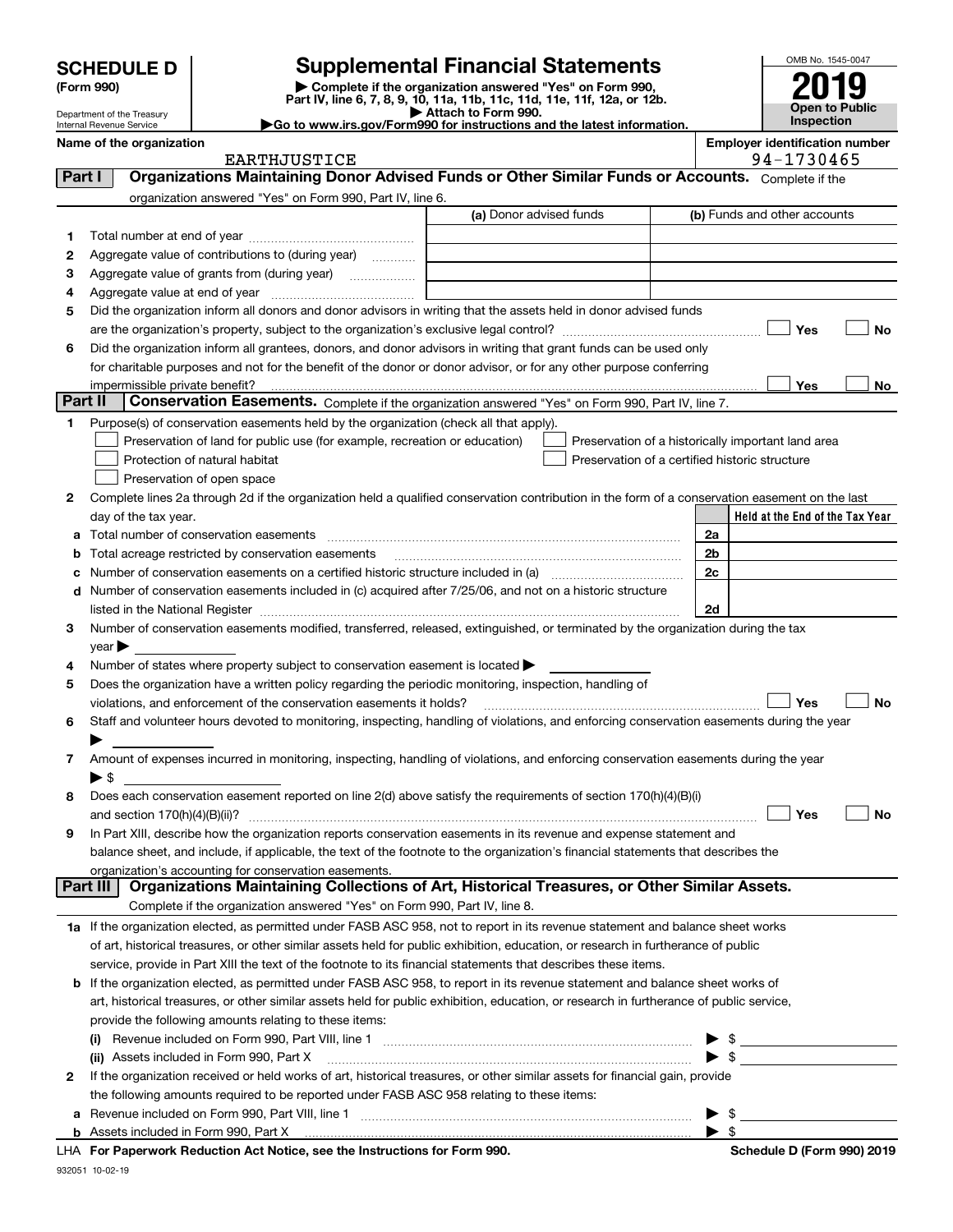|               | EARTHJUSTICE<br>Schedule D (Form 990) 2019                                                                                                                                                                                     |                                         |                |                                    |                                 | 94-1730465                 |                        |                         | Page 2                |
|---------------|--------------------------------------------------------------------------------------------------------------------------------------------------------------------------------------------------------------------------------|-----------------------------------------|----------------|------------------------------------|---------------------------------|----------------------------|------------------------|-------------------------|-----------------------|
|               | Part III<br>Organizations Maintaining Collections of Art, Historical Treasures, or Other Similar Assets (continued)                                                                                                            |                                         |                |                                    |                                 |                            |                        |                         |                       |
| 3             | Using the organization's acquisition, accession, and other records, check any of the following that make significant use of its                                                                                                |                                         |                |                                    |                                 |                            |                        |                         |                       |
|               | collection items (check all that apply):                                                                                                                                                                                       |                                         |                |                                    |                                 |                            |                        |                         |                       |
| a             | Public exhibition                                                                                                                                                                                                              | d                                       |                | Loan or exchange program           |                                 |                            |                        |                         |                       |
| b             | Scholarly research                                                                                                                                                                                                             | e                                       | Other_         |                                    |                                 |                            |                        |                         |                       |
| c             | Preservation for future generations                                                                                                                                                                                            |                                         |                |                                    |                                 |                            |                        |                         |                       |
| 4             | Provide a description of the organization's collections and explain how they further the organization's exempt purpose in Part XIII.                                                                                           |                                         |                |                                    |                                 |                            |                        |                         |                       |
| 5             | During the year, did the organization solicit or receive donations of art, historical treasures, or other similar assets                                                                                                       |                                         |                |                                    |                                 |                            |                        |                         |                       |
|               | to be sold to raise funds rather than to be maintained as part of the organization's collection?                                                                                                                               |                                         |                |                                    |                                 |                            | Yes                    |                         | No                    |
|               | <b>Part IV</b><br>Escrow and Custodial Arrangements. Complete if the organization answered "Yes" on Form 990, Part IV, line 9, or                                                                                              |                                         |                |                                    |                                 |                            |                        |                         |                       |
|               | reported an amount on Form 990, Part X, line 21.                                                                                                                                                                               |                                         |                |                                    |                                 |                            |                        |                         |                       |
|               |                                                                                                                                                                                                                                |                                         |                |                                    |                                 |                            |                        |                         |                       |
|               | 1a Is the organization an agent, trustee, custodian or other intermediary for contributions or other assets not included                                                                                                       |                                         |                |                                    |                                 |                            |                        |                         | $\boxed{\text{X}}$ No |
|               |                                                                                                                                                                                                                                |                                         |                |                                    |                                 |                            | Yes                    |                         |                       |
|               | b If "Yes," explain the arrangement in Part XIII and complete the following table:                                                                                                                                             |                                         |                |                                    |                                 |                            |                        |                         |                       |
|               |                                                                                                                                                                                                                                |                                         |                |                                    |                                 |                            | Amount                 |                         |                       |
|               | c Beginning balance measurements and the contract of the contract of the contract of the contract of the contract of the contract of the contract of the contract of the contract of the contract of the contract of the contr |                                         |                |                                    | 1c                              |                            |                        |                         |                       |
|               |                                                                                                                                                                                                                                |                                         |                |                                    | 1d                              |                            |                        |                         |                       |
| е             | Distributions during the year manufactured and continuum control of the year manufactured and the year manufactured and the year manufactured and the year manufactured and the year manufactured and the year manufactured an |                                         |                |                                    | 1e                              |                            |                        |                         |                       |
| f             |                                                                                                                                                                                                                                |                                         |                |                                    | 1f                              |                            |                        |                         |                       |
|               | 2a Did the organization include an amount on Form 990, Part X, line 21, for escrow or custodial account liability?                                                                                                             |                                         |                |                                    |                                 |                            | $\boxed{\text{X}}$ Yes |                         | No                    |
|               | <b>b</b> If "Yes," explain the arrangement in Part XIII. Check here if the explanation has been provided on Part XIII                                                                                                          |                                         |                |                                    |                                 |                            |                        | $\overline{\texttt{X}}$ |                       |
| <b>Part V</b> | Endowment Funds. Complete if the organization answered "Yes" on Form 990, Part IV, line 10.                                                                                                                                    |                                         |                |                                    |                                 |                            |                        |                         |                       |
|               |                                                                                                                                                                                                                                | (a) Current year                        | (b) Prior year | (c) Two years back                 | (d) Three years back            |                            | (e) Four years back    |                         |                       |
|               | 1a Beginning of year balance                                                                                                                                                                                                   | 1,907,937.                              | 1,853,959.     | 1,792,823.                         |                                 | 1,666,509.                 |                        | 1,696,836.              |                       |
| b             |                                                                                                                                                                                                                                |                                         |                |                                    |                                 |                            |                        |                         |                       |
|               | Net investment earnings, gains, and losses                                                                                                                                                                                     | 71,742.                                 | 123, 143.      | 128,598.                           |                                 | 192,703.                   |                        |                         | 34,619.               |
|               |                                                                                                                                                                                                                                |                                         |                |                                    |                                 |                            |                        |                         |                       |
|               | e Other expenditures for facilities                                                                                                                                                                                            |                                         |                |                                    |                                 |                            |                        |                         |                       |
|               | and programs                                                                                                                                                                                                                   | 71,678.                                 | 69,165.        | 67,462.                            |                                 | 66,389.                    |                        |                         | 64,946.               |
| Ť.            |                                                                                                                                                                                                                                |                                         |                |                                    |                                 |                            |                        |                         |                       |
| g             | End of year balance                                                                                                                                                                                                            | 1,908,001.                              | 1,907,937.     | 1,853,959.                         |                                 | 1,792,823.                 |                        |                         | 1,666,509.            |
| 2             | Provide the estimated percentage of the current year end balance (line 1g, column (a)) held as:                                                                                                                                |                                         |                |                                    |                                 |                            |                        |                         |                       |
| а             | Board designated or quasi-endowment                                                                                                                                                                                            | .00                                     | %              |                                    |                                 |                            |                        |                         |                       |
| b             | Permanent endowment $\blacktriangleright$ 100.00                                                                                                                                                                               | %                                       |                |                                    |                                 |                            |                        |                         |                       |
|               | .00<br><b>c</b> Term endowment $\blacktriangleright$                                                                                                                                                                           | $\%$                                    |                |                                    |                                 |                            |                        |                         |                       |
|               | The percentages on lines 2a, 2b, and 2c should equal 100%.                                                                                                                                                                     |                                         |                |                                    |                                 |                            |                        |                         |                       |
|               | 3a Are there endowment funds not in the possession of the organization that are held and administered for the organization                                                                                                     |                                         |                |                                    |                                 |                            |                        |                         |                       |
|               | by:                                                                                                                                                                                                                            |                                         |                |                                    |                                 |                            |                        | Yes                     | No                    |
|               | (i)                                                                                                                                                                                                                            |                                         |                |                                    |                                 |                            | 3a(i)                  |                         | X                     |
|               | (ii)                                                                                                                                                                                                                           |                                         |                |                                    |                                 |                            | 3a(ii)                 |                         | $\mathbf X$           |
|               |                                                                                                                                                                                                                                |                                         |                |                                    |                                 |                            | 3 <sub>b</sub>         |                         |                       |
|               | Describe in Part XIII the intended uses of the organization's endowment funds.                                                                                                                                                 |                                         |                |                                    |                                 |                            |                        |                         |                       |
|               | Land, Buildings, and Equipment.<br><b>Part VI</b>                                                                                                                                                                              |                                         |                |                                    |                                 |                            |                        |                         |                       |
|               | Complete if the organization answered "Yes" on Form 990, Part IV, line 11a. See Form 990, Part X, line 10.                                                                                                                     |                                         |                |                                    |                                 |                            |                        |                         |                       |
|               |                                                                                                                                                                                                                                |                                         |                |                                    |                                 |                            |                        |                         |                       |
|               | Description of property                                                                                                                                                                                                        | (a) Cost or other<br>basis (investment) |                | (b) Cost or other<br>basis (other) | (c) Accumulated<br>depreciation |                            | (d) Book value         |                         |                       |
|               |                                                                                                                                                                                                                                |                                         |                |                                    |                                 |                            |                        |                         |                       |
|               |                                                                                                                                                                                                                                |                                         |                | 232,880.                           |                                 |                            |                        |                         | 232,880.              |
|               |                                                                                                                                                                                                                                |                                         |                | 475,112.                           | 183,126.                        |                            |                        | 291,986.                |                       |
|               |                                                                                                                                                                                                                                |                                         |                | 9,421,660.                         | 2,725,523.                      |                            | 6,696,137.             |                         |                       |
|               |                                                                                                                                                                                                                                |                                         |                | 6,768,759.                         | 4,465,642.                      |                            | 2,303,117.             |                         |                       |
|               |                                                                                                                                                                                                                                |                                         |                |                                    |                                 |                            |                        |                         |                       |
|               |                                                                                                                                                                                                                                |                                         |                |                                    |                                 | $\blacktriangleright$      | 9,524,120.             |                         |                       |
|               |                                                                                                                                                                                                                                |                                         |                |                                    |                                 | Schedule D (Form 990) 2019 |                        |                         |                       |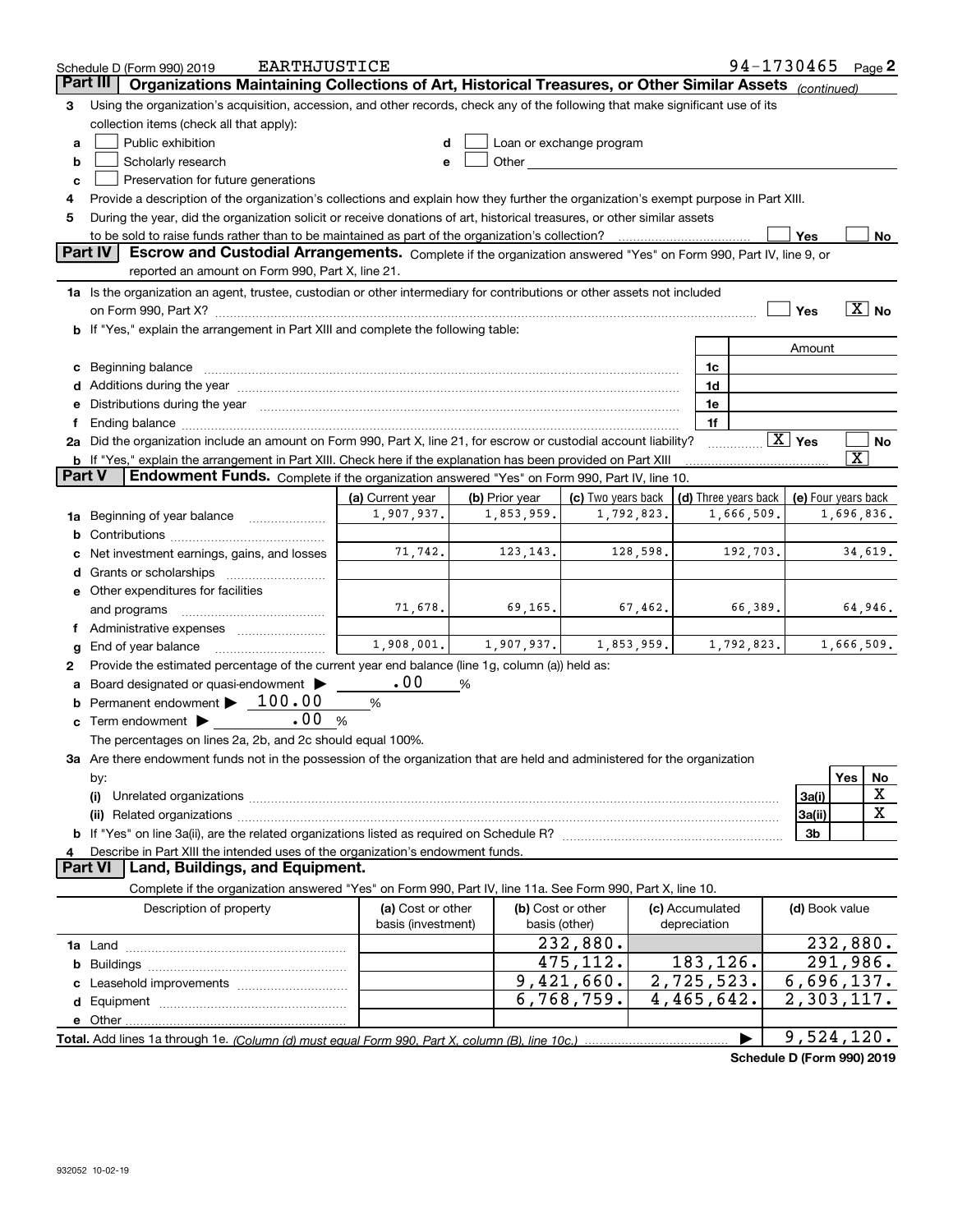**EARTHJUSTICE** 

| Complete if the organization answered "Yes" on Form 990, Part IV, line 11b. See Form 990, Part X, line 12.        |                 |                                                           |                |
|-------------------------------------------------------------------------------------------------------------------|-----------------|-----------------------------------------------------------|----------------|
| (a) Description of security or category (including name of security)                                              | (b) Book value  | (c) Method of valuation: Cost or end-of-year market value |                |
| (1) Financial derivatives                                                                                         |                 |                                                           |                |
| (2) Closely held equity interests                                                                                 |                 |                                                           |                |
| (3) Other                                                                                                         |                 |                                                           |                |
| OTHER SECURITIES<br>(A)                                                                                           | 38,403,361.     | END-OF-YEAR MARKET VALUE                                  |                |
| (B)                                                                                                               |                 |                                                           |                |
| (C)                                                                                                               |                 |                                                           |                |
| (D)                                                                                                               |                 |                                                           |                |
| (E)                                                                                                               |                 |                                                           |                |
| (F)                                                                                                               |                 |                                                           |                |
| (G)                                                                                                               |                 |                                                           |                |
| (H)                                                                                                               |                 |                                                           |                |
| Total. (Col. (b) must equal Form 990, Part X, col. (B) line 12.)                                                  | 38,403,361.     |                                                           |                |
| Part VIII Investments - Program Related.                                                                          |                 |                                                           |                |
| Complete if the organization answered "Yes" on Form 990, Part IV, line 11c. See Form 990, Part X, line 13.        |                 |                                                           |                |
| (a) Description of investment                                                                                     | (b) Book value  | (c) Method of valuation: Cost or end-of-year market value |                |
| (1)                                                                                                               |                 |                                                           |                |
| (2)                                                                                                               |                 |                                                           |                |
| (3)                                                                                                               |                 |                                                           |                |
| (4)                                                                                                               |                 |                                                           |                |
| (5)                                                                                                               |                 |                                                           |                |
| (6)                                                                                                               |                 |                                                           |                |
| (7)                                                                                                               |                 |                                                           |                |
| (8)                                                                                                               |                 |                                                           |                |
| (9)                                                                                                               |                 |                                                           |                |
| Total. (Col. (b) must equal Form 990, Part X, col. (B) line 13.)                                                  |                 |                                                           |                |
| <b>Other Assets.</b><br><b>Part IX</b>                                                                            |                 |                                                           |                |
| Complete if the organization answered "Yes" on Form 990, Part IV, line 11d. See Form 990, Part X, line 15.        |                 |                                                           |                |
|                                                                                                                   | (a) Description |                                                           | (b) Book value |
| (1)                                                                                                               |                 |                                                           |                |
| (2)                                                                                                               |                 |                                                           |                |
| (3)                                                                                                               |                 |                                                           |                |
| (4)                                                                                                               |                 |                                                           |                |
| (5)                                                                                                               |                 |                                                           |                |
| (6)                                                                                                               |                 |                                                           |                |
| (7)                                                                                                               |                 |                                                           |                |
| (8)                                                                                                               |                 |                                                           |                |
| (9)                                                                                                               |                 |                                                           |                |
| Total. (Column (b) must equal Form 990. Part X. col. (B) line 15.)                                                |                 |                                                           |                |
| <b>Other Liabilities.</b><br>Part X                                                                               |                 |                                                           |                |
| Complete if the organization answered "Yes" on Form 990, Part IV, line 11e or 11f. See Form 990, Part X, line 25. |                 |                                                           |                |
| (a) Description of liability<br>1.                                                                                |                 |                                                           | (b) Book value |
| (1)<br>Federal income taxes                                                                                       |                 |                                                           |                |
| SPLIT INTEREST GIFT AGREEMENTS<br>(2)                                                                             |                 |                                                           | 5,652,847.     |
| DEFERRED COMPENSATION LIABILITY<br>(3)                                                                            |                 |                                                           | 825, 327.      |
| DEFERRED RENT AND LEASE INCENTIVE<br>(4)                                                                          |                 |                                                           |                |
| LIABILITIES<br>(5)                                                                                                |                 |                                                           | 8,136,913.     |
| (6)                                                                                                               |                 |                                                           |                |
| (7)                                                                                                               |                 |                                                           |                |
| (8)                                                                                                               |                 |                                                           |                |
| (9)                                                                                                               |                 |                                                           |                |
| Total. (Column (b) must equal Form 990, Part X, col. (B) line 25.)                                                |                 |                                                           | 14,615,087.    |

**2.** Liability for uncertain tax positions. In Part XIII, provide the text of the footnote to the organization's financial statements that reports the organization's liability for uncertain tax positions under FASB ASC 740. Check here if the text of the footnote has been provided in Part XIII  $\mathcal{L}^{\text{max}}$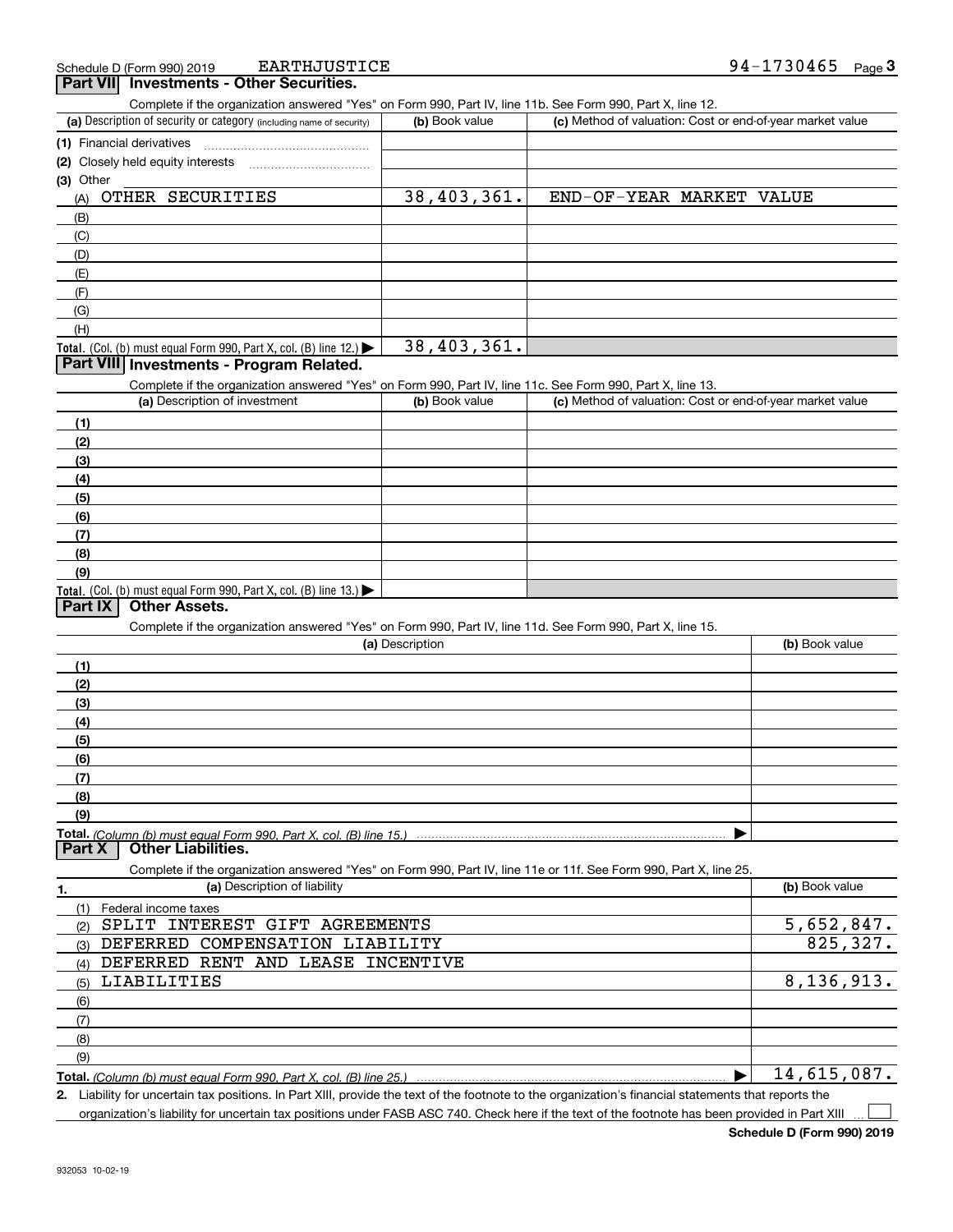|              | EARTHJUSTICE<br>Schedule D (Form 990) 2019                                                                                                                                                                                    |                |                |              | 94-1730465 Page 4             |
|--------------|-------------------------------------------------------------------------------------------------------------------------------------------------------------------------------------------------------------------------------|----------------|----------------|--------------|-------------------------------|
|              | Reconciliation of Revenue per Audited Financial Statements With Revenue per Return.<br>Part XI                                                                                                                                |                |                |              |                               |
|              | Complete if the organization answered "Yes" on Form 990, Part IV, line 12a.                                                                                                                                                   |                |                |              |                               |
| 1            | Total revenue, gains, and other support per audited financial statements                                                                                                                                                      |                |                |              | $\overline{1}$ 154, 473, 788. |
| $\mathbf{2}$ | Amounts included on line 1 but not on Form 990, Part VIII, line 12:                                                                                                                                                           |                |                |              |                               |
| a            | Net unrealized gains (losses) on investments [11] matter contracts and the unrealized gains (losses) on investments                                                                                                           | 2a             | 3, 221, 383.   |              |                               |
|              |                                                                                                                                                                                                                               | 2 <sub>b</sub> | 4,187,206.     |              |                               |
| c            |                                                                                                                                                                                                                               | 2c             |                |              |                               |
| d            | Other (Describe in Part XIII.)                                                                                                                                                                                                | 2d             | 88,252.        |              |                               |
| е            | Add lines 2a through 2d                                                                                                                                                                                                       |                |                | 2e           | 7,496,841.                    |
| з            |                                                                                                                                                                                                                               |                |                |              | $3\vert 146, 976, 947.$       |
| 4            | Amounts included on Form 990, Part VIII, line 12, but not on line 1:                                                                                                                                                          |                |                |              |                               |
|              |                                                                                                                                                                                                                               | 4a             |                |              |                               |
| b            |                                                                                                                                                                                                                               | 4 <sub>b</sub> | $-2, 262.$     |              |                               |
| c.           | Add lines 4a and 4b                                                                                                                                                                                                           |                |                | 4с           | $-2, 262.$                    |
|              |                                                                                                                                                                                                                               | 5 <sup>5</sup> | 146, 974, 685. |              |                               |
|              |                                                                                                                                                                                                                               |                |                |              |                               |
|              | Part XII   Reconciliation of Expenses per Audited Financial Statements With Expenses per Return.                                                                                                                              |                |                |              |                               |
|              | Complete if the organization answered "Yes" on Form 990, Part IV, line 12a.                                                                                                                                                   |                |                |              |                               |
| 1            | Total expenses and losses per audited financial statements [11] [11] contain the control of the statements [11] [11] and the statements [11] and the statements [11] and the statements and the statements and the statements |                |                |              | $1\vert 100, 839, 269.$       |
| 2            | Amounts included on line 1 but not on Form 990, Part IX, line 25:                                                                                                                                                             |                |                |              |                               |
| a            |                                                                                                                                                                                                                               | 2a             | $4,187,206$ .  |              |                               |
| b            |                                                                                                                                                                                                                               | 2 <sub>b</sub> |                |              |                               |
| c            |                                                                                                                                                                                                                               | 2c             |                |              |                               |
| d            |                                                                                                                                                                                                                               | 2d             | 2, 262.        |              |                               |
|              |                                                                                                                                                                                                                               |                |                | 2e           | 4,189,468.                    |
| 3            |                                                                                                                                                                                                                               |                |                | $\mathbf{R}$ | 96,649,801.                   |
| 4            | Amounts included on Form 990, Part IX, line 25, but not on line 1:                                                                                                                                                            |                |                |              |                               |
| a            |                                                                                                                                                                                                                               | 4a             |                |              |                               |
| b            |                                                                                                                                                                                                                               | 4b.            |                |              |                               |
|              | c Add lines 4a and 4b                                                                                                                                                                                                         |                |                | 4c           |                               |
|              | Total expenses. Add lines 3 and 4c. (This must equal Form 990, Part I, line 18.) <b>Conservers</b> manufactured in the<br>Part XIII Supplemental Information.                                                                 |                |                | 5            | 96,649,801.                   |

Provide the descriptions required for Part II, lines 3, 5, and 9; Part III, lines 1a and 4; Part IV, lines 1b and 2b; Part V, line 4; Part X, line 2; Part XI, lines 2d and 4b; and Part XII, lines 2d and 4b. Also complete this part to provide any additional information.

## PART IV, LINE 2B:

|  |  |  | AS A LAW FIRM, WE ARE REQUIRED TO HOLD MONEY RECEIVED FOR THE BENEFIT OF  |  |  |  |  |  |  |  |
|--|--|--|---------------------------------------------------------------------------|--|--|--|--|--|--|--|
|  |  |  |                                                                           |  |  |  |  |  |  |  |
|  |  |  | CLIENTS IN STATE-SPECIFIC ATTORNEY CLIENT TRUST ACCOUNTS, UNTIL THE FUNDS |  |  |  |  |  |  |  |
|  |  |  |                                                                           |  |  |  |  |  |  |  |
|  |  |  | ARE APPROPRIATELY IDENTIFIED AND EITHER REFUNDED TO THE CLIENTS OR        |  |  |  |  |  |  |  |
|  |  |  |                                                                           |  |  |  |  |  |  |  |
|  |  |  | TRANSFERRED INTO OPERATING FUNDS. AS OF 6/30/20, THE TOTAL BALANCE IN OUR |  |  |  |  |  |  |  |
|  |  |  |                                                                           |  |  |  |  |  |  |  |
|  |  |  | CLIENT TRUST FUND ACCOUNTS TOTALED \$491,767.                             |  |  |  |  |  |  |  |
|  |  |  |                                                                           |  |  |  |  |  |  |  |
|  |  |  |                                                                           |  |  |  |  |  |  |  |

PART V, LINE 4:

THE ENDOWMENT FUNDS ARE SEPARATED INTO FOUR CATEGORIES, EACH BASED ON A

DIFFERENT SPENDING RESTRICTION, AS STIPULATED BY THE DONOR. A PORTION OF

ENDOWMENT FUNDS ARE USED EACH YEAR TO SUPPORT ORGANIZATIONAL EXPENSES IN

# ACCORDANCE WITH THE SPENDING RESTRICTIONS ASSOCIATED WITH EACH OF THE FOUR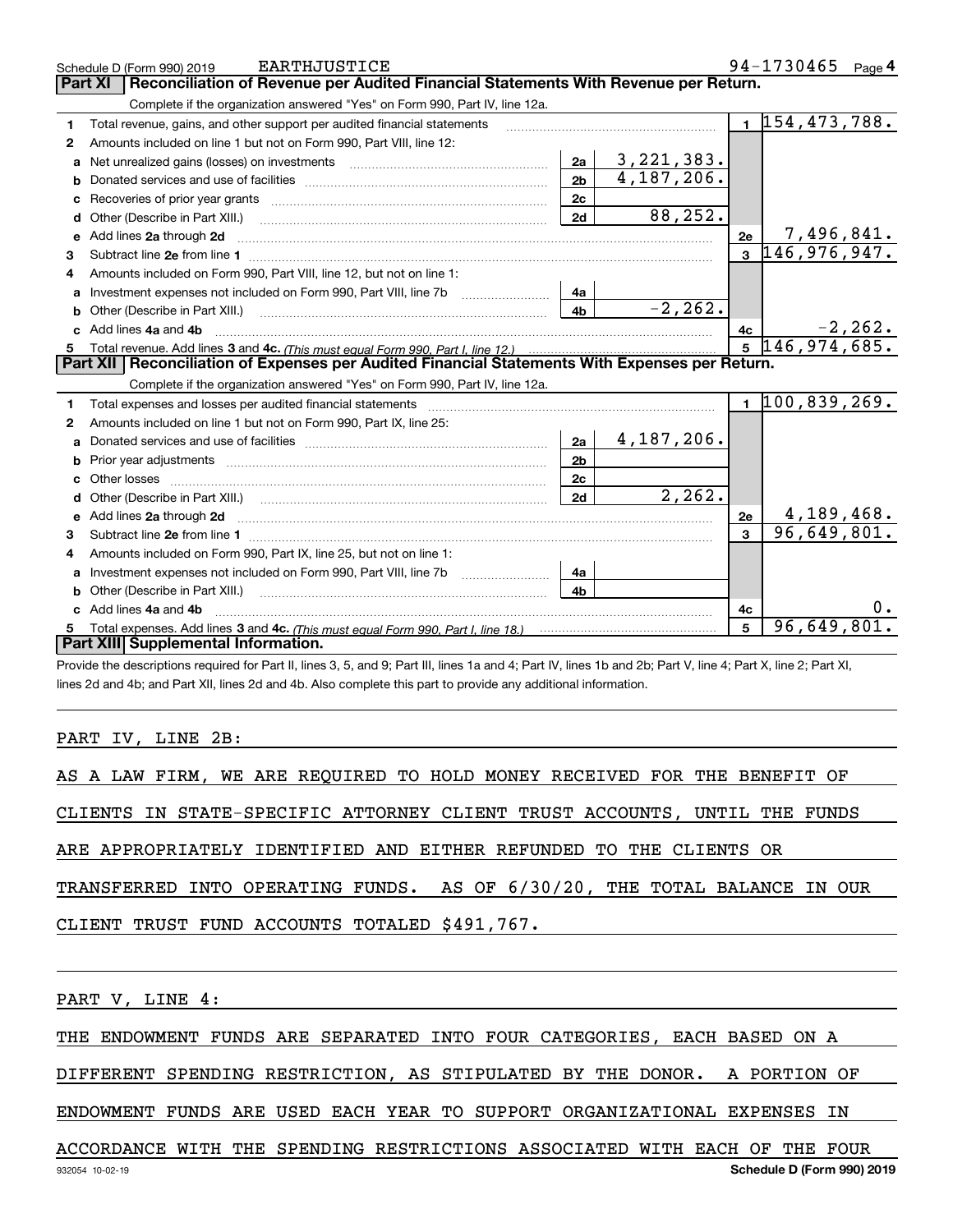| PART XI, LINE 2D - OTHER ADJUSTMENTS:                   |
|---------------------------------------------------------|
| CHANGE IN VALUE OF SPLIT-INTEREST GIFT AGREEMENTS       |
|                                                         |
| PART XI, LINE 4B - OTHER ADJUSTMENTS:                   |
| DIRECT EXPENSES FOR FUNDRAISING EVENTS INCLUDED ON FORM |
| 990, PART VIII, LN 8                                    |
|                                                         |
| PART XII, LINE 2D - OTHER ADJUSTMENTS:                  |
| DIRECT EXPENSES FOR FUNDRAISING EVENTS INCLUDED ON FORM |
|                                                         |

# 990, PART VIII, LN 8 2, 262.

CATEGORIES.

 $-2, 262.$ 

 $\frac{88,252.}{5}$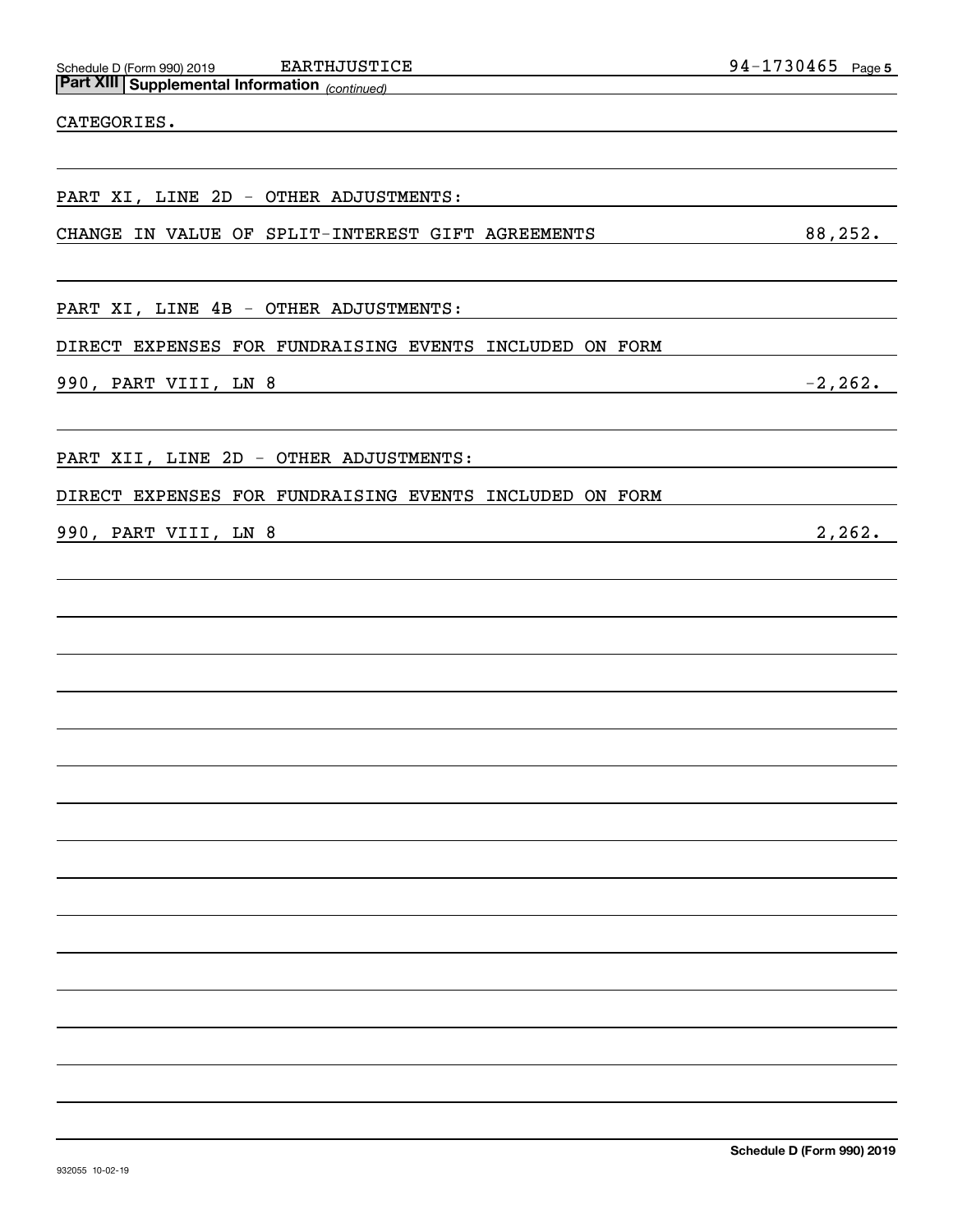# **SCHEDULE F Statement of Activities Outside the United States**

**| Complete if the organization answered "Yes" on Form 990, Part IV, line 14b, 15, or 16.**

**| Go to www.irs.gov/Form990 for instructions and the latest information.**

| United States.<br>3                                        |                                           |                                                                                           | Activities per Region. (The following Part I, line 3 table can be duplicated if additional space is needed.)                                                  |                                                                                                                 |                                                                      |
|------------------------------------------------------------|-------------------------------------------|-------------------------------------------------------------------------------------------|---------------------------------------------------------------------------------------------------------------------------------------------------------------|-----------------------------------------------------------------------------------------------------------------|----------------------------------------------------------------------|
| (a) Region                                                 | (b) Number of<br>offices<br>in the region | (c) Number of<br>employees,<br>agents, and<br>independent<br>contractors<br>in the region | (d) Activities conducted in the region<br>(by type) (such as, fundraising, pro-<br>gram services, investments, grants to<br>recipients located in the region) | (e) If activity listed in (d)<br>is a program service,<br>describe specific type<br>of service(s) in the region | (f) Total<br>expenditures<br>for and<br>investments<br>in the region |
|                                                            |                                           |                                                                                           |                                                                                                                                                               |                                                                                                                 |                                                                      |
| EAST ASIA AND THE                                          |                                           |                                                                                           |                                                                                                                                                               |                                                                                                                 |                                                                      |
| PACIFIC                                                    | 0                                         | 1                                                                                         | PROGRAM SERVICES                                                                                                                                              | TRANSLATION SERVICES                                                                                            | 15,321.                                                              |
| EUROPE (INCLUDING<br>ICELAND AND                           |                                           |                                                                                           |                                                                                                                                                               |                                                                                                                 |                                                                      |
| GREENLAND)                                                 | 0                                         | 1                                                                                         | PROGRAM SERVICES                                                                                                                                              | ADVOCACY AT UN                                                                                                  | 32,422.                                                              |
| NORTH AMERICAN<br>(INCLUDING CANADA<br>AND MEXICO, BUT NOT |                                           |                                                                                           |                                                                                                                                                               | RESEARCH SERVICES AND                                                                                           |                                                                      |
| THE UNITED STATES)                                         | 0                                         | 1                                                                                         | PROGRAM SERVICES                                                                                                                                              | EXPERT DECLARATION                                                                                              | 34,360.                                                              |
| SOUTH AMERICA                                              | 0                                         | 1                                                                                         | PROGRAM SERVICES                                                                                                                                              | CLEAN ENERGY CONSULTING                                                                                         | 1,950.                                                               |
| SOUTH ASIA                                                 | 0                                         | 1                                                                                         | PROGRAM SERVICES                                                                                                                                              | ENERGY DEVELOPMENT AND<br>RESOURCE ADVOCACY                                                                     | 802,966.                                                             |
|                                                            |                                           |                                                                                           |                                                                                                                                                               |                                                                                                                 |                                                                      |
|                                                            |                                           |                                                                                           |                                                                                                                                                               |                                                                                                                 |                                                                      |
|                                                            |                                           |                                                                                           |                                                                                                                                                               |                                                                                                                 |                                                                      |
|                                                            | 0                                         | 5                                                                                         |                                                                                                                                                               |                                                                                                                 | 887,019.                                                             |
| <b>3 a</b> Subtotal<br><b>b</b> Total from continuation    |                                           |                                                                                           |                                                                                                                                                               |                                                                                                                 |                                                                      |
| sheets to Part I                                           | 0                                         | 0                                                                                         |                                                                                                                                                               |                                                                                                                 | 0.                                                                   |
| c Totals (add lines 3a<br>and 3b)                          | 0                                         | 5                                                                                         |                                                                                                                                                               |                                                                                                                 | 887,019.                                                             |
|                                                            |                                           |                                                                                           |                                                                                                                                                               |                                                                                                                 |                                                                      |

EARTHJUSTICE 94-1730465

Department of the Treasury Internal Revenue Service

**(Form 990)**

Name of the organization

**Part I**  $\parallel$  General Information on Activities Outside the United States. Complete if the organization answered "Yes" on Form 990, Part IV, line 14b.

**1For grantmakers.**  Does the organization maintain records to substantiate the amount of its grants and other assistance, **Yes No** the grantees' eligibility for the grants or assistance, and the selection criteria used to award the grants or assistance?  $\frac{1}{\sqrt{2}}$ 

OMB No. 1545-0047 **Open to Public Inspection2019**

**Employer identification number**

**For Paperwork Reduction Act Notice, see the Instructions for Form 990. Schedule F (Form 990) 2019** LHA

**<sup>|</sup> Attach to Form 990.**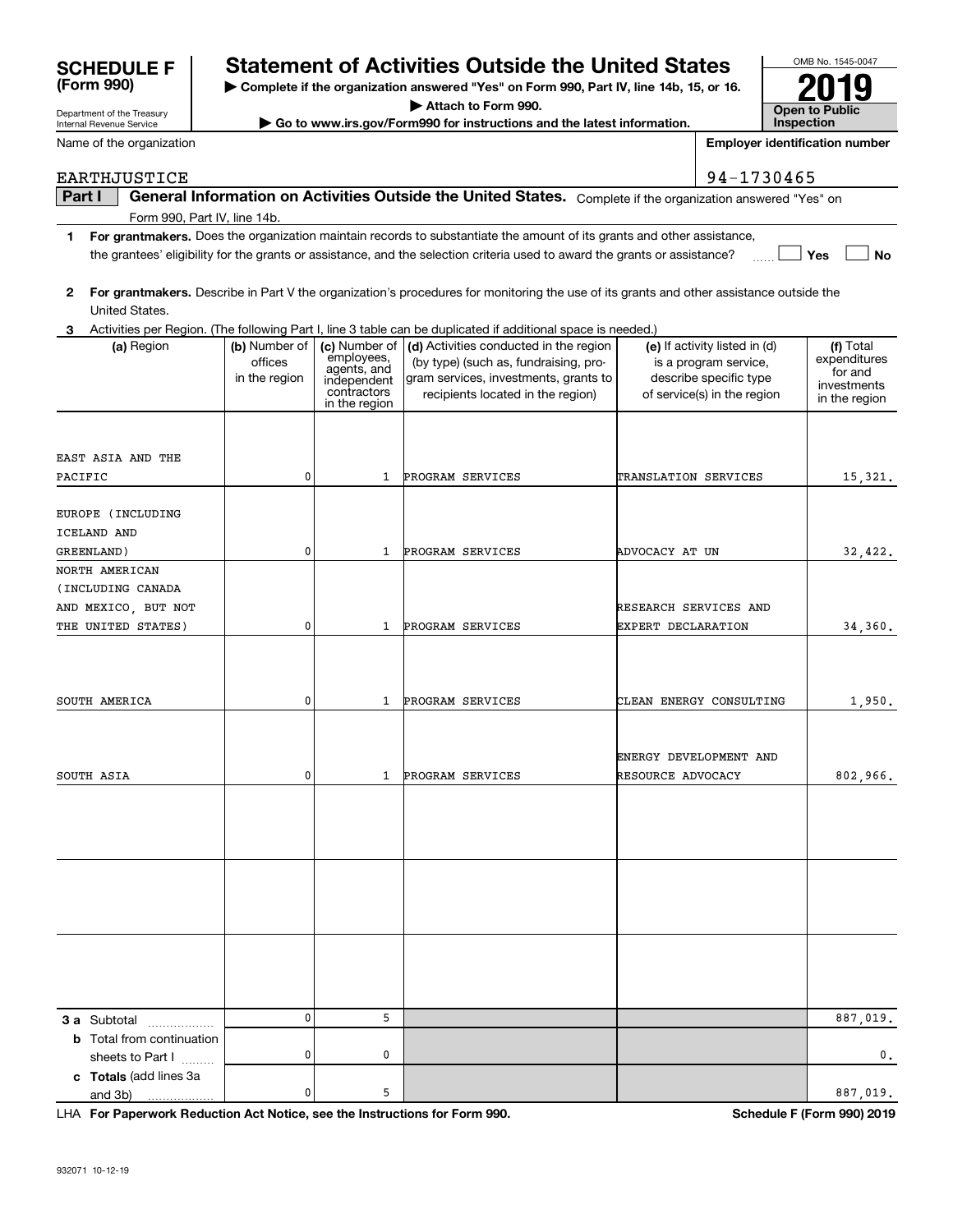| Part II                  |                                                                       |            | Grants and Other Assistance to Organizations or Entities Outside the United States. Complete if the organization answered "Yes" on Form 990, Part IV, line 15, for any<br>recipient who received more than \$5,000. Part II can be duplicated if additional space is needed. |            |                                                  |                                        |                                             |                        |
|--------------------------|-----------------------------------------------------------------------|------------|------------------------------------------------------------------------------------------------------------------------------------------------------------------------------------------------------------------------------------------------------------------------------|------------|--------------------------------------------------|----------------------------------------|---------------------------------------------|------------------------|
| (a) Name of organization | $\vert$ (b) IRS code section $\vert$<br>$ $ and $EIN$ (if applicable) | (c) Region | (d) Purpose of<br>grant                                                                                                                                                                                                                                                      | (e) Amount | (f) Manner of<br>of cash grant cash disbursement | (g) Amount of<br>noncash<br>assistance | (h) Description<br>of noncash<br>assistance | (i)<br>lvaluati<br>app |
|                          |                                                                       |            |                                                                                                                                                                                                                                                                              |            |                                                  |                                        |                                             |                        |

EARTHJUSTICE 94-1730465

| $\mathbf{2}$<br>3 Enter total number of other organizations or entities |  | Enter total number of recipient organizations listed above that are recognized as charities by the foreign country, recognized as tax-exempt<br>by the IRS, or for which the grantee or counsel has provided a section 501(c)(3) equivalency letter [1] concumentam material material material material material material material material material material material materia |  |  |  |
|-------------------------------------------------------------------------|--|--------------------------------------------------------------------------------------------------------------------------------------------------------------------------------------------------------------------------------------------------------------------------------------------------------------------------------------------------------------------------------|--|--|--|

(i) Method of valuation (book, FMV, appraisal, other)

**Schedule F (Form 990) 2019**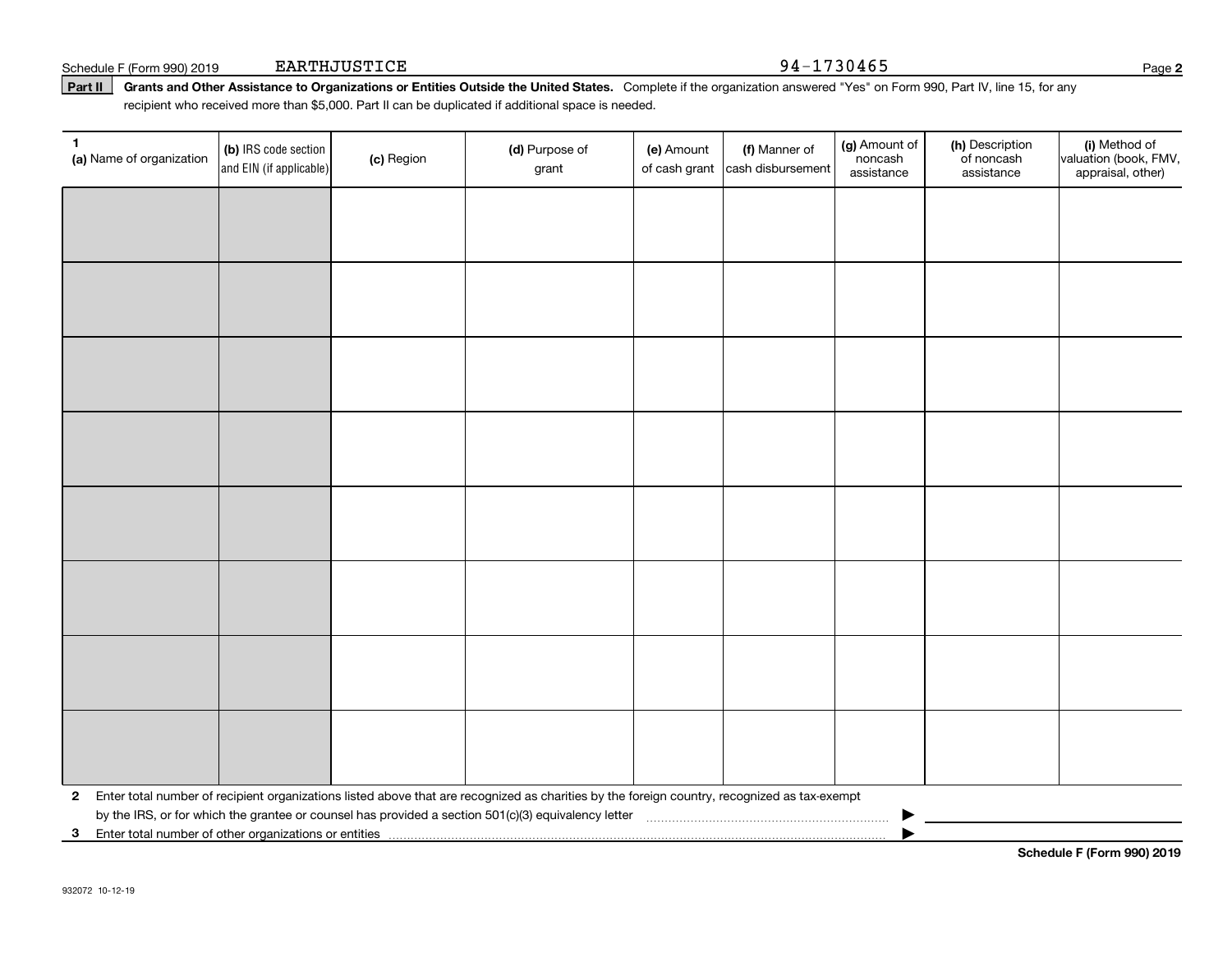| Schedule F (Form 990) 2019<br>Part III Grants and Other Assistance to Individuals Outside the United States. Complete if the organization answered "Yes" on Form 990, Part IV, line 16. | EARTHJUSTICE |                             |                             |                                    | 94-1730465                             |                                          | Page                                                           |
|-----------------------------------------------------------------------------------------------------------------------------------------------------------------------------------------|--------------|-----------------------------|-----------------------------|------------------------------------|----------------------------------------|------------------------------------------|----------------------------------------------------------------|
| Part III can be duplicated if additional space is needed.                                                                                                                               |              |                             |                             |                                    |                                        |                                          |                                                                |
| (a) Type of grant or assistance                                                                                                                                                         | (b) Region   | (c) Number of<br>recipients | (d) Amount of<br>cash grant | (e) Manner of<br>cash disbursement | (f) Amount of<br>noncash<br>assistance | (g) Description of<br>noncash assistance | (h) Method of<br>valuation<br>(book, FMV,<br>appraisal, other) |
|                                                                                                                                                                                         |              |                             |                             |                                    |                                        |                                          |                                                                |
|                                                                                                                                                                                         |              |                             |                             |                                    |                                        |                                          |                                                                |
|                                                                                                                                                                                         |              |                             |                             |                                    |                                        |                                          |                                                                |
|                                                                                                                                                                                         |              |                             |                             |                                    |                                        |                                          |                                                                |
|                                                                                                                                                                                         |              |                             |                             |                                    |                                        |                                          |                                                                |
|                                                                                                                                                                                         |              |                             |                             |                                    |                                        |                                          |                                                                |
|                                                                                                                                                                                         |              |                             |                             |                                    |                                        |                                          |                                                                |
|                                                                                                                                                                                         |              |                             |                             |                                    |                                        |                                          |                                                                |
|                                                                                                                                                                                         |              |                             |                             |                                    |                                        |                                          |                                                                |

**Schedule F (Form 990) 2019**

**3**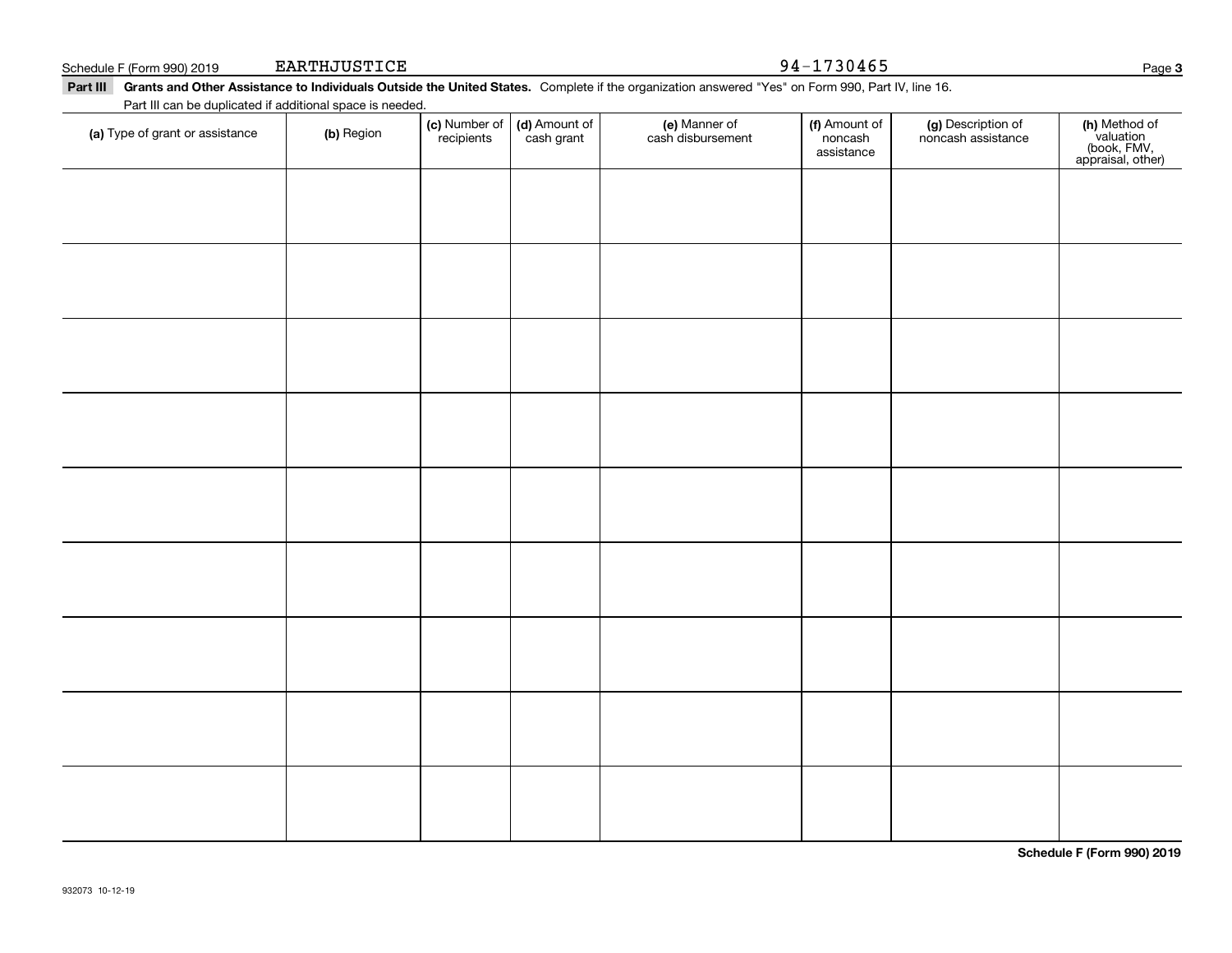| 1            | Was the organization a U.S. transferor of property to a foreign corporation during the tax year? If "Yes." the<br>organization may be required to file Form 926, Return by a U.S. Transferor of Property to a Foreign                                                                                                                                                                                                                  | Yes | $ X $ No        |
|--------------|----------------------------------------------------------------------------------------------------------------------------------------------------------------------------------------------------------------------------------------------------------------------------------------------------------------------------------------------------------------------------------------------------------------------------------------|-----|-----------------|
| $\mathbf{2}$ | Did the organization have an interest in a foreign trust during the tax year? If "Yes." the organization<br>may be required to separately file Form 3520, Annual Return To Report Transactions With Foreign<br>Trusts and Receipt of Certain Foreign Gifts, and/or Form 3520-A, Annual Information Return of Foreign<br>Trust With a U.S. Owner (see Instructions for Forms 3520 and 3520-A; don't file with Form 990) manu-manu-manu- | Yes | $X \mid No$     |
| 3            | Did the organization have an ownership interest in a foreign corporation during the tax year? If "Yes."<br>the organization may be required to file Form 5471, Information Return of U.S. Persons With Respect to                                                                                                                                                                                                                      | Yes | ∣X∣No           |
| 4            | Was the organization a direct or indirect shareholder of a passive foreign investment company or a<br>qualified electing fund during the tax year? If "Yes," the organization may be required to file Form 8621,<br>Information Return by a Shareholder of a Passive Foreign Investment Company or Qualified Electing Fund<br>(see Instructions for Form 8621)                                                                         | Yes | ΧI<br><b>No</b> |
| 5            | Did the organization have an ownership interest in a foreign partnership during the tax year? If "Yes."<br>the organization may be required to file Form 8865, Return of U.S. Persons With Respect to Certain                                                                                                                                                                                                                          | Yes | X∣No            |
| 6            | Did the organization have any operations in or related to any boycotting countries during the tax year? If<br>"Yes," the organization may be required to separately file Form 5713, International Boycott Report (see                                                                                                                                                                                                                  | Yes |                 |

**Schedule F (Form 990) 2019**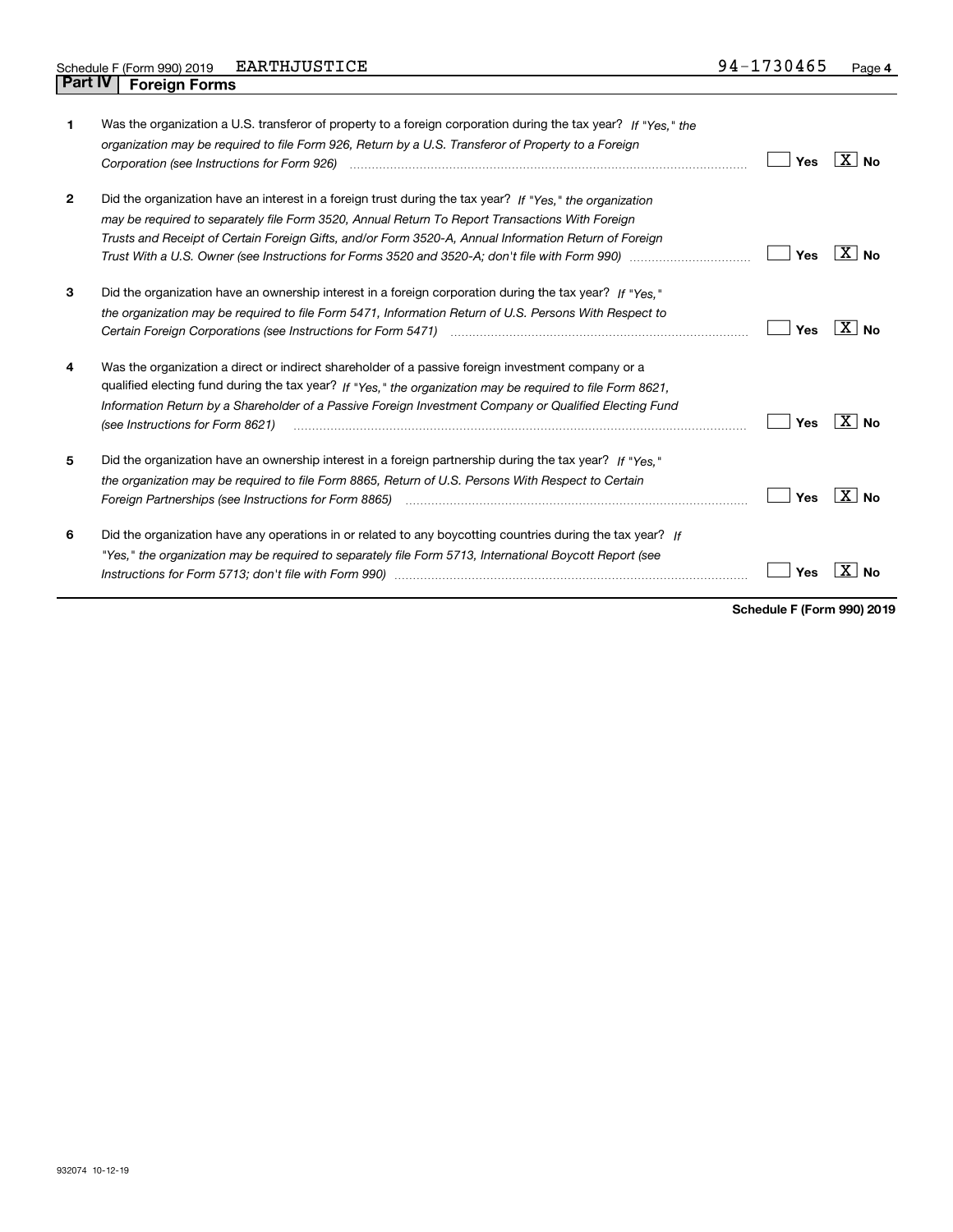|  | Schedule F (Form 990) 2019 | EARTHJUSTICE | 94-1730465 | Page |
|--|----------------------------|--------------|------------|------|
|--|----------------------------|--------------|------------|------|

### **Part V Supplemental Information**

Provide the information required by Part I, line 2 (monitoring of funds); Part I, line 3, column (f) (accounting method; amounts of investments vs. expenditures per region); Part II, line 1 (accounting method); Part III (accounting method); and Part III, column (c) (estimated number of recipients), as applicable. Also complete this part to provide any additional information. See instructions.

| - |  |  |
|---|--|--|
|   |  |  |
|   |  |  |
|   |  |  |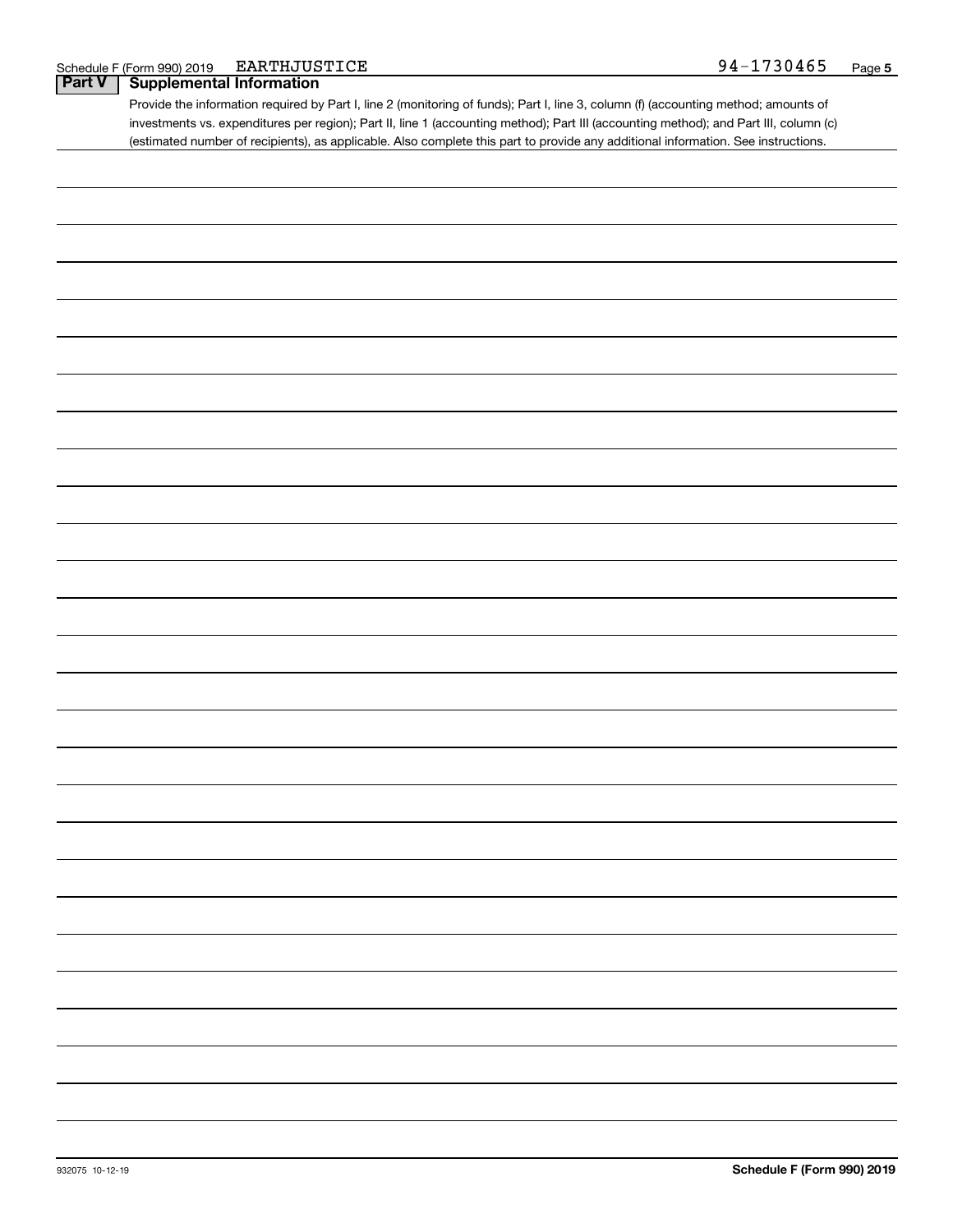| <b>SCHEDULE G</b>                                                                                                                                                                                          |                                                          | <b>Supplemental Information Regarding Fundraising or Gaming Activities</b>                                                                                                                                                                                                                                                                                                                                                                                                                                                                    |                                                                            |    |                                                                                                   |  |                                                                            | OMB No. 1545-0047                                       |
|------------------------------------------------------------------------------------------------------------------------------------------------------------------------------------------------------------|----------------------------------------------------------|-----------------------------------------------------------------------------------------------------------------------------------------------------------------------------------------------------------------------------------------------------------------------------------------------------------------------------------------------------------------------------------------------------------------------------------------------------------------------------------------------------------------------------------------------|----------------------------------------------------------------------------|----|---------------------------------------------------------------------------------------------------|--|----------------------------------------------------------------------------|---------------------------------------------------------|
| (Form 990 or 990-EZ)                                                                                                                                                                                       |                                                          | Complete if the organization answered "Yes" on Form 990, Part IV, line 17, 18, or 19, or if the<br>organization entered more than \$15,000 on Form 990-EZ, line 6a.                                                                                                                                                                                                                                                                                                                                                                           |                                                                            |    |                                                                                                   |  |                                                                            | 2019                                                    |
| Department of the Treasury                                                                                                                                                                                 |                                                          |                                                                                                                                                                                                                                                                                                                                                                                                                                                                                                                                               | <b>Open to Public</b>                                                      |    |                                                                                                   |  |                                                                            |                                                         |
| Internal Revenue Service<br>► Go to www.irs.gov/Form990 for instructions and the latest information.                                                                                                       |                                                          |                                                                                                                                                                                                                                                                                                                                                                                                                                                                                                                                               |                                                                            |    |                                                                                                   |  |                                                                            | Inspection                                              |
| Name of the organization                                                                                                                                                                                   |                                                          |                                                                                                                                                                                                                                                                                                                                                                                                                                                                                                                                               |                                                                            |    |                                                                                                   |  |                                                                            | <b>Employer identification number</b>                   |
|                                                                                                                                                                                                            | EARTHJUSTICE                                             |                                                                                                                                                                                                                                                                                                                                                                                                                                                                                                                                               |                                                                            |    |                                                                                                   |  | 94-1730465                                                                 |                                                         |
| Part I                                                                                                                                                                                                     | required to complete this part.                          | Fundraising Activities. Complete if the organization answered "Yes" on Form 990, Part IV, line 17. Form 990-EZ filers are not                                                                                                                                                                                                                                                                                                                                                                                                                 |                                                                            |    |                                                                                                   |  |                                                                            |                                                         |
| $\mathbf{X}$ Mail solicitations<br>a<br>b<br>$\overline{\mathbf{X}}$ Phone solicitations<br>c<br>$\overline{\mathbf{X}}$ In-person solicitations<br>d<br>compensated at least \$5,000 by the organization. | $\overline{\mathbf{X}}$ Internet and email solicitations | 1 Indicate whether the organization raised funds through any of the following activities. Check all that apply.<br>$g\mid X$ Special fundraising events<br>2 a Did the organization have a written or oral agreement with any individual (including officers, directors, trustees, or<br>key employees listed in Form 990, Part VII) or entity in connection with professional fundraising services?<br>b If "Yes," list the 10 highest paid individuals or entities (fundraisers) pursuant to agreements under which the fundraiser is to be |                                                                            |    | $e$ $\boxed{\text{X}}$ Solicitation of non-government grants<br>Solicitation of government grants |  | $\overline{X}$ Yes                                                         | <b>No</b>                                               |
| (i) Name and address of individual<br>or entity (fundraiser)                                                                                                                                               |                                                          | (ii) Activity                                                                                                                                                                                                                                                                                                                                                                                                                                                                                                                                 | (iii) Did<br>fundraiser<br>have custody<br>or control of<br>contributions? |    | (iv) Gross receipts<br>from activity                                                              |  | (v) Amount paid<br>to (or retained by)<br>fundraiser<br>listed in col. (i) | (vi) Amount paid<br>to (or retained by)<br>organization |
| MAL WARWICK ASSOCIATES - 2550                                                                                                                                                                              |                                                          |                                                                                                                                                                                                                                                                                                                                                                                                                                                                                                                                               | Yes                                                                        | No |                                                                                                   |  |                                                                            |                                                         |
| NINTH ST STE 103, BERKELEY,                                                                                                                                                                                |                                                          | DIRECT MAIL CONSULTANT                                                                                                                                                                                                                                                                                                                                                                                                                                                                                                                        |                                                                            | x  | 7,171,563,                                                                                        |  | 3,032,934.                                                                 | 4, 138, 629.                                            |
| DONOR SERVICES GROUP, LLC -                                                                                                                                                                                |                                                          |                                                                                                                                                                                                                                                                                                                                                                                                                                                                                                                                               |                                                                            |    |                                                                                                   |  |                                                                            |                                                         |
| 1200 WILSHIRE BLVD., SUITE                                                                                                                                                                                 |                                                          | TELEMARKETING                                                                                                                                                                                                                                                                                                                                                                                                                                                                                                                                 |                                                                            | X  | 4,389                                                                                             |  | 13,709.                                                                    | $-9,320.$                                               |
|                                                                                                                                                                                                            |                                                          |                                                                                                                                                                                                                                                                                                                                                                                                                                                                                                                                               |                                                                            |    |                                                                                                   |  |                                                                            |                                                         |
|                                                                                                                                                                                                            |                                                          |                                                                                                                                                                                                                                                                                                                                                                                                                                                                                                                                               |                                                                            |    |                                                                                                   |  |                                                                            |                                                         |
|                                                                                                                                                                                                            |                                                          |                                                                                                                                                                                                                                                                                                                                                                                                                                                                                                                                               |                                                                            |    |                                                                                                   |  |                                                                            |                                                         |
|                                                                                                                                                                                                            |                                                          |                                                                                                                                                                                                                                                                                                                                                                                                                                                                                                                                               |                                                                            |    |                                                                                                   |  |                                                                            |                                                         |
|                                                                                                                                                                                                            |                                                          |                                                                                                                                                                                                                                                                                                                                                                                                                                                                                                                                               |                                                                            |    |                                                                                                   |  |                                                                            |                                                         |
|                                                                                                                                                                                                            |                                                          |                                                                                                                                                                                                                                                                                                                                                                                                                                                                                                                                               |                                                                            |    |                                                                                                   |  |                                                                            |                                                         |
|                                                                                                                                                                                                            |                                                          |                                                                                                                                                                                                                                                                                                                                                                                                                                                                                                                                               |                                                                            |    |                                                                                                   |  |                                                                            |                                                         |
|                                                                                                                                                                                                            |                                                          |                                                                                                                                                                                                                                                                                                                                                                                                                                                                                                                                               |                                                                            |    |                                                                                                   |  |                                                                            |                                                         |
| Total                                                                                                                                                                                                      |                                                          |                                                                                                                                                                                                                                                                                                                                                                                                                                                                                                                                               |                                                                            |    | 7,175,952.                                                                                        |  | 3,046,643.                                                                 | 4,129,309.                                              |
| or licensing.                                                                                                                                                                                              |                                                          | 3 List all states in which the organization is registered or licensed to solicit contributions or has been notified it is exempt from registration                                                                                                                                                                                                                                                                                                                                                                                            |                                                                            |    |                                                                                                   |  |                                                                            |                                                         |

AL,AK,AZ,CA,CT,FL,GA,HI,IL,KS,KY,LA,MD,MA,ME,MI,MN,MS,NH,NJ,NM,NY,NC,OH,OK OR,PA,RI,SC,TN,UT,VA,WA,WI,MO,CO,DE,ID,IN,IA,MT,NE,NV,ND,SD,TX,VT,GU,DC,AR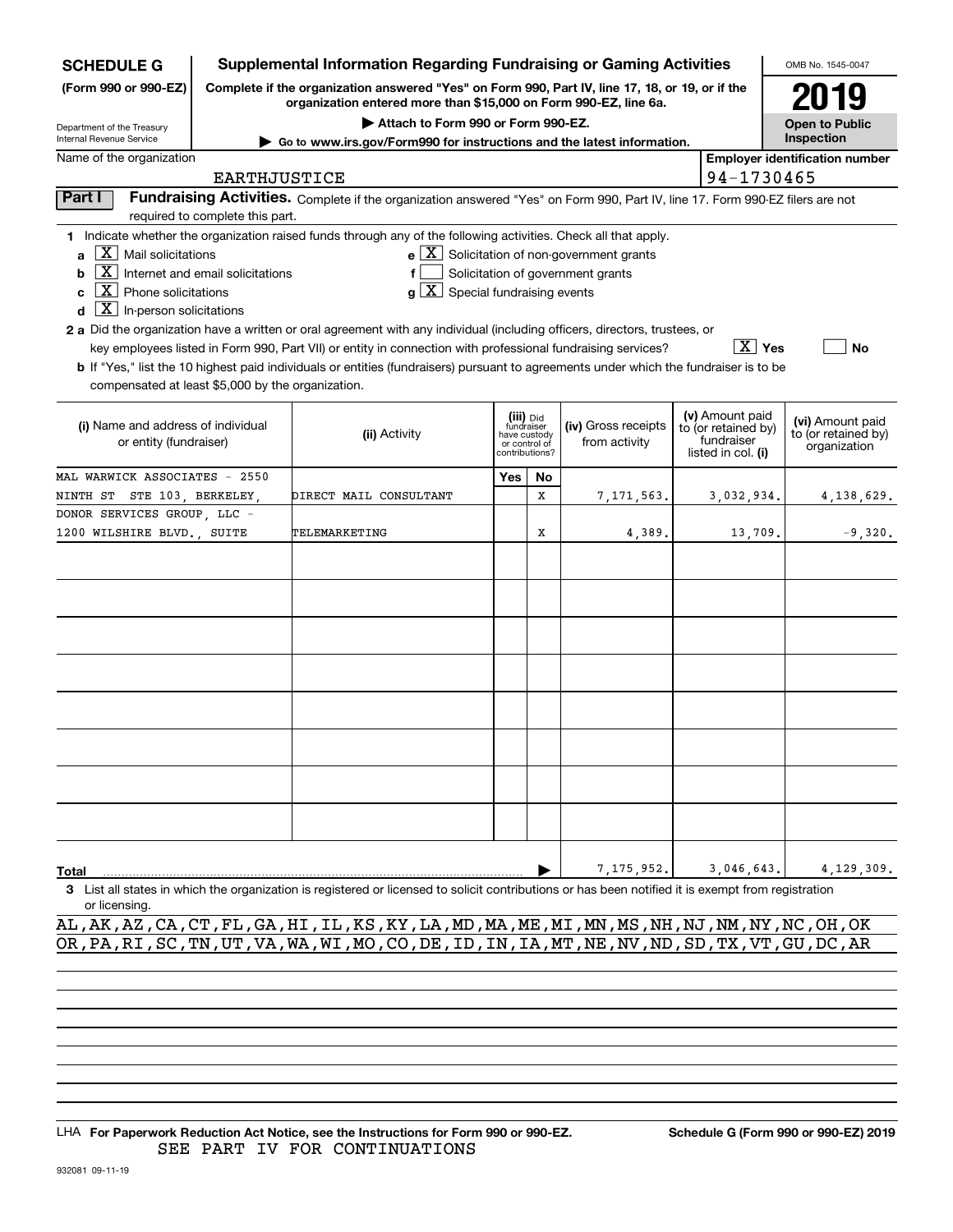#### Schedule G (Form 990 or 990-EZ) 2019 Page EARTHJUSTICE 94-1730465

## **2**

**Part II** | Fundraising Events. Complete if the organization answered "Yes" on Form 990, Part IV, line 18, or reported more than \$15,000

|                 |          | of fundraising event contributions and gross income on Form 990-EZ, lines 1 and 6b. List events with gross receipts greater than \$5,000.                                   |              |                                                  |                  |                                                     |
|-----------------|----------|-----------------------------------------------------------------------------------------------------------------------------------------------------------------------------|--------------|--------------------------------------------------|------------------|-----------------------------------------------------|
|                 |          |                                                                                                                                                                             | (a) Event #1 | $(b)$ Event #2                                   | (c) Other events | (d) Total events                                    |
|                 |          |                                                                                                                                                                             | PAUL SIMON   |                                                  | <b>NONE</b>      |                                                     |
|                 |          |                                                                                                                                                                             | PRIVATE CONC |                                                  |                  | (add col. (a) through                               |
|                 |          |                                                                                                                                                                             | (event type) | (event type)                                     | (total number)   | col. (c)                                            |
|                 |          |                                                                                                                                                                             |              |                                                  |                  |                                                     |
| Revenue         |          |                                                                                                                                                                             | 434,665.     |                                                  |                  | <u>434,665.</u>                                     |
|                 |          |                                                                                                                                                                             |              |                                                  |                  |                                                     |
|                 |          |                                                                                                                                                                             |              |                                                  |                  |                                                     |
|                 |          |                                                                                                                                                                             | 418,959.     |                                                  |                  | 418,959.                                            |
|                 |          |                                                                                                                                                                             |              |                                                  |                  |                                                     |
|                 | 3        | Gross income (line 1 minus line 2)                                                                                                                                          | 15,706.      |                                                  |                  | 15,706.                                             |
|                 |          |                                                                                                                                                                             |              |                                                  |                  |                                                     |
|                 |          |                                                                                                                                                                             |              |                                                  |                  |                                                     |
|                 |          |                                                                                                                                                                             |              |                                                  |                  |                                                     |
|                 | 5.       |                                                                                                                                                                             |              |                                                  |                  |                                                     |
|                 |          |                                                                                                                                                                             |              |                                                  |                  |                                                     |
|                 | 6        |                                                                                                                                                                             |              |                                                  |                  |                                                     |
| Direct Expenses |          |                                                                                                                                                                             |              |                                                  |                  |                                                     |
|                 |          | 7 Food and beverages                                                                                                                                                        |              |                                                  |                  |                                                     |
|                 |          |                                                                                                                                                                             |              |                                                  |                  |                                                     |
|                 | 8        |                                                                                                                                                                             |              |                                                  |                  |                                                     |
|                 | 9        |                                                                                                                                                                             | 2, 262.      |                                                  |                  | 2, 262.                                             |
|                 | 10       | Direct expense summary. Add lines 4 through 9 in column (d)                                                                                                                 |              |                                                  |                  | 2, 262.                                             |
|                 |          |                                                                                                                                                                             |              |                                                  |                  | 13,444.                                             |
|                 | Part III | 11 Net income summary. Subtract line 10 from line 3, column (d)<br>Gaming. Complete if the organization answered "Yes" on Form 990, Part IV, line 19, or reported more than |              |                                                  |                  |                                                     |
|                 |          | \$15,000 on Form 990-EZ, line 6a.                                                                                                                                           |              |                                                  |                  |                                                     |
|                 |          |                                                                                                                                                                             |              |                                                  |                  |                                                     |
|                 |          |                                                                                                                                                                             | (a) Bingo    | (b) Pull tabs/instant<br>bingo/progressive bingo | (c) Other gaming | (d) Total gaming (add<br>col. (a) through col. (c)) |
| Revenue         |          |                                                                                                                                                                             |              |                                                  |                  |                                                     |
|                 |          |                                                                                                                                                                             |              |                                                  |                  |                                                     |
|                 |          |                                                                                                                                                                             |              |                                                  |                  |                                                     |
|                 |          |                                                                                                                                                                             |              |                                                  |                  |                                                     |
|                 |          |                                                                                                                                                                             |              |                                                  |                  |                                                     |
| Expenses        |          |                                                                                                                                                                             |              |                                                  |                  |                                                     |
|                 | 3        |                                                                                                                                                                             |              |                                                  |                  |                                                     |
|                 |          |                                                                                                                                                                             |              |                                                  |                  |                                                     |
| Direct          |          |                                                                                                                                                                             |              |                                                  |                  |                                                     |
|                 |          |                                                                                                                                                                             |              |                                                  |                  |                                                     |
|                 |          | 5 Other direct expenses                                                                                                                                                     |              |                                                  |                  |                                                     |
|                 |          |                                                                                                                                                                             | %<br>Yes     | %<br>Yes                                         | Yes<br>%         |                                                     |
|                 |          | 6 Volunteer labor                                                                                                                                                           | No           | No                                               | No               |                                                     |
|                 |          |                                                                                                                                                                             |              |                                                  |                  |                                                     |
|                 |          | 7 Direct expense summary. Add lines 2 through 5 in column (d)                                                                                                               |              |                                                  |                  |                                                     |
|                 |          |                                                                                                                                                                             |              |                                                  |                  |                                                     |
|                 |          |                                                                                                                                                                             |              |                                                  |                  |                                                     |
|                 |          |                                                                                                                                                                             |              |                                                  |                  |                                                     |
|                 |          | <b>9</b> Enter the state(s) in which the organization conducts gaming activities:                                                                                           |              |                                                  |                  |                                                     |
|                 |          |                                                                                                                                                                             |              |                                                  |                  | Yes<br>No                                           |
|                 |          |                                                                                                                                                                             |              |                                                  |                  |                                                     |
|                 |          |                                                                                                                                                                             |              |                                                  |                  |                                                     |
|                 |          |                                                                                                                                                                             |              |                                                  |                  |                                                     |
|                 |          |                                                                                                                                                                             |              |                                                  |                  |                                                     |
|                 |          |                                                                                                                                                                             |              |                                                  |                  | Yes<br>No                                           |
|                 |          |                                                                                                                                                                             |              |                                                  |                  |                                                     |
|                 |          |                                                                                                                                                                             |              |                                                  |                  |                                                     |
|                 |          |                                                                                                                                                                             |              |                                                  |                  |                                                     |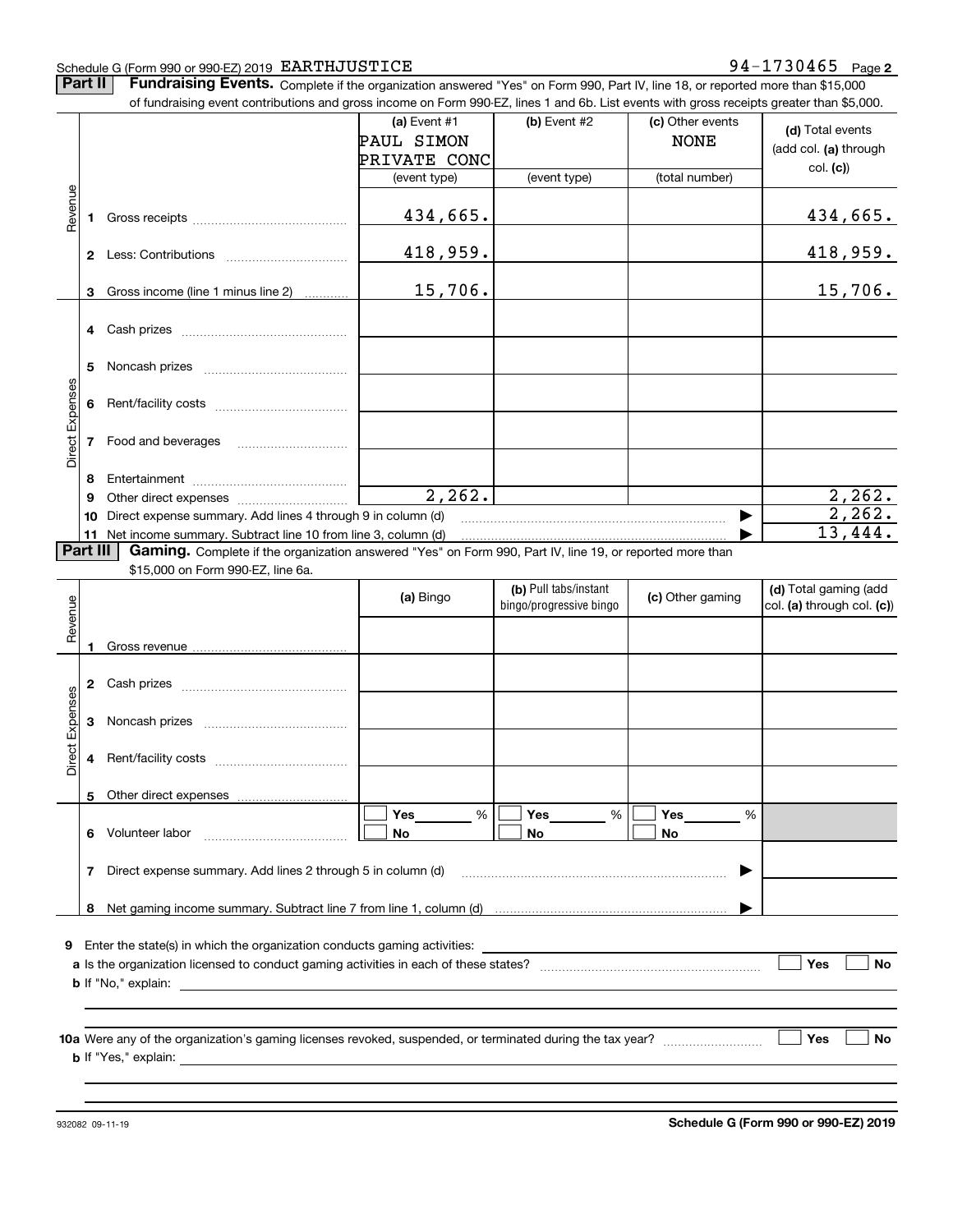|       | Schedule G (Form 990 or 990-EZ) 2019 EARTHJUSTICE                                                                                                                                                                                                                     | 94-1730465      | Page 3               |   |
|-------|-----------------------------------------------------------------------------------------------------------------------------------------------------------------------------------------------------------------------------------------------------------------------|-----------------|----------------------|---|
|       |                                                                                                                                                                                                                                                                       |                 | Yes<br>No            |   |
|       | 12 Is the organization a grantor, beneficiary or trustee of a trust, or a member of a partnership or other entity formed                                                                                                                                              |                 |                      |   |
|       |                                                                                                                                                                                                                                                                       |                 | Yes<br>No            |   |
|       | 13 Indicate the percentage of gaming activity conducted in:                                                                                                                                                                                                           |                 |                      |   |
|       |                                                                                                                                                                                                                                                                       | 13а             |                      | % |
|       | <b>b</b> An outside facility <i>www.communically.communically.communically.communically.communically.communically.communically.communically.communically.communically.communically.communically.communically.communically.communicall</i>                             | 13 <sub>b</sub> |                      | % |
|       | 14 Enter the name and address of the person who prepares the organization's gaming/special events books and records:                                                                                                                                                  |                 |                      |   |
|       | Name $\blacktriangleright$                                                                                                                                                                                                                                            |                 |                      |   |
|       | 15a Does the organization have a contract with a third party from whom the organization receives gaming revenue?                                                                                                                                                      |                 | Yes<br>No            |   |
|       |                                                                                                                                                                                                                                                                       |                 |                      |   |
|       | of gaming revenue retained by the third party $\triangleright$ \$                                                                                                                                                                                                     |                 |                      |   |
|       | c If "Yes," enter name and address of the third party:                                                                                                                                                                                                                |                 |                      |   |
|       | Name $\blacktriangleright$                                                                                                                                                                                                                                            |                 |                      |   |
|       | Address $\blacktriangleright$<br><u>state and the state of the state of the state of the state of the state of the state of the state of the state of the state of the state of the state of the state of the state of the state of the state of the state of the</u> |                 |                      |   |
|       | <b>16</b> Gaming manager information:                                                                                                                                                                                                                                 |                 |                      |   |
|       | Name $\blacktriangleright$                                                                                                                                                                                                                                            |                 |                      |   |
|       | Gaming manager compensation > \$                                                                                                                                                                                                                                      |                 |                      |   |
|       |                                                                                                                                                                                                                                                                       |                 |                      |   |
|       | Description of services provided $\blacktriangleright$                                                                                                                                                                                                                |                 |                      |   |
|       |                                                                                                                                                                                                                                                                       |                 |                      |   |
|       | Director/officer<br>Employee<br>Independent contractor                                                                                                                                                                                                                |                 |                      |   |
|       |                                                                                                                                                                                                                                                                       |                 |                      |   |
| 17.   | Mandatory distributions:                                                                                                                                                                                                                                              |                 |                      |   |
|       | a Is the organization required under state law to make charitable distributions from the gaming proceeds to                                                                                                                                                           |                 | $\Box$ Yes $\Box$ No |   |
|       |                                                                                                                                                                                                                                                                       |                 |                      |   |
|       | <b>b</b> Enter the amount of distributions required under state law to be distributed to other exempt organizations or spent in the<br>organization's own exempt activities during the tax year $\triangleright$ \$                                                   |                 |                      |   |
|       | <b>Part IV</b><br>Supplemental Information. Provide the explanations required by Part I, line 2b, columns (iii) and (v); and Part III, lines 9, 9b, 10b,                                                                                                              |                 |                      |   |
|       | 15b, 15c, 16, and 17b, as applicable. Also provide any additional information. See instructions.                                                                                                                                                                      |                 |                      |   |
|       | SCHEDULE G, PART I, LINE 2B, LIST OF TEN HIGHEST PAID FUNDRAISERS:                                                                                                                                                                                                    |                 |                      |   |
|       |                                                                                                                                                                                                                                                                       |                 |                      |   |
| ( I ) | NAME OF FUNDRAISER: MAL WARWICK ASSOCIATES                                                                                                                                                                                                                            |                 |                      |   |
| ( I ) | ADDRESS OF FUNDRAISER: 2550 NINTH ST STE 103, BERKELEY, CA 94710                                                                                                                                                                                                      |                 |                      |   |
|       |                                                                                                                                                                                                                                                                       |                 |                      |   |
| ( I ) | NAME OF FUNDRAISER: DONOR SERVICES GROUP, LLC                                                                                                                                                                                                                         |                 |                      |   |
|       |                                                                                                                                                                                                                                                                       |                 |                      |   |
| ( I ) | ADDRESS OF FUNDRAISER:                                                                                                                                                                                                                                                |                 |                      |   |
|       | 90017<br>1200 WILSHIRE BLVD., SUITE 650, LOS ANGELES, CA                                                                                                                                                                                                              |                 |                      |   |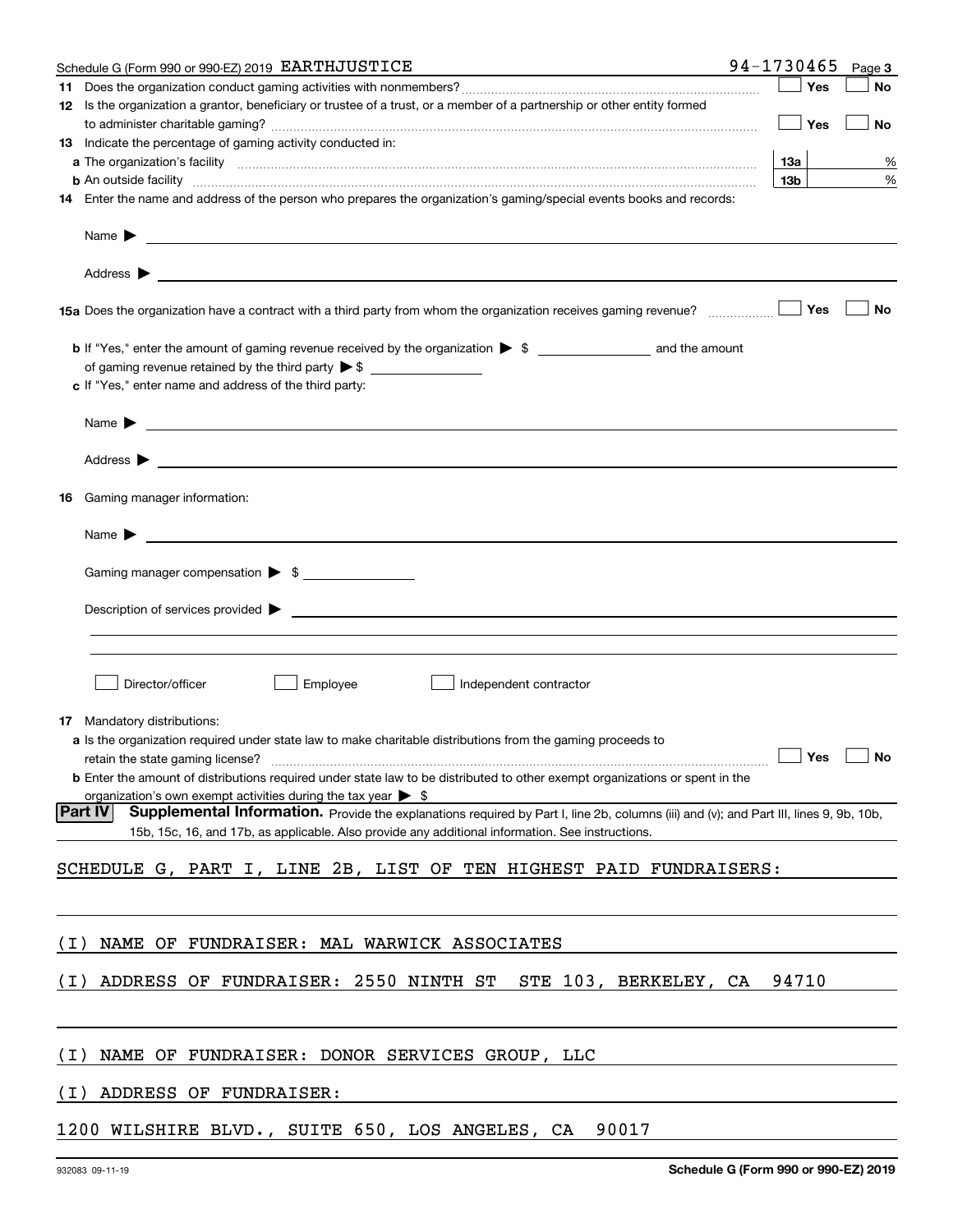PART I, LINE 2(B)(V)

# THE ORGANIZATION PAID \$217,150 FOR A RETAINER AND \$2,815,784 FOR

MAILINGS.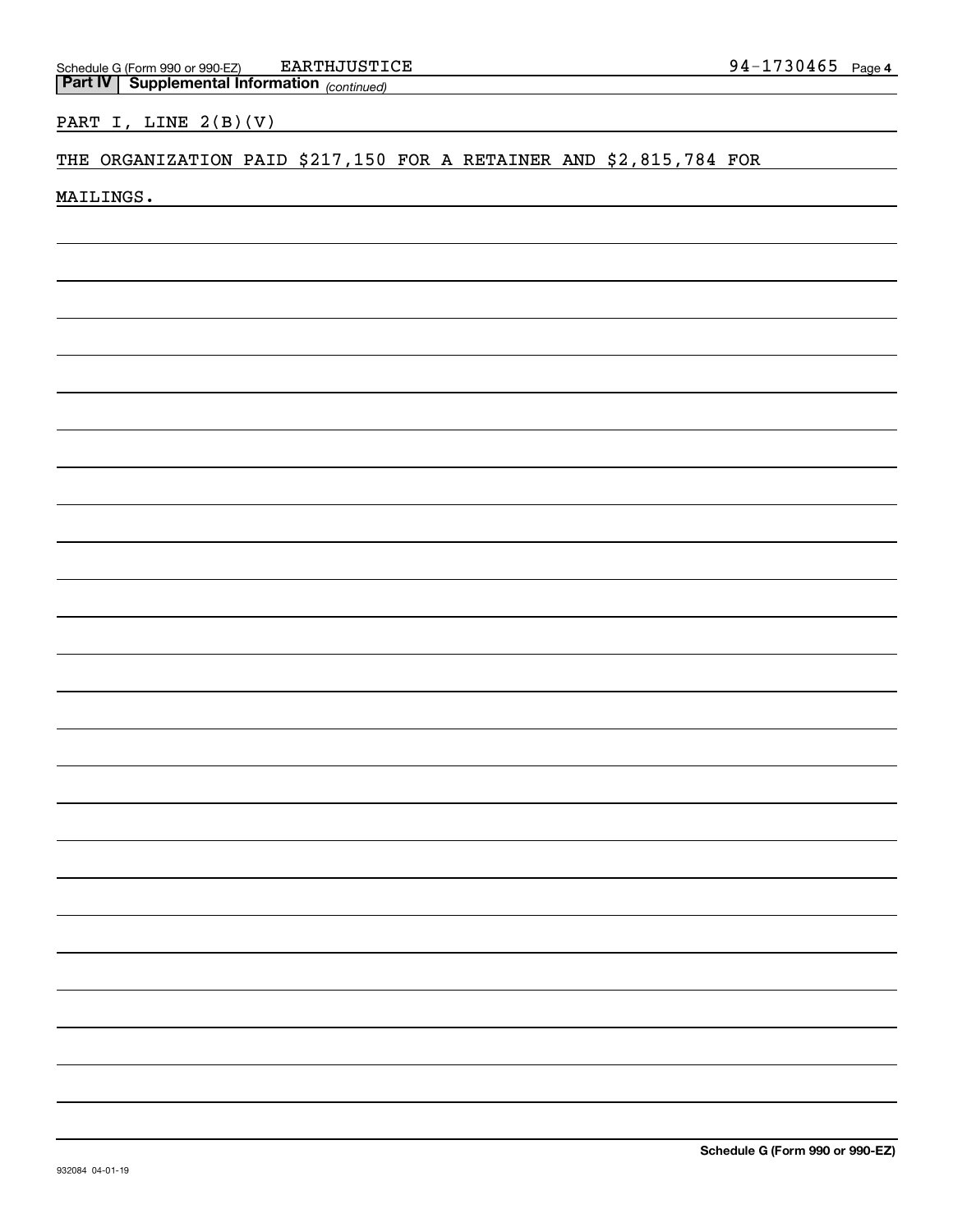| <b>SCHEDULE I</b><br>(Form 990)                                                                                                                                                |                            | <b>Grants and Other Assistance to Organizations,</b><br>Governments, and Individuals in the United States |                                                       |                                         |                                                                |                                          | OMB No. 1545-0047                                   |
|--------------------------------------------------------------------------------------------------------------------------------------------------------------------------------|----------------------------|-----------------------------------------------------------------------------------------------------------|-------------------------------------------------------|-----------------------------------------|----------------------------------------------------------------|------------------------------------------|-----------------------------------------------------|
|                                                                                                                                                                                |                            | Complete if the organization answered "Yes" on Form 990, Part IV, line 21 or 22.                          |                                                       |                                         |                                                                |                                          | 2019                                                |
| Department of the Treasury                                                                                                                                                     |                            |                                                                                                           | Attach to Form 990.                                   |                                         |                                                                |                                          | <b>Open to Public</b>                               |
| Internal Revenue Service                                                                                                                                                       |                            |                                                                                                           | Go to www.irs.gov/Form990 for the latest information. |                                         |                                                                |                                          | Inspection                                          |
| Name of the organization<br>EARTHJUSTICE                                                                                                                                       |                            |                                                                                                           |                                                       |                                         |                                                                |                                          | <b>Employer identification number</b><br>94-1730465 |
| Part I<br><b>General Information on Grants and Assistance</b>                                                                                                                  |                            |                                                                                                           |                                                       |                                         |                                                                |                                          |                                                     |
| Does the organization maintain records to substantiate the amount of the grants or assistance, the grantees' eligibility for the grants or assistance, and the selection<br>1. |                            |                                                                                                           |                                                       |                                         |                                                                |                                          |                                                     |
|                                                                                                                                                                                |                            |                                                                                                           |                                                       |                                         |                                                                |                                          | $\sqrt{X}$ Yes<br>$ $ No                            |
| Describe in Part IV the organization's procedures for monitoring the use of grant funds in the United States.<br>$\mathbf{2}$                                                  |                            |                                                                                                           |                                                       |                                         |                                                                |                                          |                                                     |
| Part II<br>Grants and Other Assistance to Domestic Organizations and Domestic Governments. Complete if the organization answered "Yes" on Form 990, Part IV, line 21, for any  |                            |                                                                                                           |                                                       |                                         |                                                                |                                          |                                                     |
| recipient that received more than \$5,000. Part II can be duplicated if additional space is needed.                                                                            |                            |                                                                                                           |                                                       |                                         |                                                                |                                          |                                                     |
| 1 (a) Name and address of organization<br>or government                                                                                                                        | $(b)$ EIN                  | (c) IRC section<br>(if applicable)                                                                        | (d) Amount of<br>cash grant                           | (e) Amount of<br>non-cash<br>assistance | (f) Method of<br>valuation (book,<br>FMV, appraisal,<br>other) | (g) Description of<br>noncash assistance | (h) Purpose of grant<br>or assistance               |
|                                                                                                                                                                                |                            |                                                                                                           |                                                       |                                         |                                                                |                                          |                                                     |
| EARTHJUSTICE ACTION                                                                                                                                                            |                            |                                                                                                           |                                                       |                                         |                                                                |                                          | GRANT TO SUPPORT THE                                |
| 500 NEW JERSEY AVENUE, NW NO. 700                                                                                                                                              |                            |                                                                                                           |                                                       |                                         |                                                                |                                          | MISSION OF EARTHJUSTICE                             |
| WASHINGTON, DC 20001-2066                                                                                                                                                      | $82-1981944$ 501(C)(4)     |                                                                                                           | 130,000.                                              | 0.                                      |                                                                |                                          | ACTION                                              |
| HARAMBEE HOUSE, INC.                                                                                                                                                           |                            |                                                                                                           |                                                       |                                         |                                                                |                                          | TO SUPPORT EFFORTS TO                               |
| 1115 HABERSHAM STREET                                                                                                                                                          |                            |                                                                                                           |                                                       |                                         |                                                                |                                          | ADVANCE LOCAL ENVIRONMENT                           |
| SAVANNAH, GA 31401                                                                                                                                                             | $58 - 2219332$ $501(C)(3)$ |                                                                                                           | 55,000,                                               | $\mathbf{0}$                            |                                                                |                                          | JUSTICE IN THE SOUTHEAST.                           |
|                                                                                                                                                                                |                            |                                                                                                           |                                                       |                                         |                                                                |                                          | TO SUPPORT EFFORTS TO                               |
| PARTNERSHIP PROJECT, INC.                                                                                                                                                      |                            |                                                                                                           |                                                       |                                         |                                                                |                                          | ADVANCE THE ENVIRONMENTAL                           |
| PO BOX 65826                                                                                                                                                                   |                            |                                                                                                           |                                                       |                                         |                                                                |                                          | <b>JUSTICE EFFORTS OF THE</b>                       |
| WASHINGTON, DC 20035                                                                                                                                                           | $52 - 2192070$ $501(C)(3)$ |                                                                                                           | 250,000                                               | $\mathbf{0}$ .                          |                                                                |                                          | EQUITABLE AND JUST                                  |
| SOCIAL & ENVIRONMENTAL                                                                                                                                                         |                            |                                                                                                           |                                                       |                                         |                                                                |                                          | TO PROMOTE THE                                      |
| ENTREPRENEURS - 23532 CALABASAS                                                                                                                                                |                            |                                                                                                           |                                                       |                                         |                                                                |                                          | SUSTAINABILITY AND                                  |
| ROAD, SUITE A - CALABASAS, CA                                                                                                                                                  |                            |                                                                                                           |                                                       |                                         |                                                                |                                          | CAPACITY BUILDING OF                                |
| 91302                                                                                                                                                                          | $95 - 4116679$ 501(C)(3)   |                                                                                                           | 200,000,                                              | 0.                                      |                                                                |                                          | RECIPIENT GRASSROOTS                                |
|                                                                                                                                                                                |                            |                                                                                                           |                                                       |                                         |                                                                |                                          | GRANT TO SUPPORT THE                                |
| GRASSROOTS INTERNATIONAL                                                                                                                                                       |                            |                                                                                                           |                                                       |                                         |                                                                |                                          | <b>DRGANIZATION'S</b>                               |
|                                                                                                                                                                                |                            |                                                                                                           |                                                       |                                         |                                                                |                                          | SUSTAINABILITY AND                                  |
| 179 BOYLSTON STREET, 4TH FLOOR                                                                                                                                                 | $04 - 2791159$ 501(C)(3)   |                                                                                                           |                                                       | 0.                                      |                                                                |                                          | CAPACITY BUILDING                                   |
| BOSTON, MA 02130                                                                                                                                                               |                            |                                                                                                           | 50,000.                                               |                                         |                                                                |                                          |                                                     |
|                                                                                                                                                                                |                            |                                                                                                           |                                                       |                                         |                                                                |                                          | TO SUPPORT THE WORK OF                              |
| CENTER FOR EARTH, ENERGY &                                                                                                                                                     |                            |                                                                                                           |                                                       |                                         |                                                                |                                          | ADVANCING JUST CLIMATE                              |
| DEMOCRACY - 4511 34TH AVE. S.                                                                                                                                                  |                            |                                                                                                           |                                                       | $\mathbf{0}$ .                          |                                                                |                                          | POLICY, INCLUDING                                   |
| SUITE A - MINNEAPOLIS, MN 55406                                                                                                                                                | $45 - 2580349$ $501(C)(3)$ |                                                                                                           | 100,000.                                              |                                         |                                                                |                                          | LEADERSHIP IN DEVELOPING                            |
| 2 Enter total number of section 501(c)(3) and government organizations listed in the line 1 table                                                                              |                            |                                                                                                           |                                                       |                                         |                                                                |                                          | 8.<br>$\overline{1}$ .                              |
| Enter total number of other organizations listed in the line 1 table<br>3<br>1118. Eas Department: Destrokien, Ant Matter, and the Inchreations for Forms 000                  |                            |                                                                                                           |                                                       |                                         |                                                                |                                          | Calcadole LIPagne 0001 (0040)                       |

**For Paperwork Reduction Act Notice, see the Instructions for Form 990. Schedule I (Form 990) (2019)** LHA

SEE PART IV FOR COLUMN (H) DESCRIPTIONS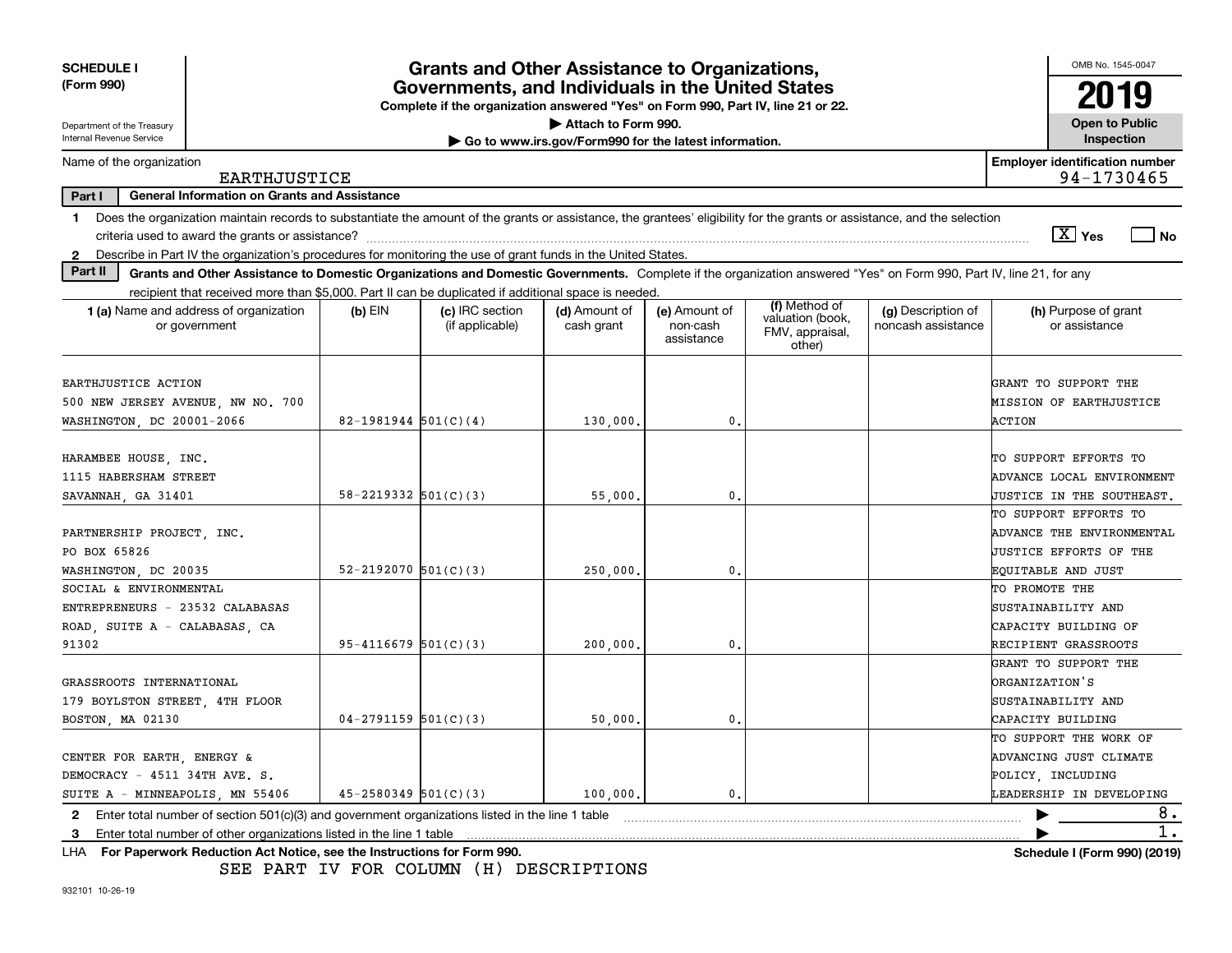| Schedule I (Form 990) | EARTHJUSTICE | .<br>$94 -$<br>730465 |  | Page |  |
|-----------------------|--------------|-----------------------|--|------|--|
|-----------------------|--------------|-----------------------|--|------|--|

94-1730465

| Part II   Continuation of Grants and Other Assistance to Governments and Organizations in the United States (Schedule I (Form 990), Part II.) |                            |                                  |                             |                                         |                                                                |                                           |                                       |
|-----------------------------------------------------------------------------------------------------------------------------------------------|----------------------------|----------------------------------|-----------------------------|-----------------------------------------|----------------------------------------------------------------|-------------------------------------------|---------------------------------------|
| (a) Name and address of<br>organization or government                                                                                         | $(b)$ EIN                  | (c) IRC section<br>if applicable | (d) Amount of<br>cash grant | (e) Amount of<br>non-cash<br>assistance | (f) Method of<br>valuation<br>(book, FMV,<br>appraisal, other) | (g) Description of<br>non-cash assistance | (h) Purpose of grant<br>or assistance |
| NATIONAL BLACK CAUCUS OF STATE                                                                                                                |                            |                                  |                             |                                         |                                                                |                                           |                                       |
| LEGISLATORS - 444 NORTH CAPITOL                                                                                                               |                            |                                  |                             |                                         |                                                                |                                           | TO FURTHER ITS WORK IN                |
| STREET, NW, SUITE 622 -                                                                                                                       |                            |                                  |                             |                                         |                                                                |                                           | ENVIRONMENTAL JUSTICE AND             |
| WASHINGTON, DC 20001                                                                                                                          | $52 - 1218832$ $501(C)(3)$ |                                  | 50,000.                     | $\mathbf{0}$ .                          |                                                                |                                           | CLIMATE JUSTICE.                      |
| ASOCIACIN INTERAMERICANA PARA LA                                                                                                              |                            |                                  |                             |                                         |                                                                |                                           |                                       |
| DEFENSA DEL AMBIENTE (AIDA) - 50                                                                                                              |                            |                                  |                             |                                         |                                                                |                                           | TO SUPPORT STOPPING                   |
| CALIFORNIA STREET, SUITE 500 - SAN                                                                                                            |                            |                                  |                             |                                         |                                                                |                                           | FOSSIL FUELS IN LATIN                 |
| FRANCISCO, CA 94111                                                                                                                           | $94-3292116$ $501(C)(3)$   |                                  | 125,000.                    | $\mathbf{0}$ .                          |                                                                |                                           | AMERICA                               |
|                                                                                                                                               |                            |                                  |                             |                                         |                                                                |                                           | NATIONAL ENVIRONMENTAL                |
| OCCIDENTAL COLLEGE                                                                                                                            |                            |                                  |                             |                                         |                                                                |                                           | POLICY ACT (NEPA)                     |
| 1600 CAMPUS ROAD                                                                                                                              |                            |                                  |                             |                                         |                                                                |                                           | CAMPAIGN FOR MOVING                   |
| LOS ANGELES, CA 90041                                                                                                                         | $95-1667177$ $501(C)(3)$   |                                  | 65,000.                     | $\mathfrak o$ .                         |                                                                |                                           | FORWARD NETWORK.                      |
|                                                                                                                                               |                            |                                  |                             |                                         |                                                                |                                           |                                       |
|                                                                                                                                               |                            |                                  |                             |                                         |                                                                |                                           |                                       |
|                                                                                                                                               |                            |                                  |                             |                                         |                                                                |                                           |                                       |
|                                                                                                                                               |                            |                                  |                             |                                         |                                                                |                                           |                                       |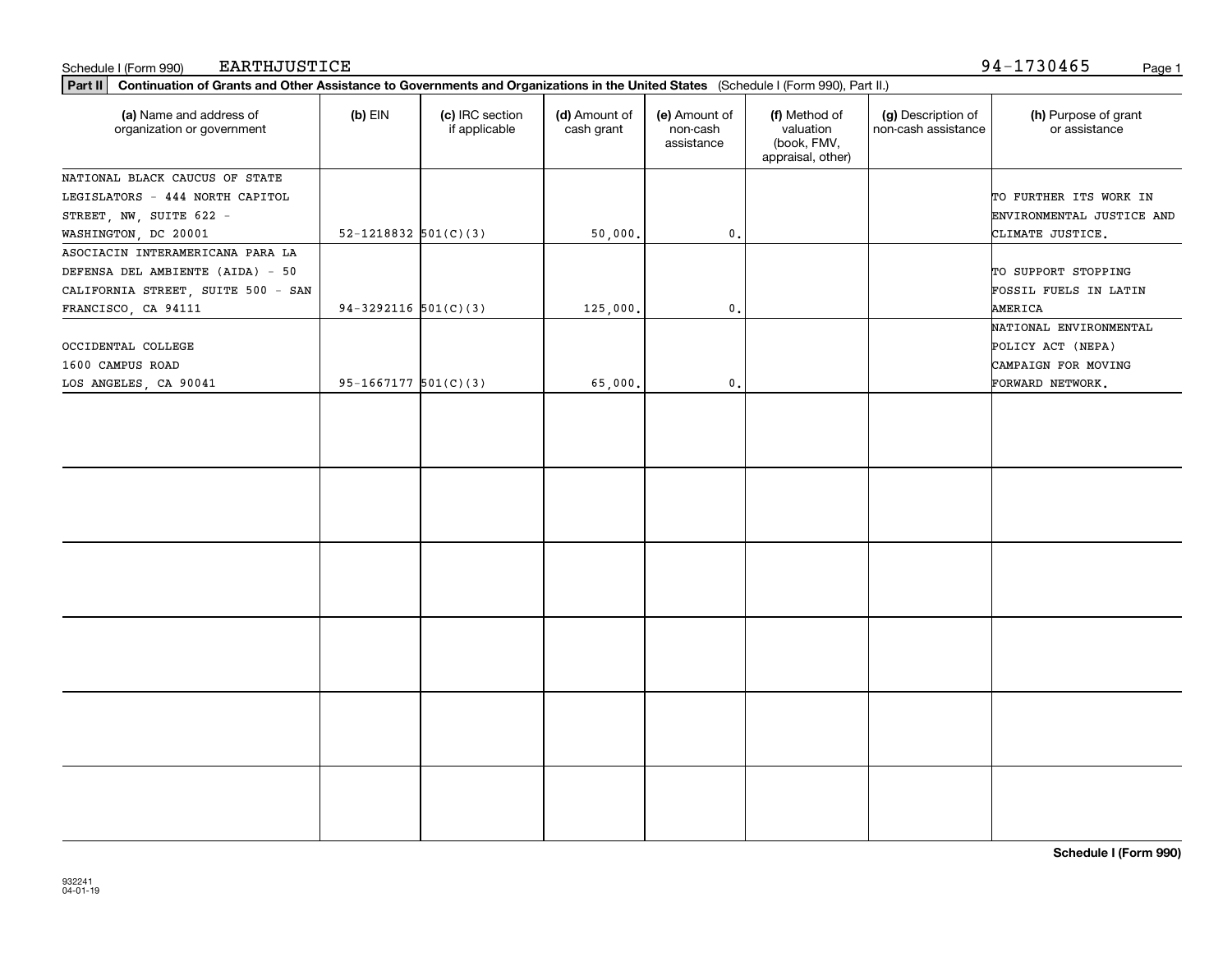| (a) Type of grant or assistance | (b) Number of<br>recipients | (c) Amount of<br>cash grant | (d) Amount of non-<br>cash assistance | (e) Method of valuation<br>(book, FMV, appraisal, other) | (f) Description of noncash assistance |
|---------------------------------|-----------------------------|-----------------------------|---------------------------------------|----------------------------------------------------------|---------------------------------------|
|                                 |                             |                             |                                       |                                                          |                                       |
|                                 |                             |                             |                                       |                                                          |                                       |
|                                 |                             |                             |                                       |                                                          |                                       |
|                                 |                             |                             |                                       |                                                          |                                       |
|                                 |                             |                             |                                       |                                                          |                                       |
|                                 |                             |                             |                                       |                                                          |                                       |
|                                 |                             |                             |                                       |                                                          |                                       |
|                                 |                             |                             |                                       |                                                          |                                       |
|                                 |                             |                             |                                       |                                                          |                                       |
|                                 |                             |                             |                                       |                                                          |                                       |

Part IV | Supplemental Information. Provide the information required in Part I, line 2; Part III, column (b); and any other additional information.

PART II, LINE 1, COLUMN (H):

NAME OF ORGANIZATION OR GOVERNMENT: PARTNERSHIP PROJECT, INC.

(H) PURPOSE OF GRANT OR ASSISTANCE: TO SUPPORT EFFORTS TO ADVANCE THE

ENVIRONMENTAL JUSTICE EFFORTS OF THE EQUITABLE AND JUST NATIONAL CLIMATE

PLATFORM.

# NAME OF ORGANIZATION OR GOVERNMENT: SOCIAL & ENVIRONMENTAL ENTREPRENEURS

# (H) PURPOSE OF GRANT OR ASSISTANCE: TO PROMOTE THE SUSTAINABILITY AND

## CAPACITY BUILDING OF RECIPIENT GRASSROOTS ENVIRONMENTAL JUSTICE

**2**

Schedule I (Form 990) (2019) BARTHJUSTICE NATURAL SCHEDULE 1 (Form 990) (2019) Page BARTHJUSTICE EARTHJUSTICE 94-1730465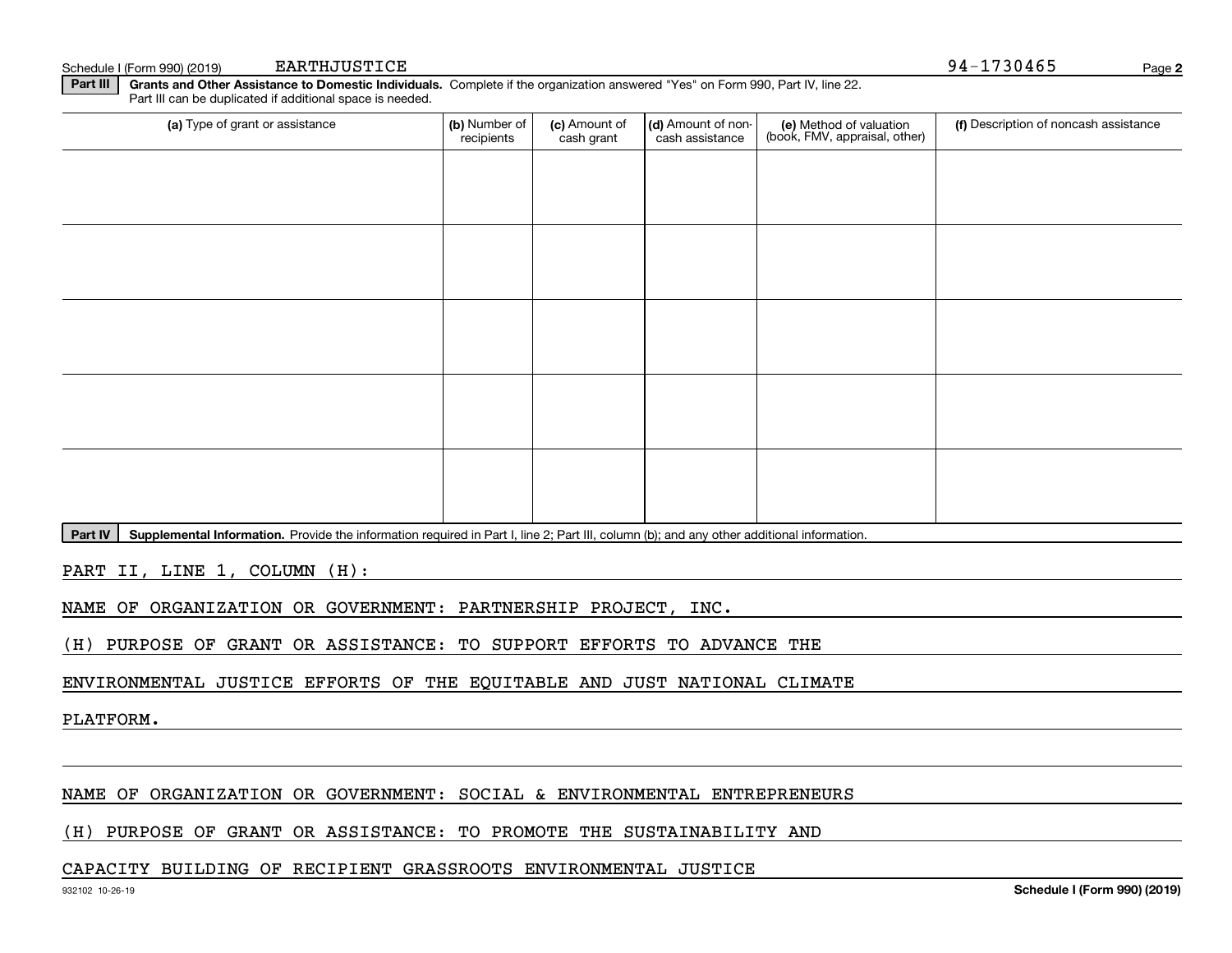#### ORGANIZATIONS

NAME OF ORGANIZATION OR GOVERNMENT: CENTER FOR EARTH, ENERGY & DEMOCRACY

(H) PURPOSE OF GRANT OR ASSISTANCE: TO SUPPORT THE WORK OF ADVANCING

JUST CLIMATE POLICY, INCLUDING LEADERSHIP IN DEVELOPING AND ADVANCING

HISTORIC CLIMATE POLICY AT THE JUST CLIMATE FORUM.

SCHEDULE I PART I LINE 2

GRANTS AND/OR ASSISTANCE ARE PROVIDED TO OTHER ORGANIZATIONS FOR PURPOSES RELATED TO COMMON INTEREST AND ENDEAVORS ON PARTICULAR ENVIRONMENTAL ISSUES. THOSE PURPOSES ARE CONSISTENT WITH THE MISSION OF EARTHJUSTICE AND THE RESTRICTIONS ON 501(C)(3) ORGANIZATIONS, WHETHER OR NOT THE RECIPIENT IS A 501(C)(3) ORGANIZATION. THE RECIPIENTS' USE OF FUNDS IS MONITORED AS PART OF EARTHJUSTICE'S INVOLVEMENT IN THE ISSUES OF SHARED INTEREST.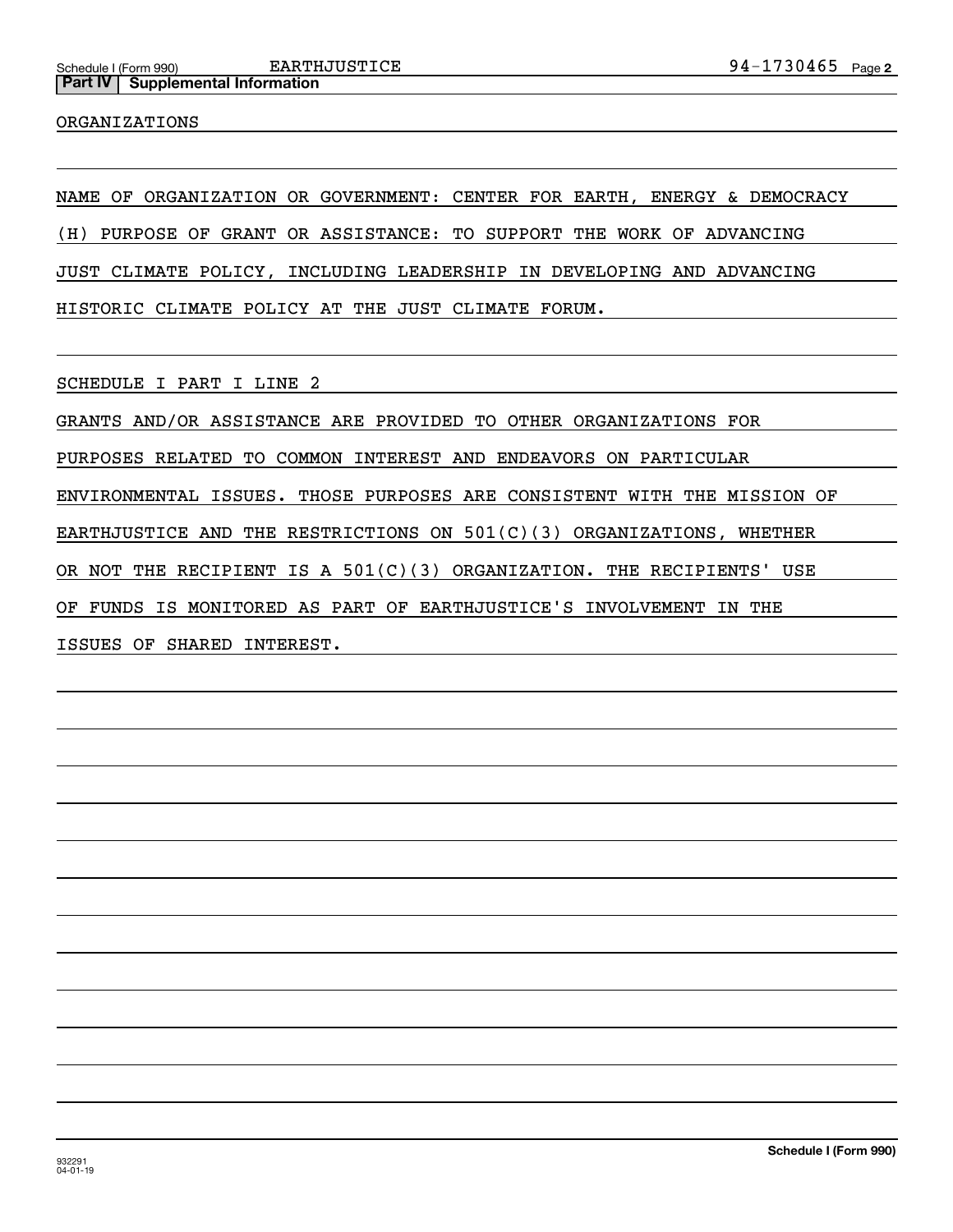|    | <b>SCHEDULE J</b>                                                                                                                                        | <b>Compensation Information</b>                                                                                              |                                       | OMB No. 1545-0047              |            |                  |  |  |
|----|----------------------------------------------------------------------------------------------------------------------------------------------------------|------------------------------------------------------------------------------------------------------------------------------|---------------------------------------|--------------------------------|------------|------------------|--|--|
|    | (Form 990)                                                                                                                                               | For certain Officers, Directors, Trustees, Key Employees, and Highest                                                        |                                       |                                |            |                  |  |  |
|    |                                                                                                                                                          | <b>Compensated Employees</b>                                                                                                 |                                       | 2019                           |            |                  |  |  |
|    | Complete if the organization answered "Yes" on Form 990, Part IV, line 23.<br><b>Open to Public</b><br>Attach to Form 990.<br>Department of the Treasury |                                                                                                                              |                                       |                                |            |                  |  |  |
|    | Internal Revenue Service                                                                                                                                 | ► Go to www.irs.gov/Form990 for instructions and the latest information.                                                     |                                       |                                | Inspection |                  |  |  |
|    | Name of the organization                                                                                                                                 |                                                                                                                              | <b>Employer identification number</b> |                                |            |                  |  |  |
|    |                                                                                                                                                          | <b>EARTHJUSTICE</b>                                                                                                          |                                       | 94-1730465                     |            |                  |  |  |
|    | Part I                                                                                                                                                   | <b>Questions Regarding Compensation</b>                                                                                      |                                       |                                |            |                  |  |  |
|    |                                                                                                                                                          |                                                                                                                              |                                       |                                | Yes        | No               |  |  |
| 1a |                                                                                                                                                          | Check the appropriate box(es) if the organization provided any of the following to or for a person listed on Form 990,       |                                       |                                |            |                  |  |  |
|    |                                                                                                                                                          | Part VII, Section A, line 1a. Complete Part III to provide any relevant information regarding these items.                   |                                       |                                |            |                  |  |  |
|    | First-class or charter travel                                                                                                                            | Housing allowance or residence for personal use                                                                              |                                       |                                |            |                  |  |  |
|    | Travel for companions                                                                                                                                    | Payments for business use of personal residence                                                                              |                                       |                                |            |                  |  |  |
|    |                                                                                                                                                          | Health or social club dues or initiation fees<br>Tax indemnification and gross-up payments                                   |                                       |                                |            |                  |  |  |
|    |                                                                                                                                                          | Discretionary spending account<br>Personal services (such as maid, chauffeur, chef)                                          |                                       |                                |            |                  |  |  |
|    |                                                                                                                                                          |                                                                                                                              |                                       |                                |            |                  |  |  |
|    |                                                                                                                                                          | <b>b</b> If any of the boxes on line 1a are checked, did the organization follow a written policy regarding payment or       |                                       |                                |            |                  |  |  |
|    |                                                                                                                                                          | reimbursement or provision of all of the expenses described above? If "No," complete Part III to explain                     |                                       | 1b                             |            |                  |  |  |
| 2  |                                                                                                                                                          | Did the organization require substantiation prior to reimbursing or allowing expenses incurred by all directors,             |                                       |                                |            |                  |  |  |
|    |                                                                                                                                                          |                                                                                                                              |                                       | $\mathbf{2}$                   |            |                  |  |  |
|    |                                                                                                                                                          |                                                                                                                              |                                       |                                |            |                  |  |  |
| з  |                                                                                                                                                          | Indicate which, if any, of the following the organization used to establish the compensation of the organization's           |                                       |                                |            |                  |  |  |
|    |                                                                                                                                                          | CEO/Executive Director. Check all that apply. Do not check any boxes for methods used by a related organization to           |                                       |                                |            |                  |  |  |
|    |                                                                                                                                                          | establish compensation of the CEO/Executive Director, but explain in Part III.                                               |                                       |                                |            |                  |  |  |
|    | Compensation committee                                                                                                                                   | Written employment contract                                                                                                  |                                       |                                |            |                  |  |  |
|    |                                                                                                                                                          | $\underline{\mathbf{X}}$ Independent compensation consultant<br>$\lfloor \underline{X} \rfloor$ Compensation survey or study |                                       |                                |            |                  |  |  |
|    |                                                                                                                                                          | $\lfloor x \rfloor$ Approval by the board or compensation committee<br>Form 990 of other organizations                       |                                       |                                |            |                  |  |  |
|    |                                                                                                                                                          |                                                                                                                              |                                       |                                |            |                  |  |  |
| 4  |                                                                                                                                                          | During the year, did any person listed on Form 990, Part VII, Section A, line 1a, with respect to the filing                 |                                       |                                |            |                  |  |  |
|    | organization or a related organization:                                                                                                                  |                                                                                                                              |                                       |                                |            |                  |  |  |
| а  |                                                                                                                                                          | Receive a severance payment or change-of-control payment?                                                                    |                                       | 4a                             | X          |                  |  |  |
| b  |                                                                                                                                                          |                                                                                                                              |                                       | 4b<br>4c                       |            | X                |  |  |
|    |                                                                                                                                                          |                                                                                                                              |                                       |                                |            | X                |  |  |
|    |                                                                                                                                                          | If "Yes" to any of lines 4a-c, list the persons and provide the applicable amounts for each item in Part III.                |                                       |                                |            |                  |  |  |
|    |                                                                                                                                                          |                                                                                                                              |                                       |                                |            |                  |  |  |
|    |                                                                                                                                                          | Only section 501(c)(3), 501(c)(4), and 501(c)(29) organizations must complete lines 5-9.                                     |                                       |                                |            |                  |  |  |
|    |                                                                                                                                                          | For persons listed on Form 990, Part VII, Section A, line 1a, did the organization pay or accrue any compensation            |                                       |                                |            |                  |  |  |
|    | contingent on the revenues of:                                                                                                                           |                                                                                                                              |                                       |                                |            |                  |  |  |
| a  |                                                                                                                                                          |                                                                                                                              |                                       | 5а                             |            | х<br>$\mathbf x$ |  |  |
|    |                                                                                                                                                          |                                                                                                                              |                                       | 5b                             |            |                  |  |  |
|    |                                                                                                                                                          | If "Yes" on line 5a or 5b, describe in Part III.                                                                             |                                       |                                |            |                  |  |  |
| 6  |                                                                                                                                                          | For persons listed on Form 990, Part VII, Section A, line 1a, did the organization pay or accrue any compensation            |                                       |                                |            |                  |  |  |
|    | contingent on the net earnings of:                                                                                                                       |                                                                                                                              |                                       | 6a                             |            | х                |  |  |
| a  |                                                                                                                                                          |                                                                                                                              |                                       |                                |            |                  |  |  |
|    |                                                                                                                                                          |                                                                                                                              |                                       | 6b                             |            | $\mathbf X$      |  |  |
|    |                                                                                                                                                          | If "Yes" on line 6a or 6b, describe in Part III.                                                                             |                                       |                                |            |                  |  |  |
| 7  |                                                                                                                                                          | For persons listed on Form 990, Part VII, Section A, line 1a, did the organization provide any nonfixed payments             |                                       |                                |            |                  |  |  |
|    |                                                                                                                                                          |                                                                                                                              |                                       | $\overline{7}$                 | X          |                  |  |  |
| 8  |                                                                                                                                                          | Were any amounts reported on Form 990, Part VII, paid or accrued pursuant to a contract that was subject to the              |                                       |                                |            |                  |  |  |
|    |                                                                                                                                                          | initial contract exception described in Regulations section 53.4958-4(a)(3)? If "Yes," describe in Part III                  |                                       | 8                              |            | х                |  |  |
| 9  |                                                                                                                                                          | If "Yes" on line 8, did the organization also follow the rebuttable presumption procedure described in                       |                                       |                                |            |                  |  |  |
|    |                                                                                                                                                          | convert Deduction Act Notice, ass the Instructions for Form 000.                                                             |                                       | 9<br>Cahadula, UEaum 0001.0040 |            |                  |  |  |

LHA For Paperwork Reduction Act Notice, see the Instructions for Form 990. Schedule J (Form 990) 2019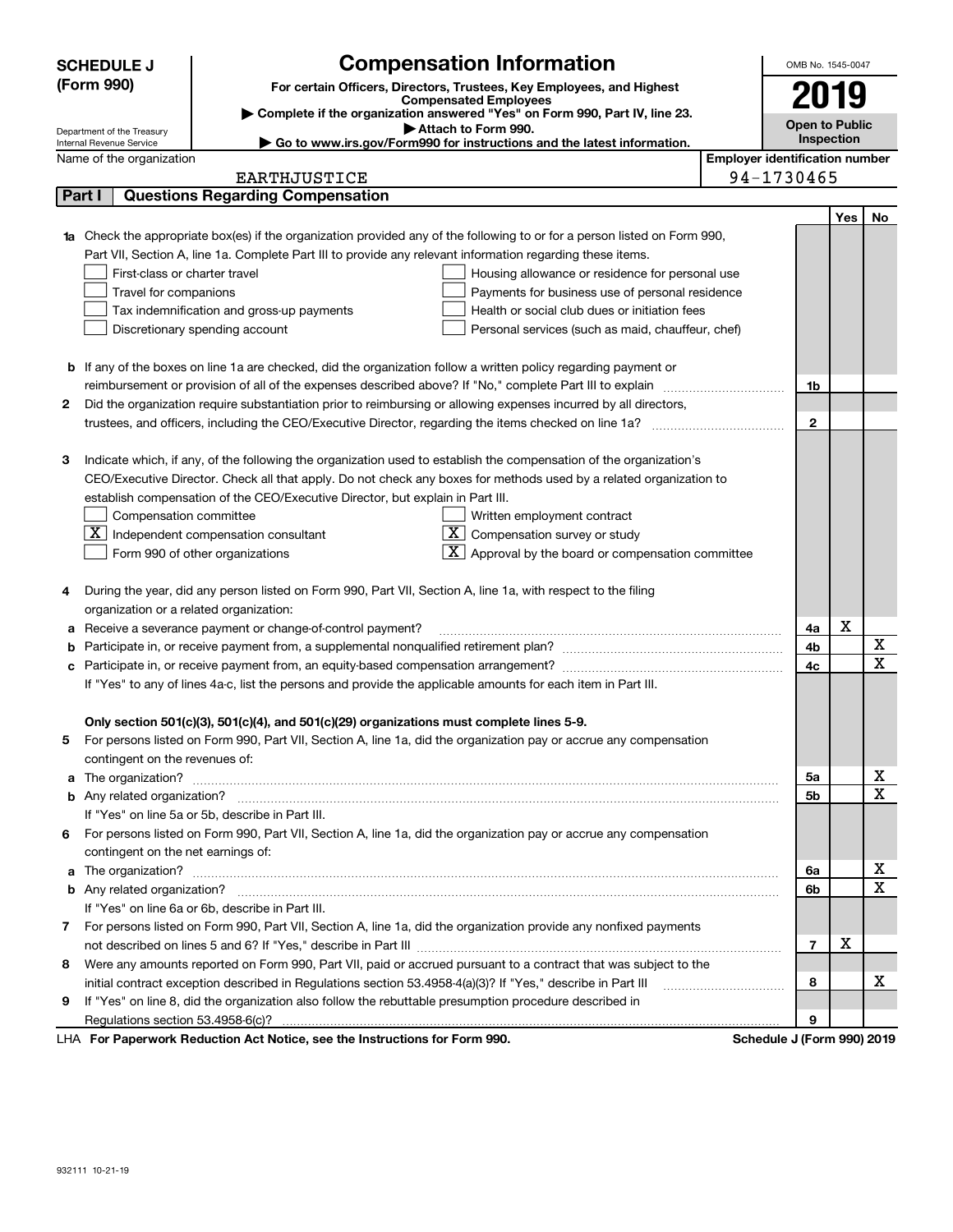# **Part II Officers, Directors, Trustees, Key Employees, and Highest Compensated Employees.**  Schedule J (Form 990) 2019 Page Use duplicate copies if additional space is needed.

For each individual whose compensation must be reported on Schedule J, report compensation from the organization on row (i) and from related organizations, described in the instructions, on row (ii). Do not list any individuals that aren't listed on Form 990, Part VII.

94-1730465

**Note:**  The sum of columns (B)(i)-(iii) for each listed individual must equal the total amount of Form 990, Part VII, Section A, line 1a, applicable column (D) and (E) amounts for that individual.

|                                      |      |                          | (B) Breakdown of W-2 and/or 1099-MISC compensation |                           | (C) Retirement and             | (D) Nontaxable | (E) Total of columns | (F) Compensation                                           |
|--------------------------------------|------|--------------------------|----------------------------------------------------|---------------------------|--------------------------------|----------------|----------------------|------------------------------------------------------------|
| (A) Name and Title                   |      | (i) Base<br>compensation | (ii) Bonus &<br>incentive                          | (iii) Other<br>reportable | other deferred<br>compensation | benefits       | $(B)(i)-(D)$         | in column (B)<br>reported as deferred<br>on prior Form 990 |
|                                      |      |                          | compensation                                       | compensation              |                                |                |                      |                                                            |
| ABIGAIL DILLEN<br>(1)                | (i)  | 402,070.                 | 0.                                                 | 0.                        | 25, 200.                       | 31,554.        | 458,824.             | 0.                                                         |
| PRESIDENT                            | (ii) | $\mathbf 0$ .            | 0.                                                 | 0.                        | $\mathbf{0}$ .                 | 0.             | $\Omega$ .           | 0.                                                         |
| <b>JASON SCHWARTZ</b><br>(2)         | (i)  | 212,536.                 | 0.                                                 | 11,000.                   | 22,663.                        |                | 246,200              | 0.                                                         |
| VP OF FINANCE; ASST. TREAS           | (ii) | 0.                       | $\mathbf 0$ .                                      | 0.                        | 0.                             | $0$ .          | 0.                   | $0$ .                                                      |
| KENNETH MCKENZIE<br>(3)              | (i)  | 207,841.                 | $\mathbf 0$ .                                      | 0.                        | 20,961.                        | 15,888.        | 244,690              | $0$ .                                                      |
| GENERAL COUNSEL; ASST. SEC           | (ii) | 0.                       | $\mathbf 0$ .                                      | 0.                        | 0.                             | 0.             | $\Omega$ .           | $0$ .                                                      |
| MARGARET MARSH-HEINE<br>(4)          | (i)  | 319,331.                 | $\mathbf 0$ .                                      | 0.                        | 28,000.                        | 30,277.        | 377,608              | $0$ .                                                      |
| VICE PRESIDENT DEVELOPMENT           | (ii) | $\mathbf 0$ .            | $\mathbf 0$ .                                      | 0.                        | 0.                             | 0.             | $\Omega$ .           | 0.                                                         |
| ANDREW CAPUTO<br>(5)                 | (i)  | 268,759.                 | 4,500.                                             | 0.                        | 28,000.                        | 31,554.        | 332,813.             | $\overline{0}$ .                                           |
| VICE PRESIDENT LITIGATION            | (ii) | 0.                       | 0.                                                 | 0.                        | 0.                             | 0.             | $\mathbf 0$          | $\overline{0}$ .                                           |
| CHRISTA BROTHERS<br>(6)              | (i)  | 242,382.                 | 0.                                                 | 10,080.                   | 25,967.                        | 22,528.        | 300,957.             | $\overline{0}$ .                                           |
| VICE PRESIDENT HUMAN RESOU           | (ii) | 0.                       | $\mathbf 0$ .                                      | 0.                        | 0.                             | Ο.             | $\mathbf 0$ .        | $\overline{0}$ .                                           |
| SAMBHAV SANKAR<br>(7)                | (i)  | 282,115.                 | 10,000.                                            | $\mathbf 0$ .             | О.                             | $\mathbf{0}$ . | 292,115              | $\overline{0}$ .                                           |
| SR. VICE PRESIDENT OF PROGRAMS       | (ii) | 0.                       | 0.                                                 | 0.                        | 0.                             | $\mathbf{0}$ . | $\mathbf{0}$         | 0.                                                         |
| JILL TAUBER<br>(8)                   | (i)  | 233,163.                 | $\mathbf 0$ .                                      | $\mathbf 0$ .             | 23,566.                        | 9,793.         | 266, 522             | 0.                                                         |
| VICE PRESIDENT OF LITIGATION         | (ii) | 0.                       | $\mathbf 0$ .                                      | 0.                        | О.                             | $\mathbf 0$ .  | $\mathbf 0$ .        | 0.                                                         |
| RAY WAN<br>(9)                       | (i)  | 250,016.                 | $\mathbf 0$ .                                      | 0.                        | 24,996.                        | 15,888.        | 290,900              | 0.                                                         |
| VP OF COMMUNICATIONS AND M           | (ii) | 0.                       | $\mathbf 0$ .                                      | 0.                        | 0.                             | 0.             | $\mathbf 0$ .        | 0.                                                         |
| (10) LISA GARCIA                     | (i)  | 200, 077.                | $\mathbf 0$ .                                      | 130,290.                  | 20,847.                        | 22,645.        | 373,859              | 0.                                                         |
| VP OF LITIGATION (ENDED 9/5/2019)    | (ii) | $0$ .                    | $\mathbf 0$ .                                      | 0.                        | $\mathbf 0$ .                  | 0.             | $\mathbf 0$ .        | 0.                                                         |
| (11) MARTIN HAYDEN                   | (i)  | 254,979.                 | 5,000.                                             | $\overline{0}$ .          | 26,534.                        | 17,805.        | 304,318              | $\overline{0}$ .                                           |
| VICE PRESIDENT OF LITIGATION         | (ii) | $0$ .                    | 0.                                                 | 0.                        | 0.                             | 0.             | $\mathbf 0$ .        | $\overline{0}$ .                                           |
| (12) ELIZABETH MARSH                 | (i)  | 215,070.                 | 10,000.                                            | 19,000.                   | 24, 572.                       | 0.             | 268, 642.            | $\overline{0}$ .                                           |
| ASSOCIATE VP OF DEVELOPMENT          | (ii) | 0.                       | $\mathbf 0$ .                                      | 0.                        | 0.                             | 0.             | $\mathbf 0$ .        | $\overline{0}$ .                                           |
| (13) PATRICE SIMMS                   | (i)  | 247,953.                 | 0.                                                 | 0.                        | 19,394.                        | 0.             | 267, 347.            | $\overline{0}$ .                                           |
| VICE PRESIDENT OF LITIGATION         | (ii) | 0.                       | 0.                                                 | 0.                        | $\mathbf 0$ .                  | 0.             | 0.                   | $\overline{0}$ .                                           |
| (14) KRISTINE STRATTON               | (i)  | 105,955.                 | $\mathbf 0$ .                                      | 0.                        | 10,665.                        | 3,355.         | 119,975.             | $\overline{0}$ .                                           |
| SR VP OF OPS; ASST. (ENDED 4/23/2019 | (ii) | 0.                       | $\mathbf 0$ .                                      | 0.                        | 0.                             | 0.             | 0.                   | 0.                                                         |
|                                      | (i)  |                          |                                                    |                           |                                |                |                      |                                                            |
|                                      | (ii) |                          |                                                    |                           |                                |                |                      |                                                            |
|                                      | (i)  |                          |                                                    |                           |                                |                |                      |                                                            |
|                                      | (ii) |                          |                                                    |                           |                                |                |                      |                                                            |

**2**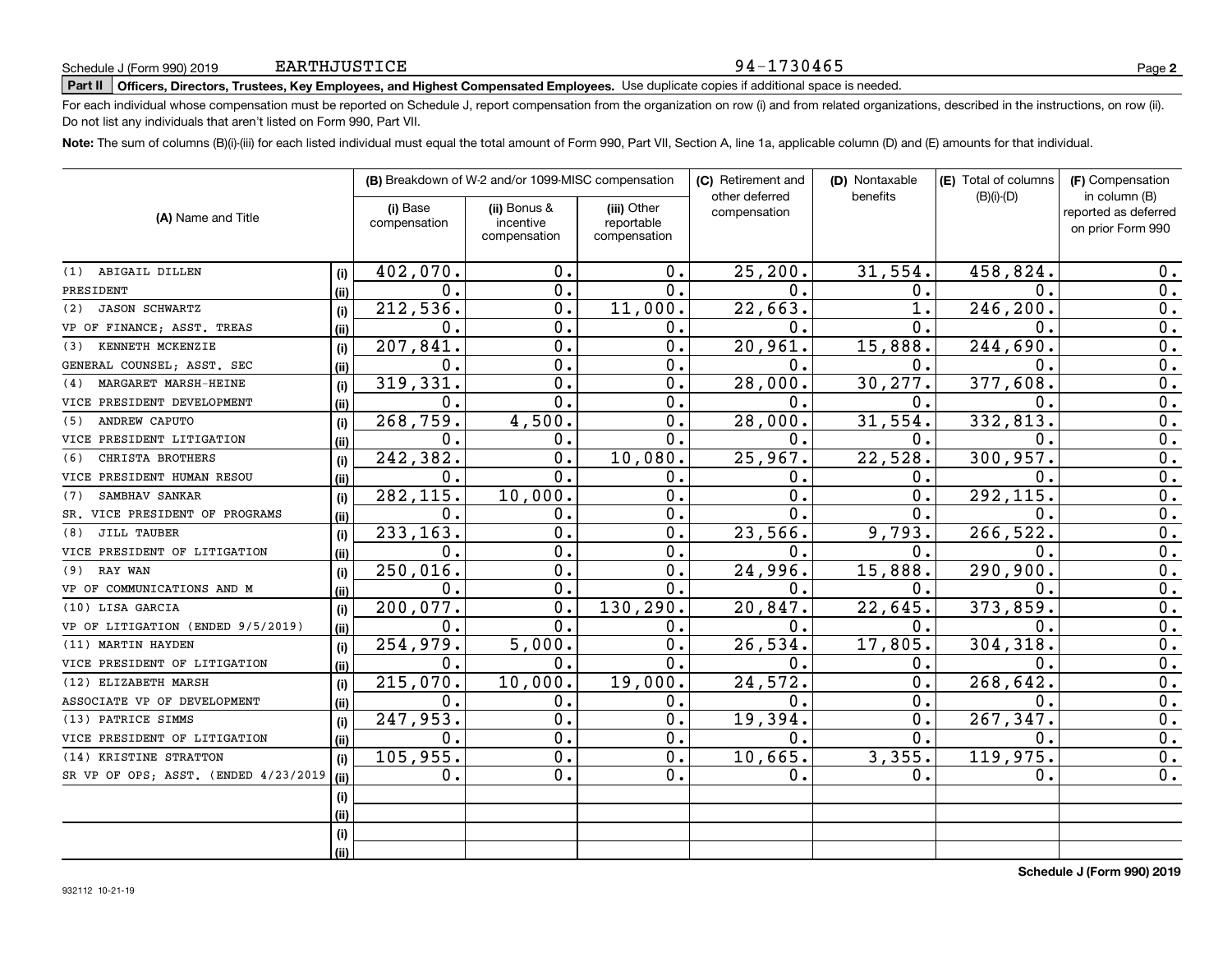**EARTHJUSTICE** 

**Part III Supplemental Information**

Schedule J (Form 990) 2019 EARTHJUSTICE<br>Part III Supplemental Information<br>Provide the information, explanation, or descriptions required for Part I, lines 1a, 1b, 3, 4a, 4b, 4c, 5a, 5b, 6a, 6b, 7, and 8, and for Part II. A

#### FORM 990 SCHEDULE J PART I LINE 4A

SEVERANCE WAS PAID TO LISA GARCIA IN THE AMOUNT OF \$130,290 UPON HER

TERMINATION ON 09/05/2019. THE AMOUNT WAS REPORTED ON PART II, COLUMN

B(III).

990 SCHEDULE J PART I, LINE 7:

ONE-TIME PERFORMANCE BONUSES AND THE AMOUNTS SHOWN IN PART II, COLUMN

B(II) WERE PAID IN CALENDAR YEAR 2019. THE PERFORMANCE BONUSES WERE

APPROVED BY THE PRESIDENT. NO BONUSES WERE MADE CONTINGENT ON REVENUES

OR NET INCOME OF THE ORGANIZATION.

**Schedule J (Form 990) 2019**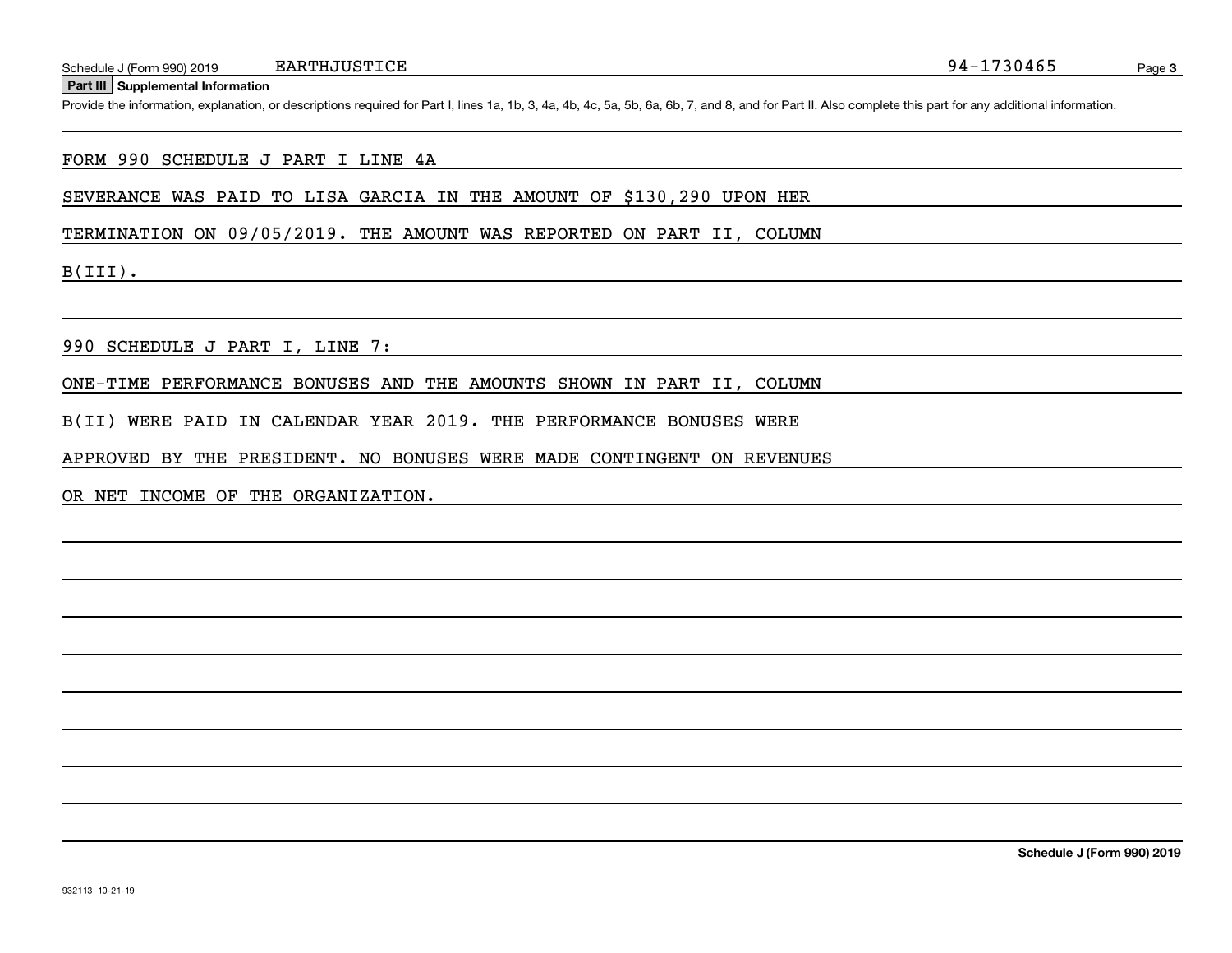## **SCHEDULE M (Form 990)**

# **Noncash Contributions**

OMB No. 1545-0047

| Department of the Treasury      |
|---------------------------------|
| <b>Internal Revenue Service</b> |

**Complete if the organizations answered "Yes" on Form 990, Part IV, lines 29 or 30.** <sup>J</sup>**2019** J

**Open to Public Inspection**

| Attach to Form 990.                                                    |  |
|------------------------------------------------------------------------|--|
| Go to www.irs.gov/Form990 for instructions and the latest information. |  |

| <b>Employer identification number</b> |
|---------------------------------------|
| 94-1730465                            |

|  |  | EARTHJUSTICE |  |  |  |  |
|--|--|--------------|--|--|--|--|
|  |  |              |  |  |  |  |

 $\blacktriangleright$ 

| <b>Part I</b> | <b>Types of Property</b>                                                                                                       |                               |                                      |                                                                                                      |                                                              |            |     |    |
|---------------|--------------------------------------------------------------------------------------------------------------------------------|-------------------------------|--------------------------------------|------------------------------------------------------------------------------------------------------|--------------------------------------------------------------|------------|-----|----|
|               |                                                                                                                                | (a)<br>Check if<br>applicable | (b)<br>Number of<br>contributions or | (c)<br>Noncash contribution<br>amounts reported on<br>items contributed Form 990, Part VIII, line 1g | (d)<br>Method of determining<br>noncash contribution amounts |            |     |    |
| 1             |                                                                                                                                |                               |                                      |                                                                                                      |                                                              |            |     |    |
| 2             | Art - Historical treasures                                                                                                     |                               |                                      |                                                                                                      |                                                              |            |     |    |
| з             | Art - Fractional interests                                                                                                     |                               |                                      |                                                                                                      |                                                              |            |     |    |
| 4             | Books and publications                                                                                                         |                               |                                      |                                                                                                      |                                                              |            |     |    |
| 5             | Clothing and household goods                                                                                                   |                               |                                      |                                                                                                      |                                                              |            |     |    |
| 6             |                                                                                                                                |                               |                                      |                                                                                                      |                                                              |            |     |    |
| 7             |                                                                                                                                |                               |                                      |                                                                                                      |                                                              |            |     |    |
| 8             | Intellectual property                                                                                                          |                               |                                      |                                                                                                      |                                                              |            |     |    |
| 9             | Securities - Publicly traded                                                                                                   | $\mathbf x$                   | 258                                  | 9,092,398. $FMV$                                                                                     |                                                              |            |     |    |
| 10            | Securities - Closely held stock                                                                                                |                               |                                      |                                                                                                      |                                                              |            |     |    |
| 11            | Securities - Partnership, LLC, or                                                                                              |                               |                                      |                                                                                                      |                                                              |            |     |    |
|               | trust interests                                                                                                                |                               |                                      |                                                                                                      |                                                              |            |     |    |
| 12            |                                                                                                                                |                               |                                      |                                                                                                      |                                                              |            |     |    |
| 13            | Qualified conservation contribution -                                                                                          |                               |                                      |                                                                                                      |                                                              |            |     |    |
|               | Historic structures                                                                                                            |                               |                                      |                                                                                                      |                                                              |            |     |    |
| 14            | Qualified conservation contribution - Other                                                                                    |                               |                                      |                                                                                                      |                                                              |            |     |    |
| 15            | Real estate - Residential                                                                                                      |                               |                                      |                                                                                                      |                                                              |            |     |    |
| 16            | Real estate - Commercial                                                                                                       |                               |                                      |                                                                                                      |                                                              |            |     |    |
| 17            |                                                                                                                                |                               |                                      |                                                                                                      |                                                              |            |     |    |
| 18            |                                                                                                                                |                               |                                      |                                                                                                      |                                                              |            |     |    |
| 19            |                                                                                                                                |                               |                                      |                                                                                                      |                                                              |            |     |    |
| 20            | Drugs and medical supplies                                                                                                     |                               |                                      |                                                                                                      |                                                              |            |     |    |
| 21            |                                                                                                                                |                               |                                      |                                                                                                      |                                                              |            |     |    |
| 22            |                                                                                                                                |                               |                                      |                                                                                                      |                                                              |            |     |    |
| 23            |                                                                                                                                |                               |                                      |                                                                                                      |                                                              |            |     |    |
| 24            |                                                                                                                                |                               |                                      |                                                                                                      |                                                              |            |     |    |
| 25            | Other<br>$\overline{\phantom{a}}$                                                                                              |                               |                                      |                                                                                                      |                                                              |            |     |    |
| 26            | Other                                                                                                                          |                               |                                      |                                                                                                      |                                                              |            |     |    |
| 27            | Other                                                                                                                          |                               |                                      |                                                                                                      |                                                              |            |     |    |
| 28            | Other                                                                                                                          |                               |                                      |                                                                                                      |                                                              |            |     |    |
| 29            | Number of Forms 8283 received by the organization during the tax year for contributions                                        |                               |                                      |                                                                                                      |                                                              |            |     |    |
|               | for which the organization completed Form 8283, Part IV, Donee Acknowledgement                                                 |                               |                                      | 29                                                                                                   |                                                              |            |     |    |
|               |                                                                                                                                |                               |                                      |                                                                                                      |                                                              |            | Yes | No |
|               | 30a During the year, did the organization receive by contribution any property reported in Part I, lines 1 through 28, that it |                               |                                      |                                                                                                      |                                                              |            |     |    |
|               | must hold for at least three years from the date of the initial contribution, and which isn't required to be used for          |                               |                                      |                                                                                                      |                                                              |            |     |    |
|               | exempt purposes for the entire holding period?                                                                                 |                               |                                      |                                                                                                      |                                                              | <b>30a</b> |     | х  |
|               | <b>b</b> If "Yes," describe the arrangement in Part II.                                                                        |                               |                                      |                                                                                                      |                                                              |            |     |    |
| 31            | Does the organization have a gift acceptance policy that requires the review of any nonstandard contributions?                 |                               |                                      |                                                                                                      |                                                              | 31         | х   |    |
|               | 32a Does the organization hire or use third parties or related organizations to solicit, process, or sell noncash              |                               |                                      |                                                                                                      |                                                              |            |     |    |
|               | contributions?                                                                                                                 |                               |                                      |                                                                                                      |                                                              | 32a        | X   |    |
|               | <b>b</b> If "Yes," describe in Part II.                                                                                        |                               |                                      |                                                                                                      |                                                              |            |     |    |
| 33            | If the organization didn't report an amount in column (c) for a type of property for which column (a) is checked,              |                               |                                      |                                                                                                      |                                                              |            |     |    |
|               | describe in Part II.                                                                                                           |                               |                                      |                                                                                                      |                                                              |            |     |    |

| LHA |  | For Paperwork Reduction Act Notice, see the Instructions for Form 990. |
|-----|--|------------------------------------------------------------------------|
|-----|--|------------------------------------------------------------------------|

**Schedule M (Form 990) 2019**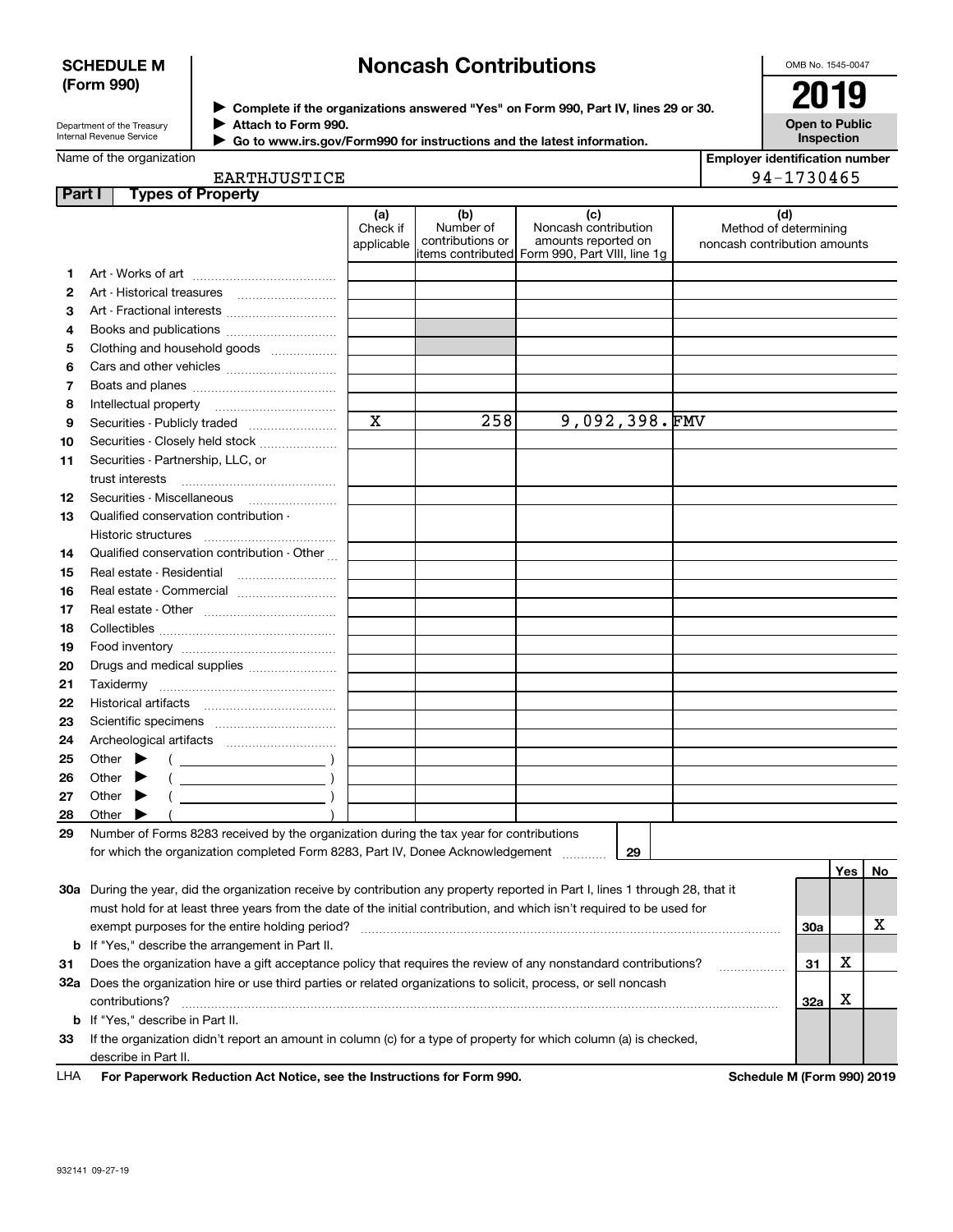EARTHJUSTICE

Schedule M (Form 990) 2019 EARTHJUSTICE<br>**Part II** Supplemental Information. Provide the information required by Part Llines 30b, 32b, and 33, and whether the organization. Part II | Supplemental Information. Provide the information required by Part I, lines 30b, 32b, and 33, and whether the organization is reporting in Part I, column (b), the number of contributions, the number of items received, or a combination of both. Also complete this part for any additional information.

SCHEDULE M, PART I, COLUMN (B):

THE AMOUNT ABOVE REFLECTS THE NUMBER OF CONTRIBUTIONS.

SCHEDULE M, LINE 32B:

SECURITIES BROKERS WILL SELL STOCK GIFTS ON BEHALF OF EARTHJUSTICE;

FROM TIME TO TIME, DONORS HAVE CONTRIBUTED REAL PROPERTY, USUALLY INTO

A CHARITABLE REMAINDER TRUST. WHEN THIS HAPPENS, A REAL ESTATE AGENT

WILL BE HIRED TO ASSIST IN SELLING THE PROPERTY.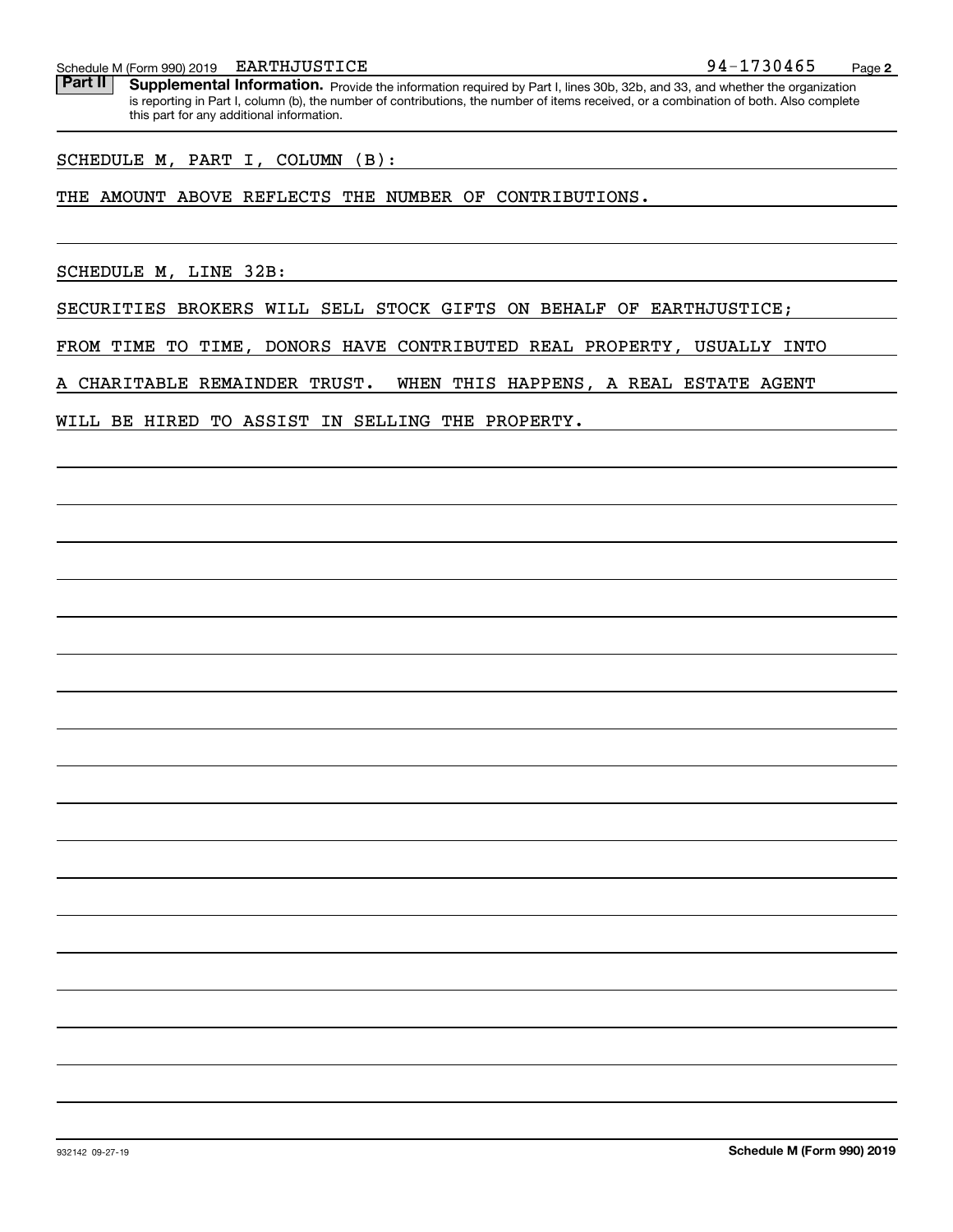**(Form 990 or 990-EZ)**

Department of the Treasury Internal Revenue Service Name of the organization

# **SCHEDULE O Supplemental Information to Form 990 or 990-EZ**

**Complete to provide information for responses to specific questions on Form 990 or 990-EZ or to provide any additional information. | Attach to Form 990 or 990-EZ. | Go to www.irs.gov/Form990 for the latest information.**



**Employer identification number**

EARTHJUSTICE 194-1730465

FORM 990, PART III

WE LITIGATE HUNDREDS OF CASES AT THE NATIONAL AND STATE LEVEL TO

PROTECT OUR WILD PLACES AND CREATURES, SAFEGUARD COMMUNITY HEALTH,

ADVANCE CLEAN ENERGY, AND COMBAT CLIMATE CHANGE. WE HAVE CONTINUED TO

HOLD THOSE WHO BREAK OUR NATION'S STRONG ENVIRONMENTAL LAWS ACCOUNTABLE

FOR THEIR ACTIONS.

AS THE PREMIER NONPROFIT PUBLIC INTEREST ENVIRONMENTAL LAW

ORGANIZATION, WE LEVERAGE OUR EXPERTISE AND COMMITMENT TO FIGHT FOR

JUSTICE AND CREATE LASTING CHANGE. EARTHJUSTICE BRINGS CASES THAT WILL

SET PRECEDENTS FOR GENERATIONS TO COME. OUR LITIGATION IS STRENGTHENED

BY POLICY AND COMMUNICATIONS TEAMS WORKING WITH DECISION-MAKERS IN

WASHINGTON, D.C., AND WITHIN THE COURT OF PUBLIC OPINION TO SUSTAIN OUR

LEGAL VICTORIES.

EARTHJUSTICE PURSUES THREE KEY GOALS TO SECURE A JUST AND FLOURISHING

WORLD:

# FIGHTING FOR HEALTHY COMMUNITIES

PRESERVING THE WILD

ADVANCING CLEAN ENERGY AND A HEALTHY CLIMATE

IN ADDITION TO THESE THREE PROGRAM AREAS, EARTHJUSTICE HAS CONTINUED

WITH ITS COMMITMENT TO PROTECT PUBLIC ACCESS TO JUSTICE. WITH A

LONGSTANDING TRADITION OF EMPHASIS ON PARTNERSHIP, WE ARE ALSO

EXPLORING NEW WAYS TO BE A BETTER AND STRONGER PARTNER TO GROUPS LARGE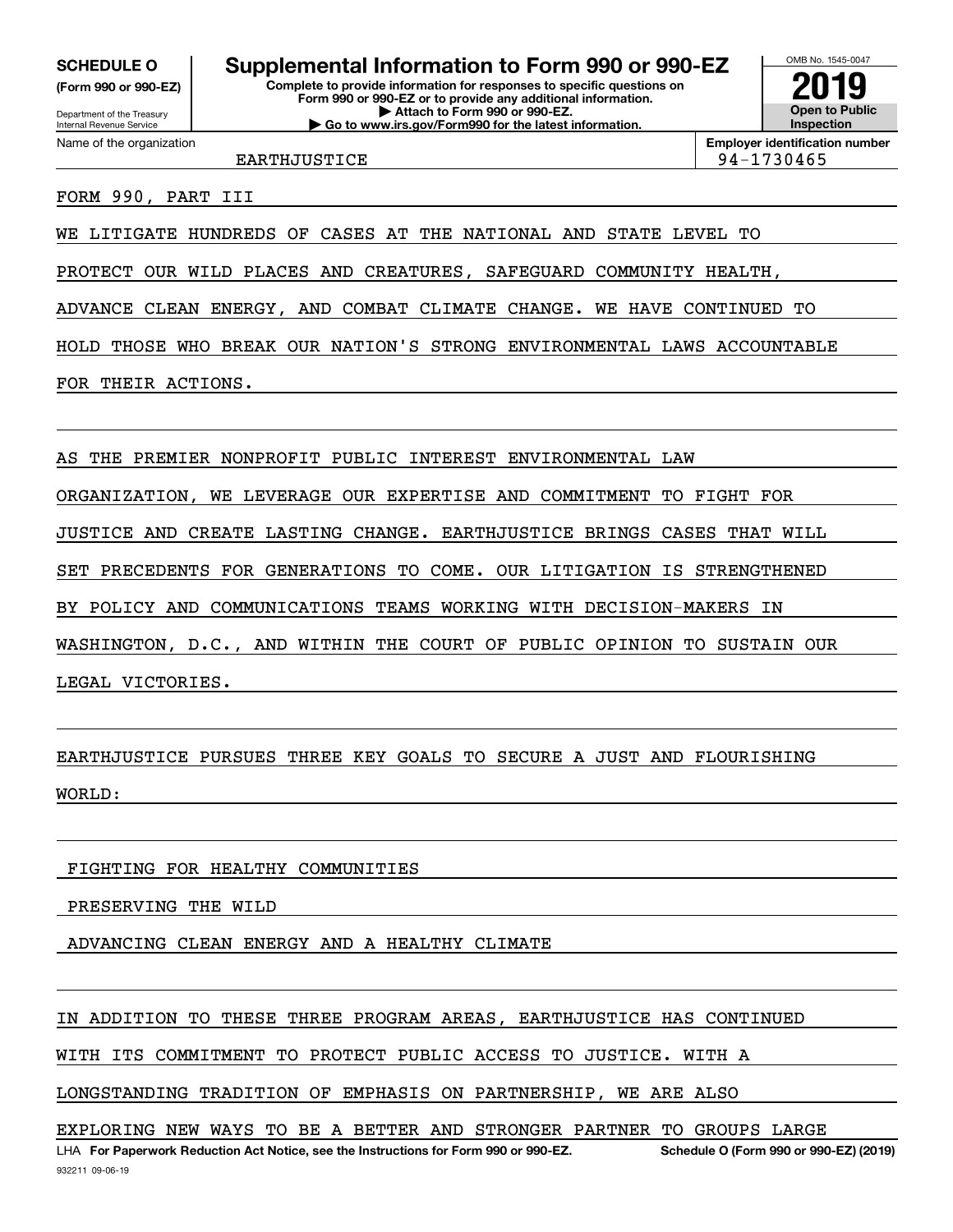EARTHJUSTICE 2012 12:00 12:00 12:00 12:00 12:00 12:00 12:00 12:00 12:00 12:00 12:00 12:00 12:00 12:00 12:00 12:00 12:00 12:00 12:00 12:00 12:00 12:00 12:00 12:00 12:00 12:00 12:00 12:00 12:00 12:00 12:00 12:00 12:00 12:00

AND SMALL WHO ARE ALIGNED WITH OUR CAUSES.

IN EVERY AREA OF OUR WORK, WE ARE PREVAILING IN TOUGH CASES, MAKING

GOOD LAW, AND FORCING CHANGE ON THE GROUND.

FORM 990, PART III

SCHEDULE OF COURT AWARDED ATTORNEY FEES & COSTS

1404 2020 BIOP & CRSO FEIS 1,968,007.34

3145 WORLD LOGISTICS CENTER INITIATIVE CHALLENGE 449,118.71

3537 CADIZ RIGHT OF WAY 373,824.23

3087 ADC NPDES PERMIT 263,457.20

2888 MEXICAN WOLF 10(J) RULE CHALLENGE 257,485.53

3647 FIRSTENERGY SOLUTIONS BANKRUPTCY 255,498.19

3194 FISHER LISTING WITHDRAWAL 249,539.40

2981 2008 OZONE IMPLEMENTATION 248,962.25

3306 WEST COAST ANCHOVY CATCH LIMITS 247,787.44

3237 KLAMATH REINITIATION OF CONSULTATION 241,292.91

3897 RAISING SHASTA DAM - STATE LAW 192,451.02

3553 BLM METHANE RULE SUSPENSION 140,272.28

3202 CHEMICAL DISASTER RULE 119,308.80

3110 E.W. BROWN CITIZEN SUIT 103,046.18

2975 BAN CHLORPYRIFOS 95,928.64

3773 NORTHWESTERN ENERGY RATE INCREASE 83,900.49

3392 ORCAS AND OIL TANKERS DON'T MIX 69,580.64

3867 OZONE BUMP-UPS 2019 55,268.75

2745 CORPS SHORELINE JURISDICTION 50,886.26

3164 CALIFORNIA ENERGY PLANNING 2016 40,197.50

3173 DC BACTERIA TMDLS 39,110.80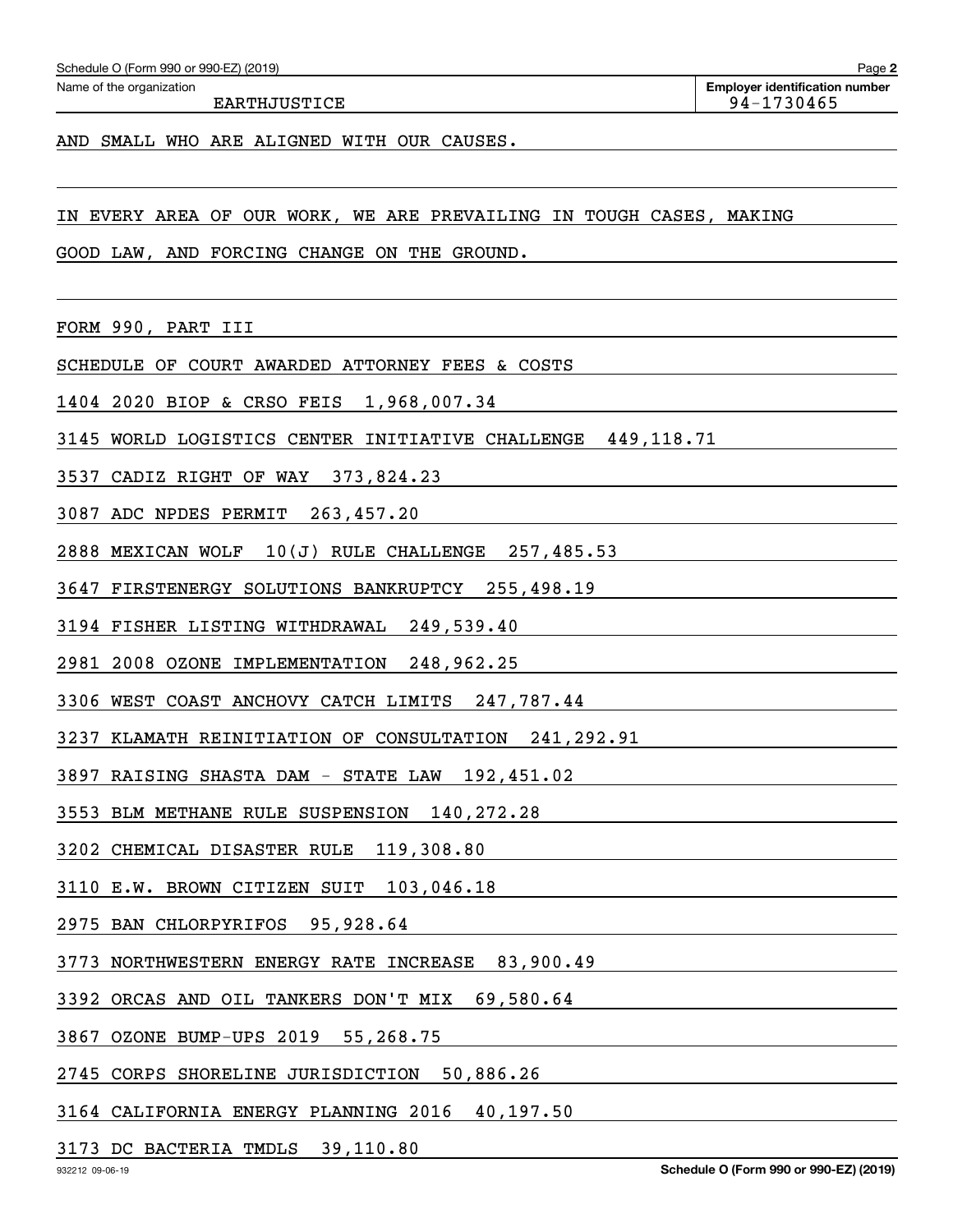| Schedule O (Form 990 or 990-EZ) (2019)                       | Page 2                                              |
|--------------------------------------------------------------|-----------------------------------------------------|
| Name of the organization<br><b>EARTHJUSTICE</b>              | <b>Employer identification number</b><br>94-1730465 |
| 3775 FAIRBANKS PM2.5 NONATTAINMENT SIP ROUND III 33,750.00   |                                                     |
| 3635 CPUC RATE DESIGN WINDOW<br>26,984.77                    |                                                     |
| 3679 GULF DRILLING ESA DELAY 25,908.59                       |                                                     |
| 2440 AEP NEW SOURCE REVIEW CONSENT DECREE 25,200.00          |                                                     |
| 3837<br>ENTERGY NEW ORLEANS 2018 RATE CASE 24,456.47         |                                                     |
| 3515 ELG ROLLBACK FOIA LITIGATION 24,170.28                  |                                                     |
| 3577 REVISED CCR RULE 21,500.00                              |                                                     |
| 3789 BLOOMINGTON WAREHOUSE 14,660.00                         |                                                     |
| 3243 UTAH REGIONAL HAZE DEFENSE 12,539.90                    |                                                     |
| 3296 AMERICAN PRAIRIE RESERVE LAND-USE DEFENSE 11,308.14     |                                                     |
| 2147 WASHINGTON WATER QUALITY STANDARDS REVISION 9,932.00    |                                                     |
| 3795 DREDGING FOIA CHALLENGE 8,527.00                        |                                                     |
| 4008 DTE ELECTRIC 2019 IRP 8,211.34                          |                                                     |
| 3455 ROSEMONT COPPER MINE CHALLENGE<br>7,525.15              |                                                     |
| 3506 KAUA'I SEABIRD TAKE<br>5,700.00                         |                                                     |
| 3968 RIVERVIEW ENERGY PERMIT APPEAL 5,000.00                 |                                                     |
| 3600 FEECA 2018 4,253.51                                     |                                                     |
| 3874 TAYLOR OIL SPILL INTERVENTION 3,947.00                  |                                                     |
| 3818 CONSUMERS ENERGY 2018 INTEGRATED RESOURCE PLAN 3,945.58 |                                                     |
| 2645 TRANSMOUNTAIN PIPELINE 3,535.08                         |                                                     |
| 2163 WYOMING REGIONAL HAZE SIP 3,150.00                      |                                                     |
| 4069 DTE ELECTRIC 2019 RATE CASE 2,743.85                    |                                                     |
| 2162 GE SALMON 2,209.66                                      |                                                     |
| 3547 JEA FAUX NET METERING 2,170.52                          |                                                     |
| 3652 WESTAR RATE CASE 2,140.94                               |                                                     |
| 3705 GULF OF MEXICO 2018 LEASE SALES 1,981.72                |                                                     |
| 3651 BLM SAGE GROUSE LEASING 1,844.54                        |                                                     |

3382 ACF WATER CONTROL MANUAL 1,835.33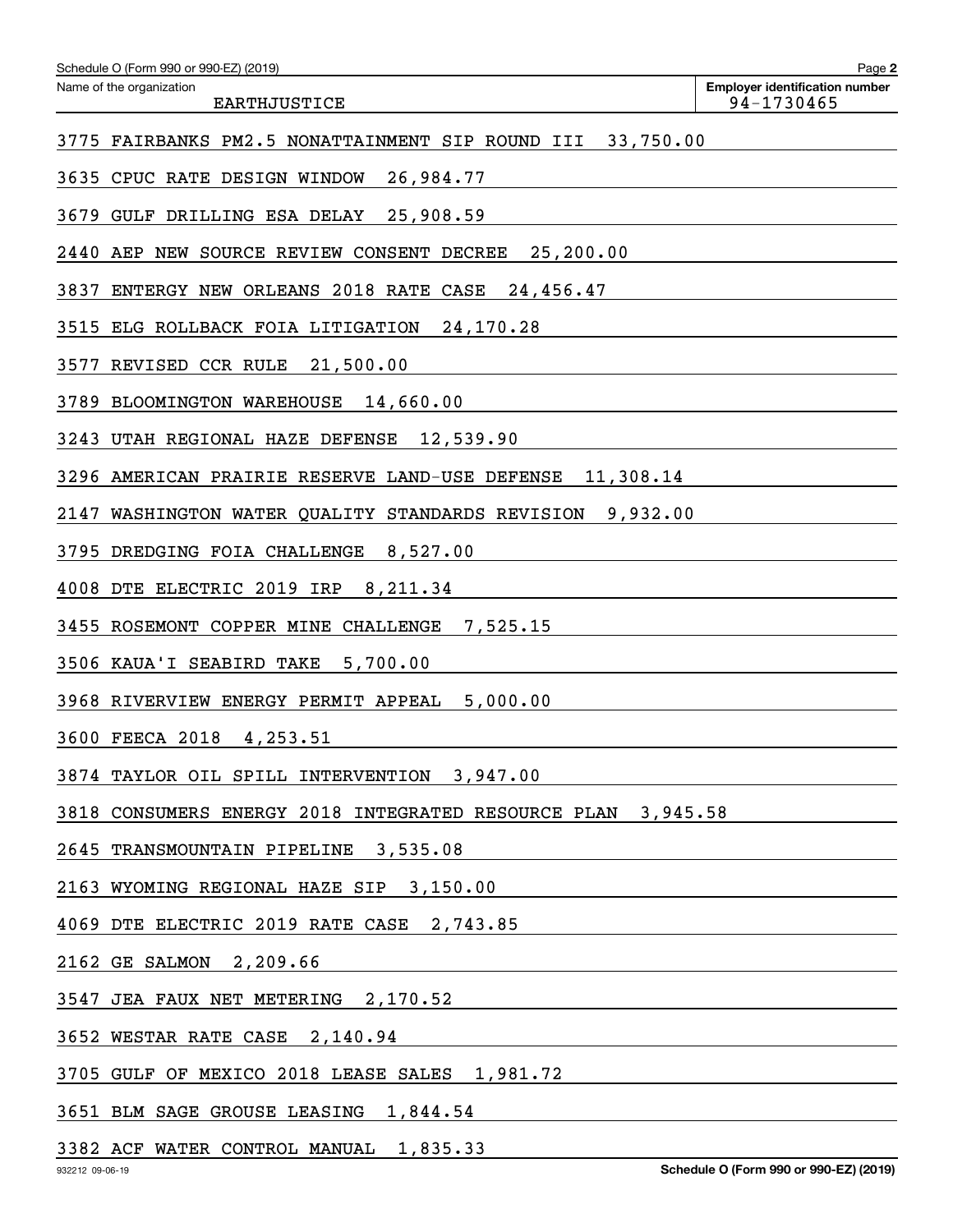| Schedule O (Form 990 or 990-EZ) (2019)                                                                                                              | Page 2                                              |
|-----------------------------------------------------------------------------------------------------------------------------------------------------|-----------------------------------------------------|
| Name of the organization<br><b>EARTHJUSTICE</b>                                                                                                     | <b>Employer identification number</b><br>94-1730465 |
| 3035 KERN COUNTY OIL - GAS IMPACT REPORT<br>1,564.18                                                                                                |                                                     |
| 2573<br>BADGER TWO MEDICINE LEASE<br>1,473.07                                                                                                       |                                                     |
| 3586 BLM FRACKING RULE REPEAL<br>1,471.32                                                                                                           |                                                     |
| 3483<br>GREATER YELLOWSTONE GRIZZLY BEAR DELISTING<br>1,339.26                                                                                      |                                                     |
| 3853 NV ENERGY GREEN TARIFF DOCKETS<br>1,336.12                                                                                                     |                                                     |
| 3783<br>EPA PHASE I COAL ASH ROLLBACK RULE<br>1,316.98                                                                                              |                                                     |
| 2880<br>1,240.33<br><b>ENEFIT</b>                                                                                                                   |                                                     |
| CONSTITUTION PIPELINE 401 CERTIFICATION DENIAL<br>1,188.14<br>3206                                                                                  |                                                     |
| 3562 PULP MILLS AIR TOXICS RULE<br>1,118.48                                                                                                         |                                                     |
| 3872 FOIA OF MCNAMEE RECORDS<br>1,099.67                                                                                                            |                                                     |
| 3344 BEARS EARS MONUMENT DEFENSE<br>1,084.07                                                                                                        |                                                     |
| 3967 PA. NITROGEN OXIDE CONTROLS<br>1,013.83                                                                                                        |                                                     |
| 997.60<br>3733 UINTA BASIN OIL AND GAS LEASING CHALLENGES                                                                                           |                                                     |
| 3992 DTE 2019 EWR CASE<br>962.70                                                                                                                    |                                                     |
| 837.16<br>3884 VERMILION STATE COAL ASH LITIGATION                                                                                                  |                                                     |
| 4028<br>TEP 2019 RATE CASE<br>834.81                                                                                                                |                                                     |
| 827.01<br>3628 BLM METHANE RULE RESCISSION                                                                                                          |                                                     |
| 3608 HAWAII SWH MANDATE 825.90                                                                                                                      |                                                     |
| 3930 ARIZONA ERYNGO ESA LISTING - DO NOT PUBLICIZE 769.16                                                                                           |                                                     |
| 2993 AMENDMENT 1 759.61                                                                                                                             |                                                     |
| 3610 N. ATL. RIGHT WHALES: LOBSTER FISHERY 719.81                                                                                                   |                                                     |
| 3838 MINNESOTA LINE 3 696.42                                                                                                                        |                                                     |
| 2934 KRAFT PULP MILLS & YEAST MANUFACTURING AIR TOXICS RTRS 659.21                                                                                  |                                                     |
| 3441 TSCA FRAMEWORK RULES CHALLENGE 634.77                                                                                                          |                                                     |
| 3990 NOAA META-FOIA 623.25<br><u> 1989 - Johann Harry Harry Harry Harry Harry Harry Harry Harry Harry Harry Harry Harry Harry Harry Harry Harry</u> |                                                     |
| 4101 APS 2019 RATE CASE 618.14                                                                                                                      |                                                     |
| 3102 RIVER OF NO RETURN WILDERNESS HELICOPTER INTRUSION 603.06                                                                                      |                                                     |
|                                                                                                                                                     |                                                     |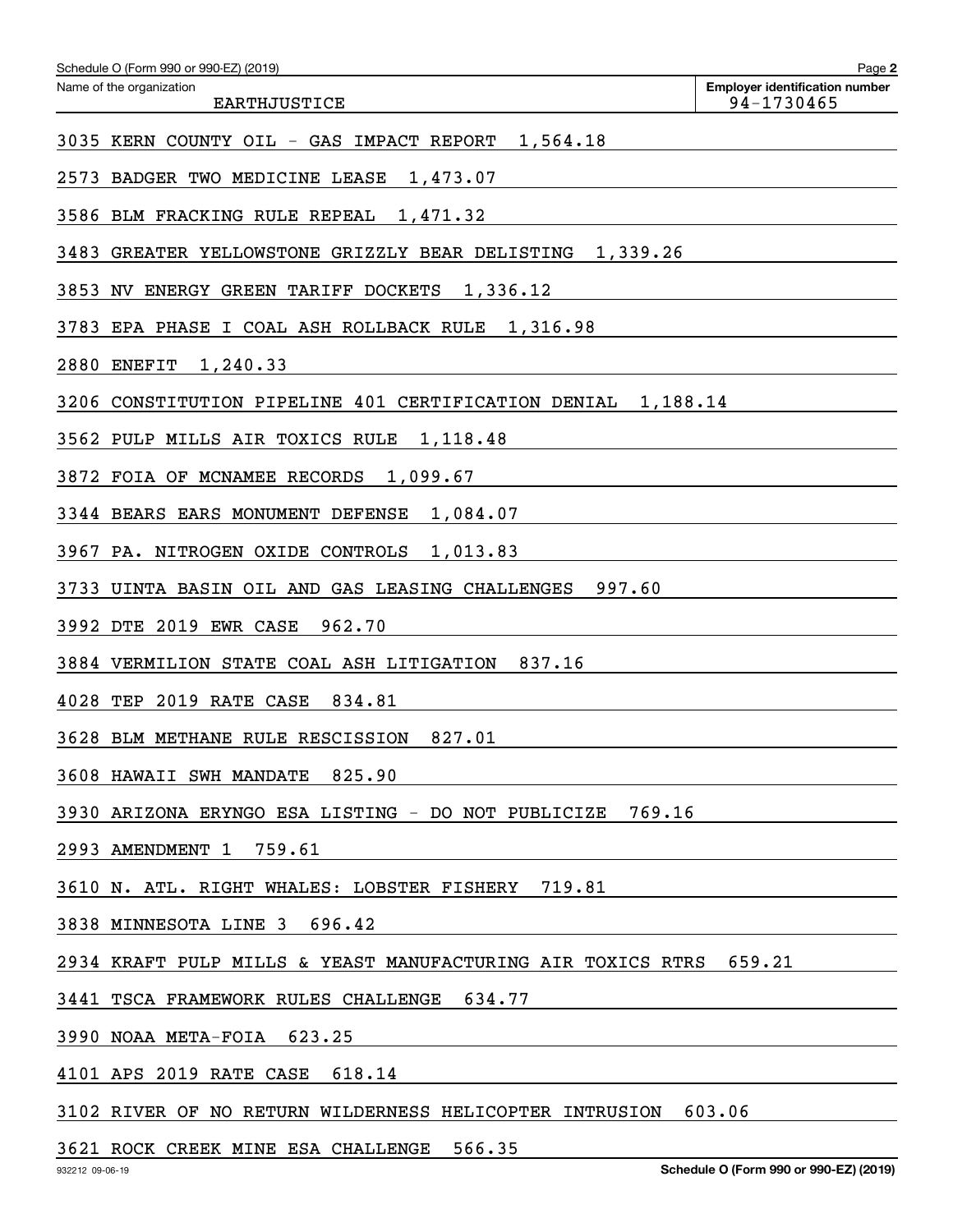| Name of the organization<br><b>Employer identification number</b><br>94-1730465<br><b>EARTHJUSTICE</b> |  |
|--------------------------------------------------------------------------------------------------------|--|
|                                                                                                        |  |
| 3410 CHALLENGE TO POWER PLANT ELG STAY<br>555.78                                                       |  |
| 537.46<br>3616 AIR TOXICS DEREGULATION                                                                 |  |
| 3682 DSW III<br>526.64                                                                                 |  |
| 3841<br>WELL CONTROL RULE ROLLBACK<br>526.47                                                           |  |
| 520.45<br>3659<br>HAWAII PBR                                                                           |  |
| CHALLENGE TO 2019 RFS RULE<br>3847<br>516.66                                                           |  |
| 489.06<br>4030<br>2019 CO OIL & GAS RULEMAKING                                                         |  |
| 473.00<br>2314<br>COOS BAY DREDGING PERMIT                                                             |  |
| 460.09<br>3557<br>EPA SCIENCE BOARD<br>INTEGRITY                                                       |  |
| 2561<br>446.91<br>DTE NSR DISTRICT COURT REMAND                                                        |  |
| 1473<br><b>EVERGLADES</b><br>411.44                                                                    |  |
| 399.38<br>3738<br>I-70 EXPANSION LITIGATION                                                            |  |
| 386.21<br>3707<br>DANSKAMMER GAS PLANT                                                                 |  |
| 3619<br>382.15<br>ATLANTIC SEISMIC                                                                     |  |
| 350.48<br>3041<br>WOPR JR.                                                                             |  |
| 3760<br>333.32<br>ISO-NE FUEL SECURITY                                                                 |  |
| 329.50<br>3950 WEPCO 2019 RATE CASE                                                                    |  |
| 2461 SHENANDOAH RIVER ALGAE<br>311.26                                                                  |  |
| 3743 DTE ELECTRIC 2018 RATE CASE<br>304.98                                                             |  |
| 3406 NATIONAL ELK REFUGE II<br>290.94                                                                  |  |
| 268.44<br>3957 WEST COAST ANCHOVY CATCH LIMIT II                                                       |  |
| 267.11<br>3799 CPUC BUG ENFORCEMENT                                                                    |  |
| 3636 VIGNETO 404 PERMIT<br>258.20                                                                      |  |
| 3863 PORTLAND CRUDE AMICUS<br>253.34                                                                   |  |
| 250.00<br>3825 RTO/ISO ENERGY STORAGE RULES                                                            |  |
| 219.25<br>3563 WEST ELK COAL LEASE II                                                                  |  |
| 3606 MECO RATE CASE<br>214.60                                                                          |  |

3966 PALMDALE AMICUS 213.17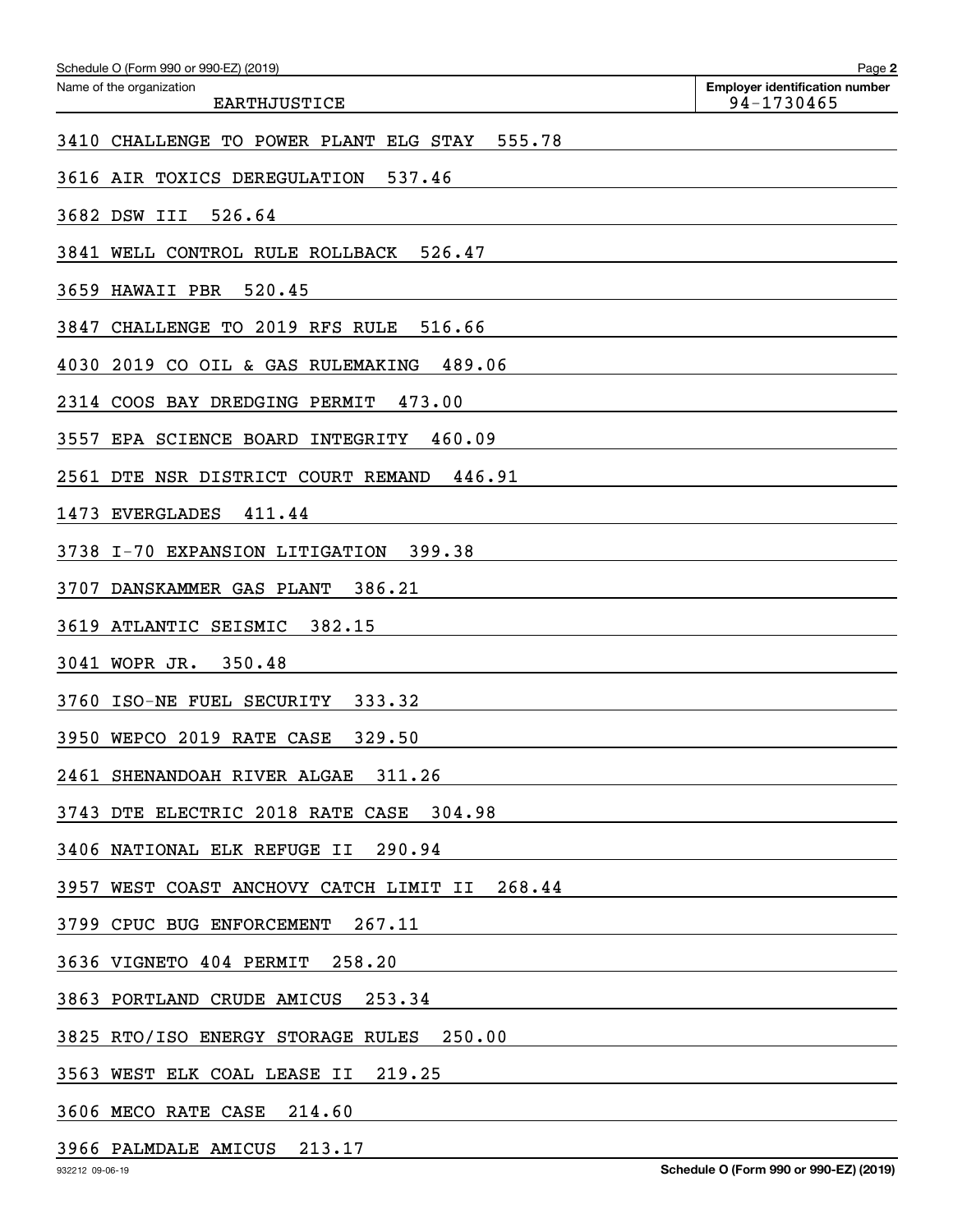| Schedule O (Form 990 or 990-EZ) (2019)                       | Page 2                                              |
|--------------------------------------------------------------|-----------------------------------------------------|
| Name of the organization<br><b>EARTHJUSTICE</b>              | <b>Employer identification number</b><br>94-1730465 |
| 210.00<br>3099 PAGAN - TINIAN MILITARY TRAINING              |                                                     |
| 200.01<br>3845 PUGET SOUND NO DISCHARGE ZONE DEFENSE         |                                                     |
| 194.34<br>3808 NORTH KONA UNGULATE ESA TAKE                  |                                                     |
| 193.00<br>3871<br>DOE CEII RULE                              |                                                     |
| ESSROC CLARK COUNTY INTERVENTION<br>180.00<br>3277           |                                                     |
| 148.40<br>3545 DTE 2017 GAS PLANT CON                        |                                                     |
| 3666<br>INTERIOR & BLM FOIA POLICIES LITIGATION<br>130.58    |                                                     |
| 126.00<br>2491<br>SENECA LAKE LPG STORAGE                    |                                                     |
| 108.17<br>3929<br>SCHOOL NUTRITION AMICUS                    |                                                     |
| 2826<br>EMPOWER MARYLAND<br>104.30                           |                                                     |
| MILLENIUM 401 CERT DEFENSE<br>3533<br>104.00                 |                                                     |
| 103.75<br>3970<br>REVISED CCR RULE FOIA LAWSUIT              |                                                     |
| 102.35<br>3511<br>GRAND STAIRCASE-ESCALANTE MONUMENT DEFENSE |                                                     |
| 100.57<br>3534 MONUMENTS FOIA LITIGATION                     |                                                     |
| 94.08<br>2776<br>MARYLAND AIR REGULATIONS                    |                                                     |
| 3729<br>89.85<br>HECO GRID PLANNING                          |                                                     |
| 3672 O&R 2018 RATE CASE<br>88.99                             |                                                     |
| 3834 CON EDISON NY 2019 RATE CASE 79.74                      |                                                     |
| 75.09<br>3718 SCIENCE DEFENSE FOIA CHALLENGE                 |                                                     |
| 3953 LEAD-BASED PAINT HAZARD STANDARDS CHALLENGE 62.50       |                                                     |
| 3801 IDAHO POWER VOS AND FIXED COSTS 58.25                   |                                                     |
| 50.28<br>3368 SAGE GROUSE DEFENSE UTAH II                    |                                                     |
| 3526 BACK FORTY MINE<br>48.51                                |                                                     |
|                                                              |                                                     |
|                                                              |                                                     |

FORM 990, PART VI, SECTION B, LINE 11B:

A FULL COPY OF FORM 990 IS POSTED ON A SECURE WEB PORTAL ACCESSIBLE BY THE

TRUSTEES PRIOR TO FILING. THE TRUSTEES ARE NOTIFIED OF THE FORM 990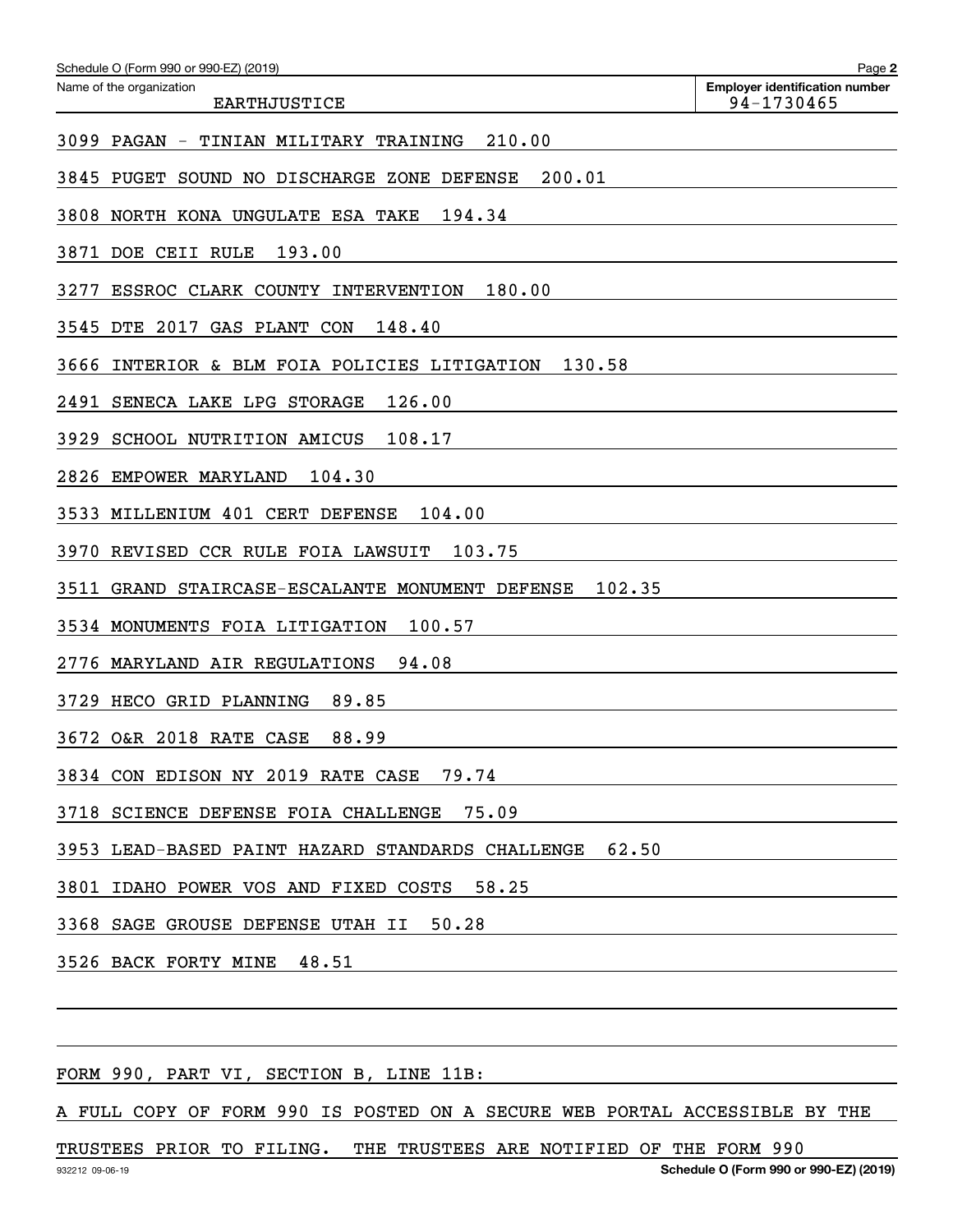| Schedule O (Form 990 or 990-EZ) (2019)                              | Page 2                                              |
|---------------------------------------------------------------------|-----------------------------------------------------|
| Name of the organization<br>EARTHJUSTICE                            | <b>Employer identification number</b><br>94-1730465 |
| POSTING AND ENCOURAGED TO REVIEW AND COMMENT ON IT PRIOR TO FILING. |                                                     |
| FORM 990, PART VI, SECTION B, LINE 12C:                             |                                                     |

THE CONFLICT OF INTEREST POLICY REQUIRES AN ANNUAL DISCLOSURE BY TRUSTEES AND SENIOR STAFF OF ENTITIES IN WHICH THEY HAVE PERSONAL, FINANCIAL OR PROFESSIONAL INTERESTS. THE RESULTS OF THOSE DISCLOSURES ARE COMPILED INTO A SCREENING LIST OF ENTITIES USED BY THE BOARD CHAIR, CHIEF EXECUTIVE OFFICER AND GENERAL COUNSEL WHEN REVIEWING POTENTIAL TRANSACTIONS WITH EARTHJUSTICE AND OUTSIDE ENTITIES. THE SCREENING LIST IS USED AS A CONFLICT CHECK TO ASSURE THAT INDIVIDUAL DECISION-MAKERS RECUSE THEMSELVES FROM ANY PARTICIPATION IN DECISIONS AFFECTING THE ENTITIES IN WHICH THEY HAVE INTERESTS.

FORM 990, PART VI, SECTION B, LINE 15:

WE GET MARKET DATA FROM A COMPENSATION CONSULTING FIRM FOR ALL STAFF SALARIES, INCLUDING OUR CEO. IN ADDITION, OUR VICE PRESIDENT OF HUMAN RESOURCES COLLECTS SALARIES OF CEOS FROM OTHER NATIONAL NON-PROFIT ENVIRONMENTAL ORGANIZATIONS TO MAKE AN INFORMED RECOMMENDATION TO THE BOARD OF DIRECTORS. THE RECOMMENDATION AND MARKET INFORMATION IS PASSED ALONG TO THE EXECUTIVE COMMITTEE OF OUR BOARD OF DIRECTORS WHICH REVIEWS THE DATA AND MAKES AN APPROPRIATE FINAL RECOMMENDATION FOR OUR CEO SALARY. THE FULL BOARD VOTES ON THE CEO SALARY APPROVAL.

932212 09-06-19 **Schedule O (Form 990 or 990-EZ) (2019)** WE DO A BI-ANNUAL REVIEW OF ALL POSITIONS IN THE ORGANIZATION INCLUDING THE CEO AND ALL STAFF. WE UPDATE ALL POSITION DESCRIPTIONS AND USE AN OUTSIDE COMPENSATION CONSULTING FIRM TO DETERMINE SALARIES THAT MATCH THE JOB RESPONSIBILITIES IN THE NON-PROFIT SECTOR IN THE SPECIFIC GEOGRAPHIC AREAS IN WHICH OUR JOBS ARE LOCATED. OUR VICE PRESIDENT OF HUMAN RESOURCES THEN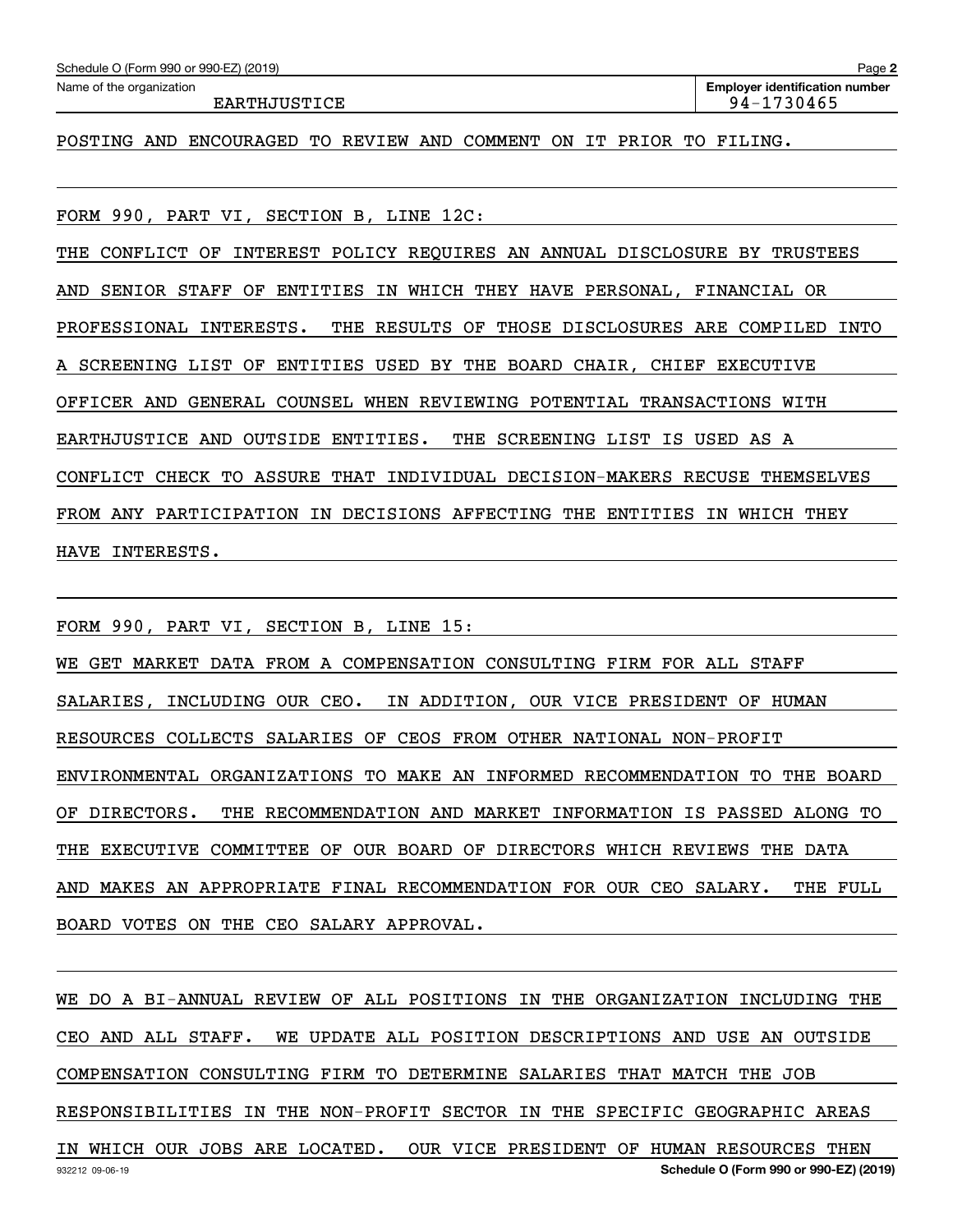| Schedule O (Form 990 or 990-EZ) (2019)                                                       | Page 2                                |
|----------------------------------------------------------------------------------------------|---------------------------------------|
| Name of the organization                                                                     | <b>Employer identification number</b> |
| <b>EARTHJUSTICE</b>                                                                          | 94-1730465                            |
| WORKS WITH MANAGERS, BASED ON PERFORMANCE TO DETERMINE WHAT THE APPROPRIATE                  |                                       |
| SALARY SHOULD BE WITHIN THIS RANGE.<br>SINCE THIS PROCESS IS OUITE TIME                      |                                       |
| IN THE YEAR WE DON'T GO THROUGH<br>INTENSIVE, WE DO THIS EVERY OTHER YEAR.                   |                                       |
| THIS PROCESS, WE GET COMPETITIVE NATIONAL JOB MARKET DATA TO DETERMINE A                     |                                       |
| PERCENTAGE INCREASE TO ALL SALARY SCALES AND USE THIS AS A GUIDELINE FOR                     |                                       |
| IN ADDITION, WE CONDUCT AN EQUITY REVIEW FOR ALL<br>OUR BUDGETING PROCESS.                   |                                       |
| SALARY ADJUSTMENTS TO ENSURE THAT WE ARE IN COMPLIANCE WITH THE CALIFORNIA                   |                                       |
| FAIR PAY ACT AND<br>THAT WE ARE COMPENSATING ALL STAFF FAIRLY.                               | OUR ATTORNEYS'                        |
| GRADUATION FROM LAW SCHOOL, TO WHICH WE ADD A<br>PAY IS BASED<br><b>ON</b><br>THE<br>YEAR OF |                                       |
| GEOGRAPHIC ADJUSTMENT BASED<br>ON THE OFFICE LOCATION, E.G. BOZEMAN, MONTANA                 |                                       |
| CONTACT<br>OTHER CONSERVATION ORGANIZATIONS LIKE<br>NEW YORK, NY.<br>WE<br>vs.               | THE                                   |
| SIERRA CLUB AND ALSO GOVERNMENT ENTITIES LIKE THE DEPARTMENT OF                              | <b>JUSTICE TO</b>                     |
| DETERMINE<br>THE APPROPRIATE PAY FOR OUR ATTORNEYS.                                          |                                       |
|                                                                                              |                                       |

FORM 990, PART VI, LINE 17, LIST OF STATES RECEIVING COPY OF FORM 990: AL,AR,CA,FL,GA,HI,IL,KS,KY,MD,MA,MI,MN,MS,NH,NJ,NM,NC,ND,NY,OR,PA,SC,TN,UT VA,WV,WI

| FORM 990, PART VI, SECTION C, LINE 19:                                  |  |
|-------------------------------------------------------------------------|--|
| THE AUDITED FINANCIAL STATEMENTS ARE AVAILABLE ON THE ORGANIZATION'S    |  |
| IN ADDITION, THE AUDITED FINANCIAL STATEMENTS, THE<br>WEBSITE.          |  |
| GOVERNING/ORGANIZING DOCUMENTS, AND THE CONFLICT OF INTEREST POLICY ARE |  |
| MADE AVAILABLE TO THE PUBLIC BY EMAIL REQUEST: EAJUS@EARTHJUSTICE.ORG.  |  |
|                                                                         |  |
| FORM 990, PART XI, LINE 9, CHANGES IN NET ASSETS:                       |  |
| 88,252.<br>CHANGE IN VALUE OF SPLIT-INTEREST GIFT AGREEMENTS            |  |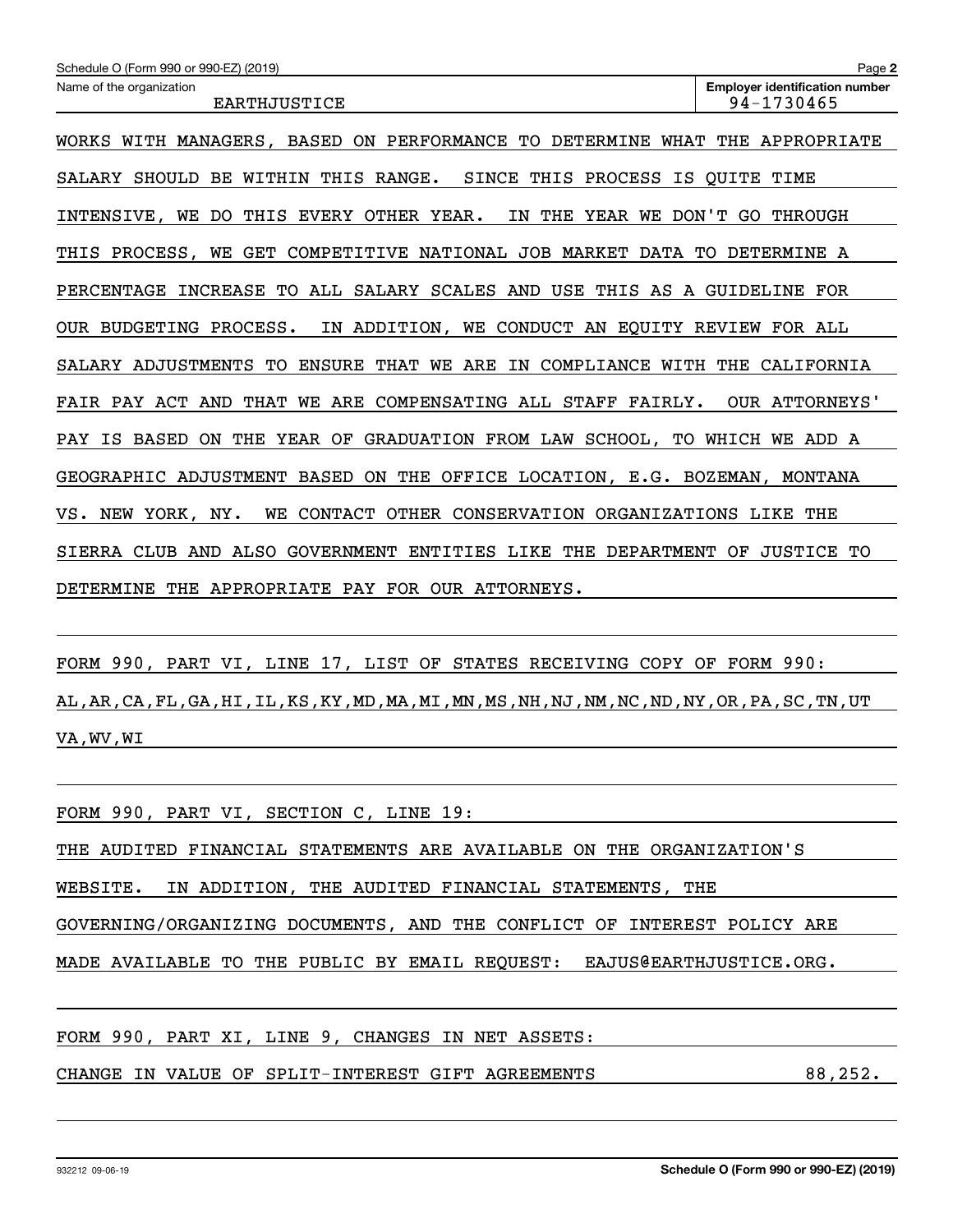| <b>SCHEDULE R</b> |
|-------------------|
| ----              |

**(Form 990)**

# **Related Organizations and Unrelated Partnerships**

**Complete if the organization answered "Yes" on Form 990, Part IV, line 33, 34, 35b, 36, or 37.** |

**Attach to Form 990.**  |

OMB No. 1545-0047 **2019**

**Open to Public | Go to www.irs.gov/Form990 for instructions and the latest information. Inspection**

Department of the Treasury Internal Revenue Service Name of the organization

**Employer identification number** 94-1730465

**Part I Identification of Disregarded Entities.**  Complete if the organization answered "Yes" on Form 990, Part IV, line 33.

EARTHJUSTICE

| (a)<br>Name, address, and EIN (if applicable)<br>of disregarded entity | (b)<br>Primary activity | (c)<br>Legal domicile (state or<br>foreign country) | (d)<br>Total income | (e)<br>End-of-year assets | (f)<br>Direct controlling<br>entity |
|------------------------------------------------------------------------|-------------------------|-----------------------------------------------------|---------------------|---------------------------|-------------------------------------|
|                                                                        |                         |                                                     |                     |                           |                                     |
|                                                                        |                         |                                                     |                     |                           |                                     |
|                                                                        |                         |                                                     |                     |                           |                                     |
|                                                                        |                         |                                                     |                     |                           |                                     |

#### **Identification of Related Tax-Exempt Organizations.** Complete if the organization answered "Yes" on Form 990, Part IV, line 34, because it had one or more related tax-exempt **Part II** organizations during the tax year.

| (a)<br>Name, address, and EIN<br>of related organization | (b)<br>Primary activity  | (c)<br>Legal domicile (state or<br>foreign country) | (d)<br>Exempt Code<br>section | (e)<br>Public charity<br>status (if section | (f)<br>Direct controlling<br>entity | $(g)$<br>Section 512(b)(13)<br>entity? | controlled |
|----------------------------------------------------------|--------------------------|-----------------------------------------------------|-------------------------------|---------------------------------------------|-------------------------------------|----------------------------------------|------------|
|                                                          |                          |                                                     |                               | 501(c)(3)                                   |                                     | Yes                                    | No         |
| WASHINGTON FOREST LAW CENTER - 91-1803140                |                          |                                                     |                               |                                             |                                     |                                        |            |
| 615 SECOND STREET, SUITE 360                             |                          |                                                     |                               |                                             |                                     |                                        |            |
| SEATTLE, WA 98104                                        | PUBLIC INTEREST LAW FIRM | WASHINGTON                                          | 501(C)(3)                     | $11-I$                                      | <b>EARTHJUSTICE</b>                 | х                                      |            |
| EARTHJUSTICE ACTION - 82-1981944                         |                          |                                                     |                               |                                             |                                     |                                        |            |
| 500 NEW JERSEY AVENUE, NW NO. 700                        |                          |                                                     |                               |                                             |                                     |                                        |            |
| WASHINGTON, DC 20001-2066                                | GRASSROOTS LOBBYING      | DISTRICT OF COLUMBIA $501(C)(4)$                    |                               |                                             | EARTHJUSTICE                        | х                                      |            |
|                                                          |                          |                                                     |                               |                                             |                                     |                                        |            |
|                                                          |                          |                                                     |                               |                                             |                                     |                                        |            |
|                                                          |                          |                                                     |                               |                                             |                                     |                                        |            |
|                                                          |                          |                                                     |                               |                                             |                                     |                                        |            |

**For Paperwork Reduction Act Notice, see the Instructions for Form 990. Schedule R (Form 990) 2019**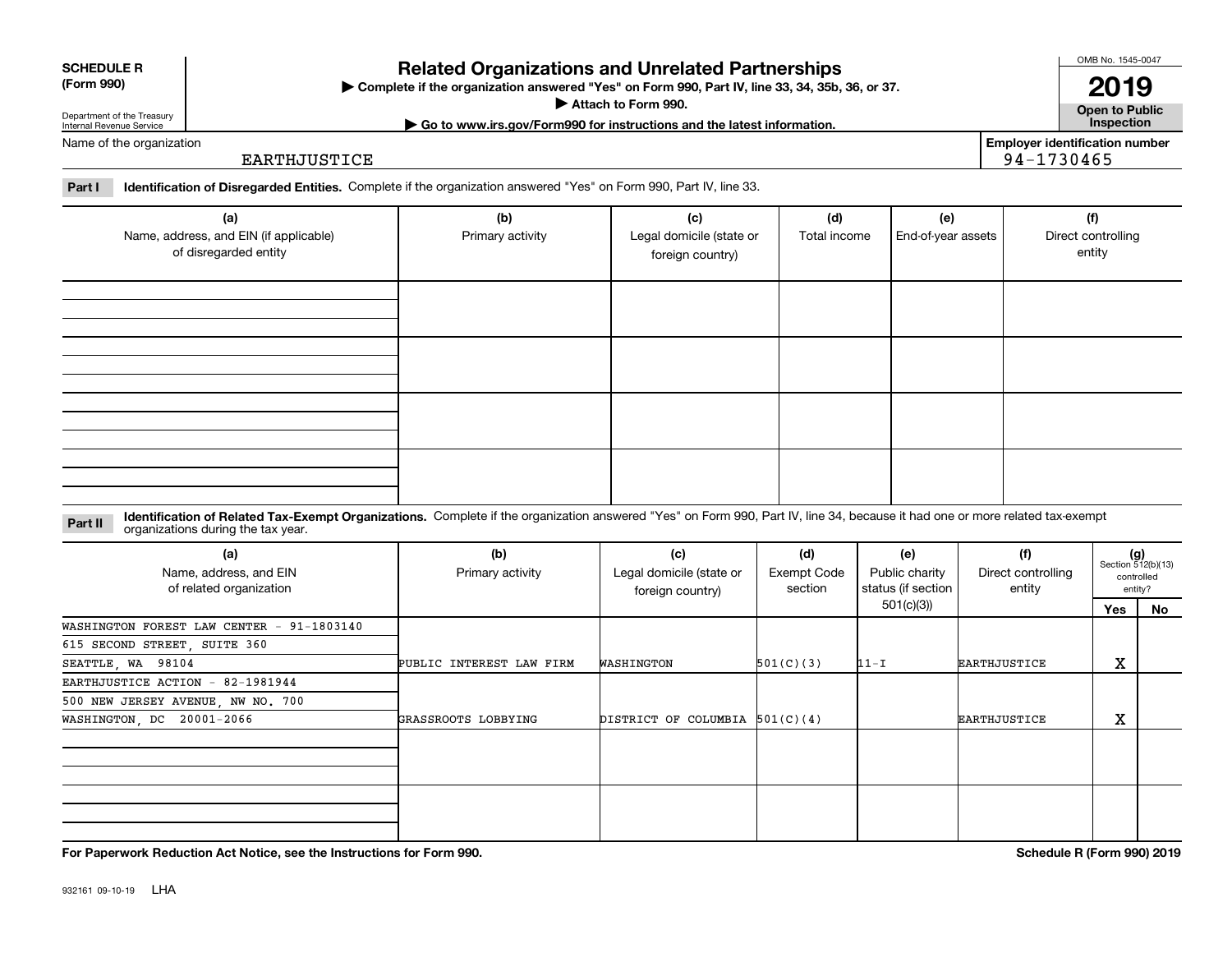#### Schedule R (Form 990) 2019 EARTHJUSTICE (San Francisco Page 1730465) EARTHJUSTICE

**Identification of Related Organizations Taxable as a Partnership.** Complete if the organization answered "Yes" on Form 990, Part IV, line 34, because it had one or more related **Part III** organizations treated as a partnership during the tax year.

| (b)              | (c)       | (d)                          | (e)                | (f)            | (g)                                                                           |                       |    | (i)            | (j)                               | (k)                                                            |  |  |  |  |  |  |  |  |  |  |  |  |  |  |  |  |  |  |  |  |  |
|------------------|-----------|------------------------------|--------------------|----------------|-------------------------------------------------------------------------------|-----------------------|----|----------------|-----------------------------------|----------------------------------------------------------------|--|--|--|--|--|--|--|--|--|--|--|--|--|--|--|--|--|--|--|--|--|
| Primary activity |           | Direct controlling           | Predominant income | Share of total | Share of                                                                      |                       |    | Code V-UBI     |                                   | General or Percentage                                          |  |  |  |  |  |  |  |  |  |  |  |  |  |  |  |  |  |  |  |  |  |
|                  | (state or |                              |                    |                |                                                                               | allocations?          |    |                |                                   |                                                                |  |  |  |  |  |  |  |  |  |  |  |  |  |  |  |  |  |  |  |  |  |
|                  | country)  |                              |                    |                |                                                                               |                       | No |                |                                   |                                                                |  |  |  |  |  |  |  |  |  |  |  |  |  |  |  |  |  |  |  |  |  |
|                  |           |                              |                    |                |                                                                               |                       |    |                |                                   |                                                                |  |  |  |  |  |  |  |  |  |  |  |  |  |  |  |  |  |  |  |  |  |
|                  |           |                              |                    |                |                                                                               |                       |    |                |                                   |                                                                |  |  |  |  |  |  |  |  |  |  |  |  |  |  |  |  |  |  |  |  |  |
|                  |           |                              |                    |                |                                                                               |                       |    |                |                                   |                                                                |  |  |  |  |  |  |  |  |  |  |  |  |  |  |  |  |  |  |  |  |  |
|                  |           |                              |                    |                |                                                                               |                       |    |                |                                   |                                                                |  |  |  |  |  |  |  |  |  |  |  |  |  |  |  |  |  |  |  |  |  |
|                  |           |                              |                    |                |                                                                               |                       |    |                |                                   |                                                                |  |  |  |  |  |  |  |  |  |  |  |  |  |  |  |  |  |  |  |  |  |
|                  |           |                              |                    |                |                                                                               |                       |    |                |                                   |                                                                |  |  |  |  |  |  |  |  |  |  |  |  |  |  |  |  |  |  |  |  |  |
|                  |           |                              |                    |                |                                                                               |                       |    |                |                                   |                                                                |  |  |  |  |  |  |  |  |  |  |  |  |  |  |  |  |  |  |  |  |  |
|                  |           |                              |                    |                |                                                                               |                       |    |                |                                   |                                                                |  |  |  |  |  |  |  |  |  |  |  |  |  |  |  |  |  |  |  |  |  |
|                  |           |                              |                    |                |                                                                               |                       |    |                |                                   |                                                                |  |  |  |  |  |  |  |  |  |  |  |  |  |  |  |  |  |  |  |  |  |
|                  |           |                              |                    |                |                                                                               |                       |    |                |                                   |                                                                |  |  |  |  |  |  |  |  |  |  |  |  |  |  |  |  |  |  |  |  |  |
|                  |           |                              |                    |                |                                                                               |                       |    |                |                                   |                                                                |  |  |  |  |  |  |  |  |  |  |  |  |  |  |  |  |  |  |  |  |  |
|                  |           |                              |                    |                |                                                                               |                       |    |                |                                   |                                                                |  |  |  |  |  |  |  |  |  |  |  |  |  |  |  |  |  |  |  |  |  |
|                  |           |                              |                    |                |                                                                               |                       |    |                |                                   |                                                                |  |  |  |  |  |  |  |  |  |  |  |  |  |  |  |  |  |  |  |  |  |
|                  |           |                              |                    |                |                                                                               |                       |    |                |                                   |                                                                |  |  |  |  |  |  |  |  |  |  |  |  |  |  |  |  |  |  |  |  |  |
|                  |           |                              |                    |                |                                                                               |                       |    |                |                                   |                                                                |  |  |  |  |  |  |  |  |  |  |  |  |  |  |  |  |  |  |  |  |  |
|                  |           |                              |                    |                |                                                                               |                       |    |                |                                   |                                                                |  |  |  |  |  |  |  |  |  |  |  |  |  |  |  |  |  |  |  |  |  |
|                  |           | Legal<br>domicile<br>foreign | entity             |                | related, unrelated,<br>excluded from tax under<br>sections 512-514)<br>income | end-of-year<br>assets |    | (h)<br>Yes $ $ | Disproportionate<br>amount in box | managing ownership<br>20 of Schedule<br>K-1 (Form 1065) Yes No |  |  |  |  |  |  |  |  |  |  |  |  |  |  |  |  |  |  |  |  |  |

**Identification of Related Organizations Taxable as a Corporation or Trust.** Complete if the organization answered "Yes" on Form 990, Part IV, line 34, because it had one or more related **Part IV** organizations treated as a corporation or trust during the tax year.

| (a)<br>Name, address, and EIN<br>of related organization | (b)<br>Primary activity | (c)<br>(d)<br>Direct controlling<br>Legal domicile<br>(state or<br>entity<br>foreign |     | (e)<br>Type of entity<br>(C corp, S corp,<br>or trust) | (f)<br>Share of total<br>income | (g)<br>Share of<br>end-of-year<br>assets | (h)<br> Percentage <br>ownership | (i)<br>Section<br>512(b)(13)<br>controlled<br>entity? |
|----------------------------------------------------------|-------------------------|--------------------------------------------------------------------------------------|-----|--------------------------------------------------------|---------------------------------|------------------------------------------|----------------------------------|-------------------------------------------------------|
|                                                          |                         | country)                                                                             |     |                                                        |                                 |                                          |                                  | Yes   No                                              |
| CHARITABLE REMAINDER TRUST (5)                           |                         |                                                                                      |     |                                                        |                                 |                                          |                                  |                                                       |
| 50 CALIFORNIA STREET, SUITE 500                          | CHARITABLE REMAINDER    |                                                                                      |     |                                                        |                                 |                                          |                                  |                                                       |
| SAN FRANCISCO, CA 94111                                  | TRUST                   | CA                                                                                   | N/A |                                                        |                                 |                                          |                                  | X                                                     |
| POOLED INCOME FUND (5)                                   |                         |                                                                                      |     |                                                        |                                 |                                          |                                  |                                                       |
| 50 CALIFORNIA STREET, SUITE 500                          |                         |                                                                                      |     |                                                        |                                 |                                          |                                  |                                                       |
| SAN FRANCISCO, CA 94111                                  | POOLED INCOME FUND      | CA                                                                                   | N/A |                                                        |                                 |                                          |                                  | $\mathbf{x}$                                          |
|                                                          |                         |                                                                                      |     |                                                        |                                 |                                          |                                  |                                                       |
|                                                          |                         |                                                                                      |     |                                                        |                                 |                                          |                                  |                                                       |
|                                                          |                         |                                                                                      |     |                                                        |                                 |                                          |                                  |                                                       |
|                                                          |                         |                                                                                      |     |                                                        |                                 |                                          |                                  |                                                       |
|                                                          |                         |                                                                                      |     |                                                        |                                 |                                          |                                  |                                                       |
|                                                          |                         |                                                                                      |     |                                                        |                                 |                                          |                                  |                                                       |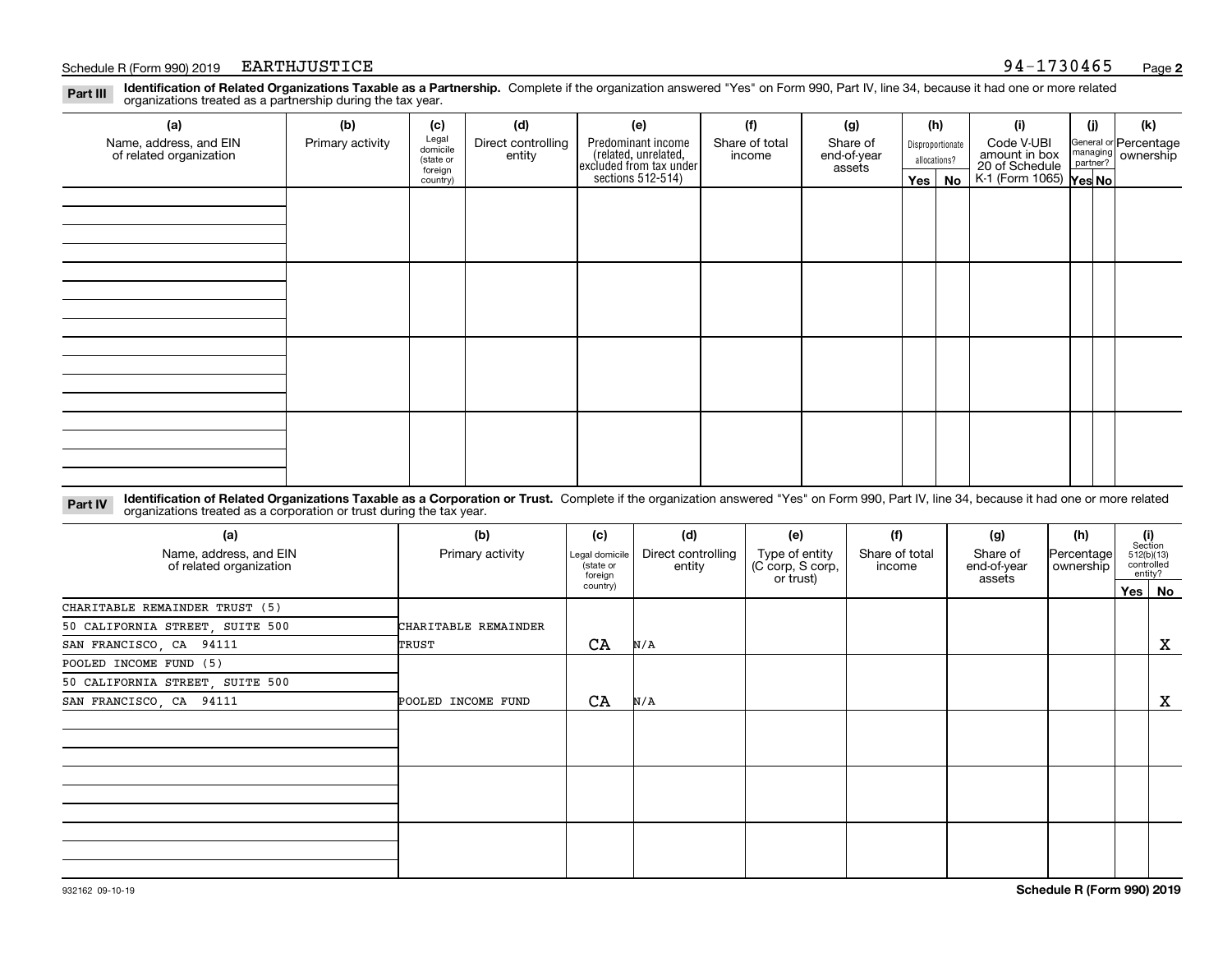#### Schedule R (Form 990) 2019 EARTHJUSTICE 30 and 50 and 50 and 50 and 50 and 50 and 50 and 50 and 50 and 50 and 50 and 50 and 50 and 50 and 50 and 50 and 50 and 50 and 50 and 50 and 50 and 50 and 50 and 50 and 50 and 50 and EARTHJUSTICE 94-1730465

 $\overline{\phantom{a}}$ 

**Part V** T**ransactions With Related Organizations.** Complete if the organization answered "Yes" on Form 990, Part IV, line 34, 35b, or 36.

| Note: Complete line 1 if any entity is listed in Parts II, III, or IV of this schedule.                                                                                                                                        |                | Yes | No                      |
|--------------------------------------------------------------------------------------------------------------------------------------------------------------------------------------------------------------------------------|----------------|-----|-------------------------|
| 1 During the tax year, did the organization engage in any of the following transactions with one or more related organizations listed in Parts II-IV?                                                                          |                |     |                         |
|                                                                                                                                                                                                                                | 1a             |     | X                       |
| <b>b</b> Gift, grant, or capital contribution to related organization(s)                                                                                                                                                       | 1 <sub>b</sub> | X   |                         |
| c Gift, grant, or capital contribution from related organization(s) manufaction contribution from related organization(s) manufaction contribution from related organization(s) manufaction contribution from related organiza | 1c             |     | X                       |
| <b>d</b> Loans or loan quarantees to or for related organization(s)                                                                                                                                                            | 1d             |     | X                       |
| <b>e</b> Loans or loan quarantees by related organization(s)                                                                                                                                                                   | 1e             |     | X                       |
|                                                                                                                                                                                                                                |                |     |                         |
|                                                                                                                                                                                                                                | 1f             |     | X                       |
| g Sale of assets to related organization(s) material content and content and content and content and content and content and content and content and content and content and content and content and content and content and c | 1g             |     | х                       |
| h Purchase of assets from related organization(s) manufactured content to the content of the content of the content of the content of the content of the content of the content of the content of the content of the content o | 1h             |     | X                       |
|                                                                                                                                                                                                                                | 1i             |     | X                       |
|                                                                                                                                                                                                                                | 1i             |     | $\overline{\mathbf{X}}$ |
|                                                                                                                                                                                                                                |                |     |                         |
|                                                                                                                                                                                                                                | 1k             |     | х                       |
| Performance of services or membership or fundraising solicitations for related organization(s)                                                                                                                                 | 11             | X   |                         |
| m Performance of services or membership or fundraising solicitations by related organization(s)                                                                                                                                | 1m             |     | х                       |
|                                                                                                                                                                                                                                | 1n             |     | X                       |
| o Sharing of paid employees with related organization(s)                                                                                                                                                                       | 10             | X   |                         |
|                                                                                                                                                                                                                                |                |     |                         |
| p Reimbursement paid to related organization(s) for expenses [1111] and the content of the content of the content of the content of the content of the content of the content of the content of the content of the content of  | 1p             |     | х                       |
|                                                                                                                                                                                                                                | 1a             |     | X                       |
|                                                                                                                                                                                                                                |                |     |                         |
| r Other transfer of cash or property to related organization(s)                                                                                                                                                                |                |     | х                       |
| <b>s</b> Other transfer of cash or property from related organization(s)                                                                                                                                                       | 1s             |     | X                       |

**2**If the answer to any of the above is "Yes," see the instructions for information on who must complete this line, including covered relationships and transaction thresholds.

| (a)<br>Name of related organization | (b)<br>Transaction<br>type (a-s) | (c)<br>Amount involved | (d)<br>Method of determining amount involved |
|-------------------------------------|----------------------------------|------------------------|----------------------------------------------|
| (1) EARTHJUSTICE ACTION             | в                                | $130,000.$ $COST$      |                                              |
| (2)                                 |                                  |                        |                                              |
| (3)                                 |                                  |                        |                                              |
| (4)                                 |                                  |                        |                                              |
| (5)                                 |                                  |                        |                                              |
| (6)                                 |                                  |                        |                                              |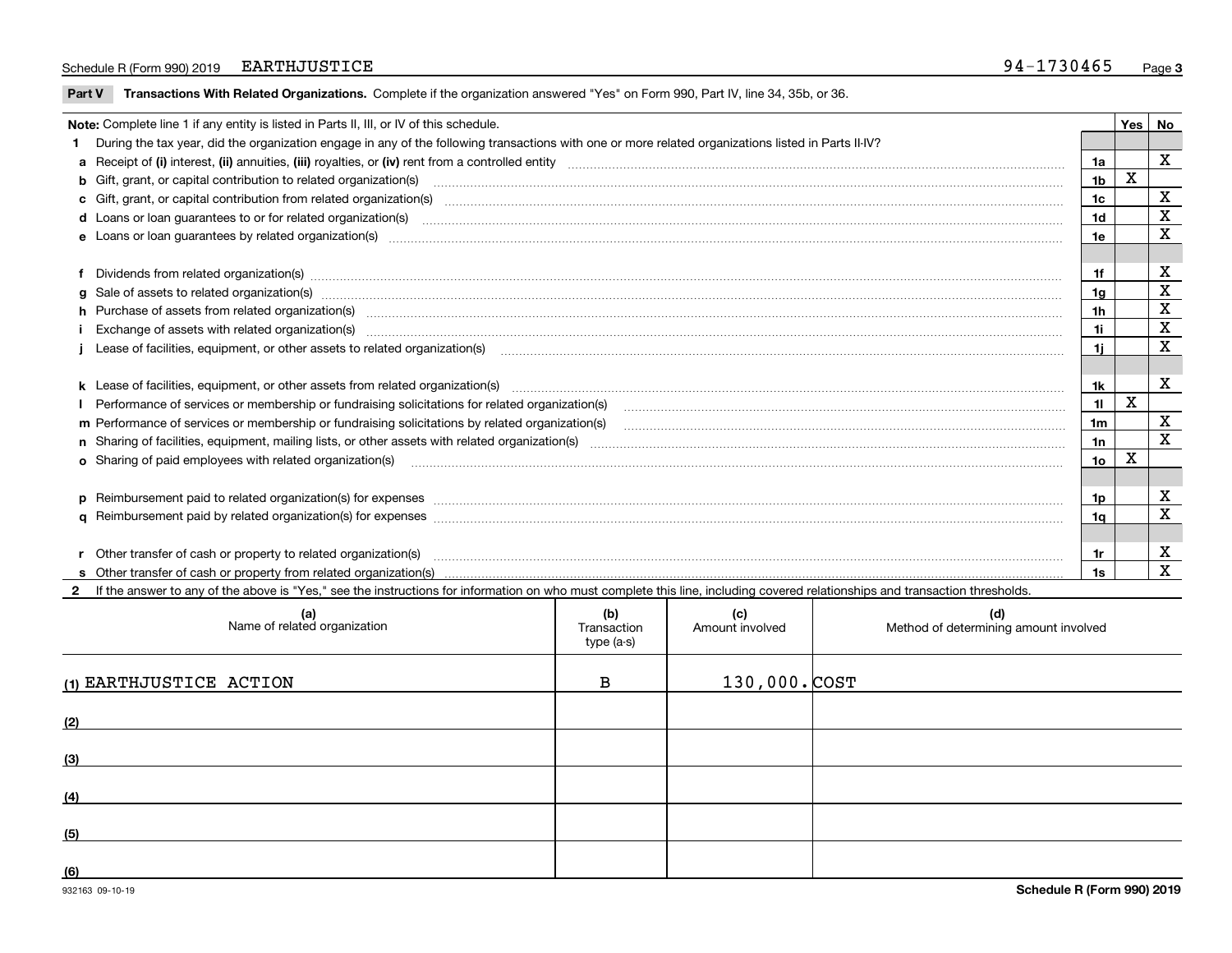#### Schedule R (Form 990) 2019 Page EARTHJUSTICE 94-1730465

**Part VI Unrelated Organizations Taxable as a Partnership. Complete if the organization answered "Yes" on Form 990, Part IV, line 37.** 

Provide the following information for each entity taxed as a partnership through which the organization conducted more than five percent of its activities (measured by total assets or gross revenue) that was not a related organization. See instructions regarding exclusion for certain investment partnerships.

| $\overline{\phantom{0}}$<br>(a)<br>Name, address, and EIN<br>of entity | ັ<br>ັ<br>(b)<br>Primary activity | (c)<br>Legal domicile<br>(state or foreign<br>country) | (d)<br>Predominant income<br>(related, unrelated,<br>excluded from tax under<br>sections 512-514) | (e)<br>Are all<br>$\begin{array}{c}\n\text{partners} & \text{sec.} \\ 501(c)(3) & \text{orgs.?} \n\end{array}$<br>Yes No | (f)<br>Share of<br>total<br>income | (g)<br>Share of<br>end-of-year<br>assets | (h)<br>Dispropor-<br>tionate<br>allocations?<br>Yes No | (i)<br>Code V-UBI<br>  amount in box 20 managing<br>  of Schedule K-1 partner? ownership<br>  of Schedule K-1 partner? ownership<br>  Yes No | (i)<br>Yes No | (k) |
|------------------------------------------------------------------------|-----------------------------------|--------------------------------------------------------|---------------------------------------------------------------------------------------------------|--------------------------------------------------------------------------------------------------------------------------|------------------------------------|------------------------------------------|--------------------------------------------------------|----------------------------------------------------------------------------------------------------------------------------------------------|---------------|-----|
|                                                                        |                                   |                                                        |                                                                                                   |                                                                                                                          |                                    |                                          |                                                        |                                                                                                                                              |               |     |
|                                                                        |                                   |                                                        |                                                                                                   |                                                                                                                          |                                    |                                          |                                                        |                                                                                                                                              |               |     |
|                                                                        |                                   |                                                        |                                                                                                   |                                                                                                                          |                                    |                                          |                                                        |                                                                                                                                              |               |     |
|                                                                        |                                   |                                                        |                                                                                                   |                                                                                                                          |                                    |                                          |                                                        |                                                                                                                                              |               |     |
|                                                                        |                                   |                                                        |                                                                                                   |                                                                                                                          |                                    |                                          |                                                        |                                                                                                                                              |               |     |
|                                                                        |                                   |                                                        |                                                                                                   |                                                                                                                          |                                    |                                          |                                                        |                                                                                                                                              |               |     |
|                                                                        |                                   |                                                        |                                                                                                   |                                                                                                                          |                                    |                                          |                                                        |                                                                                                                                              |               |     |
|                                                                        |                                   |                                                        |                                                                                                   |                                                                                                                          |                                    |                                          |                                                        |                                                                                                                                              |               |     |

**Schedule R (Form 990) 2019**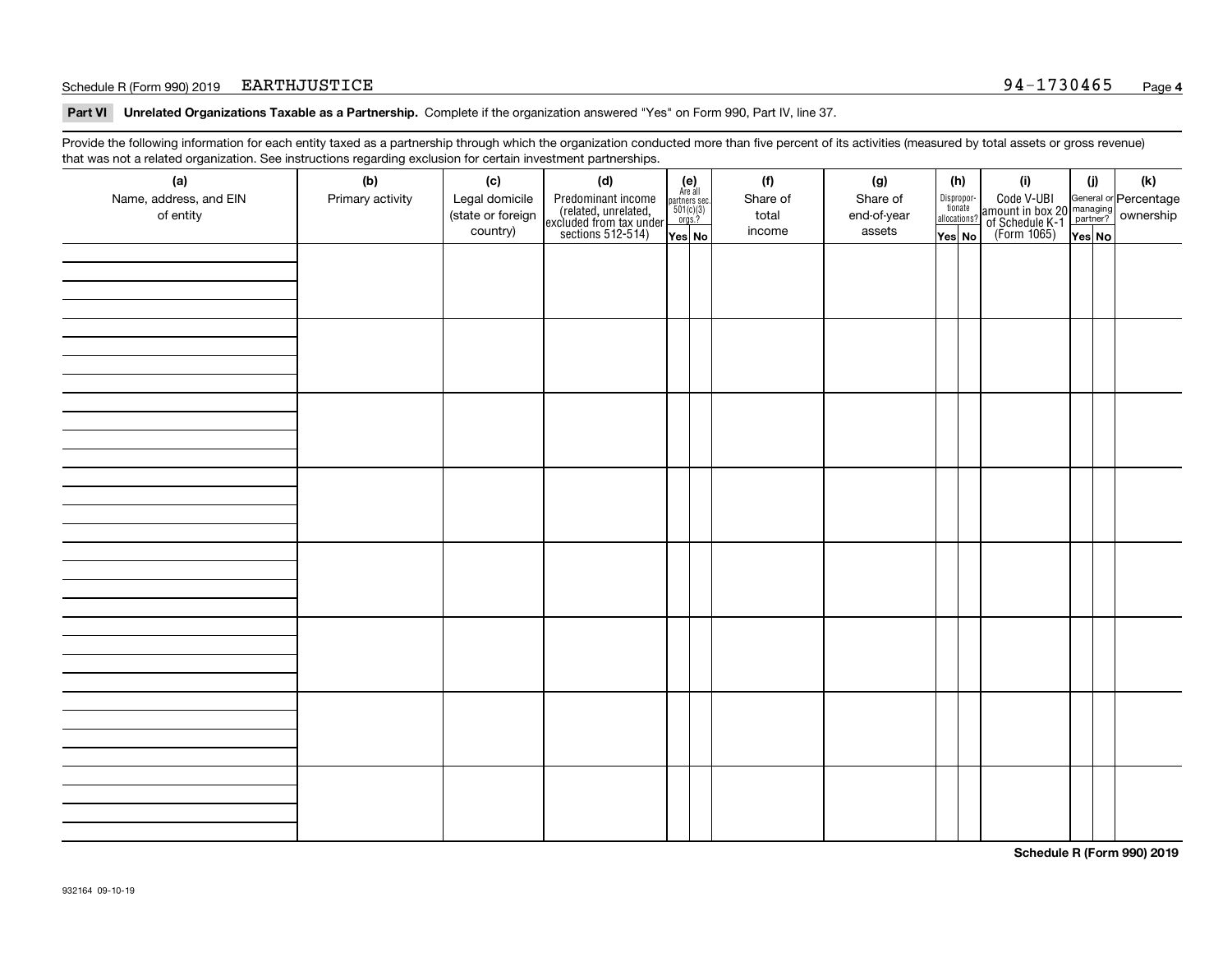**Part VII Supplemental Information**

Provide additional information for responses to questions on Schedule R. See instructions.